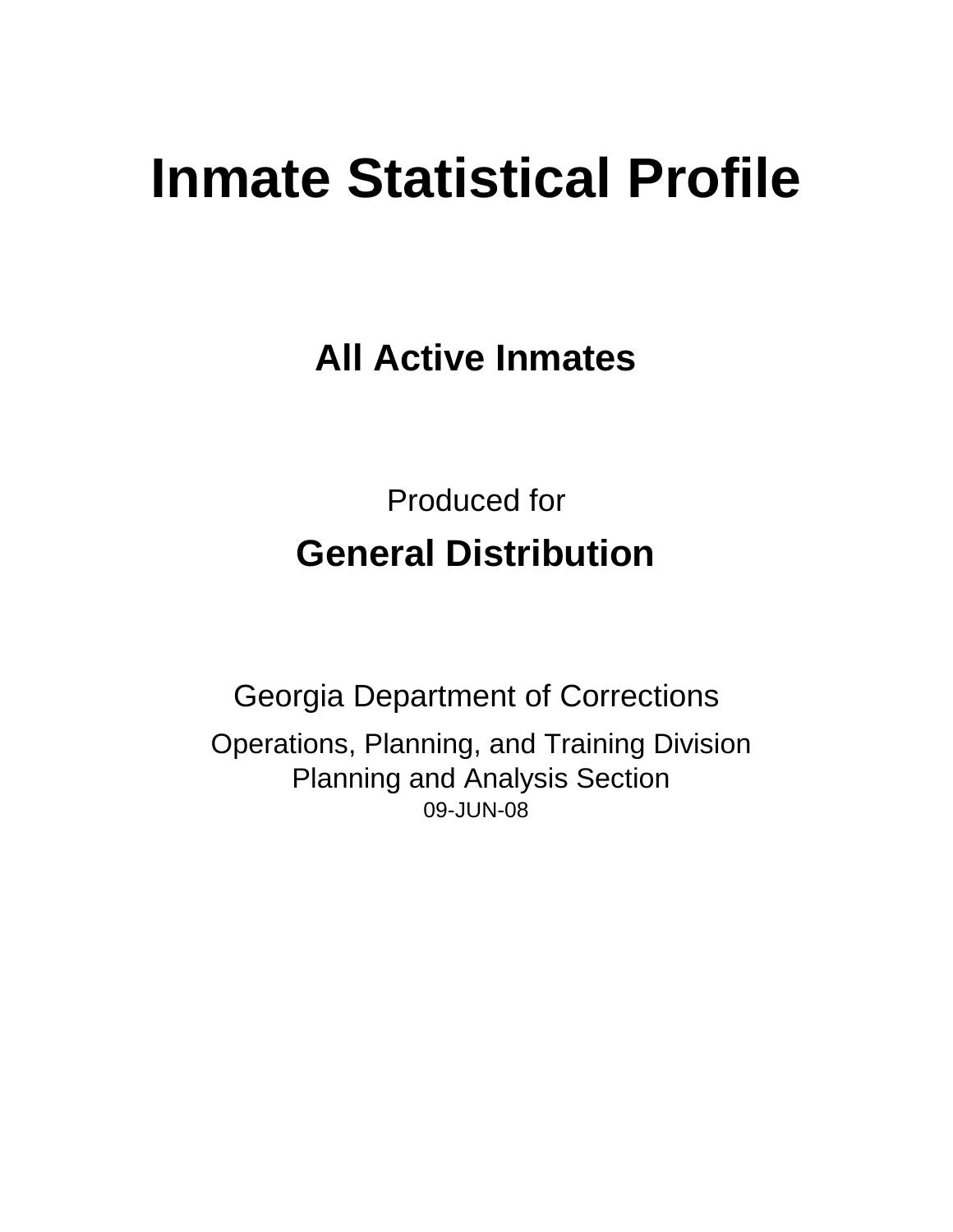**Contents** 

**All Active Inmates**

Produced for **General Distribution**

# Table of Contents

|    | <b>Demographic information</b>                                       |
|----|----------------------------------------------------------------------|
|    | 5 Current age, broken out in ten year age groups                     |
|    | 6 Race group                                                         |
|    | 7 Hispanic Origin                                                    |
|    | 8 Marital status, self-reported at entry to prison                   |
|    | 9 Number of children, self-reported at entry to prison               |
|    | 10 Religious affiliation, self-reported at entry to prison           |
|    | 11 Home county - self-reported at entry to prison                    |
|    | 16 Environment to age 16, self-reported at entry to prison           |
|    | 17 Guardian status to age 16, self-reported at entry to prison       |
|    | 18 Employment status before prison, self-reported at entry to prison |
|    | 19 Age at admission                                                  |
|    | 21 Age at release                                                    |
|    | 22 Height, measured at entry to prison                               |
|    | 24 Weight, measured at entry to prison                               |
|    | 26 Military service                                                  |
|    | <b>Correctional information</b>                                      |
|    | 27 Type of admission to prison                                       |
|    | 28 Current / last security status                                    |
|    | 29 Current / last institution type                                   |
|    | 30 Institution type - transitional centers                           |
|    | 31 Institution type - mental hospitals                               |
|    | 32 Institution type - county prisons                                 |
|    | 33 Institution type - state prisons                                  |
|    | 35 Institution type - private prisons                                |
|    | 36 Institution type - prison annexes                                 |
| 37 | Institution type - pre-release centers                               |
|    | 38 Institution type - inmate boot camp                               |
|    | 39 Number of disciplinary reports                                    |
|    | 40 Number of transfers                                               |
|    | 41 Number of escapes                                                 |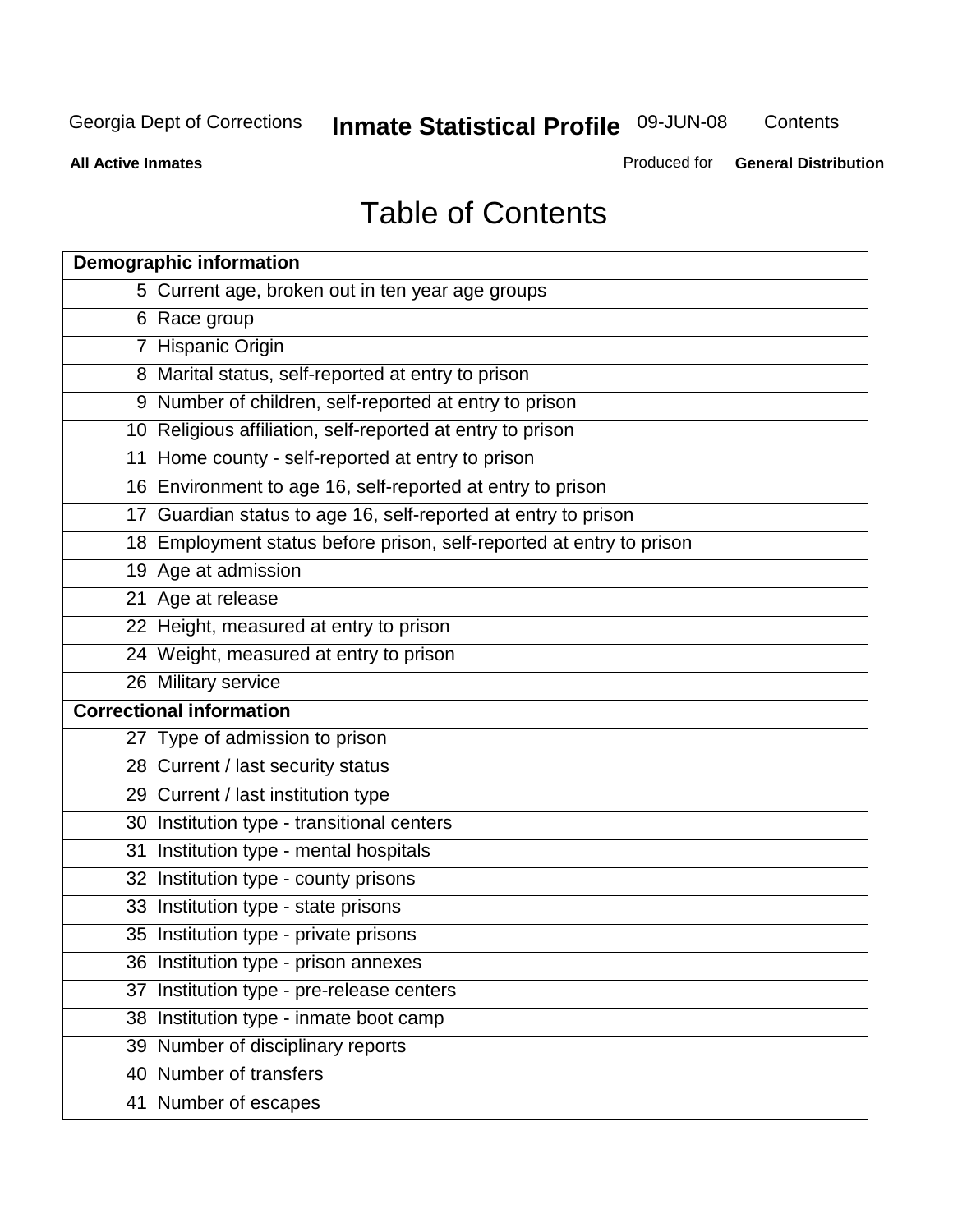**Contents** 

**All Active Inmates**

Produced for **General Distribution**

# Table of Contents

| <b>Correctional information</b>                                  |
|------------------------------------------------------------------|
| 42 Probable future release type                                  |
| 43 Actual release type                                           |
| 44 Time served in current (or last) institution                  |
| Educational, psychological and physical information              |
| 45 Highest grade level attained                                  |
| 46 Culture fair IQ scores                                        |
| 47 Wide Range Achievement Test (WRAT) reading score              |
| 48 Wide Range Achievement Test (WRAT) math score                 |
| 49 Wide Range Achievement Test (WRAT) spelling score             |
| 50 Scope of substance abuse - summary                            |
| 51 Scope of substance abuse - detail                             |
| 52 Current / last mental health treatment level                  |
| 53 PULHESDWIT medical scale - 'P' overall condition ('P'hysical) |
| 54 PULHESDWIT medical scale - 'U' upper body                     |
| 55 PULHESDWIT medical scale - 'L' lower body                     |
| 56 PULHESDWIT medical scale - 'H' hearing                        |
| 57 PULHESDWIT medical scale - 'E' vision                         |
| 58 PULHESDWIT medical scale -'S' psychiatric                     |
| 59 PULHESDWIT medical scale - 'D' dental                         |
| 60 PULHESDWIT medical scale - 'W' work ability                   |
| 61 PULHESDWIT medical scale - 'I' impairment                     |
| 62 PULHESDWIT medical scale - 'T' transportability               |
| 63 Criminality in family, self-reported                          |
| 64 Alcoholism in family, self-reported                           |
| 65 Drug abuse in family, self-reported                           |
| 66 Subjected to frequent beatings, self-reported                 |
| Father absent during inmate's childhood<br>67                    |
| 68 Mother absent during inmate's childhood                       |
| <b>Crimes and criminal history information</b>                   |
| 69 Number of prior Georgia incarcerations                        |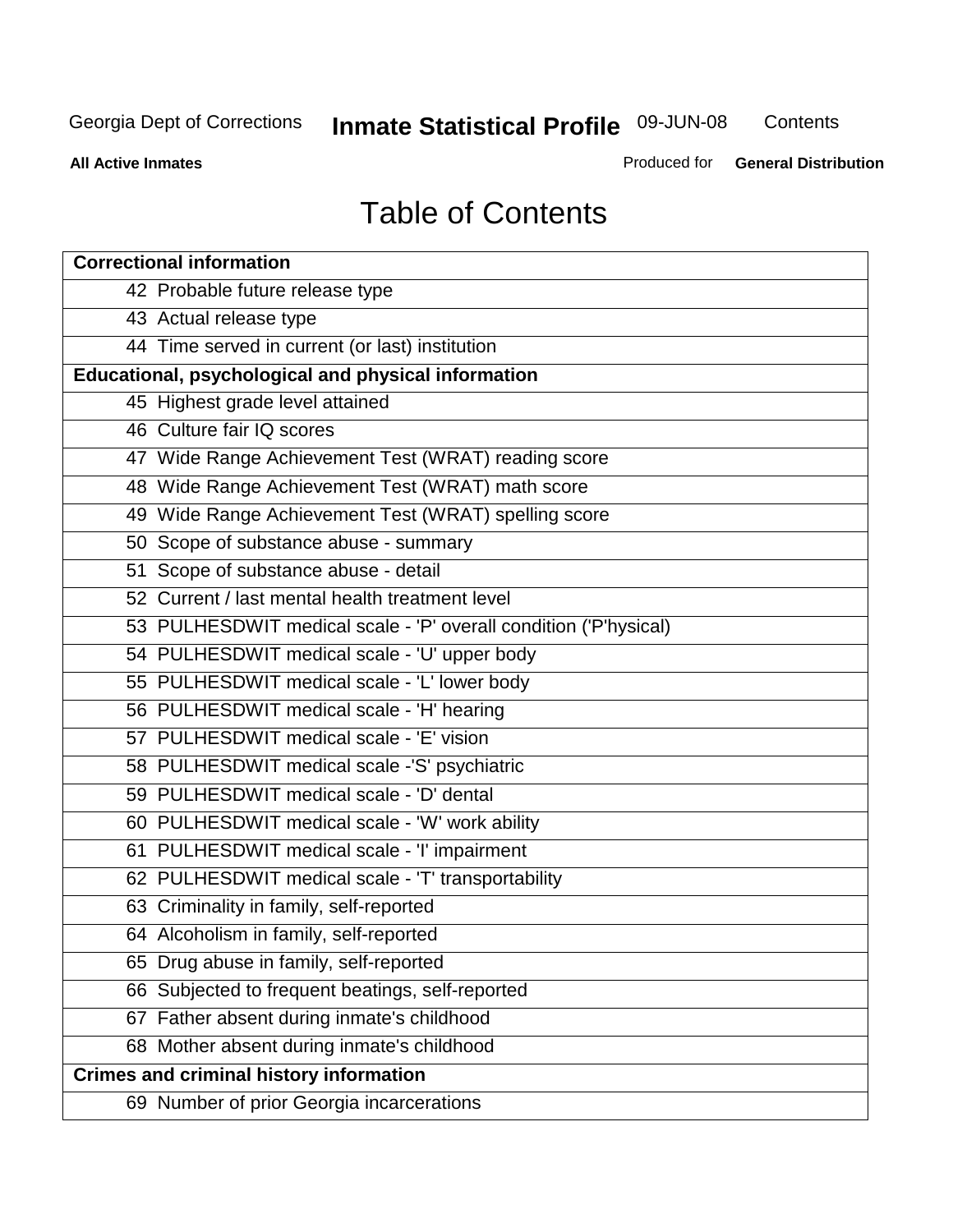**Contents** 

**All Active Inmates**

Produced for **General Distribution**

# Table of Contents

| <b>Crimes and criminal history information</b>                 |
|----------------------------------------------------------------|
| 70 Prison sentence in years                                    |
| 71 Primary offense, broken out into felonies vs misdemeanors   |
| 72 Primary offense, broken out into six broad crime categories |
| 73 Primary offense, detailed offense code                      |
| 81 County of conviction of primary offense                     |
| 86 Circuit of conviction of primary offense                    |
| 88 Years served (jail + prison) in this incarceration          |
| <b>Medical information</b>                                     |
| 89 Results of most recent HIV test                             |
| 90 Results of most recent tuberculosis test                    |
| 91 Results of most recent syphilis test                        |
| 92 Results of most recent Hepatitis-C test                     |
| 93 Results of most recent pregnancy test                       |
| 94 Results of most recent diabetes test                        |
| 95 Results of most recent hypertension test                    |
| 96 Results of most recent asthma test                          |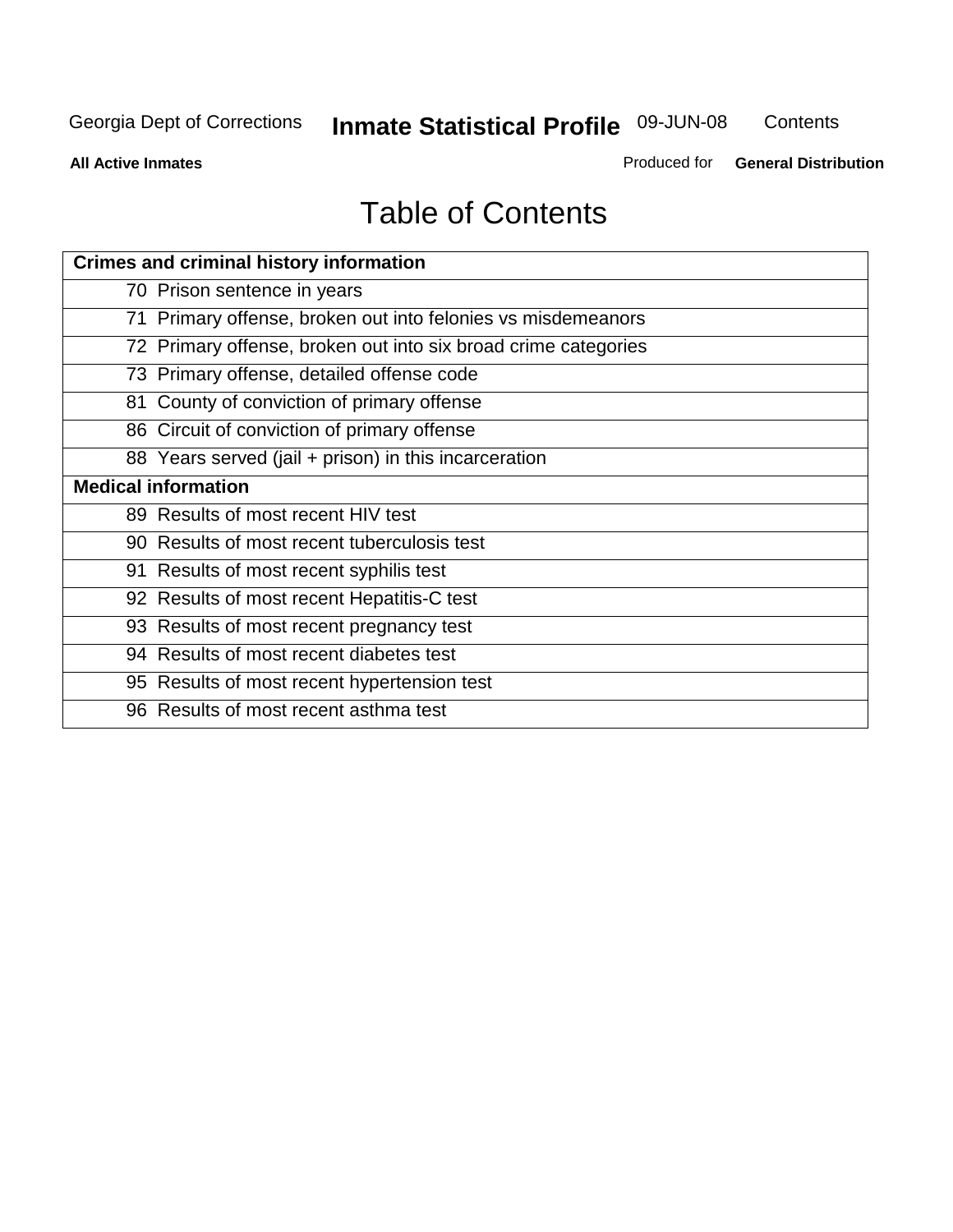#### **All Active Inmates**

#### Produced for **General Distribution**

### Current age, broken out in ten-year age groups

|                          |              | <b>Male</b> |        |              | <b>Female</b> |          | <b>Total</b> |               |
|--------------------------|--------------|-------------|--------|--------------|---------------|----------|--------------|---------------|
| <b>Current Age</b>       | <b>Count</b> | Col %       | Row %  | <b>Count</b> | Col %         | Row %    | <b>Total</b> | Col %         |
| <b>Teens (1-19)</b>      | 1,020        | $2.01\%$    | 95.42% | 49           | 1.39%         | 4.58%    | 1,069        | 1.97%         |
| <b>Twenties (20-29)</b>  | 16,214       | 31.96%      | 94.28% | 983          | 27.86%        | 5.72%    | 17,197       | 31.69%        |
| <b>Thirties (30-39)</b>  | 14,880       | 29.33%      | 92.78% | 1,158        | 32.82%        | $7.22\%$ |              | 16,038 29.55% |
| <b>Forties (40-49)</b>   | 12,107       | 23.86%      | 92.30% | 1,010        | 28.63%        | 7.70%    | 13,117       | 24.17%        |
| <b>Fifties (50-59)</b>   | 5,102        | $10.06\%$   | 94.78% | 281          | 7.96%         | $5.22\%$ | 5,383        | 9.92%         |
| <b>Sixties (60-69)</b>   | ا 200.1      | $2.36\%$    | 96.85% | 39           | 1.11%         | 3.15%    | 1,239        | 2.28%         |
| Seventy + (70 and above) | 217          | 0.43%       | 96.44% | 8            | 0.23%         | $3.56\%$ | 225          | 0.41%         |
| <b>Total Reported</b>    | 50,740       | 100%        | 93.50% | 3,528        | 100%          | 6.50%    | 54,268       | 100%          |

| <b>Not Reported</b> |        |       |        |
|---------------------|--------|-------|--------|
| <b>Total</b>        | 50,740 | 3,528 | 54,268 |

| <b>Mean</b><br>(average) | 36.16     | 36.43 | 36.18 |
|--------------------------|-----------|-------|-------|
| Median (middle)          | 25<br>JJ. | 36    | 35    |
| Mode<br>(most frequent)  | ററ<br>zo  | 29    | 28    |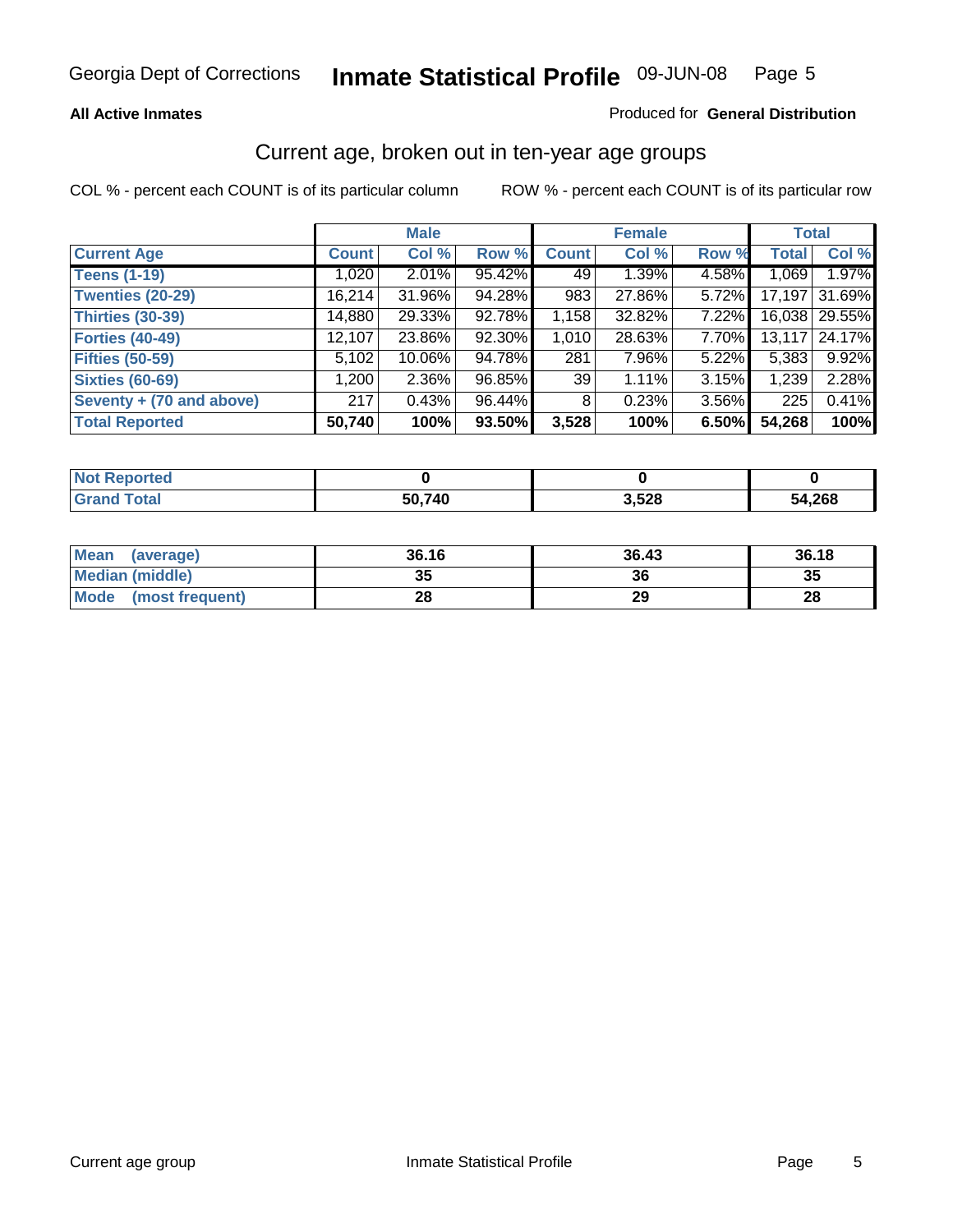#### **All Active Inmates**

#### Produced for **General Distribution**

### Race group

|                       |              | <b>Male</b> |             |       | <b>Female</b> |          |              | <b>Total</b> |
|-----------------------|--------------|-------------|-------------|-------|---------------|----------|--------------|--------------|
| <b>Race Group</b>     | <b>Count</b> | Col %       | Row % Count |       | Col %         | Row %    | <b>Total</b> | Col %        |
| <b>White</b>          | 18,734       | 37.11%      | $90.70\%$   | 1,921 | 54.62%        | 9.30%    | 20,655       | 38.25%       |
| <b>Black</b>          | 31,635       | 62.66%      | 95.21%      | .590  | 45.21%        | 4.79%    | 33,225       | 61.52%       |
| <b>Indian</b><br>3    | 64           | .13%        | 98.46%      |       | .03%          | 1.54%    | 65           | .12%         |
| <b>Asian</b>          | 56           | $.11\%$     | 91.80%      | 5     | .14%          | $8.20\%$ | 61           | .11%         |
| <b>Total Reported</b> | 50,489       | 100%        | 93.49%      | 3,517 | 100%          | 6.51%    | 54,006       | 100%         |

| ヘビィ<br>ZJ I                  |       | 262  |
|------------------------------|-------|------|
| <b>740</b><br>ЕΛ<br>יי<br>-- | 3,528 | .268 |

| ____<br>___<br>$ -$ |  | Мe | Black | White | Black |
|---------------------|--|----|-------|-------|-------|
|---------------------|--|----|-------|-------|-------|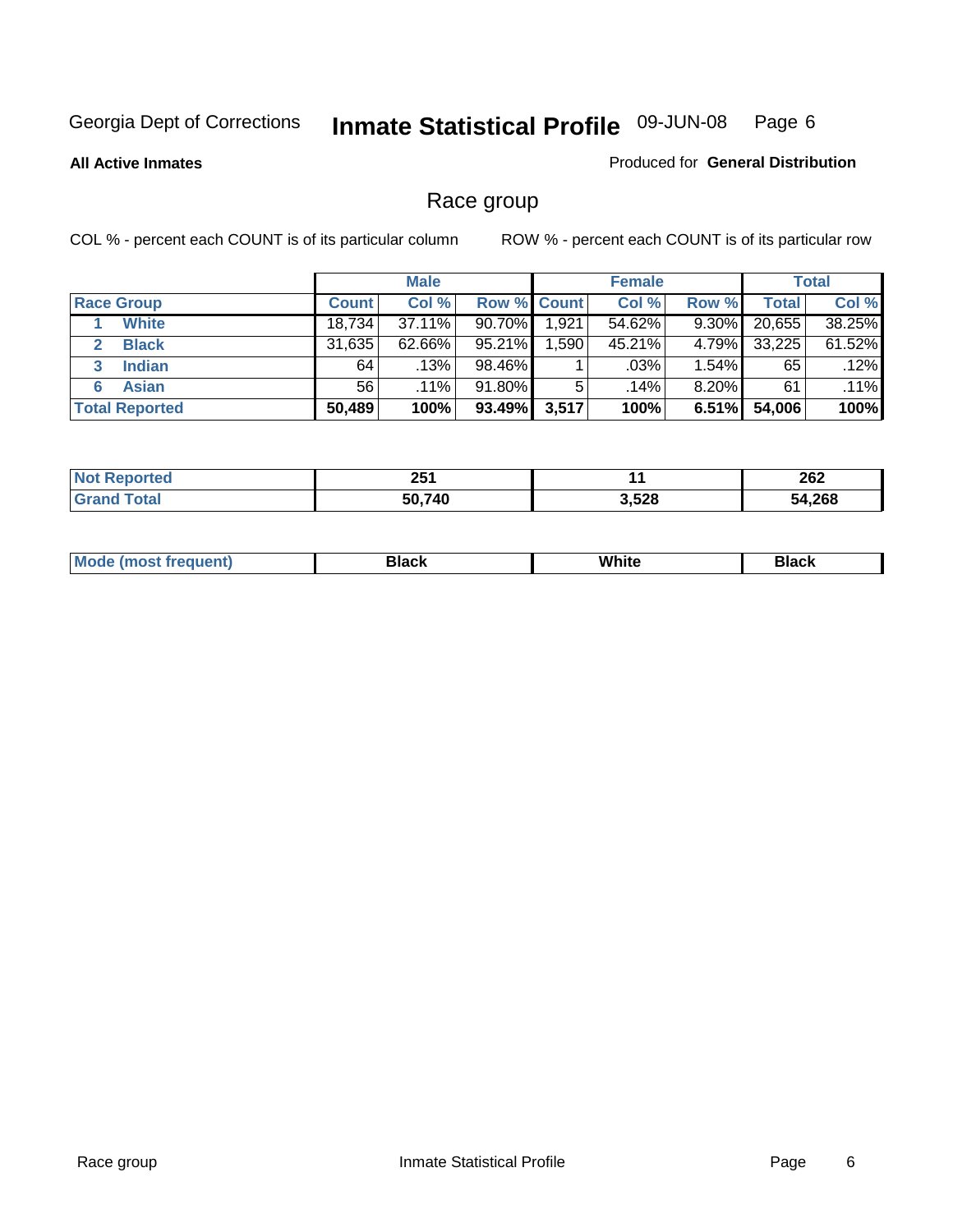**All Active Inmates**

Produced for **General Distribution**

### Hispanic Origin

COL % - percent each COUNT is of its particular column ROW % - percent each COUNT is of its particular row

|                        |              | <b>Male</b> |                    |                | <b>Female</b> |          |                 | <b>Total</b> |
|------------------------|--------------|-------------|--------------------|----------------|---------------|----------|-----------------|--------------|
| <b>Hispanic Origin</b> | <b>Count</b> | Col %       | <b>Row % Count</b> |                | Col %         | Row %    | Total           | Col %        |
| <b>Non Hispanic</b>    | 48.218       | $95.03\%$   | $93.37\%$ 3.424    |                | $97.05\%$     |          | $6.63\%$ 51,642 | 95.16%       |
| <b>Hispanic</b>        | 2,522        | 4.97%       | $96.04\%$          | 104            | 2.95%         | $3.96\%$ | 2,626           | $4.84\%$     |
| <b>Total Reported</b>  | 50,740       | 100%        |                    | $93.5\%$ 3,528 | 100%          | 6.5%     | 54,268          | 100%         |

**An inmate is counted as Hispanic if** 

**(a) he self-reported as Hispanic during the diagnostic process, or** 

**(b) his primary language is Spanish, or** 

**(c) he claimed birth or citizenship in Spain or a Latin American country, or** 

**(d) he had a common Spanish surname such as Lopez or Garcia**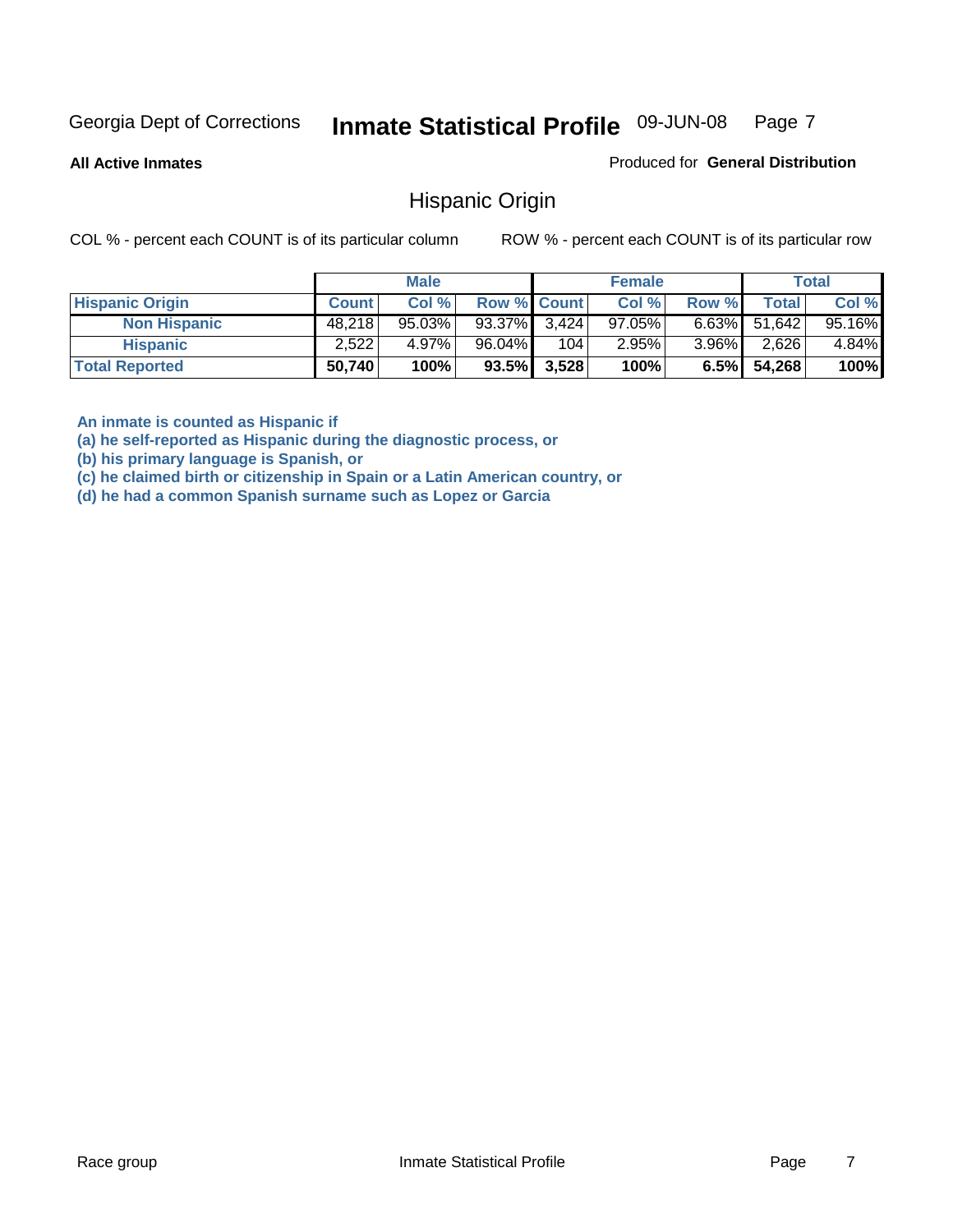**All Active Inmates**

#### Produced for **General Distribution**

### Marital status, self-reported at entry to prison

|                                |              | <b>Male</b> |        |              | <b>Female</b> |          |              | <b>Total</b> |
|--------------------------------|--------------|-------------|--------|--------------|---------------|----------|--------------|--------------|
| <b>Marital Status</b>          | <b>Count</b> | Col %       | Row %  | <b>Count</b> | Col %         | Row %    | <b>Total</b> | Col %        |
| <b>Single</b>                  | 30,341       | $61.47\%$   | 94.71% | 1,694        | 49.65%        | $5.29\%$ | 32,035       | 60.70%       |
| <b>Married</b><br>$\mathbf{2}$ | 6,232        | 12.62%      | 92.38% | 514          | 15.06%        | 7.62%    | 6,746        | 12.78%       |
| <b>Separated</b><br>3          | 2,657        | 5.38%       | 87.03% | 396          | 11.61%        | 12.97%   | 3,053        | 5.78%        |
| <b>Divorced</b><br>4           | 6,091        | 12.34%      | 91.62% | 557          | 16.32%        | 8.38%    | 6,648        | 12.60%       |
| <b>Widowed</b><br>5            | 595          | 1.21%       | 80.73% | 142          | 4.16%         | 19.27%   | 737          | 1.40%        |
| <b>Common Law</b><br>6         | 3,447        | 6.98%       | 96.93% | 109          | 3.19%         | 3.07%    | 3,556        | 6.74%        |
| <b>Total Reported</b>          | 49,363       | 100%        | 93.53% | 3,412        | 100%          | 6.47%    | 52,775       | 100%         |

| っっっ<br>ו וטו | 16<br>$\sim$ | .493        |
|--------------|--------------|-------------|
| ነበ 74በ       | 3,528        | .268<br>- 4 |

| <b>Mode (most frequent)</b><br>Sinale<br>≒ınale |
|-------------------------------------------------|
|-------------------------------------------------|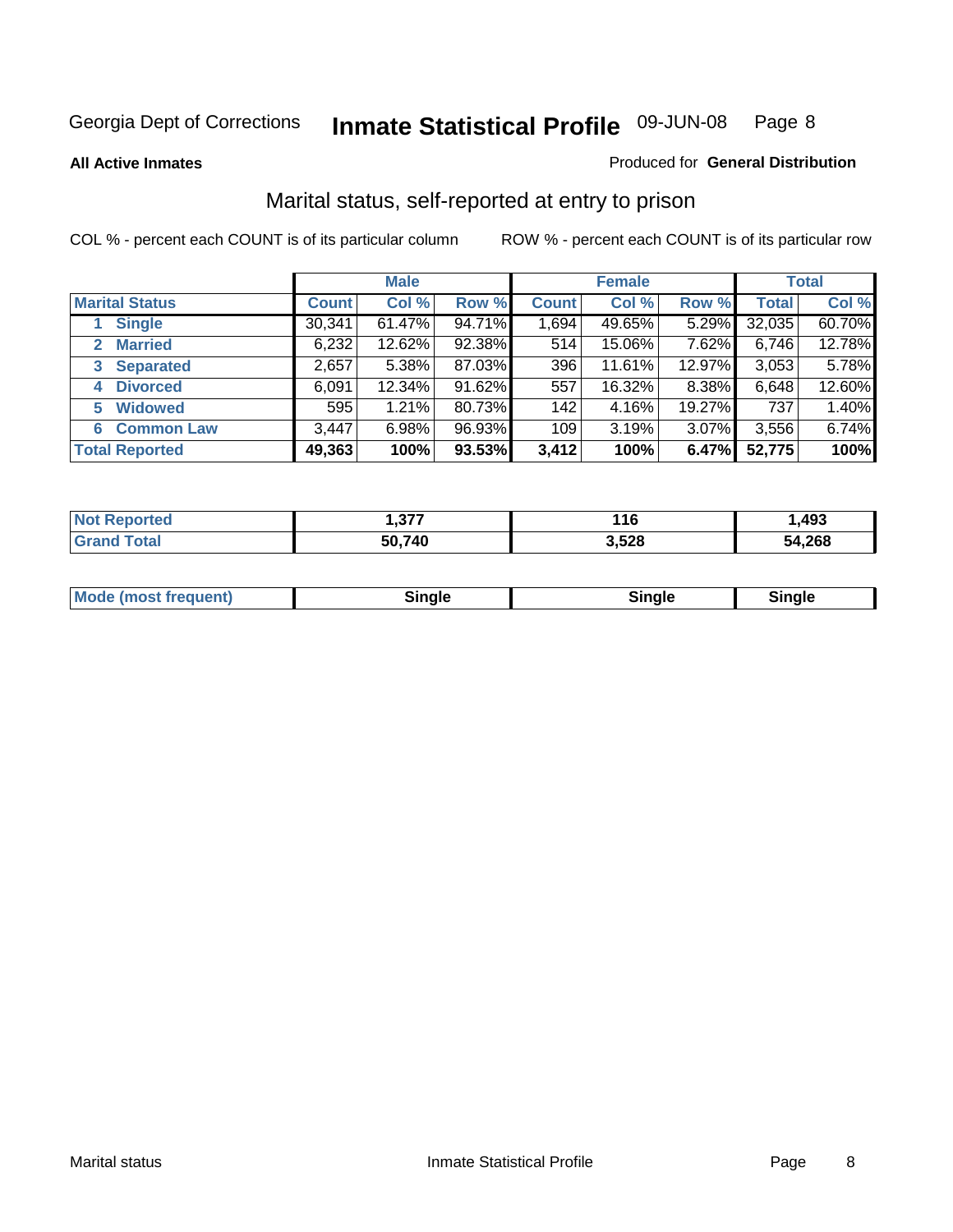#### **All Active Inmates**

#### Produced for **General Distribution**

### Number of children, self reported at entry to prison

|                           | <b>Male</b>  |        |         |              | <b>Female</b> |        | <b>Total</b> |        |
|---------------------------|--------------|--------|---------|--------------|---------------|--------|--------------|--------|
| <b>Number of Children</b> | <b>Count</b> | Col %  | Row %   | <b>Count</b> | Col %         | Row %  | <b>Total</b> | Col %  |
| $\bf{0}$                  | 20,403       | 40.68% | 96.08%  | 833          | 23.69%        | 3.92%  | 21,236       | 39.56% |
|                           | 11,222       | 22.37% | 94.62%  | 638          | 18.15%        | 5.38%  | 11,860       | 22.10% |
| $\overline{2}$            | 8,549        | 17.04% | 91.03%  | 842          | 23.95%        | 8.97%  | 9,391        | 17.50% |
| 3                         | 5,061        | 10.09% | 88.48%  | 659          | 18.74%        | 11.52% | 5,720        | 10.66% |
| 4                         | 2,609        | 5.20%  | 89.66%  | 301          | 8.56%         | 10.34% | 2,910        | 5.42%  |
| 5                         | 1,226        | 2.44%  | 90.61%  | 127          | 3.61%         | 9.39%  | 1,353        | 2.52%  |
| $6\phantom{a}$            | 574          | 1.14%  | 88.17%  | 77           | 2.19%         | 11.83% | 651          | 1.21%  |
|                           | 262          | 0.52%  | 91.61%  | 24           | 0.68%         | 8.39%  | 286          | 0.53%  |
| 8                         | 121          | 0.24%  | 95.28%  | 6            | 0.17%         | 4.72%  | 127          | 0.24%  |
| 9                         | 56           | 0.11%  | 94.92%  | 3            | 0.09%         | 5.08%  | 59           | 0.11%  |
| 10                        | 27           | 0.05%  | 81.82%  | 6            | 0.17%         | 18.18% | 33           | 0.06%  |
| Over 10                   | 49           | 0.10%  | 100.00% |              |               |        | 49           | 0.09%  |
| <b>Total Reported</b>     | 50,159       | 100%   | 93.45%  | 3,516        | 100%          | 6.55%  | 53,675       | 100%   |

| TAC. | 580                 | . .          | 592           |
|------|---------------------|--------------|---------------|
|      | にへ つへへ<br>ы.<br>ືບປ | E00<br>ა.ა∠ი | <b>34,267</b> |

| <b>Mean</b><br>(average) | .35 | 1.96 | .39 |
|--------------------------|-----|------|-----|
| <b>Median (middle)</b>   |     |      |     |
| Mode<br>(most frequent)  |     |      |     |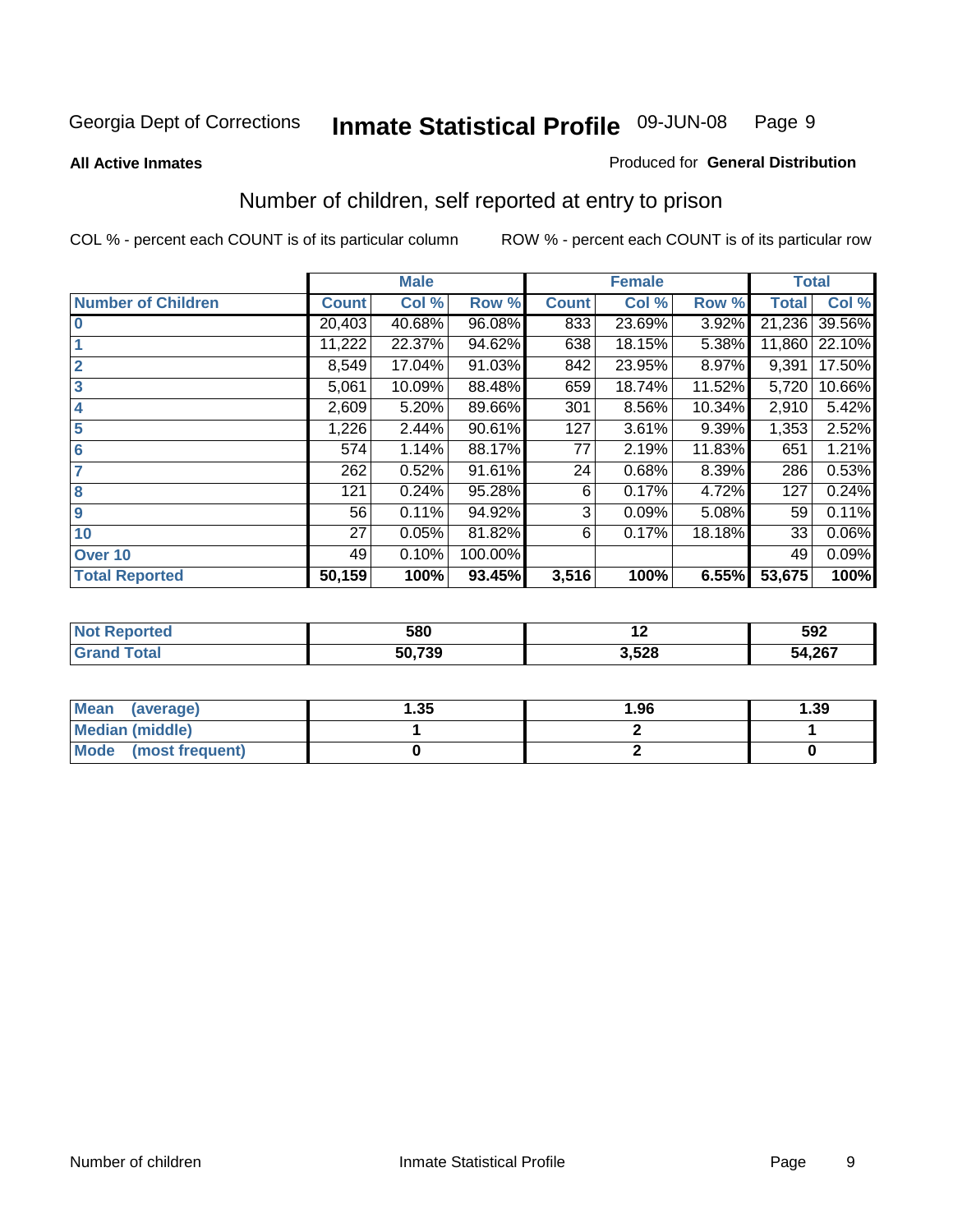#### **All Active Inmates**

#### Produced for **General Distribution**

### Religious affiliation, self-reported at entry to prison

|                       |                              |                | <b>Male</b> |         |                 | <b>Female</b> |           | <b>Total</b>    |        |  |
|-----------------------|------------------------------|----------------|-------------|---------|-----------------|---------------|-----------|-----------------|--------|--|
|                       | <b>Religious Affiliation</b> | <b>Count</b>   | Col %       | Row %   | <b>Count</b>    | Col %         | Row %     | <b>Total</b>    | Col %  |  |
| 1                     | <b>Islam</b>                 | 1,438          | 3.28%       | 98.63%  | $\overline{20}$ | .60%          | 1.37%     | 1,458           | 3.09%  |  |
| $\overline{2}$        | <b>Catholic</b>              | 2,305          | 5.25%       | 93.13%  | 170             | 5.09%         | 6.87%     | 2,475           | 5.24%  |  |
| 3                     | <b>Baptist</b>               | 20,415         | 46.54%      | 91.72%  | 1,843           | 55.21%        | 8.28%     | 22,258          | 47.15% |  |
| 4                     | <b>Methodist</b>             | 909            | 2.07%       | 88.77%  | 115             | 3.45%         | 11.23%    | 1,024           | 2.17%  |  |
| 5                     | <b>EpiscopIn</b>             | 64             | .15%        | 91.43%  | 6               | .18%          | 8.57%     | 70              | .15%   |  |
| 6                     | <b>Presbytrn</b>             | 118            | .27%        | 96.72%  | 4               | .12%          | 3.28%     | 122             | .26%   |  |
| 7                     | <b>Chc Of God</b>            | 522            | 1.19%       | 90.47%  | 55              | 1.65%         | 9.53%     | 577             | 1.22%  |  |
| 8                     | <b>Holiness</b>              | 1,590          | 3.62%       | 81.96%  | 350             | 10.49%        | $18.04\%$ | 1,940           | 4.11%  |  |
| $\boldsymbol{9}$      | <b>Jewish</b>                | 50             | .11%        | 98.04%  |                 | .03%          | 1.96%     | 51              | .11%   |  |
| 10                    | <b>Anglican</b>              | 9              | .02%        | 90.00%  |                 | .03%          | 10.00%    | $\overline{10}$ | .02%   |  |
| 11                    | <b>Grk Orthdx</b>            | 9              | .02%        | 81.82%  | $\overline{2}$  | .06%          | 18.18%    | 11              | .02%   |  |
| 12                    | <b>Hindu</b>                 | 8              | .02%        | 100.00% |                 |               |           | 8               | .02%   |  |
| 13                    | <b>Buddhist</b>              | 49             | .11%        | 96.08%  | $\overline{2}$  | .06%          | 3.92%     | $\overline{51}$ | .11%   |  |
| 14                    | <b>Taoist</b>                | 5              | .01%        | 100.00% |                 |               |           | 5               | .01%   |  |
| 15                    | <b>Shintoist</b>             | $\overline{3}$ | .01%        | 100.00% |                 |               |           | 3               | .01%   |  |
| 16                    | <b>Seven D Ad</b>            | 148            | .34%        | 96.10%  | 6               | .18%          | 3.90%     | 154             | .33%   |  |
| 17                    | <b>Jehovah Wt</b>            | 431            | .98%        | 91.70%  | 39              | 1.17%         | 8.30%     | 470             | 1.00%  |  |
| 18                    | <b>Latr Day S</b>            | 54             | .12%        | 93.10%  | 4               | .12%          | 6.90%     | 58              | .12%   |  |
| 20                    | <b>Other Prot</b>            | 7,102          | 16.19%      | 92.41%  | 583             | 17.47%        | 7.59%     | 7,685           | 16.28% |  |
| 96                    | <b>None</b>                  | 8,635          | 19.69%      | 98.44%  | 137             | 4.10%         | 1.56%     | 8,772           | 18.58% |  |
| <b>Total Reported</b> |                              | 43,864         | 100%        | 92.93%  | 3,338           | 100%          | 7.07%     | 47,202          | 100%   |  |

| 0.70       | n<br>l Ju | .066  |
|------------|-----------|-------|
| .740<br>50 | 3.528     | 4,268 |

| <b>Mode</b><br>frequent)<br>umost | 3aptist | 3aptist | <b>Baptist</b> |
|-----------------------------------|---------|---------|----------------|
|                                   |         |         |                |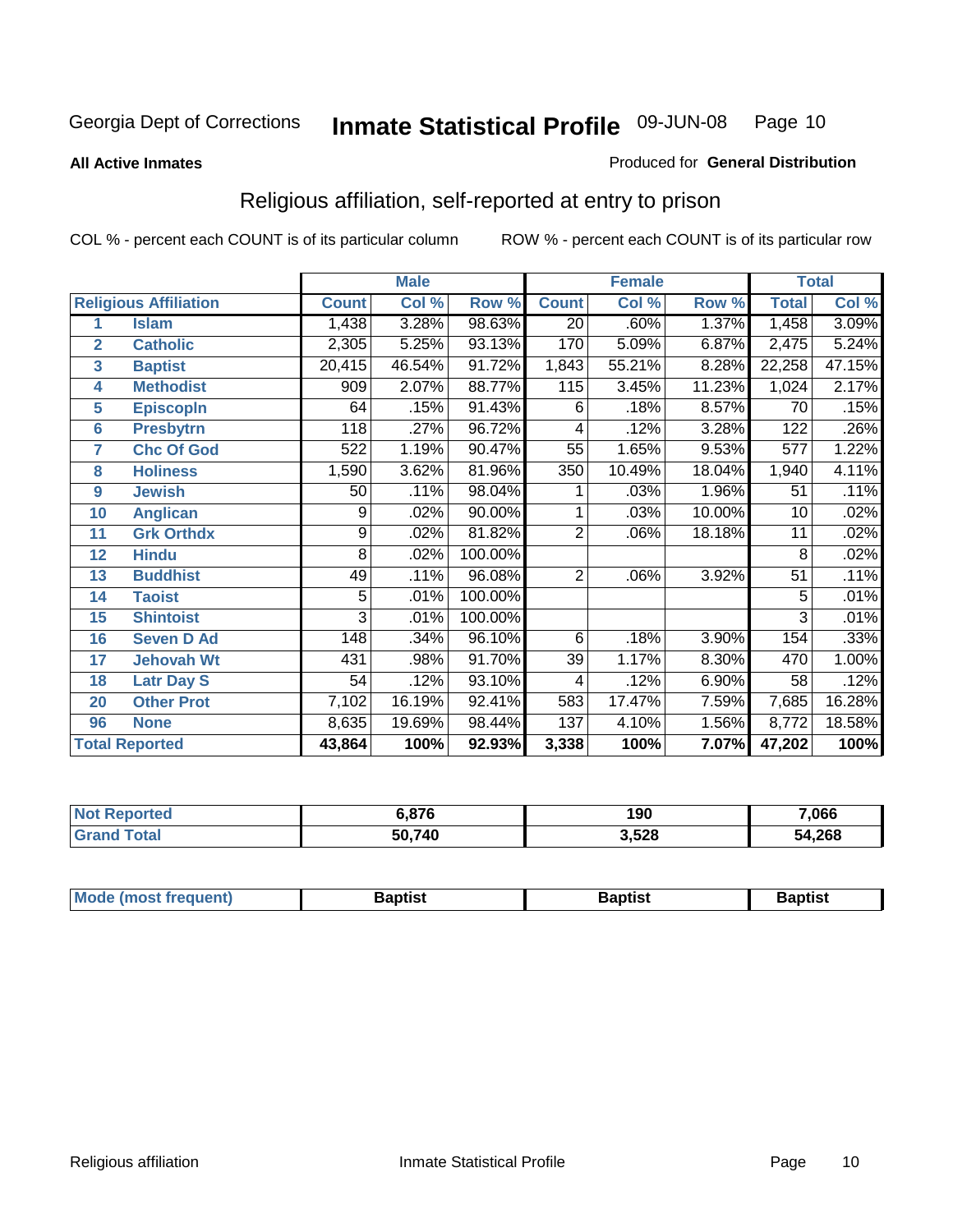Produced for **General Distribution**

#### **All Active Inmates**

### Home county, self-reported at entry to prison

|                 |                      | <b>Male</b>      |       | <b>Female</b> |                 |       | <b>Total</b> |                  |         |
|-----------------|----------------------|------------------|-------|---------------|-----------------|-------|--------------|------------------|---------|
|                 | <b>Home County</b>   | <b>Count</b>     | Col % | Row %         | <b>Count</b>    | Col % | Row %        | <b>Total</b>     | Col %   |
| 1               | <b>Appling</b>       | 100              | .21%  | 95.24%        | $\overline{5}$  | .15%  | 4.76%        | 105              | .20%    |
| $\overline{2}$  | <b>Atkinson</b>      | 46               | .09%  | 93.88%        | $\overline{3}$  | .09%  | 6.12%        | 49               | .09%    |
| 3               | <b>Bacon</b>         | 60               | .12%  | 95.24%        | $\overline{3}$  | .09%  | 4.76%        | $\overline{63}$  | .12%    |
| 4               | <b>Baker</b>         | 9                | .02%  | 100.00%       |                 |       |              | $\overline{9}$   | .02%    |
| 5               | <b>Baldwin</b>       | 294              | .61%  | 95.77%        | $\overline{13}$ | .38%  | 4.23%        | $\overline{307}$ | .59%    |
| $6\phantom{1}6$ | <b>Banks</b>         | $\overline{50}$  | .10%  | 94.34%        | $\overline{3}$  | .09%  | 5.66%        | $\overline{53}$  | .10%    |
| $\overline{7}$  | <b>Barrow</b>        | $\overline{270}$ | .56%  | 91.22%        | $\overline{26}$ | .77%  | 8.78%        | 296              | .57%    |
| 8               | <b>Bartow</b>        | 556              | 1.15% | 88.82%        | $\overline{70}$ | 2.06% | 11.18%       | 626              | 1.21%   |
| 9               | <b>Ben Hill</b>      | $\overline{215}$ | .44%  | 91.88%        | $\overline{19}$ | .56%  | 8.12%        | 234              | .45%    |
| 10              | <b>Berrien</b>       | $\overline{71}$  | .15%  | 86.59%        | $\overline{11}$ | .32%  | 13.41%       | $\overline{82}$  | .16%    |
| 11              | <b>Bibb</b>          | 1,209            | 2.49% | 95.35%        | 59              | 1.74% | 4.65%        | 1,268            | 2.44%   |
| 12              | <b>Bleckley</b>      | 67               | .14%  | 90.54%        | $\overline{7}$  | .21%  | 9.46%        | 74               | .14%    |
| 13              | <b>Brantley</b>      | $\overline{50}$  | .10%  | 87.72%        | $\overline{7}$  | .21%  | 12.28%       | $\overline{57}$  | .11%    |
| 14              | <b>Brooks</b>        | $\overline{72}$  | .15%  | 98.63%        | $\overline{1}$  | .03%  | 1.37%        | $\overline{73}$  | .14%    |
| 15              | <b>Bryan</b>         | 99               | .20%  | 96.12%        | $\overline{4}$  | .12%  | 3.88%        | 103              | .20%    |
| 16              | <b>Bulloch</b>       | $\overline{362}$ | .75%  | 94.03%        | $\overline{23}$ | .68%  | 5.97%        | 385              | .74%    |
| 17              | <b>Burke</b>         | $\sqrt{209}$     | .43%  | 96.31%        | $\overline{8}$  | .24%  | 3.69%        | $\overline{217}$ | .42%    |
| 18              | <b>Butts</b>         | $\overline{140}$ | .29%  | 95.89%        | $\overline{6}$  | .18%  | 4.11%        | 146              | .28%    |
| 19              | <b>Calhoun</b>       | $\overline{47}$  | .10%  | 97.92%        | $\overline{1}$  | .03%  | 2.08%        | 48               | .09%    |
| 20              | <b>Camden</b>        | $\overline{118}$ | .24%  | 94.40%        | $\overline{7}$  | .21%  | 5.60%        | 125              | .24%    |
| 21              | <b>Candler</b>       | $\overline{95}$  | .20%  | 94.06%        | $\overline{6}$  | .18%  | 5.94%        | 101              | .19%    |
| 22              | <b>Carroll</b>       | 536              | 1.10% | 91.31%        | $\overline{51}$ | 1.50% | 8.69%        | $\overline{587}$ | 1.13%   |
| 23              | <b>Catoosa</b>       | $\overline{204}$ | .42%  | 89.47%        | $\overline{24}$ | .71%  | 10.53%       | $\overline{228}$ | .44%    |
| 24              | <b>Charlton</b>      | $\overline{42}$  | .09%  | 100.00%       |                 |       |              | $\overline{42}$  | .08%    |
| 25              | <b>Chatham</b>       | 2,286            | 4.71% | 95.33%        | 112             | 3.30% | 4.67%        | 2,398            | 4.62%   |
| 26              | <b>Chattahoochee</b> | $\overline{19}$  | .04%  | 82.61%        | 4               | .12%  | 17.39%       | 23               | .04%    |
| 27              | <b>Chattooga</b>     | 233              | .48%  | 91.37%        | $\overline{22}$ | .65%  | 8.63%        | 255              | .49%    |
| 28              | <b>Cherokee</b>      | 399              | .82%  | 88.67%        | $\overline{51}$ | 1.50% | 11.33%       | 450              | .87%    |
| 29              | <b>Clarke</b>        | 466              | .96%  | 93.76%        | $\overline{31}$ | .91%  | 6.24%        | 497              | .96%    |
| 30              | <b>Clay</b>          | $\overline{20}$  | .04%  | 90.91%        | $\overline{2}$  | .06%  | 9.09%        | $\overline{22}$  | .04%    |
| $\overline{31}$ | <b>Clayton</b>       | 1,387            | 2.86% | 94.10%        | $\overline{87}$ | 2.57% | 5.90%        | 1,474            | 2.84%   |
| 32              | <b>Clinch</b>        | 40               | .08%  | 97.56%        | 1               | .03%  | 2.44%        | 41               | $.08\%$ |
| 33              | <b>Cobb</b>          | 2,313            | 4.77% | 92.48%        | 188             | 5.55% | 7.52%        | 2,501            | 4.82%   |
| 34              | <b>Coffee</b>        | 209              | .43%  | 91.67%        | 19              | .56%  | 8.33%        | 228              | .44%    |
| 35              | <b>Colquitt</b>      | 308              | .63%  | 92.77%        | $\overline{24}$ | .71%  | 7.23%        | 332              | .64%    |
| 36              | <b>Columbia</b>      | 191              | .39%  | 90.09%        | 21              | .62%  | 9.91%        | 212              | .41%    |
| 37              | <b>Cook</b>          | $\overline{122}$ | .25%  | 90.37%        | $\overline{13}$ | .38%  | 9.63%        | 135              | .26%    |
| 38              | <b>Coweta</b>        | 455              | .94%  | 92.67%        | $\overline{36}$ | 1.06% | 7.33%        | 491              | .95%    |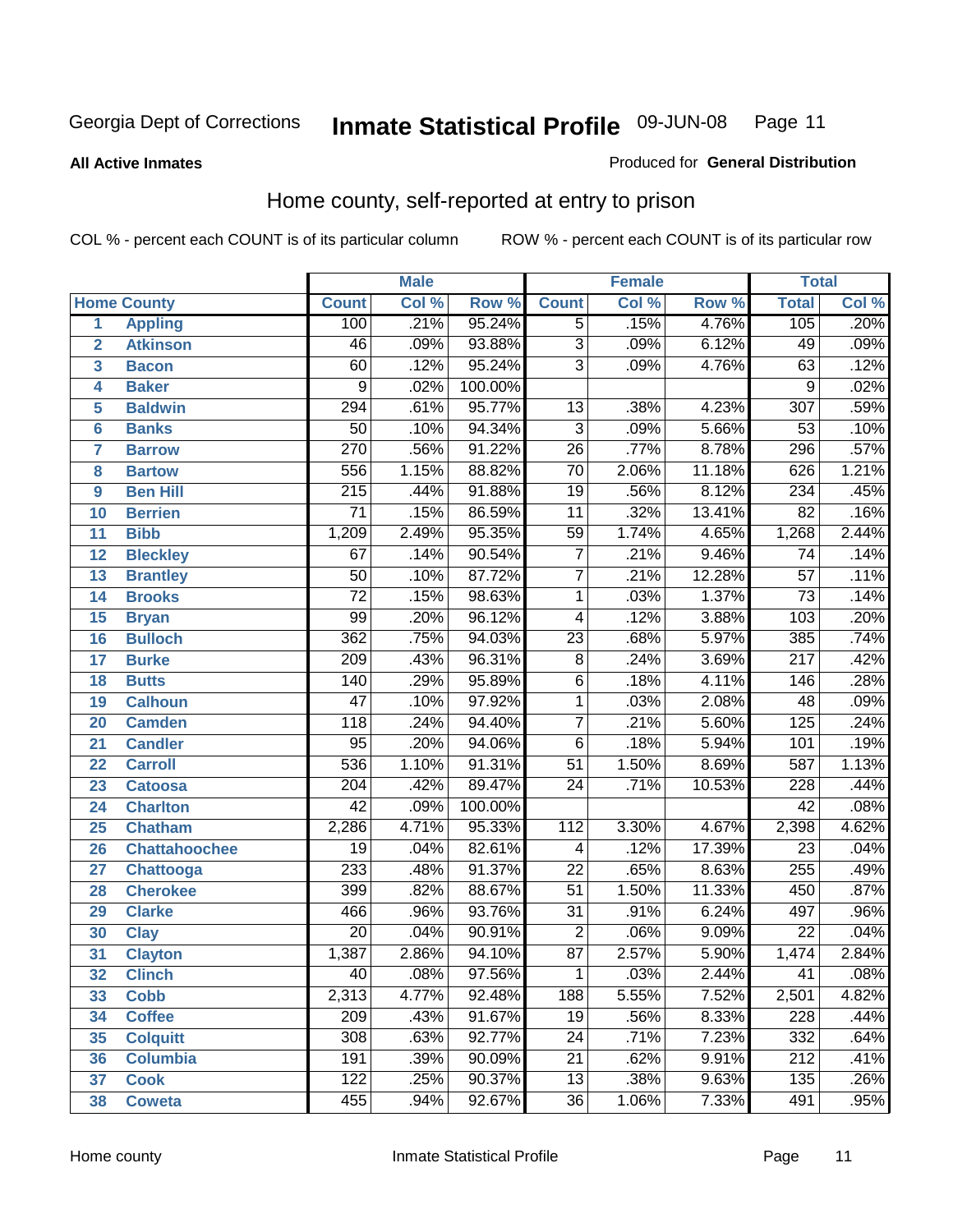#### **All Active Inmates**

#### Produced for **General Distribution**

### Home county, self-reported at entry to prison

|                 |                    |                  | <b>Male</b> |                  |                 | <b>Female</b> |        | <b>Total</b>     |                            |  |
|-----------------|--------------------|------------------|-------------|------------------|-----------------|---------------|--------|------------------|----------------------------|--|
|                 | <b>Home County</b> | <b>Count</b>     | Col %       | Row <sup>%</sup> | <b>Count</b>    | Col %         | Row %  | <b>Total</b>     | $\overline{\text{Col }^9}$ |  |
| 39              | <b>Crawford</b>    | $\overline{25}$  | .05%        | 86.21%           | 4               | .12%          | 13.79% | 29               | $.06\%$                    |  |
| 40              | <b>Crisp</b>       | $\overline{261}$ | .54%        | 95.60%           | $\overline{12}$ | .35%          | 4.40%  | $\overline{273}$ | .53%                       |  |
| 41              | <b>Dade</b>        | 66               | .14%        | 94.29%           | 4               | .12%          | 5.71%  | 70               | .13%                       |  |
| 42              | <b>Dawson</b>      | $\overline{88}$  | .18%        | 92.63%           | $\overline{7}$  | .21%          | 7.37%  | $\overline{95}$  | .18%                       |  |
| 43              | <b>Decatur</b>     | $\overline{260}$ | .54%        | 93.53%           | $\overline{18}$ | .53%          | 6.47%  | $\overline{278}$ | .54%                       |  |
| 44              | <b>Dekalb</b>      | 2,535            | 5.22%       | 94.80%           | 139             | 4.10%         | 5.20%  | 2,674            | 5.15%                      |  |
| 45              | <b>Dodge</b>       | 130              | .27%        | 92.20%           | $\overline{11}$ | .32%          | 7.80%  | 141              | .27%                       |  |
| 46              | <b>Dooly</b>       | 79               | .16%        | 91.86%           | $\overline{7}$  | .21%          | 8.14%  | 86               | .17%                       |  |
| 47              | <b>Dougherty</b>   | 1,005            | 2.07%       | 95.35%           | 49              | 1.45%         | 4.65%  | 1,054            | 2.03%                      |  |
| 48              | <b>Douglas</b>     | 591              | 1.22%       | 91.77%           | $\overline{53}$ | 1.56%         | 8.23%  | 644              | 1.24%                      |  |
| 49              | <b>Early</b>       | 76               | .16%        | 97.44%           | $\overline{2}$  | .06%          | 2.56%  | $\overline{78}$  | .15%                       |  |
| 50              | <b>Echols</b>      | $\overline{8}$   | .02%        | 88.89%           | $\mathbf 1$     | .03%          | 11.11% | 9                | .02%                       |  |
| $\overline{51}$ | <b>Effingham</b>   | 145              | .30%        | 91.19%           | $\overline{14}$ | .41%          | 8.81%  | 159              | .31%                       |  |
| 52              | <b>Elbert</b>      | 134              | .28%        | 93.71%           | 9               | .27%          | 6.29%  | $\overline{143}$ | .28%                       |  |
| 53              | <b>Emanuel</b>     | 147              | .30%        | 94.23%           | $\overline{9}$  | .27%          | 5.77%  | 156              | .30%                       |  |
| 54              | <b>Evans</b>       | 93               | .19%        | 97.89%           | $\overline{2}$  | .06%          | 2.11%  | $\overline{95}$  | .18%                       |  |
| 55              | <b>Fannin</b>      | 93               | .19%        | 94.90%           | $\overline{5}$  | .15%          | 5.10%  | 98               | .19%                       |  |
| 56              | <b>Fayette</b>     | 145              | .30%        | 90.06%           | $\overline{16}$ | .47%          | 9.94%  | 161              | .31%                       |  |
| 57              | <b>Floyd</b>       | 763              | 1.57%       | 91.16%           | $\overline{74}$ | 2.18%         | 8.84%  | 837              | 1.61%                      |  |
| 58              | <b>Forsyth</b>     | 193              | .40%        | 85.78%           | $\overline{32}$ | .94%          | 14.22% | 225              | .43%                       |  |
| 59              | <b>Franklin</b>    | 145              | .30%        | 95.39%           | 7               | .21%          | 4.61%  | $\overline{152}$ | .29%                       |  |
| 60              | <b>Fulton</b>      | 5,610            | 11.56%      | 95.68%           | 253             | 7.46%         | 4.32%  | 5,863            | 11.29%                     |  |
| 61              | Gilmer             | 92               | .19%        | 92.00%           | 8               | .24%          | 8.00%  | 100              | .19%                       |  |
| 62              | <b>Glascock</b>    | $\overline{8}$   | .02%        | 100.00%          |                 |               |        | $\overline{8}$   | .02%                       |  |
| 63              | <b>Glynn</b>       | $\overline{374}$ | .77%        | 95.41%           | $\overline{18}$ | .53%          | 4.59%  | 392              | .75%                       |  |
| 64              | <b>Gordon</b>      | 291              | .60%        | 91.80%           | $\overline{26}$ | .77%          | 8.20%  | $\overline{317}$ | .61%                       |  |
| 65              | <b>Grady</b>       | 192              | .40%        | 95.05%           | $\overline{10}$ | .29%          | 4.95%  | $\overline{202}$ | .39%                       |  |
| 66              | <b>Greene</b>      | $\overline{90}$  | .19%        | 96.77%           | $\overline{3}$  | .09%          | 3.23%  | $\overline{93}$  | .18%                       |  |
| 67              | <b>Gwinnett</b>    | 1,608            | 3.31%       | 94.31%           | $\overline{97}$ | 2.86%         | 5.69%  | 1,705            | 3.28%                      |  |
| 68              | <b>Habersham</b>   | 113              | .23%        | 94.17%           | $\overline{7}$  | .21%          | 5.83%  | 120              | .23%                       |  |
| 69              | <b>Hall</b>        | 690              | 1.42%       | 91.63%           | 63              | 1.86%         | 8.37%  | 753              | 1.45%                      |  |
| 70              | <b>Hancock</b>     | 59               | .12%        | 96.72%           | 2               | .06%          | 3.28%  | 61               | .12%                       |  |
| 71              | <b>Haralson</b>    | 127              | .26%        | 93.38%           | $\overline{9}$  | .27%          | 6.62%  | 136              | .26%                       |  |
| 72              | <b>Harris</b>      | 102              | .21%        | 91.89%           | $\overline{9}$  | .27%          | 8.11%  | 111              | .21%                       |  |
| 73              | <b>Hart</b>        | $\overline{86}$  | .18%        | 91.49%           | $\overline{8}$  | .24%          | 8.51%  | 94               | .18%                       |  |
| 74              | <b>Heard</b>       | 65               | .13%        | 89.04%           | $\overline{8}$  | .24%          | 10.96% | $\overline{73}$  | .14%                       |  |
| 75              | <b>Henry</b>       | 540              | 1.11%       | 91.06%           | $\overline{53}$ | 1.56%         | 8.94%  | 593              | 1.14%                      |  |
| 76              | <b>Houston</b>     | $\overline{544}$ | 1.12%       | 92.83%           | $\overline{42}$ | 1.24%         | 7.17%  | 586              | 1.13%                      |  |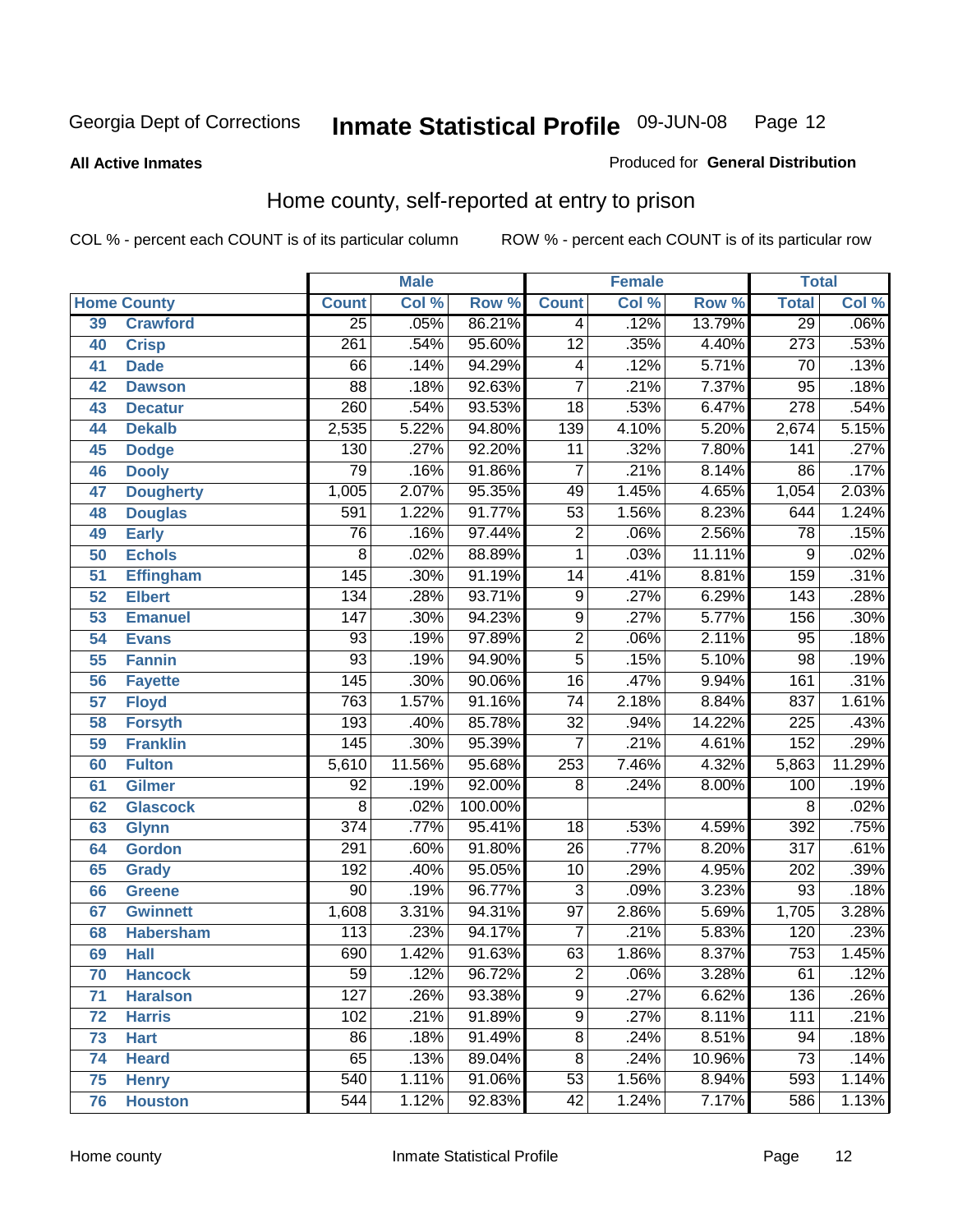#### **All Active Inmates**

#### Produced for **General Distribution**

### Home county, self-reported at entry to prison

|                 |                    |                  | <b>Male</b> |         |                 | <b>Female</b> |        | <b>Total</b>     |       |
|-----------------|--------------------|------------------|-------------|---------|-----------------|---------------|--------|------------------|-------|
|                 | <b>Home County</b> | <b>Count</b>     | Col %       | Row %   | <b>Count</b>    | Col %         | Row %  | <b>Total</b>     | Col % |
| $\overline{77}$ | <b>Irwin</b>       | 68               | .14%        | 97.14%  | $\overline{2}$  | .06%          | 2.86%  | $\overline{70}$  | .13%  |
| 78              | <b>Jackson</b>     | 191              | .39%        | 91.83%  | $\overline{17}$ | .50%          | 8.17%  | $\overline{208}$ | .40%  |
| 79              | <b>Jasper</b>      | 62               | .13%        | 93.94%  | 4               | .12%          | 6.06%  | 66               | .13%  |
| 80              | <b>Jeff Davis</b>  | $\overline{76}$  | .16%        | 96.20%  | $\overline{3}$  | .09%          | 3.80%  | 79               | .15%  |
| 81              | <b>Jefferson</b>   | 114              | .23%        | 94.21%  | $\overline{7}$  | .21%          | 5.79%  | 121              | .23%  |
| 82              | <b>Jenkins</b>     | $\overline{73}$  | .15%        | 94.81%  | 4               | .12%          | 5.19%  | $\overline{77}$  | .15%  |
| 83              | <b>Johnson</b>     | $\overline{54}$  | .11%        | 94.74%  | $\overline{3}$  | .09%          | 5.26%  | $\overline{57}$  | .11%  |
| 84              | <b>Jones</b>       | 64               | .13%        | 94.12%  | $\overline{4}$  | .12%          | 5.88%  | 68               | .13%  |
| 85              | <b>Lamar</b>       | $\overline{79}$  | .16%        | 95.18%  | 4               | .12%          | 4.82%  | $\overline{83}$  | .16%  |
| 86              | <b>Lanier</b>      | $\overline{31}$  | .06%        | 81.58%  | 7               | .21%          | 18.42% | $\overline{38}$  | .07%  |
| 87              | <b>Laurens</b>     | $\overline{311}$ | .64%        | 93.96%  | $\overline{20}$ | .59%          | 6.04%  | 331              | .64%  |
| 88              | <b>Lee</b>         | 65               | .13%        | 97.01%  | $\overline{2}$  | .06%          | 2.99%  | 67               | .13%  |
| 89              | <b>Liberty</b>     | $\overline{249}$ | .51%        | 92.57%  | $\overline{20}$ | .59%          | 7.43%  | 269              | .52%  |
| 90              | <b>Lincoln</b>     | $\overline{36}$  | .07%        | 97.30%  | 1               | .03%          | 2.70%  | $\overline{37}$  | .07%  |
| 91              | Long               | $\overline{38}$  | .08%        | 90.48%  | 4               | .12%          | 9.52%  | $\overline{42}$  | .08%  |
| 92              | <b>Lowndes</b>     | $\overline{546}$ | 1.12%       | 94.14%  | $\overline{34}$ | 1.00%         | 5.86%  | 580              | 1.12% |
| 93              | <b>Lumpkin</b>     | $\overline{88}$  | .18%        | 86.27%  | $\overline{14}$ | .41%          | 13.73% | 102              | .20%  |
| 94              | <b>Macon</b>       | $\overline{95}$  | .20%        | 95.96%  | 4               | .12%          | 4.04%  | 99               | .19%  |
| 95              | <b>Madison</b>     | 101              | .21%        | 92.66%  | $\overline{8}$  | .24%          | 7.34%  | 109              | .21%  |
| 96              | <b>Marion</b>      | $\overline{46}$  | .09%        | 95.83%  | $\overline{2}$  | .06%          | 4.17%  | $\overline{48}$  | .09%  |
| 97              | <b>Mcduffie</b>    | 165              | .34%        | 96.49%  | $\overline{6}$  | .18%          | 3.51%  | 171              | .33%  |
| 98              | <b>Mcintosh</b>    | $\overline{68}$  | .14%        | 97.14%  | $\overline{2}$  | .06%          | 2.86%  | $\overline{70}$  | .13%  |
| 99              | <b>Meriwether</b>  | 194              | .40%        | 93.27%  | $\overline{14}$ | .41%          | 6.73%  | $\overline{208}$ | .40%  |
| 100             | <b>Miller</b>      | $\overline{30}$  | .06%        | 100.00% |                 |               |        | $\overline{30}$  | .06%  |
| 101             | <b>Mitchell</b>    | 184              | .38%        | 92.93%  | 14              | .41%          | 7.07%  | 198              | .38%  |
| 102             | <b>Monroe</b>      | 132              | .27%        | 94.96%  | $\overline{7}$  | .21%          | 5.04%  | 139              | .27%  |
| 103             | <b>Montgomery</b>  | 44               | .09%        | 93.62%  | $\overline{3}$  | .09%          | 6.38%  | 47               | .09%  |
| 104             | <b>Morgan</b>      | $\overline{77}$  | .16%        | 92.77%  | $\overline{6}$  | .18%          | 7.23%  | $\overline{83}$  | .16%  |
| 105             | <b>Murray</b>      | 233              | .48%        | 91.73%  | $\overline{21}$ | .62%          | 8.27%  | 254              | .49%  |
| 106             | <b>Muscogee</b>    | 1,652            | 3.40%       | 93.81%  | 109             | 3.22%         | 6.19%  | 1,761            | 3.39% |
| 107             | <b>Newton</b>      | 525              | 1.08%       | 90.99%  | $\overline{52}$ | 1.53%         | 9.01%  | 577              | 1.11% |
| 108             | <b>Oconee</b>      | 50               | .10%        | 92.59%  | 4               | .12%          | 7.41%  | 54               | .10%  |
| 109             | <b>Oglethorpe</b>  | 49               | .10%        | 92.45%  | 4               | .12%          | 7.55%  | $\overline{53}$  | .10%  |
| 110             | <b>Paulding</b>    | $\overline{224}$ | .46%        | 91.06%  | $\overline{22}$ | .65%          | 8.94%  | $\overline{246}$ | .47%  |
| 111             | <b>Peach</b>       | 124              | .26%        | 96.88%  | 4               | .12%          | 3.13%  | 128              | .25%  |
| 112             | <b>Pickens</b>     | 99               | .20%        | 84.62%  | $\overline{18}$ | .53%          | 15.38% | 117              | .23%  |
| 113             | <b>Pierce</b>      | $\overline{59}$  | .12%        | 93.65%  | 4               | .12%          | 6.35%  | 63               | .12%  |
| 114             | <b>Pike</b>        | 60               | .12%        | 93.75%  | 4               | .12%          | 6.25%  | 64               | .12%  |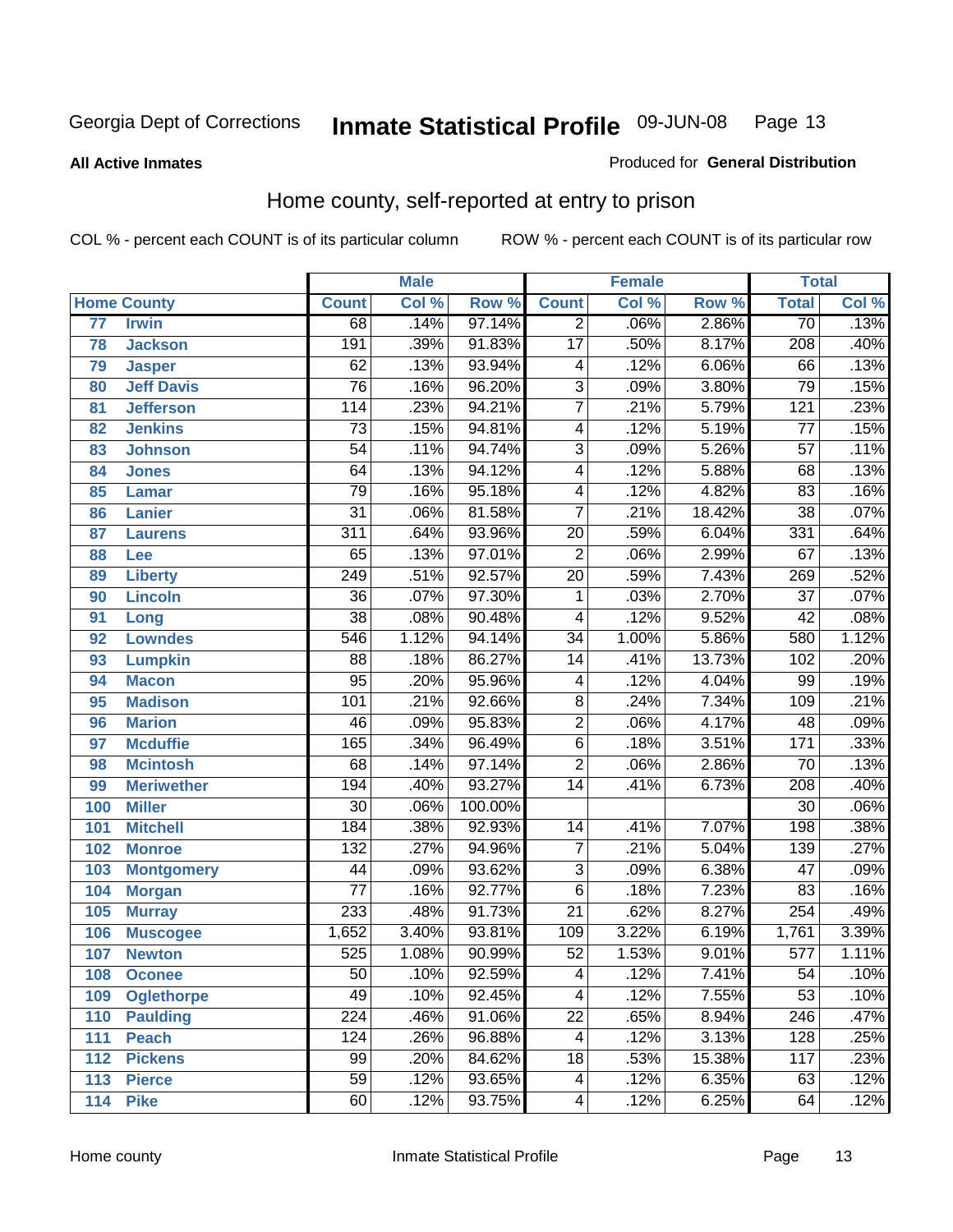#### **All Active Inmates**

#### Produced for **General Distribution**

### Home county, self-reported at entry to prison

|     |                    |                  | <b>Male</b> |         |                 | <b>Female</b> |        | <b>Total</b>     |       |
|-----|--------------------|------------------|-------------|---------|-----------------|---------------|--------|------------------|-------|
|     | <b>Home County</b> | <b>Count</b>     | Col %       | Row %   | <b>Count</b>    | Col %         | Row %  | <b>Total</b>     | Col % |
| 115 | <b>Polk</b>        | 196              | .40%        | 91.59%  | $\overline{18}$ | .53%          | 8.41%  | 214              | .41%  |
| 116 | <b>Pulaski</b>     | $\overline{91}$  | .19%        | 89.22%  | $\overline{11}$ | .32%          | 10.78% | 102              | .20%  |
| 117 | <b>Putnam</b>      | 130              | .27%        | 97.01%  | 4               | .12%          | 2.99%  | 134              | .26%  |
| 118 | Quitman            | $\overline{11}$  | .02%        | 91.67%  | $\mathbf 1$     | .03%          | 8.33%  | $\overline{12}$  | .02%  |
| 119 | <b>Rabun</b>       | $\overline{57}$  | .12%        | 95.00%  | $\overline{3}$  | .09%          | 5.00%  | 60               | .12%  |
| 120 | <b>Randolph</b>    | $\overline{46}$  | .09%        | 92.00%  | $\overline{4}$  | .12%          | 8.00%  | $\overline{50}$  | .10%  |
| 121 | <b>Richmond</b>    | 1,794            | 3.70%       | 93.73%  | 120             | 3.54%         | 6.27%  | 1,914            | 3.69% |
| 122 | <b>Rockdale</b>    | 341              | .70%        | 91.67%  | $\overline{31}$ | .91%          | 8.33%  | $\overline{372}$ | .72%  |
| 123 | <b>Schley</b>      | $\overline{26}$  | .05%        | 100.00% |                 |               |        | $\overline{26}$  | .05%  |
| 124 | <b>Screven</b>     | 102              | .21%        | 93.58%  | 7               | .21%          | 6.42%  | 109              | .21%  |
| 125 | <b>Seminole</b>    | 65               | .13%        | 90.28%  | $\overline{7}$  | .21%          | 9.72%  | $\overline{72}$  | .14%  |
| 126 | <b>Spalding</b>    | $\overline{543}$ | 1.12%       | 92.82%  | $\overline{42}$ | 1.24%         | 7.18%  | 585              | 1.13% |
| 127 | <b>Stephens</b>    | 166              | .34%        | 90.22%  | $\overline{18}$ | .53%          | 9.78%  | 184              | .35%  |
| 128 | <b>Stewart</b>     | $\overline{39}$  | .08%        | 95.12%  | $\overline{2}$  | .06%          | 4.88%  | $\overline{41}$  | .08%  |
| 129 | <b>Sumter</b>      | 254              | .52%        | 94.78%  | $\overline{14}$ | .41%          | 5.22%  | 268              | .52%  |
| 130 | <b>Talbot</b>      | $\overline{50}$  | .10%        | 92.59%  | 4               | .12%          | 7.41%  | $\overline{54}$  | .10%  |
| 131 | <b>Taliaferro</b>  | 9                | .02%        | 100.00% |                 |               |        | 9                | .02%  |
| 132 | <b>Tattnall</b>    | $\overline{141}$ | .29%        | 91.56%  | $\overline{13}$ | .38%          | 8.44%  | 154              | .30%  |
| 133 | <b>Taylor</b>      | $\overline{80}$  | .16%        | 95.24%  | 4               | .12%          | 4.76%  | 84               | .16%  |
| 134 | <b>Telfair</b>     | $\overline{128}$ | .26%        | 95.52%  | $\overline{6}$  | .18%          | 4.48%  | 134              | .26%  |
| 135 | <b>Terrell</b>     | $\overline{83}$  | .17%        | 96.51%  | $\overline{3}$  | .09%          | 3.49%  | 86               | .17%  |
| 136 | <b>Thomas</b>      | 291              | .60%        | 92.97%  | $\overline{22}$ | .65%          | 7.03%  | $\overline{313}$ | .60%  |
| 137 | <b>Tift</b>        | $\overline{303}$ | .62%        | 97.74%  | $\overline{7}$  | .21%          | 2.26%  | 310              | .60%  |
| 138 | <b>Toombs</b>      | 269              | .55%        | 94.39%  | $\overline{16}$ | .47%          | 5.61%  | 285              | .55%  |
| 139 | <b>Towns</b>       | $\overline{26}$  | .05%        | 86.67%  | 4               | .12%          | 13.33% | 30               | .06%  |
| 140 | <b>Treutlen</b>    | 69               | .14%        | 98.57%  | 1               | .03%          | 1.43%  | $\overline{70}$  | .13%  |
| 141 | <b>Troup</b>       | 607              | 1.25%       | 90.87%  | 61              | 1.80%         | 9.13%  | 668              | 1.29% |
| 142 | <b>Turner</b>      | 63               | .13%        | 95.45%  | $\overline{3}$  | .09%          | 4.55%  | 66               | .13%  |
| 143 | <b>Twiggs</b>      | 44               | .09%        | 95.65%  | $\overline{2}$  | .06%          | 4.35%  | 46               | .09%  |
| 144 | <b>Union</b>       | 68               | .14%        | 91.89%  | $\overline{6}$  | .18%          | 8.11%  | $\overline{74}$  | .14%  |
| 145 | <b>Upson</b>       | $\overline{204}$ | .42%        | 92.73%  | $\overline{16}$ | .47%          | 7.27%  | 220              | .42%  |
| 146 | <b>Walker</b>      | $\overline{320}$ | .66%        | 93.29%  | $\overline{23}$ | .68%          | 6.71%  | $\overline{343}$ | .66%  |
| 147 | <b>Walton</b>      | 297              | .61%        | 92.24%  | $\overline{25}$ | .74%          | 7.76%  | 322              | .62%  |
| 148 | <b>Ware</b>        | $\overline{311}$ | .64%        | 93.96%  | $\overline{20}$ | .59%          | 6.04%  | 331              | .64%  |
| 149 | <b>Warren</b>      | 47               | .10%        | 94.00%  | $\overline{3}$  | .09%          | 6.00%  | 50               | .10%  |
| 150 | <b>Washington</b>  | 131              | .27%        | 92.91%  | $\overline{10}$ | .29%          | 7.09%  | 141              | .27%  |
| 151 | <b>Wayne</b>       | 169              | .35%        | 91.35%  | $\overline{16}$ | .47%          | 8.65%  | 185              | .36%  |
| 152 | <b>Webster</b>     | $\overline{8}$   | .02%        | 100.00% |                 |               |        | 8                | .02%  |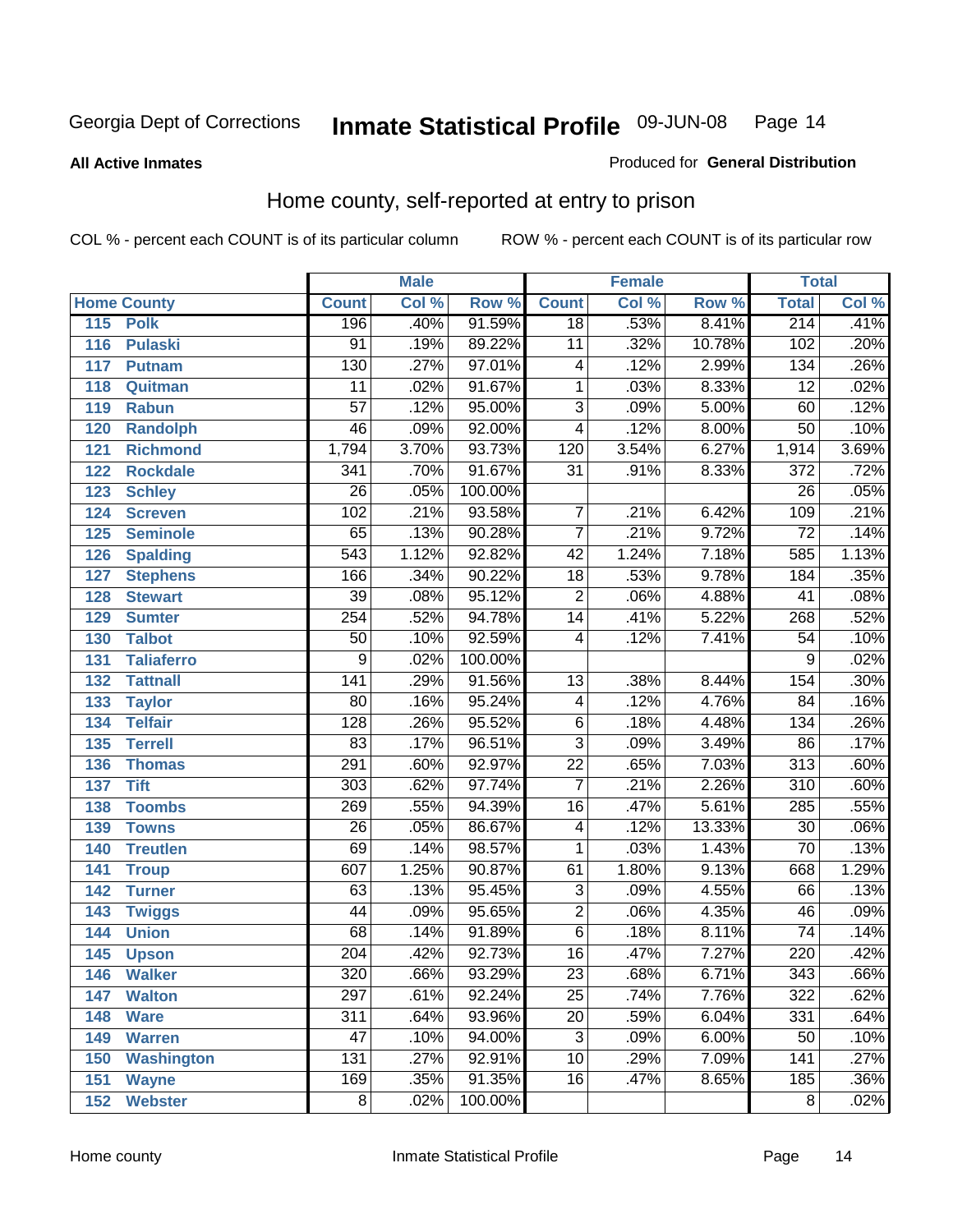**All Active Inmates**

#### Produced for **General Distribution**

### Home county, self-reported at entry to prison

|                    |                      | <b>Male</b>  |       |           |              | <b>Female</b> |          | <b>Total</b> |         |
|--------------------|----------------------|--------------|-------|-----------|--------------|---------------|----------|--------------|---------|
| <b>Home County</b> |                      | <b>Count</b> | Col % | Row %     | <b>Count</b> | Col %         | Row %    | <b>Total</b> | Col %   |
| 153                | <b>Wheeler</b>       | 29           | .06%  | 87.88%    | 4            | .12%          | 12.12%   | 33           | $.06\%$ |
| 154                | <b>White</b>         | 82           | .17%  | 85.42%    | 14           | .41%          | 14.58%   | 96           | .18%    |
| 155                | <b>Whitfield</b>     | 611          | 1.26% | 89.72%    | 70           | 2.06%         | 10.28%   | 681          | 1.31%   |
| 156                | <b>Wilcox</b>        | 62           | .13%  | $91.18\%$ | 6            | .18%          | 8.82%    | 68           | .13%    |
| 157                | <b>Wilkes</b>        | 64           | .13%  | 96.97%    | 2            | .06%          | $3.03\%$ | 66           | .13%    |
| 158                | <b>Wilkinson</b>     | 79           | .16%  | 91.86%    | 7            | .21%          | 8.14%    | 86           | .17%    |
| 159                | <b>Worth</b>         | 103          | .21%  | 91.96%    | 9            | .27%          | 8.04%    | 112          | .22%    |
| 160                | <b>Unknown</b>       | 2,631        | 5.42% | 92.48%    | 214          | 6.31%         | 7.52%    | 2,845        | 5.48%   |
|                    | <b>Total Rported</b> | 48,538       | 100%  | 93.47%    | 3,390        | 100%          | 6.53%    | 51,928       | 100%    |

| oorted<br>NO: | 2,202  | 138  | 2,340       |
|---------------|--------|------|-------------|
| 'ota.<br>. Gr | 50,740 | 528ء | 4,268<br>מי |

| <b>Mode</b> | ---<br>.tor | <b>ulton</b> | . |
|-------------|-------------|--------------|---|
|             |             |              |   |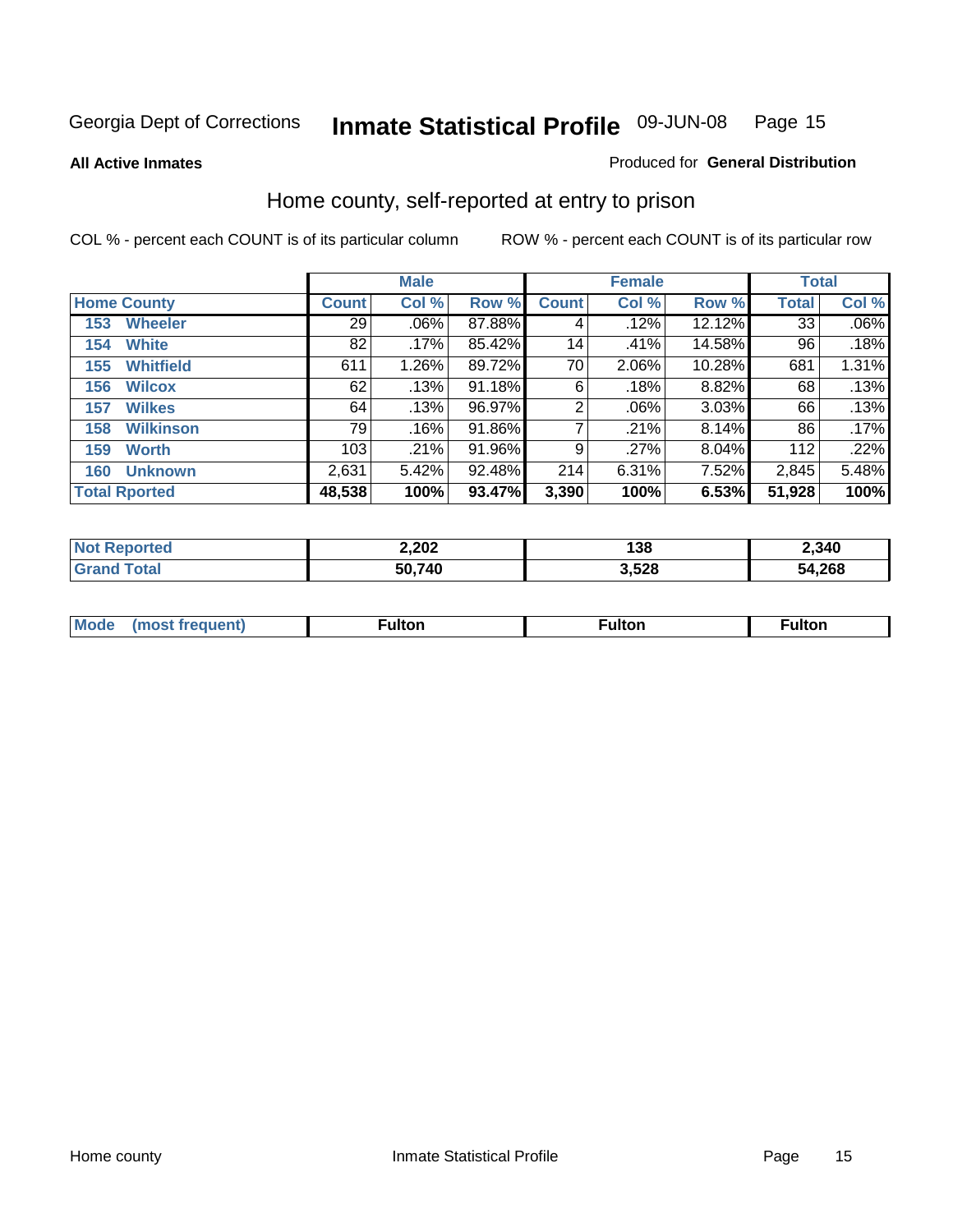#### **All Active Inmates**

#### Produced for **General Distribution**

### Environment to age 16, self-reported at entry to prison

|                              | <b>Male</b>  |        |           | <b>Female</b> |        |          | <b>Total</b> |        |
|------------------------------|--------------|--------|-----------|---------------|--------|----------|--------------|--------|
| <b>Environment to age 16</b> | <b>Count</b> | Col %  | Row %     | <b>Count</b>  | Col %  | Row %    | <b>Total</b> | Col %  |
| <b>Rural/Farm</b>            | 1.765        | 3.62%  | $92.60\%$ | 141           | 4.17%  | 7.40%    | 1,906        | 3.65%  |
| <b>Rural/Nfarm</b>           | 2,603        | 5.33%  | 87.20%    | 382           | 11.31% | 12.80%   | 2,985        | 5.72%  |
| <b>S.M.S.A</b><br>3          | 16,529       | 33.87% | 96.31%    | 634           | 18.77% | $3.69\%$ | 17,163       | 32.89% |
| <b>Urban</b><br>4            | 10,579       | 21.67% | 90.51%    | 1,109         | 32.83% | $9.49\%$ | 11,688       | 22.40% |
| <b>Small Town</b><br>5.      | 17,332       | 35.51% | 93.97%    | 1,112         | 32.92% | $6.03\%$ | 18,444       | 35.34% |
| <b>Total Reported</b>        | 48,808       | 100%   | 93.53%    | 3,378         | 100%   | 6.47%    | 52,186       | 100%   |

| Reported<br><b>Not</b> | 932. ا | 150   | 2,082  |
|------------------------|--------|-------|--------|
| ™otal                  | 50,740 | 3,528 | 54,268 |

| <b>Mode</b><br>requent)<br>. | owr<br>imall | <b>Smal</b><br>owr | <b>TOW</b> |
|------------------------------|--------------|--------------------|------------|
|                              |              |                    |            |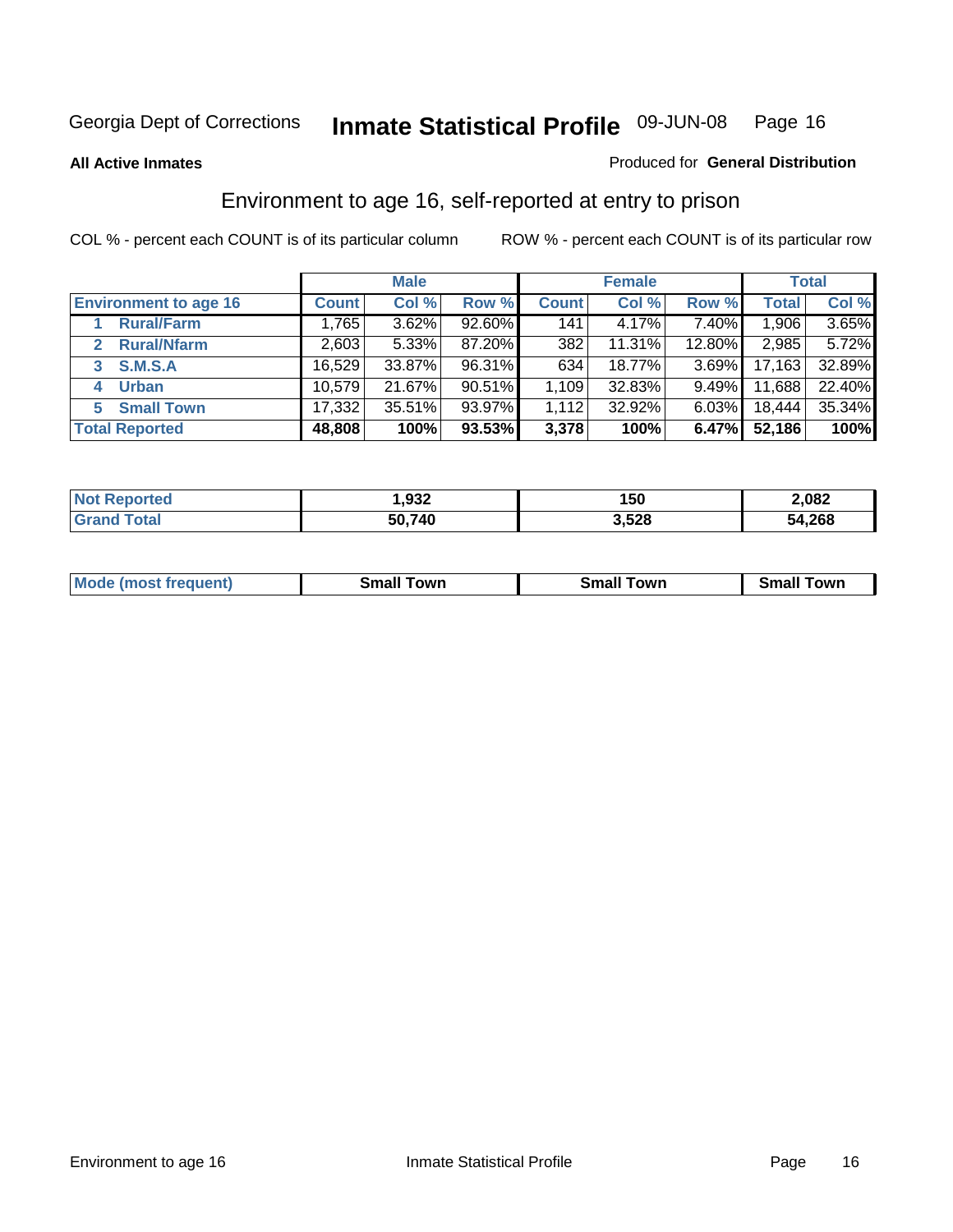#### **All Active Inmates**

#### Produced for **General Distribution**

### Guardian status to age 16, self-reported at entry to prison

|                                  |              | <b>Male</b> |         |              | <b>Female</b> |          |        | <b>Total</b> |
|----------------------------------|--------------|-------------|---------|--------------|---------------|----------|--------|--------------|
| <b>Guardian Status To Age 16</b> | <b>Count</b> | Col %       | Row %   | <b>Count</b> | Col %         | Row %    | Total  | Col %        |
| 1 Orphanage                      | 30           | .11%        | 93.75%  | 2            | .21%          | 6.25%    | 32     | .11%         |
| 2 Father Only                    | 873          | 3.06%       | 96.89%  | 28           | 2.99%         | 3.11%    | 901    | 3.05%        |
| <b>3 Both Parents</b>            | 11,646       | 40.77%      | 96.64%  | 405          | 43.18%        | $3.36\%$ | 12,051 | 40.85%       |
| <b>4 Mother Only</b>             | 12,144       | 42.52%      | 97.57%  | 303          | 32.30%        | 2.43%    | 12,447 | 42.19%       |
| <b>6 Oth Female</b>              | 695          | 2.43%       | 95.73%  | 31           | 3.30%         | 4.27%    | 726    | 2.46%        |
| <b>7 Oth Male</b>                | 129          | .45%        | 96.27%  | 5            | .53%          | 3.73%    | 134    | .45%         |
| 8 Step-Parents                   | 298          | 1.04%       | 100.00% |              |               |          | 298    | 1.01%        |
| 9 Foster Home                    | 414          | 1.45%       | 95.83%  | 18           | 1.92%         | 4.17%    | 432    | 1.46%        |
| <b>10 Grand Parents</b>          | 2,333        | 8.17%       | 94.11%  | 146          | 15.57%        | 5.89%    | 2,479  | $8.40\%$     |
| <b>Total Reported</b>            | 28,562       | 100%        | 96.82%  | 938          | 100%          | 3.18%    | 29,500 | 100%         |

| NO. | $\rightarrow$<br><i></i> | 2,590 | ,768<br>,4 |
|-----|--------------------------|-------|------------|
| Gr  | 50,740                   | 3,528 | 54,268     |

| <b>Mode</b>           | วทIง | 'arents | <b>I</b> Mother |
|-----------------------|------|---------|-----------------|
| hחםו וחב <sup>י</sup> | M/   |         | Only            |
|                       |      |         |                 |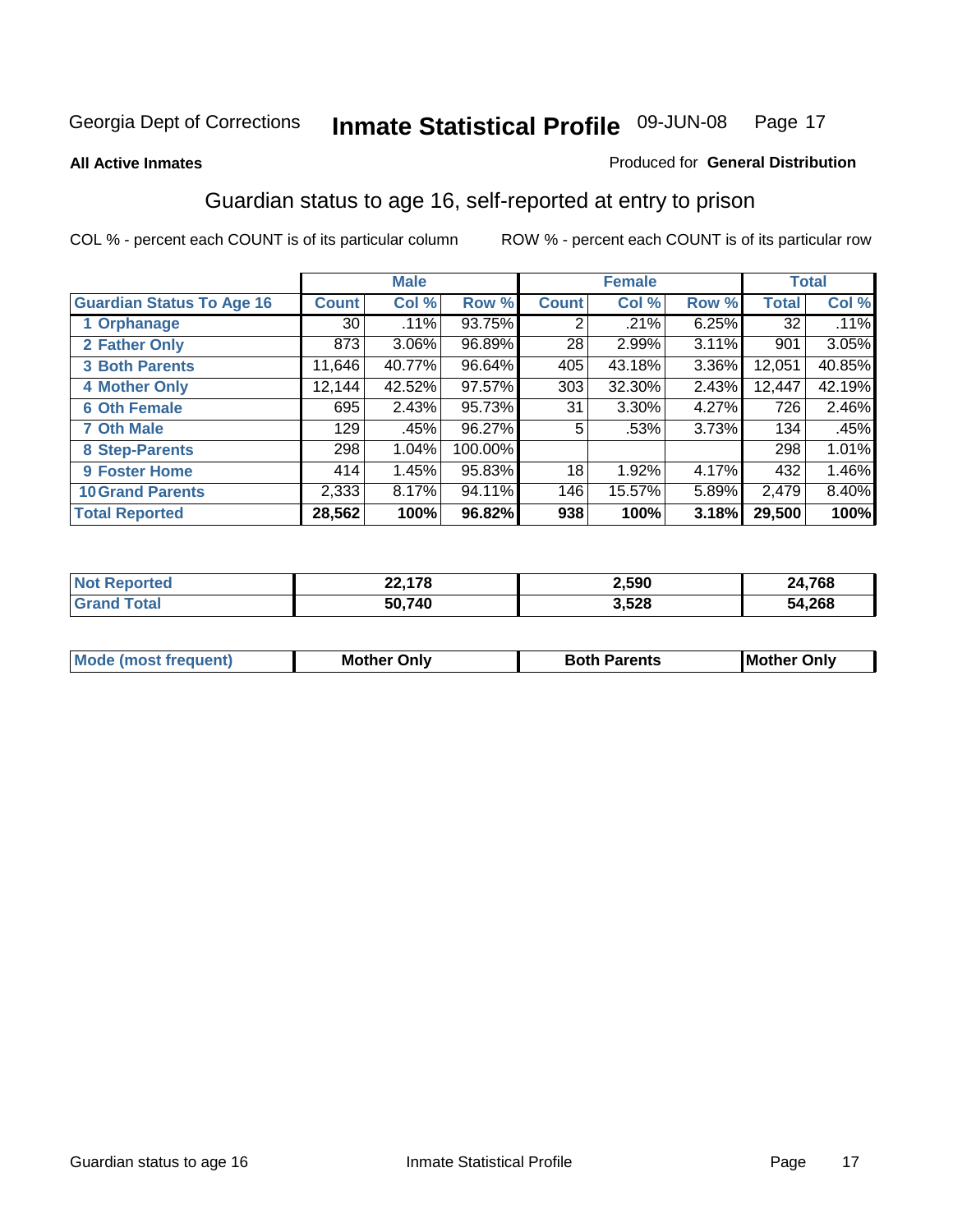#### **All Active Inmates**

#### Produced for **General Distribution**

### Employment status before prison, self-reported at entry to prison

|              |                          | <b>Male</b>  |        |        | <b>Female</b>    |          |        | <b>Total</b> |         |
|--------------|--------------------------|--------------|--------|--------|------------------|----------|--------|--------------|---------|
|              | <b>Employment Status</b> | <b>Count</b> | Col %  | Row %  | <b>Count</b>     | Col %    | Row %  | Total        | Col %   |
|              | <b>Full Time</b>         | 23,388       | 52.36% | 96.12% | $\overline{945}$ | 50.35%   | 3.88%  | 24,333       | 52.28%  |
| $\mathbf{2}$ | <b>Part Time</b>         | 3,286        | 7.36%  | 97.59% | 81               | $4.32\%$ | 2.41%  | 3,367        | 7.23%   |
| 3            | Unempl $<$ 6m            | 4,733        | 10.60% | 96.93% | 150              | 7.99%    | 3.07%  | 4,883        | 10.49%  |
| 4            | Unempl > 6m              | 7,830        | 17.53% | 96.18% | 311              | 16.57%   | 3.82%  | 8,141        | 17.49%  |
| 5            | <b>Never Workd</b>       | 3,495        | 7.82%  | 96.33% | 133              | 7.09%    | 3.67%  | 3,628        | 7.79%   |
| 6            | <b>Student</b>           | 364          | .81%   | 86.87% | 55               | 2.93%    | 13.13% | 419          | $.90\%$ |
|              | <b>Incapable</b>         | 1,575        | 3.53%  | 88.63% | 202              | 10.76%   | 11.37% | 1,777        | 3.82%   |
|              | <b>Total Reported</b>    | 44,671       | 100%   | 95.97% | 1,877            | 100%     | 4.03%  | 46,548       | 100%    |

| ortec       | 6,069  | 651          | 7,720      |
|-------------|--------|--------------|------------|
| <b>Cars</b> | 50.740 | 3,528<br>- - | .268<br>54 |

| <b>M</b> ດ | the contract of the contract of the contract of the contract of the contract of the contract of the contract of | the contract of the contract of the contract of the contract of the contract of the contract of the contract of | ----<br><b>Full Time</b> |
|------------|-----------------------------------------------------------------------------------------------------------------|-----------------------------------------------------------------------------------------------------------------|--------------------------|
|            |                                                                                                                 |                                                                                                                 |                          |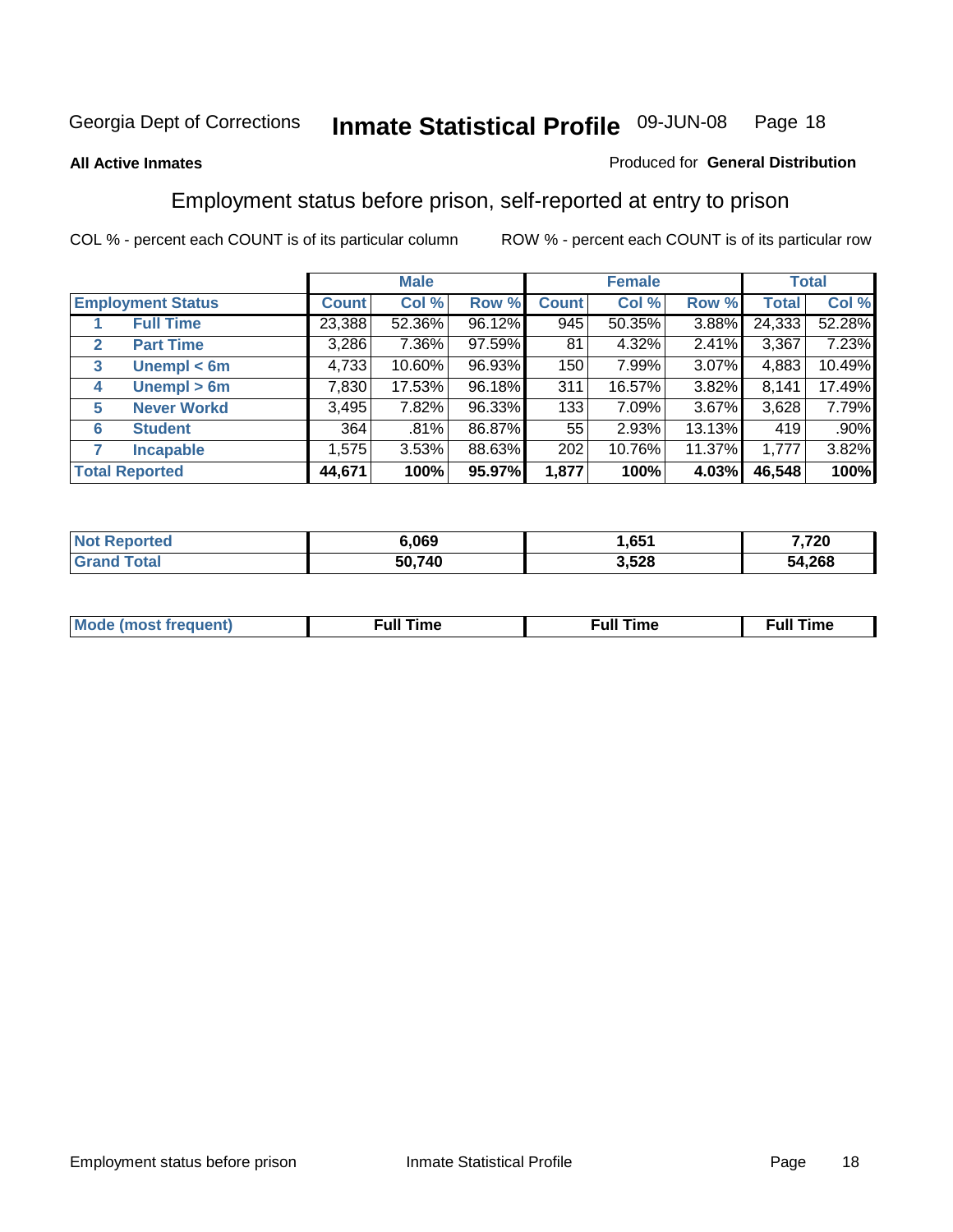#### **All Active Inmates**

Produced for **General Distribution**

### Age at admission

|                         |                 | <b>Male</b> |         |                 | <b>Female</b> |       |              | <b>Total</b> |
|-------------------------|-----------------|-------------|---------|-----------------|---------------|-------|--------------|--------------|
| <b>Age At Admission</b> | <b>Count</b>    | Col %       | Row %   | <b>Count</b>    | Col %         | Row % | <b>Total</b> | Col %        |
| 13                      | $\mathbf{1}$    | 0.01%       | 100.00% |                 |               |       | 1            | 0.01%        |
| 14                      | $\overline{13}$ | 0.03%       | 92.86%  | 1               | 0.03%         | 7.14% | 14           | 0.03%        |
| 15                      | 62              | 0.12%       | 100.00% |                 |               |       | 62           | 0.11%        |
| 16                      | 190             | 0.37%       | 95.48%  | 9               | 0.26%         | 4.52% | 199          | 0.37%        |
| $\overline{17}$         | 814             | 1.60%       | 96.79%  | $\overline{27}$ | 0.77%         | 3.21% | 841          | 1.55%        |
| 18                      | 1,603           | 3.16%       | 97.09%  | 48              | 1.36%         | 2.91% | 1,651        | 3.04%        |
| 19                      | 2,119           | 4.18%       | 96.71%  | $\overline{72}$ | 2.04%         | 3.29% | 2,191        | 4.04%        |
| 20                      | 2,150           | 4.24%       | 95.34%  | 105             | 2.98%         | 4.66% | 2,255        | 4.16%        |
| 21                      | 2,126           | 4.19%       | 95.21%  | 107             | 3.03%         | 4.79% | 2,233        | 4.11%        |
| 22                      | 2,202           | 4.34%       | 95.91%  | 94              | 2.66%         | 4.09% | 2,296        | 4.23%        |
| 23                      | 2,108           | 4.15%       | 94.66%  | 119             | 3.37%         | 5.34% | 2,227        | 4.10%        |
| 24                      | 1,998           | 3.94%       | 93.41%  | 141             | 4.00%         | 6.59% | 2,139        | 3.94%        |
| $\overline{25}$         | 2,032           | 4.00%       | 93.99%  | 130             | 3.68%         | 6.01% | 2,162        | 3.98%        |
| 26                      | 1,920           | 3.78%       | 94.67%  | 108             | 3.06%         | 5.33% | 2,028        | 3.74%        |
| 27                      | 1,894           | 3.73%       | 93.53%  | 131             | 3.71%         | 6.47% | 2,025        | 3.73%        |
| 28                      | 1,831           | 3.61%       | 93.85%  | 120             | 3.40%         | 6.15% | 1,951        | 3.60%        |
| 29                      | 1,701           | 3.35%       | 92.55%  | 137             | 3.88%         | 7.45% | 1,838        | 3.39%        |
| 30                      | 1,607           | 3.17%       | 92.89%  | 123             | 3.49%         | 7.11% | 1,730        | 3.19%        |
| 31                      | 1,522           | 3.00%       | 93.89%  | 99              | 2.81%         | 6.11% | 1,621        | 2.99%        |
| 32                      | 1,399           | 2.76%       | 92.59%  | 112             | 3.17%         | 7.41% | 1,511        | 2.78%        |
| 33                      | 1,416           | 2.79%       | 94.72%  | 79              | 2.24%         | 5.28% | 1,495        | 2.75%        |
| 34                      | 1,399           | 2.76%       | 92.83%  | 108             | 3.06%         | 7.17% | 1,507        | 2.78%        |
| 35                      | 1,335           | 2.63%       | 92.45%  | 109             | 3.09%         | 7.55% | 1,444        | 2.66%        |
| 36                      | 1,362           | 2.68%       | 91.66%  | 124             | 3.51%         | 8.34% | 1,486        | 2.74%        |
| 37                      | 1,288           | 2.54%       | 91.87%  | 114             | 3.23%         | 8.13% | 1,402        | 2.58%        |
| 38                      | 1,155           | 2.28%       | 90.66%  | 119             | 3.37%         | 9.34% | 1,274        | 2.35%        |
| 39                      | 1,213           | 2.39%       | 90.86%  | 122             | 3.46%         | 9.14% | 1,335        | 2.46%        |
| 40                      | 1,149           | 2.26%       | 92.36%  | 95              | 2.69%         | 7.64% | 1,244        | 2.29%        |
| 41                      | 1,170           | 2.31%       | 90.14%  | 128             | 3.63%         | 9.86% | 1,298        | 2.39%        |
| 42                      | 1,085           | 2.14%       | 90.64%  | 112             | 3.17%         | 9.36% | 1,197        | 2.21%        |
| 43                      | 1,021           | 2.01%       | 90.35%  | 109             | 3.09%         | 9.65% | 1,130        | 2.08%        |
| 44                      | 935             | 1.84%       | 91.13%  | 91              | 2.58%         | 8.87% | 1,026        | 1.89%        |
| 45                      | 920             | 1.81%       | 91.27%  | 88              | 2.49%         | 8.73% | 1,008        | 1.86%        |
| 46                      | 825             | 1.63%       | 91.56%  | 76              | 2.15%         | 8.44% | 901          | 1.66%        |
| 47                      | 739             | 1.46%       | 91.57%  | 68              | 1.93%         | 8.43% | 807          | 1.49%        |
| 48                      | 638             | 1.26%       | 90.11%  | 70              | 1.98%         | 9.89% | 708          | 1.30%        |
| 49                      | 568             | 1.12%       | 93.57%  | 39              | 1.11%         | 6.43% | 607          | 1.12%        |
| 50                      | 498             | 0.98%       | 93.43%  | 35              | 0.99%         | 6.57% | 533          | 0.98%        |
| 51                      | 436             | 0.86%       | 93.56%  | $\overline{30}$ | 0.85%         | 6.44% | 466          | 0.86%        |
| 52                      | 415             | 0.82%       | 94.75%  | 23              | 0.65%         | 5.25% | 438          | 0.81%        |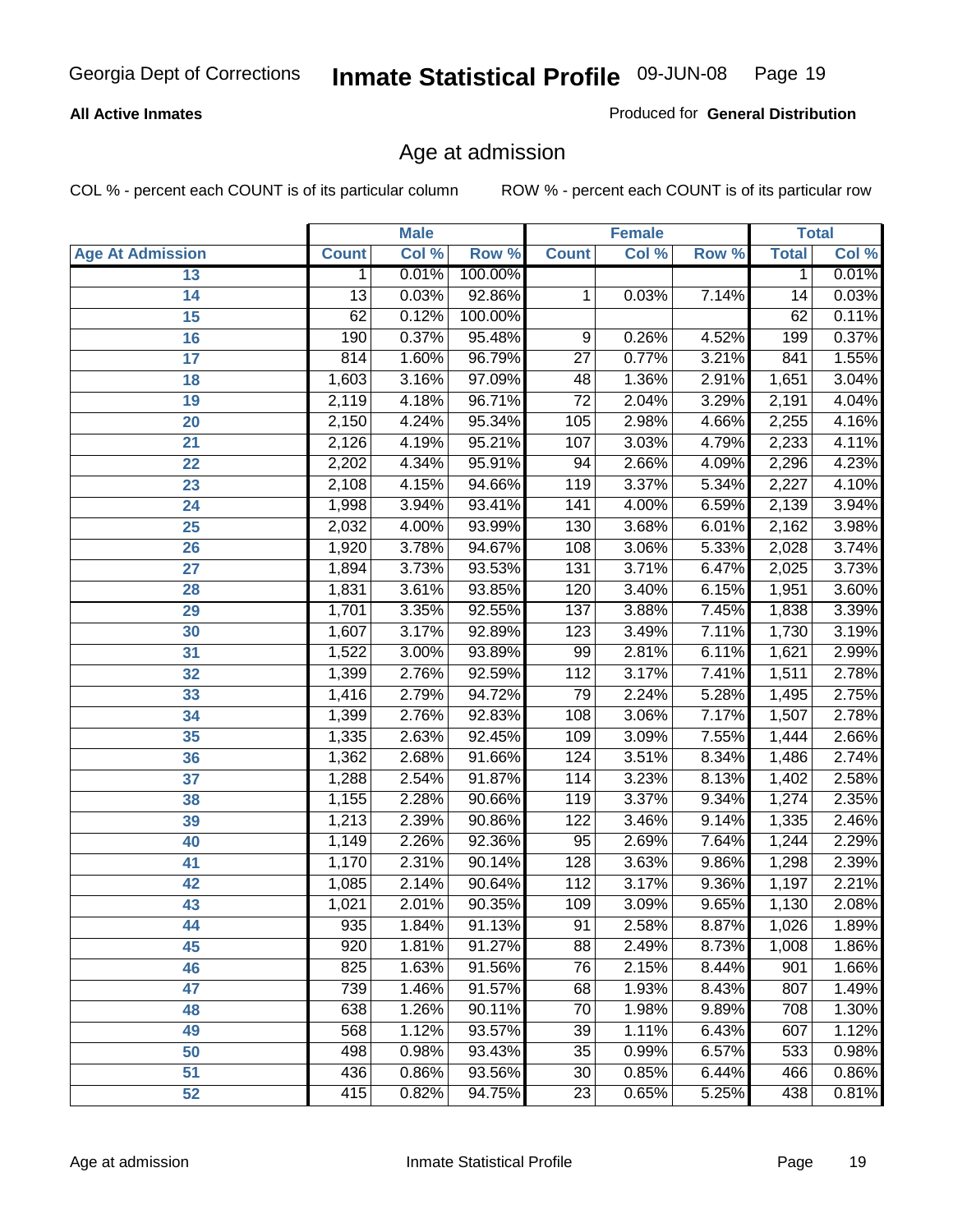#### **All Active Inmates**

Produced for **General Distribution**

### Age at admission

|                         | <b>Male</b>      |       | <b>Female</b> |                 |       | <b>Total</b> |                  |       |
|-------------------------|------------------|-------|---------------|-----------------|-------|--------------|------------------|-------|
| <b>Age At Admission</b> | <b>Count</b>     | Col % | Row %         | <b>Count</b>    | Col % | Row %        | <b>Total</b>     | Col % |
| 53                      | 287              | 0.57% | 90.25%        | 31              | 0.88% | 9.75%        | 318              | 0.59% |
| 54                      | 231              | 0.46% | 92.40%        | $\overline{19}$ | 0.54% | 7.60%        | 250              | 0.46% |
| $\overline{55}$         | 234              | 0.46% | 97.10%        | $\overline{7}$  | 0.20% | 2.90%        | 241              | 0.44% |
| $\overline{56}$         | $\overline{208}$ | 0.41% | 95.41%        | $\overline{10}$ | 0.28% | 4.59%        | $\overline{218}$ | 0.40% |
| $\overline{57}$         | 151              | 0.30% | 92.64%        | $\overline{12}$ | 0.34% | 7.36%        | 163              | 0.30% |
| 58                      | $\overline{128}$ | 0.25% | 92.75%        | 10              | 0.28% | 7.25%        | 138              | 0.25% |
| 59                      | 126              | 0.25% | 95.45%        | 6               | 0.17% | 4.55%        | 132              | 0.24% |
| 60                      | $\overline{91}$  | 0.18% | 97.85%        | $\overline{2}$  | 0.06% | 2.15%        | $\overline{93}$  | 0.17% |
| 61                      | 65               | 0.13% | 98.48%        | 1               | 0.03% | 1.52%        | 66               | 0.12% |
| 62                      | 62               | 0.12% | 98.41%        | 1               | 0.03% | 1.59%        | 63               | 0.12% |
| 63                      | $\overline{57}$  | 0.11% | 100.00%       |                 |       |              | $\overline{57}$  | 0.11% |
| 64                      | 48               | 0.09% | 94.12%        | $\overline{3}$  | 0.09% | 5.88%        | $\overline{51}$  | 0.09% |
| 65                      | $\overline{39}$  | 0.08% | 100.00%       |                 |       |              | $\overline{39}$  | 0.07% |
| 66                      | $\overline{27}$  | 0.05% | 96.43%        | 1               | 0.03% | 3.57%        | $\overline{28}$  | 0.05% |
| 67                      | 23               | 0.05% | 100.00%       |                 |       |              | $\overline{23}$  | 0.04% |
| 68                      | $\overline{22}$  | 0.04% | 100.00%       |                 |       |              | $\overline{22}$  | 0.04% |
| 69                      | $\overline{23}$  | 0.05% | 100.00%       |                 |       |              | $\overline{23}$  | 0.04% |
| 70                      | $\overline{6}$   | 0.01% | 75.00%        | $\overline{2}$  | 0.06% | 25.00%       | $\overline{8}$   | 0.01% |
| 71                      | $\overline{8}$   | 0.02% | 100.00%       |                 |       |              | $\overline{8}$   | 0.01% |
| $\overline{72}$         | $\overline{8}$   | 0.02% | 100.00%       |                 |       |              | $\overline{8}$   | 0.01% |
| $\overline{73}$         | $\overline{8}$   | 0.02% | 100.00%       |                 |       |              | $\overline{8}$   | 0.01% |
| $\overline{74}$         | $\overline{8}$   | 0.02% | 88.89%        | 1               | 0.03% | 11.11%       | $\overline{9}$   | 0.02% |
| $\overline{75}$         | 4                | 0.01% | 100.00%       |                 |       |              | 4                | 0.01% |
| 76                      | $\overline{7}$   | 0.01% | 100.00%       |                 |       |              | 7                | 0.01% |
| 77                      | $\mathbf{1}$     | 0.01% | 100.00%       |                 |       |              | 1                | 0.01% |
| 78                      | $\overline{2}$   | 0.01% | 100.00%       |                 |       |              | $\overline{2}$   | 0.01% |
| 79                      | $\overline{4}$   | 0.01% | 100.00%       |                 |       |              | 4                | 0.01% |
| 80                      | $\mathbf{1}$     | 0.01% | 100.00%       |                 |       |              | 1                | 0.01% |
| $\overline{81}$         | $\mathbf{1}$     | 0.01% | 100.00%       |                 |       |              | 1                | 0.01% |
| 84                      | 1                | 0.01% | 100.00%       |                 |       |              | 1                | 0.01% |
| <b>Total Reported</b>   | 50,740           | 100%  | 93.50%        | 3,528           | 100%  | 6.50%        | 54,268           | 100%  |

| <b>Not Reported</b> |        |       |        |
|---------------------|--------|-------|--------|
| <b>Grand Total</b>  | 50,740 | 3,528 | 54,268 |

| <b>Mean</b><br>(average)       | 31.85     | 33.87 | 31.98    |
|--------------------------------|-----------|-------|----------|
| <b>Median (middle)</b>         | 30        |       | 30       |
| <b>Mode</b><br>(most frequent) | <u>__</u> |       | ^^<br>44 |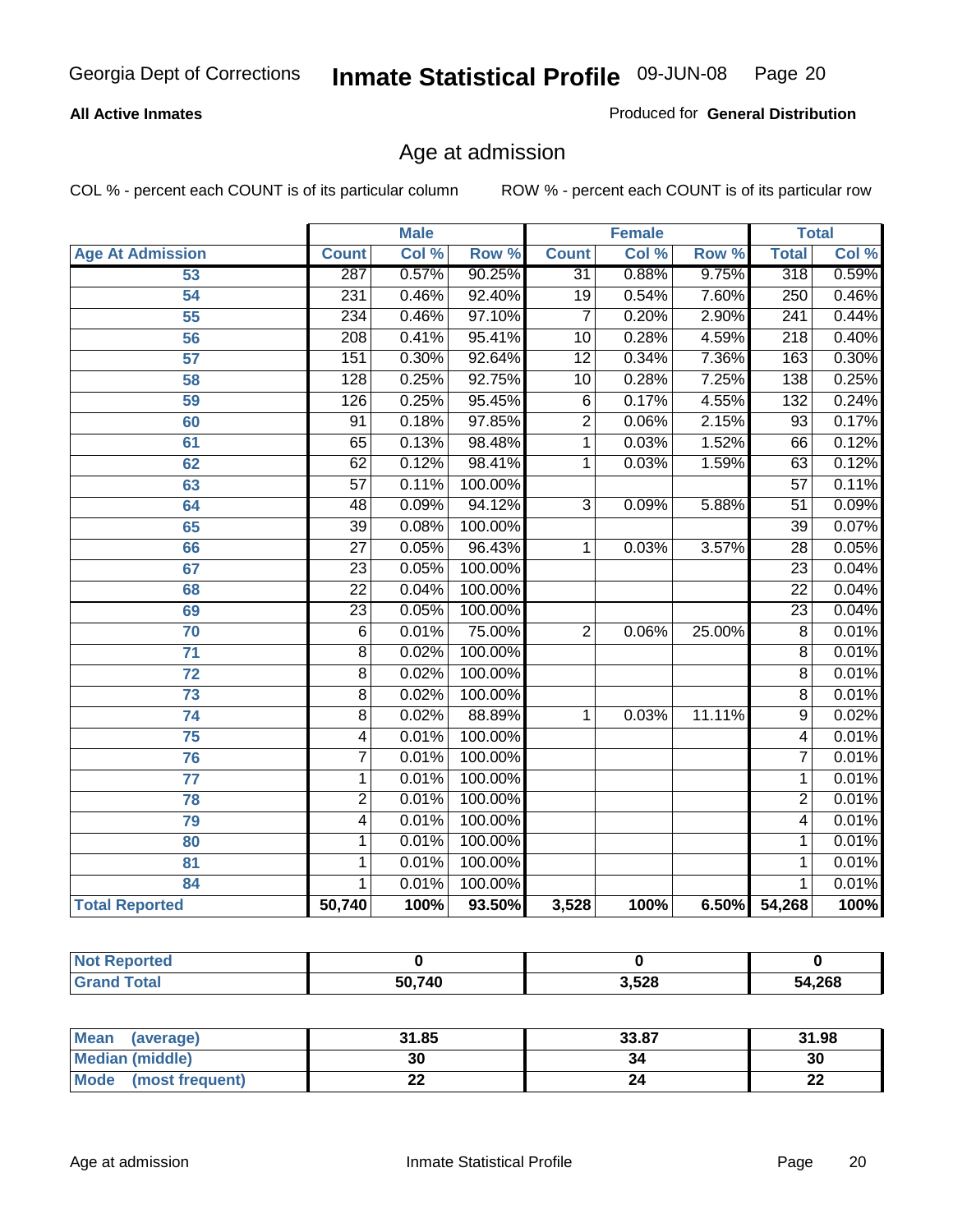#### **All Active Inmates**

Produced for **General Distribution**

### Age at release

|                       | Male         |      |       | <b>Female</b> |       |       | Total        |       |
|-----------------------|--------------|------|-------|---------------|-------|-------|--------------|-------|
| <b>Age At Release</b> | <b>Count</b> | Col% | Row % | Count         | Col % | Row % | <b>Total</b> | Col % |
| <b>Total Reported</b> |              |      |       |               |       |       |              |       |

| <b>Still Active</b> | 50,740 | 3,528 | 54,268 |
|---------------------|--------|-------|--------|
| <b>Not Reported</b> |        |       |        |
| <b>Grand Total</b>  | 50,740 | 3,528 | 54,268 |

| Mean (average)       | N/A | N/A | N/A |
|----------------------|-----|-----|-----|
| Median (middle)      | N/A | N/A | N/A |
| Mode (most frequent) | N/A | N/A | N/A |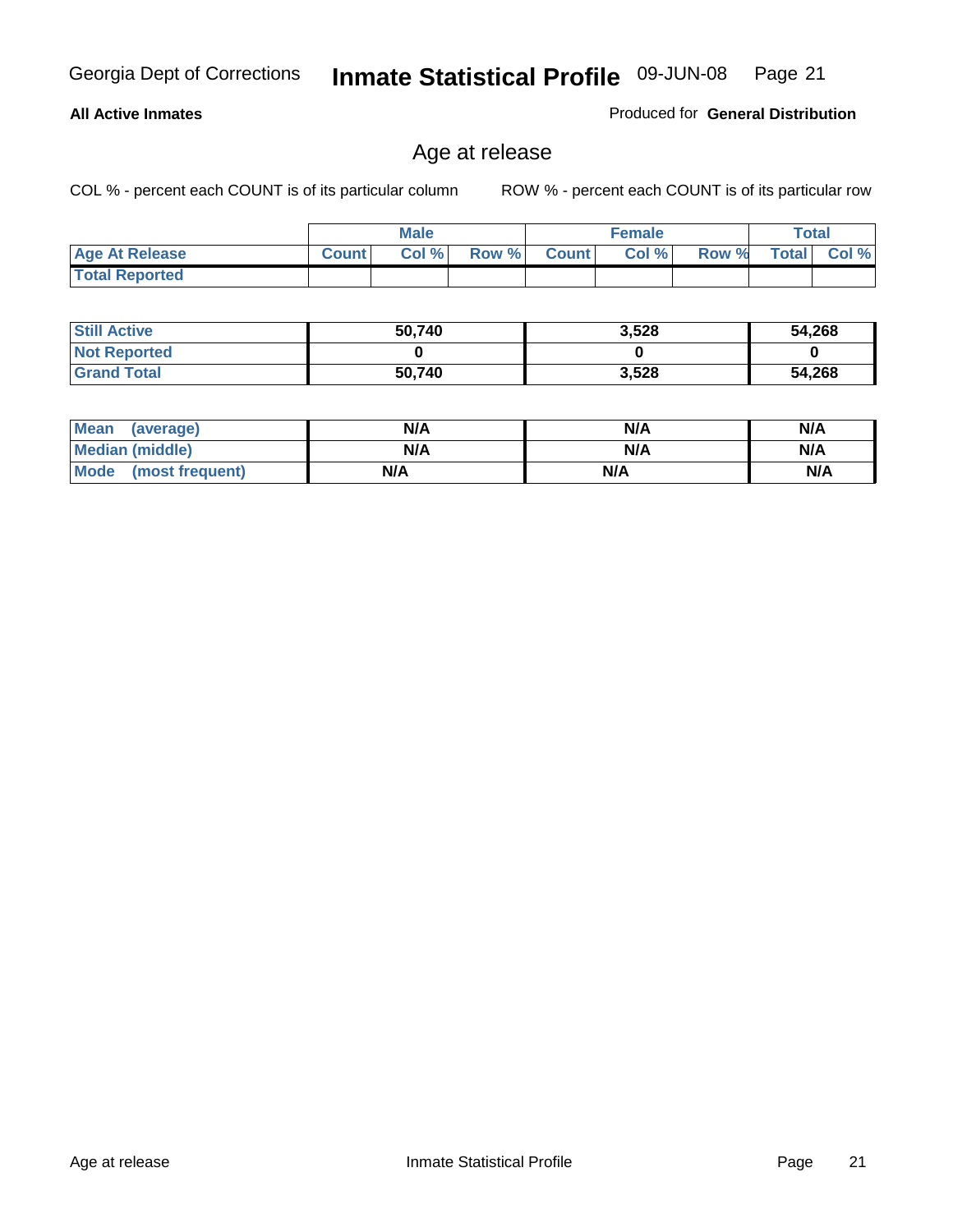#### **All Active Inmates**

#### Produced for **General Distribution**

### Height, measured at entry to prison

|                        |                  | <b>Male</b> |         |                  | <b>Female</b> |         | <b>Total</b>     |        |
|------------------------|------------------|-------------|---------|------------------|---------------|---------|------------------|--------|
| <b>Height</b>          | <b>Count</b>     | Col %       | Row %   | <b>Count</b>     | Col %         | Row %   | <b>Total</b>     | Col %  |
| <b>Under four feet</b> | 7                | 0.01%       | 100.00% |                  |               |         | 7                | 0.01%  |
| 4'01''                 |                  |             |         | $\overline{3}$   | 0.09%         | 100.00% | $\overline{3}$   | 0.01%  |
| 4'03''                 | $\mathbf 1$      | 0.01%       | 50.00%  | $\overline{1}$   | 0.03%         | 50.00%  | $\overline{2}$   | 0.01%  |
| 4'05"                  | $\overline{1}$   | 0.01%       | 100.00% |                  |               |         | $\overline{1}$   | 0.01%  |
| 4'06"                  |                  |             |         | $\overline{3}$   | 0.09%         | 100.00% | $\overline{3}$   | 0.01%  |
| 4'07"                  | $\mathbf 1$      | 0.01%       | 50.00%  | $\overline{1}$   | 0.03%         | 50.00%  | $\overline{2}$   | 0.01%  |
| 4'08"                  | 1                | 0.01%       | 12.50%  | $\overline{7}$   | 0.21%         | 87.50%  | $\overline{8}$   | 0.01%  |
| 4'09"                  |                  |             |         | $\overline{11}$  | 0.33%         | 100.00% | $\overline{11}$  | 0.02%  |
| 4'10"                  |                  |             |         | $\overline{12}$  | 0.35%         | 100.00% | $\overline{12}$  | 0.02%  |
| 4'11''                 | $\overline{11}$  | 0.02%       | 14.29%  | $\overline{66}$  | 1.95%         | 85.71%  | $\overline{77}$  | 0.14%  |
| 5'00''                 | $\overline{94}$  | 0.19%       | 41.59%  | 132              | 3.90%         | 58.41%  | 226              | 0.42%  |
| 5'01''                 | 101              | 0.20%       | 35.56%  | $\overline{183}$ | 5.41%         | 64.44%  | 284              | 0.53%  |
| 5'02''                 | $\overline{229}$ | 0.46%       | 38.42%  | 367              | 10.85%        | 61.58%  | 596              | 1.12%  |
| 5'03''                 | 400              | 0.80%       | 51.61%  | $\overline{375}$ | 11.08%        | 48.39%  | $\overline{775}$ | 1.45%  |
| 5'04''                 | 860              | 1.72%       | 63.66%  | 491              | 14.51%        | 36.34%  | 1,351            | 2.53%  |
| 5'05''                 | 1,676            | 3.35%       | 80.08%  | 417              | 12.33%        | 19.92%  | 2,093            | 3.92%  |
| 5'06''                 | 3,293            | 6.58%       | 87.56%  | 468              | 13.83%        | 12.44%  | 3,761            | 7.04%  |
| 5'07''                 | 4,514            | 9.02%       | 92.10%  | 387              | 11.44%        | 7.90%   | 4,901            | 9.18%  |
| 5'08''                 | 5,272            | 10.54%      | 96.75%  | 177              | 5.23%         | 3.25%   | 5,449            | 10.20% |
| 5'09''                 | 5,996            | 11.99%      | 97.75%  | 138              | 4.08%         | 2.25%   | 6,134            | 11.48% |
| 5'10''                 | 5,677            | 11.35%      | 98.97%  | $\overline{59}$  | 1.74%         | 1.03%   | 5,736            | 10.74% |
| 5'11''                 | 6,078            | 12.15%      | 99.14%  | $\overline{53}$  | 1.57%         | 0.86%   | 6,131            | 11.48% |
| 6'00''                 | 5,859            | 11.71%      | 99.76%  | $\overline{14}$  | 0.41%         | 0.24%   | 5,873            | 11.00% |
| 6'01''                 | 3,941            | 7.88%       | 99.82%  | $\overline{7}$   | 0.21%         | 0.18%   | 3,948            | 7.39%  |
| 6'02''                 | 2,859            | 5.71%       | 99.76%  | $\overline{7}$   | 0.21%         | 0.24%   | 2,866            | 5.37%  |
| 6'03''                 | 1,595            | 3.19%       | 99.81%  | $\overline{3}$   | 0.09%         | 0.19%   | 1,598            | 2.99%  |
| 6'04''                 | 874              | 1.75%       | 99.89%  | $\overline{1}$   | 0.03%         | 0.11%   | 875              | 1.64%  |
| 6'05''                 | $\overline{343}$ | 0.69%       | 100.00% |                  |               |         | $\overline{343}$ | 0.64%  |
| 6'06''                 | 162              | 0.32%       | 100.00% |                  |               |         | 162              | 0.30%  |
| 6'07''                 | 64               | 0.13%       | 100.00% |                  |               |         | 64               | 0.12%  |
| 6'08''                 | $\overline{23}$  | 0.05%       | 100.00% |                  |               |         | $\overline{23}$  | 0.04%  |
| 6'09''                 | $\overline{17}$  | 0.03%       | 100.00% |                  |               |         | $\overline{17}$  | 0.03%  |
| 6'10''                 | $\overline{18}$  | 0.04%       | 100.00% |                  |               |         | $\overline{18}$  | 0.03%  |
| 6'11''                 | $\overline{28}$  | 0.06%       | 100.00% |                  |               |         | $\overline{28}$  | 0.05%  |
| Seven feet +           | $\overline{32}$  | 0.06%       | 100.00% |                  |               |         | $\overline{32}$  | 0.06%  |
| <b>Total Reported</b>  | 50,027           | 100%        | 93.67%  | 3,383            | 100%          | 6.33%   | 53,410           | 100%   |

| orted | <b>742</b><br>טו ו | . .<br>145 | 858    |
|-------|--------------------|------------|--------|
| ™otal | 50,740             | 3,528      | 54,268 |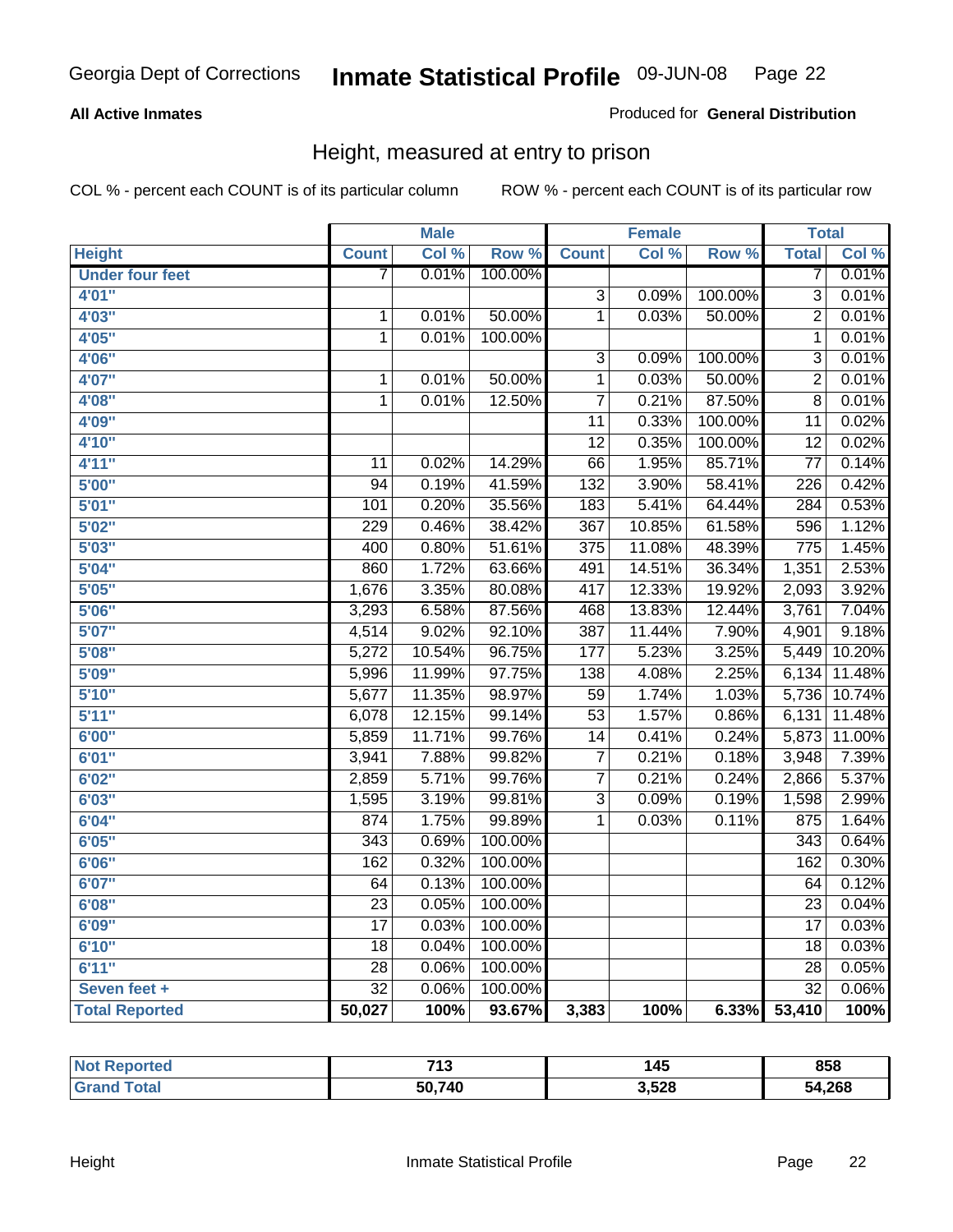#### **All Active Inmates**

Produced for **General Distribution**

### Height, measured at entry to prison

|                        | <b>Male</b> | <b>Female</b> | <b>Total</b> |
|------------------------|-------------|---------------|--------------|
| Mean (average)         | 5'10"       | 5'05"         | 5'10''       |
| <b>Median (middle)</b> | 5'10''      | 5'05"         | 5'10''       |
| Mode (most frequent)   | 5'11"       | 5'04"         | 5'09"        |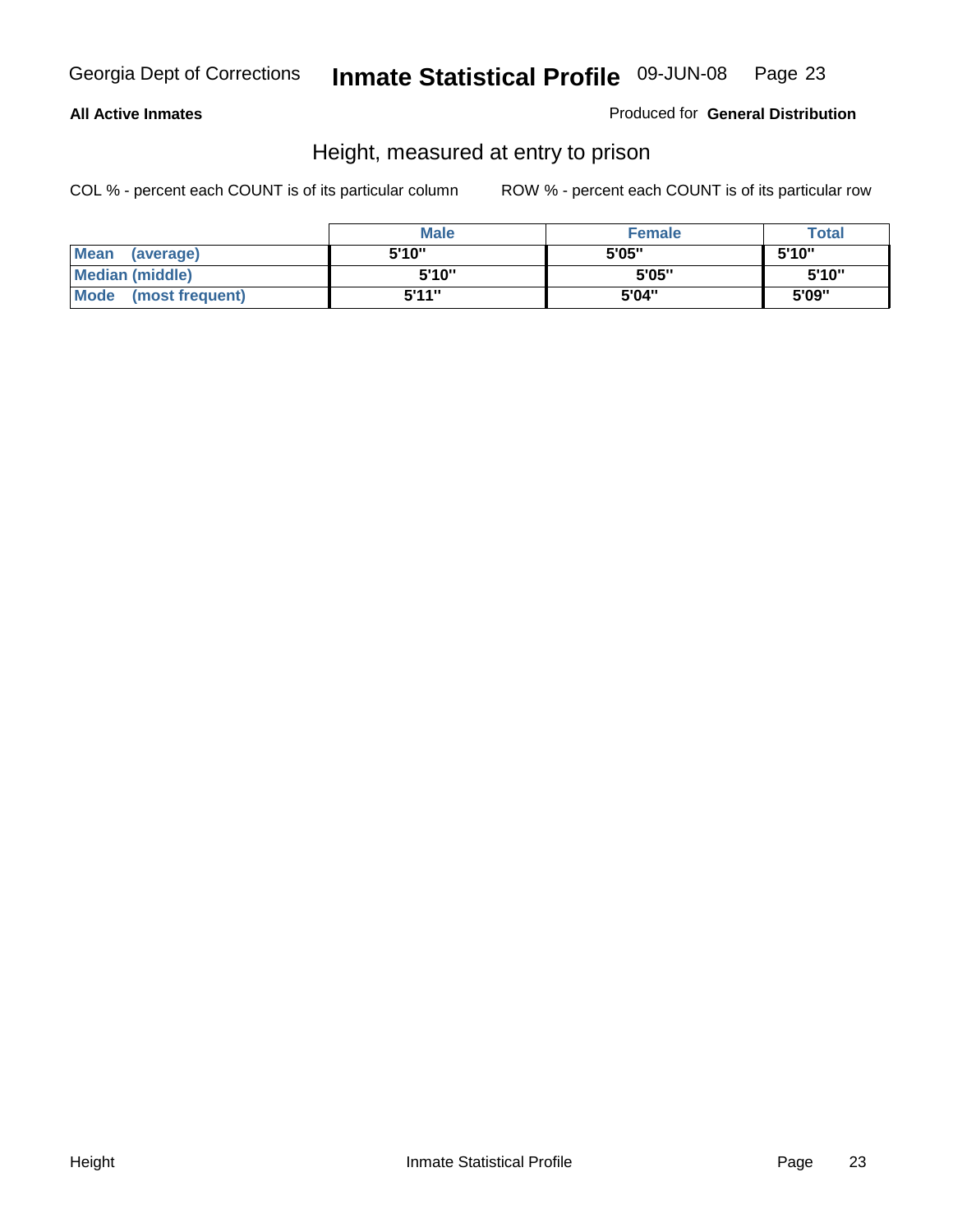#### **All Active Inmates**

#### Produced for **General Distribution**

### Weight, measured at entry to prison

|                        |                  | <b>Male</b> |         |                  | <b>Female</b> |        | <b>Total</b>     |        |
|------------------------|------------------|-------------|---------|------------------|---------------|--------|------------------|--------|
| <b>Weight</b>          | <b>Count</b>     | Col %       | Row %   | <b>Count</b>     | Col %         | Row %  | <b>Total</b>     | Col %  |
| <b>Under 80 pounds</b> | $\overline{6}$   | 0.01%       | 85.71%  | 1.               | 0.03%         | 14.29% | 7                | 0.01%  |
| 80 - 89 pounds         | $\overline{3}$   | 0.01%       | 60.00%  | $\overline{2}$   | 0.06%         | 40.00% | $\overline{5}$   | 0.01%  |
| 90 - 99 pounds         | $\overline{5}$   | 0.01%       | 62.50%  | $\overline{3}$   | 0.09%         | 37.50% | $\overline{8}$   | 0.01%  |
| 100 - 109 pounds       | $\overline{28}$  | 0.06%       | 41.79%  | $\overline{39}$  | 1.15%         | 58.21% | $\overline{67}$  | 0.13%  |
| 110 - 119 pounds       | 116              | 0.23%       | 54.98%  | $\overline{95}$  | 2.81%         | 45.02% | $\overline{211}$ | 0.40%  |
| 120 - 129 pounds       | 539              | 1.08%       | 70.64%  | $\overline{224}$ | 6.62%         | 29.36% | 763              | 1.43%  |
| 130 - 139 pounds       | 1,529            | 3.06%       | 85.18%  | 266              | 7.86%         | 14.82% | 1,795            | 3.36%  |
| 140 - 149 pounds       | 3,324            | 6.64%       | 91.32%  | $\overline{316}$ | 9.34%         | 8.68%  | 3,640            | 6.82%  |
| 150 - 159 pounds       | 4,972            | 9.94%       | 92.59%  | 398              | 11.76%        | 7.41%  | 5,370            | 10.05% |
| 160 - 169 pounds       | 6,696            | 13.38%      | 94.54%  | 387              | 11.44%        | 5.46%  | 7,083            | 13.26% |
| 170 - 179 pounds       | 6,331            | 12.66%      | 95.33%  | $\overline{310}$ | 9.16%         | 4.67%  | 6,641            | 12.43% |
| 180 - 189 pounds       | 6,590            | 13.17%      | 95.83%  | 287              | 8.48%         | 4.17%  | 6,877            | 12.88% |
| 190 - 199 pounds       | 4,703            | 9.40%       | 95.63%  | $\overline{215}$ | 6.36%         | 4.37%  | 4,918            | 9.21%  |
| 200 - 209 pounds       | 4,128            | 8.25%       | 94.98%  | $\overline{218}$ | 6.44%         | 5.02%  | 4,346            | 8.14%  |
| 210 - 219 pounds       | 3,085            | 6.17%       | 94.92%  | 165              | 4.88%         | 5.08%  | 3,250            | 6.09%  |
| 220 - 229 pounds       | 2,390            | 4.78%       | 95.22%  | $\overline{120}$ | 3.55%         | 4.78%  | 2,510            | 4.70%  |
| 230 - 239 pounds       | 1,678            | 3.35%       | 95.29%  | $\overline{83}$  | 2.45%         | 4.71%  | 1,761            | 3.30%  |
| 240 - 249 pounds       | 1,177            | 2.35%       | 94.69%  | 66               | 1.95%         | 5.31%  | 1,243            | 2.33%  |
| 250 - 259 pounds       | 855              | 1.71%       | 95.21%  | $\overline{43}$  | 1.27%         | 4.79%  | 898              | 1.68%  |
| 260 - 269 pounds       | 614              | 1.23%       | 93.60%  | $\overline{42}$  | 1.24%         | 6.40%  | 656              | 1.23%  |
| 270 - 279 pounds       | 376              | 0.75%       | 94.47%  | $\overline{22}$  | 0.65%         | 5.53%  | 398              | 0.75%  |
| 280 - 289 pounds       | 301              | 0.60%       | 92.90%  | $\overline{23}$  | 0.68%         | 7.10%  | 324              | 0.61%  |
| 290 - 299 pounds       | $\overline{175}$ | 0.35%       | 93.09%  | $\overline{13}$  | 0.38%         | 6.91%  | 188              | 0.35%  |
| 300 - 309 pounds       | $\overline{121}$ | 0.24%       | 90.30%  | $\overline{13}$  | 0.38%         | 9.70%  | 134              | 0.25%  |
| 310 - 319 pounds       | 84               | 0.17%       | 90.32%  | $\overline{9}$   | 0.27%         | 9.68%  | 93               | 0.17%  |
| 320 - 329 pounds       | $\overline{51}$  | 0.10%       | 86.44%  | $\overline{8}$   | 0.24%         | 13.56% | 59               | 0.11%  |
| 330 - 339 pounds       | $\overline{23}$  | 0.05%       | 85.19%  | $\overline{4}$   | 0.12%         | 14.81% | $\overline{27}$  | 0.05%  |
| 340 - 349 pounds       | $\overline{33}$  | 0.07%       | 86.84%  | $\overline{5}$   | 0.15%         | 13.16% | $\overline{38}$  | 0.07%  |
| 350 - 359 pounds       | $\overline{38}$  | 0.08%       | 95.00%  | $\overline{2}$   | 0.06%         | 5.00%  | 40               | 0.07%  |
| 360 - 369 pounds       | $\overline{23}$  | 0.05%       | 92.00%  | $\overline{2}$   | 0.06%         | 8.00%  | $\overline{25}$  | 0.05%  |
| 370 - 379 pounds       | $\overline{7}$   | 0.01%       | 100.00% |                  |               |        | 7                | 0.01%  |
| 380 - 389 pounds       | $\overline{3}$   | 0.01%       | 75.00%  | 1                | 0.03%         | 25.00% | 4                | 0.01%  |
| 390 - 399 pounds       | $\overline{3}$   | 0.01%       | 100.00% |                  |               |        | $\overline{3}$   | 0.01%  |
| 400 pounds and over    | $\overline{20}$  | 0.04%       | 95.24%  | 1                | 0.03%         | 4.76%  | $\overline{21}$  | 0.04%  |
| <b>Total Reported</b>  | 50,027           | 100%        | 93.67%  | 3,383            | 100%          | 6.33%  | 53,410           | 100.0% |

| orted | 740    | . .   | 858    |
|-------|--------|-------|--------|
| NO.   | ט ו    | 145   |        |
| `ota⊾ | 50,740 | 3,528 | 54,268 |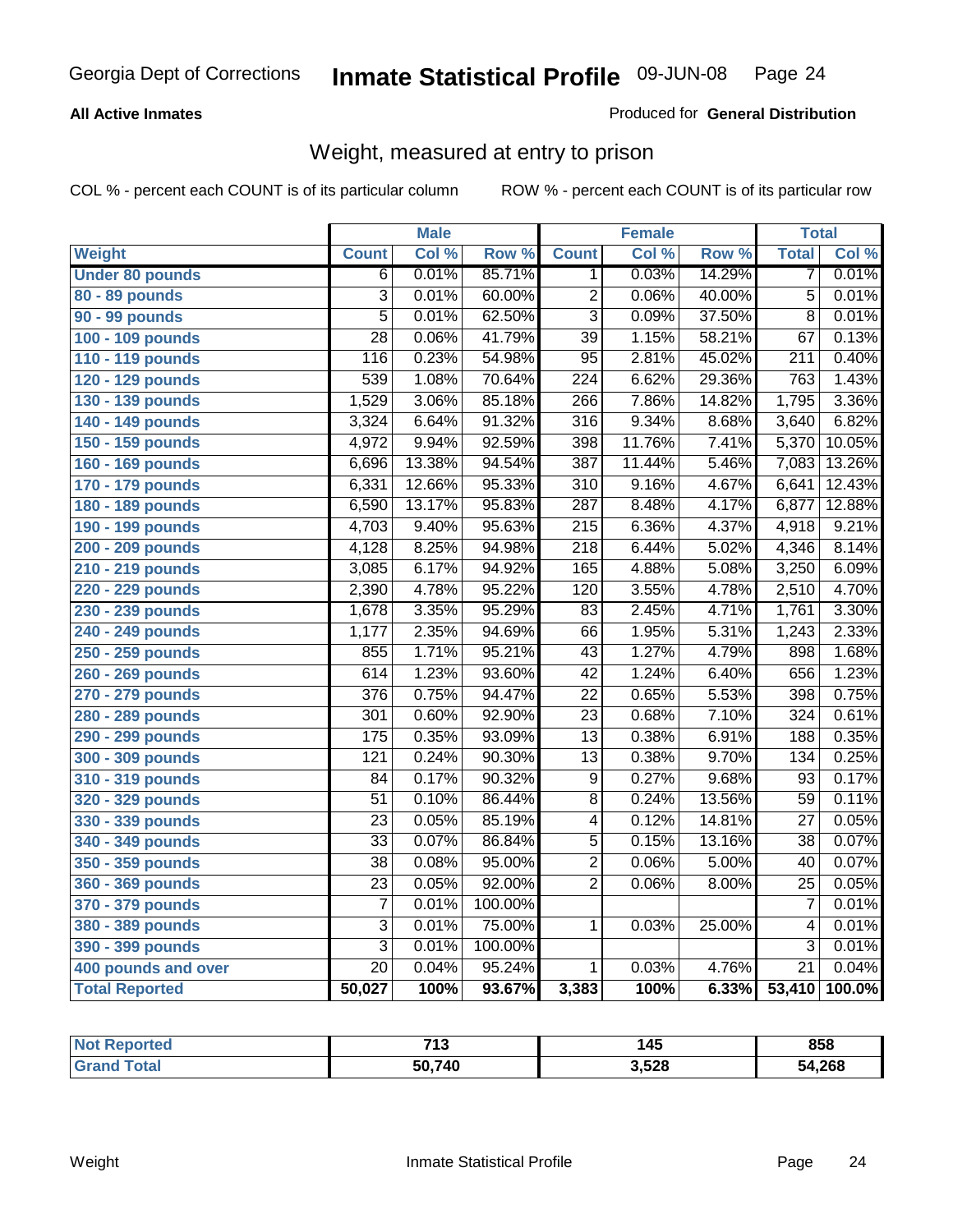#### **All Active Inmates**

#### Produced for **General Distribution**

### Weight, measured at entry to prison

|                        | <b>Male</b> | <b>Female</b> | <b>Total</b> |
|------------------------|-------------|---------------|--------------|
| Mean<br>(average)      | 186         | 175           | 185          |
| <b>Median (middle)</b> | 180         | 168           | 180          |
| Mode (most frequent)   | 180         | 150           | 180          |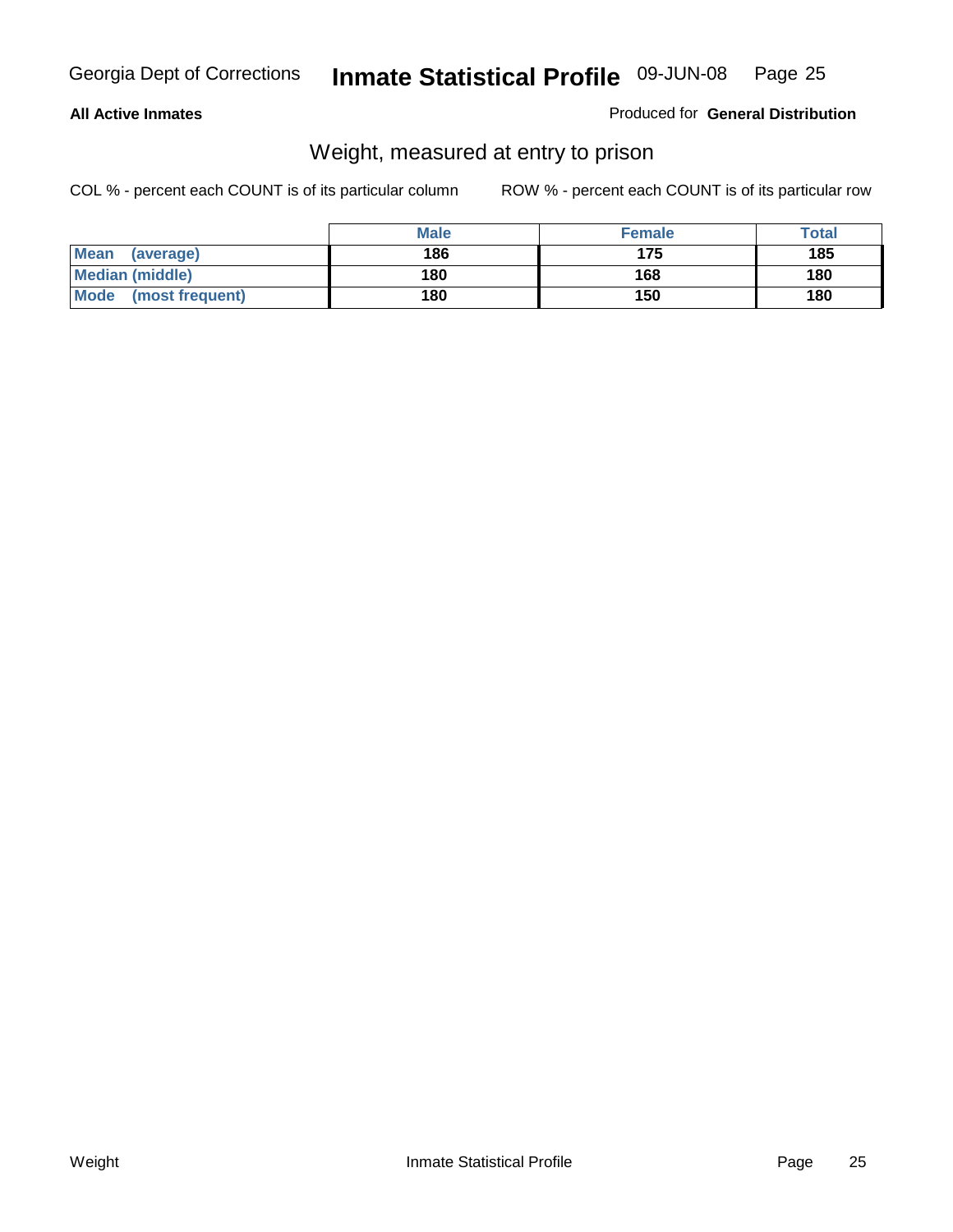**All Active Inmates**

#### Produced for **General Distribution**

### Military service

|                             |              | <b>Male</b> |                    |       | <b>Female</b> |          |              | <b>Total</b> |
|-----------------------------|--------------|-------------|--------------------|-------|---------------|----------|--------------|--------------|
| <b>Military service</b>     | <b>Count</b> | Col %       | <b>Row % Count</b> |       | Col %         | Row %    | <b>Total</b> | Col %        |
| <b>Air Force</b>            | 289          | .72%        | 97.64%             |       | .22%          | 2.36%    | 296          | .68%         |
| $\mathbf{2}$<br><b>Army</b> | 2,189        | 5.42%       | 98.65%             | 30    | .92%          | 1.35%    | 2,219        | 5.08%        |
| <b>Navy</b><br>3            | 625          | 1.55%       | 98.43%             | 10    | .31%          | 1.57%    | 635          | 1.45%        |
| <b>Marines</b><br>4         | 484          | 1.20%       | 99.59%             | 2     | $.06\%$       | .41%     | 486          | 1.11%        |
| <b>Coast Guard</b><br>5     | 29           | $.07\%$     | 100.00%            |       |               |          | 29           | .07%         |
| <b>None</b><br>96           | 36,781       | $91.05\%$   | 91.98%             | 3,205 | 98.49%        | $8.02\%$ | 39,986       | 91.60%       |
| <b>Total Reported</b>       | 40,397       | 100%        | 92.55%             | 3,254 | 100%          | 7.45%    | 43,651       | 100%         |

| <b>Reported</b><br>' N∩t | 10,343 | יי<br>214 | IN 647 |
|--------------------------|--------|-----------|--------|
| Гоtal<br><b>Grand</b>    | 50,740 | 3,528     | 54,268 |

| <b>Mou</b><br><b>Army</b><br>ATIIV<br>41U -<br>$\sim$ 1111 $\sigma$ |  |
|---------------------------------------------------------------------|--|
|---------------------------------------------------------------------|--|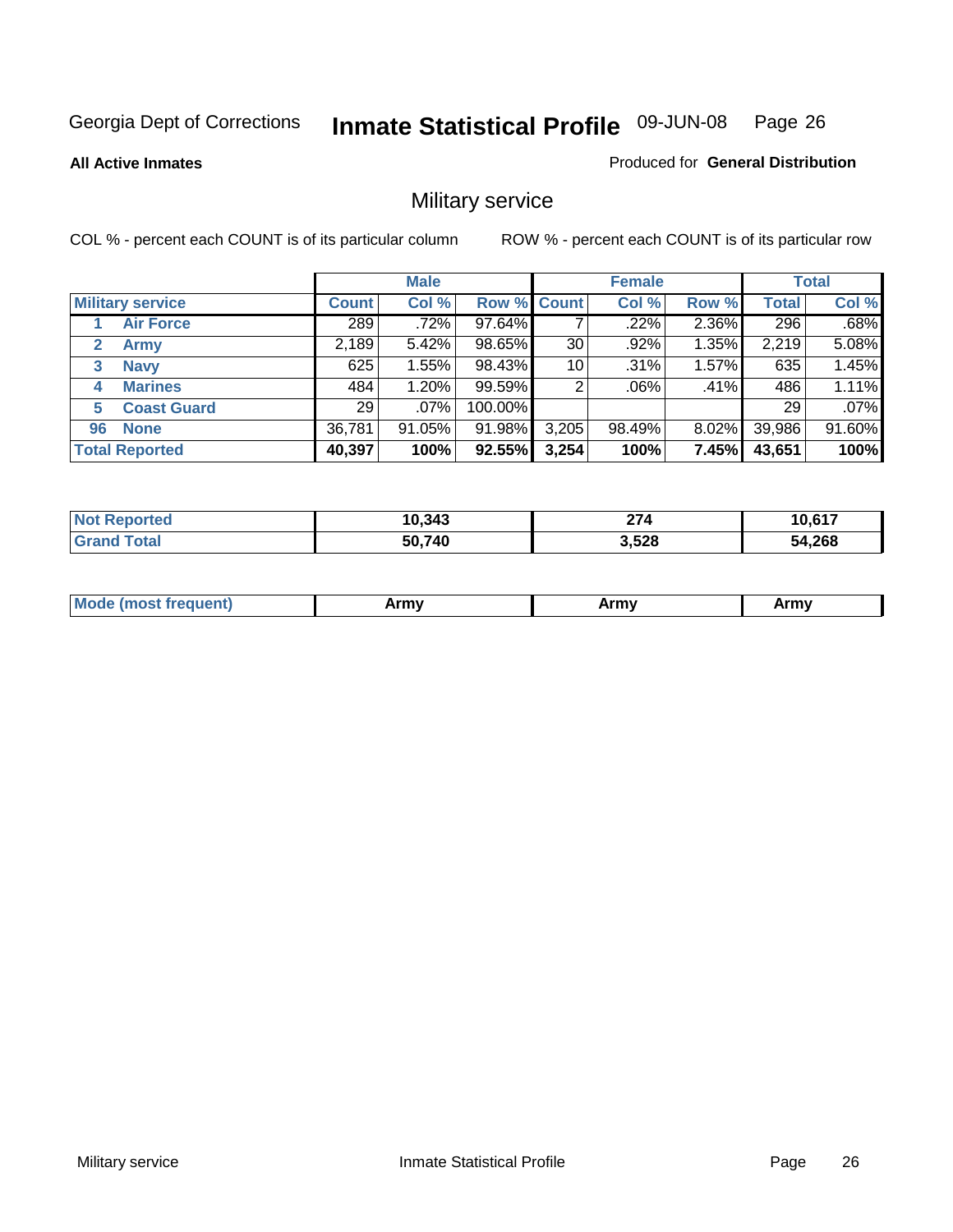#### **All Active Inmates**

#### Produced for **General Distribution**

### Type of admission to prison

|                |                             |              | <b>Male</b> |                    |     | <b>Female</b> |         |              | <b>Total</b> |
|----------------|-----------------------------|--------------|-------------|--------------------|-----|---------------|---------|--------------|--------------|
|                | <b>Type of Admission</b>    | <b>Count</b> | Col %       | <b>Row % Count</b> |     | Col %         | Row %   | <b>Total</b> | Col %        |
|                | <b>Committed From Court</b> | 35,104       | 69.25%      | 93.65% 2,382       |     | 67.59%        | 6.35%   | 37,486       | 69.14%       |
| $\overline{2}$ | <b>Return Appeal/Bond</b>   | 14           | .03%        | 87.50%             | 2   | .06%          | 12.50%  | 16           | .03%         |
| 3              | <b>Parole Rev/New Sent</b>  | 4,347        | 8.57%       | 95.37%             | 211 | 5.99%         | 4.63%   | 4,558        | 8.41%        |
| 4              | <b>Par Rev/No New Sent</b>  | 1,807        | 3.56%       | 93.82%             | 119 | 3.38%         | 6.18%   | 1,926        | 3.55%        |
| 5              | <b>Prob Viol/Total Rev</b>  |              | .01%        | 100.00%            |     |               |         |              | .01%         |
| 6              | <b>Prob Viol/Partial</b>    | 3,422        | 6.75%       | 90.51%             | 359 | 10.19%        | 9.49%   | 3,781        | 6.97%        |
| 7              | <b>Admit Fm Other Cust</b>  | 39           | .08%        | 95.12%             | 2   | .06%          | 4.88%   | 41           | .08%         |
| 9              | <b>Prob Rev/Remainder</b>   | 5,105        | 10.07%      | 92.28%             | 427 | 12.12%        | 7.72%   | 5,532        | 10.20%       |
| 10             | <b>New Sent/Par Rev Pnd</b> | 24           | .05%        | 100.00%            |     |               |         | 24           | .04%         |
| 11             | <b>Life W/O Parole</b>      | 305          | .60%        | 99.03%             | 3   | .09%          | .97%    | 308          | .57%         |
| 30             | <b>Par Rev/Rsn Unknown</b>  | 64           | .13%        | 100.00%            |     |               |         | 64           | .12%         |
| 32             | <b>Pb Parole Rescinded</b>  | 14           | .03%        | 100.00%            |     |               |         | 14           | .03%         |
| 33             | <b>Prob Revoc/Spec Cond</b> | 201          | .40%        | 92.20%             | 17  | .48%          | 7.80%   | 218          | .40%         |
| 40             | <b>Par Rev/Revoc Center</b> | 190          | .37%        | 99.48%             |     | .03%          | .52%    | 191          | .35%         |
| 41             | <b>Information Only</b>     |              |             |                    |     | .03%          | 100.00% |              | .01%         |
| 44             | <b>Whitworth Detention</b>  | 51           | .10%        | 100.00%            |     |               |         | 51           | .09%         |
| 50             | <b>Dcys At Risk</b>         | 6            | .01%        | 100.00%            |     |               |         | 6            | .01%         |
|                | <b>Total Reported</b>       | 50,694       | 100%        | 93.5% 3,524        |     | 100%          | 6.5%    | 54,218       | 100%         |

| <b>Not Reported</b> | 46     |       | 50     |
|---------------------|--------|-------|--------|
| ™otal               | 50.740 | 3,528 | 54,268 |

| <b>Mode (most frequent)</b><br><b>Court Cmmt</b><br>Court Cmmt | <b>Court Cmmt</b> |
|----------------------------------------------------------------|-------------------|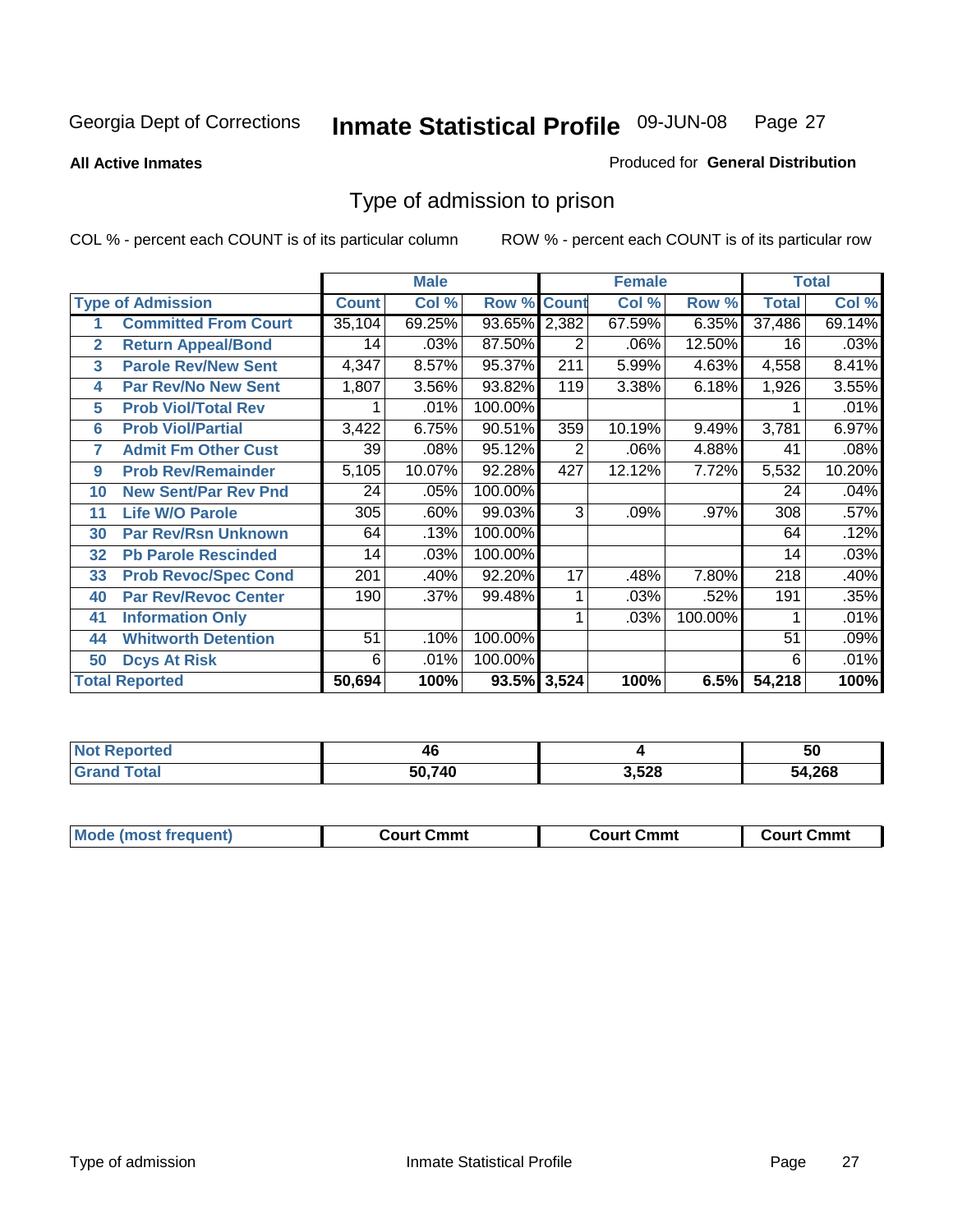**All Active Inmates**

#### Produced for **General Distribution**

### Current / last security status

|                        |              | <b>Male</b> |                    |       | <b>Female</b> |          |              | <b>Total</b> |
|------------------------|--------------|-------------|--------------------|-------|---------------|----------|--------------|--------------|
| <b>Security Status</b> | <b>Count</b> | Col %       | <b>Row % Count</b> |       | Col %         | Row %    | <b>Total</b> | Col %        |
| 1 Wrk Releas           | 1,136        | 2.32%       | 88.68%             | 145   | 4.32%         | 11.32%   | 1,281        | 2.45%        |
| 2 Trusty               | ا 492. 1     | 3.05%       | 86.39%             | 235   | 6.99%         | 13.61%   | 1,727        | 3.30%        |
| 3 Minimum              | 19,736       | 40.36%      | 90.90%             | 1,976 | 58.81%        | $9.10\%$ | 21,712       | 41.54%       |
| 4 Medium               | 20,285       | 41.48%      | 96.01%             | 843   | 25.09%        | 3.99%    | 21,128       | 40.43%       |
| 5 Close                | 5,779        | 11.82%      | 97.36%             | 157   | 4.67%         | 2.64%    | 5,936        | 11.36%       |
| 6 Maximum              | 476          | .97%        | 99.17%             | 4     | .12%          | .83%     | 480          | .92%         |
| <b>Total Reported</b>  | 48,904       | 100%        | 93.57%             | 3,360 | 100%          | 6.43%    | 52,264       | 100%         |

| <b>Still being diagnosed</b> | 831.ا  | 168   | 1,999  |
|------------------------------|--------|-------|--------|
| <b>Not Reported</b>          |        |       |        |
| <b>Grand Total</b>           | 50.740 | 3,528 | 54,268 |

| M | <br><br> | ALLAST |
|---|----------|--------|
|   |          |        |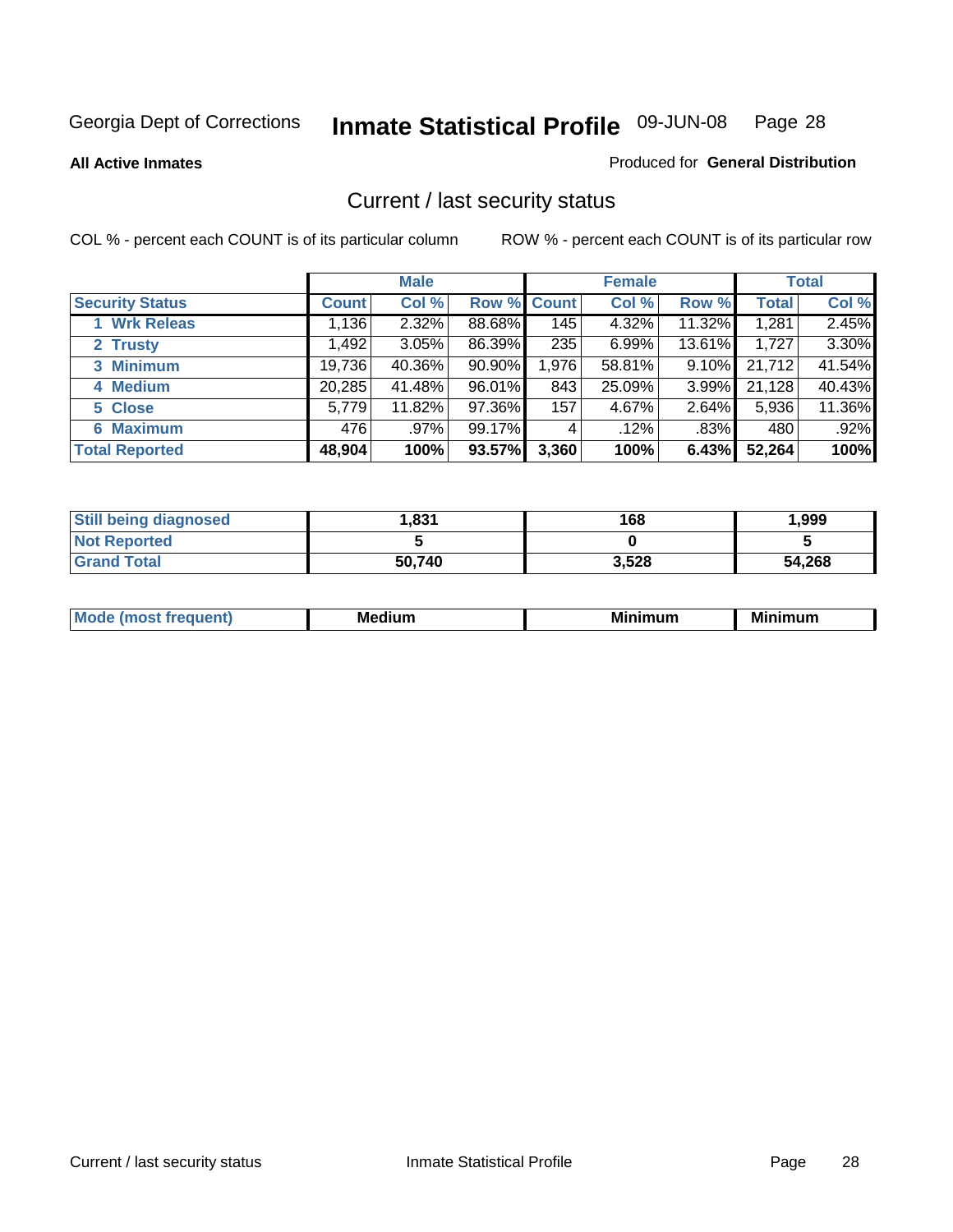**All Active Inmates**

#### Produced for **General Distribution**

### Current / last type of institution

|                            |              | <b>Male</b> |         |              | <b>Female</b> |        |              | <b>Total</b> |
|----------------------------|--------------|-------------|---------|--------------|---------------|--------|--------------|--------------|
| <b>Type of Institution</b> | <b>Count</b> | Col %       | Row %   | <b>Count</b> | Col %         | Row %  | <b>Total</b> | Col %        |
| <b>Transitional Center</b> | 2,445        | 4.82%       | 88.39%  | 321          | $9.10\%$      | 11.61% | 2,766        | 5.10%        |
| <b>State Hospital</b>      |              | .01%        | 100.00% |              |               |        |              | .01%         |
| <b>County Camp</b>         | 5,004        | $9.86\%$    | 100.00% |              |               |        | 5,004        | 9.22%        |
| <b>State Prison</b>        | 35,531       | 70.03%      | 92.13%  | 3,034        | 86.00%        | 7.87%  | 38,565       | 71.06%       |
| <b>Private Prison</b>      | 5,133        | 10.12%      | 99.98%  |              | .03%          | .02%   | 5,134        | 9.46%        |
| <b>Prison Annex</b>        | 1,188        | 2.34%       | 100.00% |              |               |        | 1,188        | 2.19%        |
| <b>Pre Release Center</b>  | 1,282        | 2.53%       | 88.17%  | 172          | 4.88%         | 11.83% | 1,454        | 2.68%        |
| <b>Inmate Boot Camp</b>    | 156          | .31%        | 100.00% |              |               |        | 156          | .29%         |
| <b>Total Reported</b>      | 50,740       | 100%        | 93.5%   | 3,528        | 100%          | 6.5%   | 54,268       | 100%         |

| <b>Not Reported</b>         |        |       |        |
|-----------------------------|--------|-------|--------|
| <b>Total</b><br><b>Grar</b> | 50,740 | 3,528 | 54,268 |

| <b>Mode (most frequent)</b> | <b>State Prison</b> | <b>State Prison</b> | <b>State Prison I</b> |
|-----------------------------|---------------------|---------------------|-----------------------|
|                             |                     |                     |                       |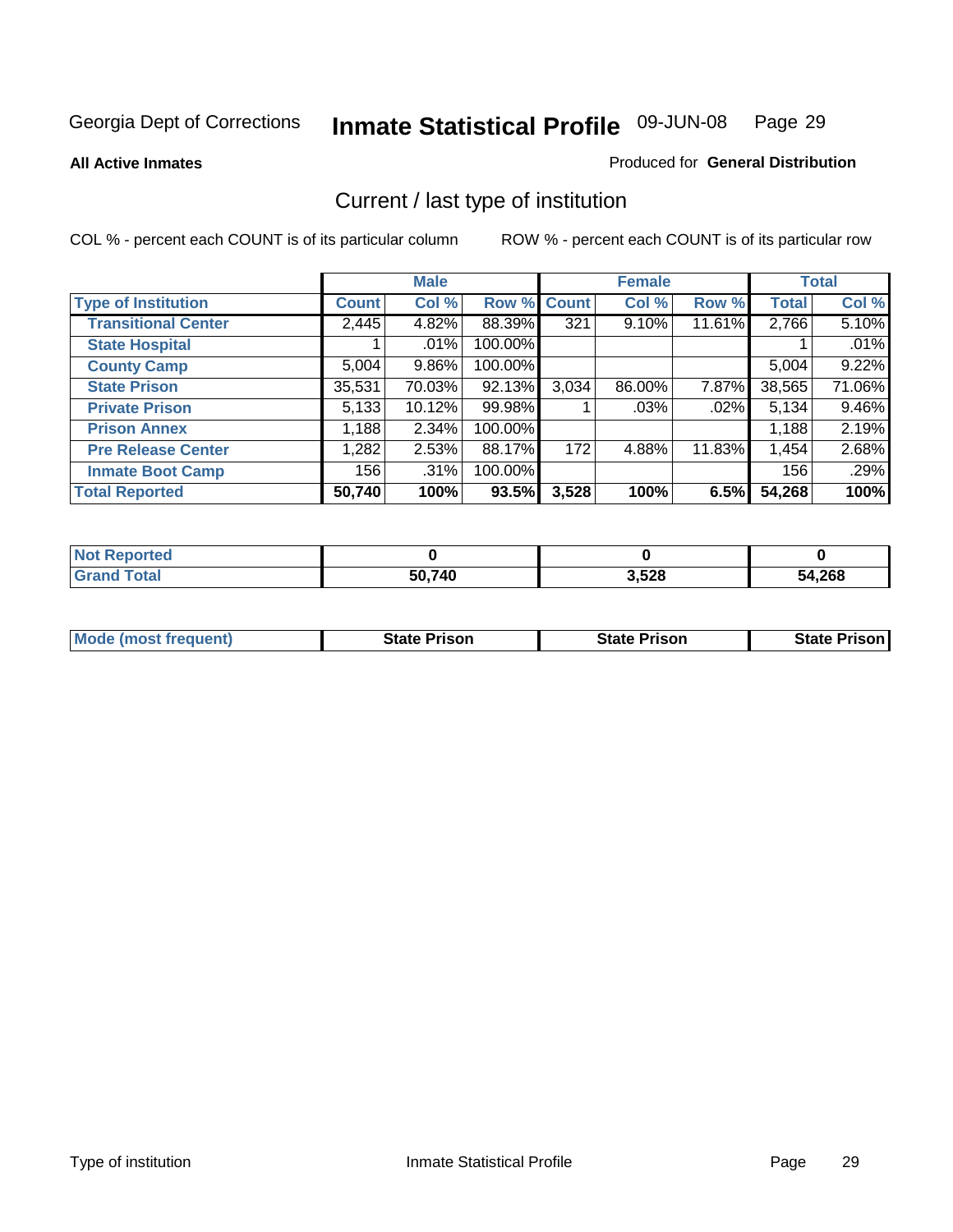**All Active Inmates**

#### Produced for **General Distribution**

### Institution type - transitional centers

|     |                                          |              | <b>Male</b> |         |              | <b>Female</b> |         |              | <b>Total</b> |
|-----|------------------------------------------|--------------|-------------|---------|--------------|---------------|---------|--------------|--------------|
|     | <b>Institution Type - Trans. Centers</b> | <b>Count</b> | Col %       | Row %   | <b>Count</b> | Col %         | Row %   | <b>Total</b> | Col %        |
| 220 | <b>Albany Trans-Ctr</b>                  | 149          | 6.09%       | 100.00% |              |               |         | 149          | 5.39%        |
| 227 | <b>Arrendale Trans-Ctr</b>               |              |             |         | 105          | 32.71%        | 100.00% | 105          | 3.80%        |
| 223 | <b>Atlanta Male Trans-Ctr</b>            | 250          | 10.22%      | 100.00% |              |               |         | 250          | 9.04%        |
| 246 | <b>Augusta Trans-Ctr</b>                 | 198          | 8.10%       | 100.00% |              |               |         | 198          | 7.16%        |
| 249 | <b>Clayton Transitional Ctr</b>          | 309          | 12.64%      | 100.00% |              |               |         | 309          | 11.17%       |
| 247 | <b>Coastal Transitional Ctr</b>          | 250          | 10.22%      | 100.00% |              |               |         | 250          | $9.04\%$     |
| 225 | <b>Columbus Trans-Ctr</b>                | 175          | 7.16%       | 100.00% |              |               |         | 175          | 6.33%        |
| 252 | <b>Emanuel-Swainsboro Tc</b>             | 212          | 8.67%       | 100.00% |              |               |         | 212          | 7.66%        |
| 250 | <b>Helms Trans-Ctr</b>                   | 101          | 4.13%       | 100.00% |              |               |         | 101          | 3.65%        |
| 248 | <b>Lagrange Trans Ctr</b>                | 146          | 5.97%       | 100.00% |              |               |         | 146          | 5.28%        |
| 231 | <b>Macon Male Trans-Ctr</b>              | 157          | 6.42%       | 100.00% |              |               |         | 157          | 5.68%        |
| 235 | <b>Metro Womens Trans-Ctr</b>            |              |             |         | 216          | 67.29%        | 100.00% | 216          | 7.81%        |
| 233 | <b>Phillips Trans-Ctr</b>                | 201          | 8.22%       | 100.00% |              |               |         | 201          | 7.27%        |
| 253 | <b>Smith Trans-Ctr</b>                   | 197          | 8.06%       | 100.00% |              |               |         | 197          | 7.12%        |
| 230 | <b>Valdosta Trans-Ctr</b>                | 100          | 4.09%       | 100.00% |              |               |         | 100          | 3.62%        |
|     | <b>Total Reported</b>                    | 2,445        | 100%        | 88.39%  | 321          | 100%          | 11.61%  | 2,766        | 100%         |

| <b>NOT</b><br><b>portea</b><br>$\cdots$ |       |            |       |
|-----------------------------------------|-------|------------|-------|
| `nta                                    | 2,445 | ה ה<br>JZI | 2,766 |

| Mode (most frequent) | 249 Clayton Transitional Ctrl 235 Metro Womens Trans- | Ctr | 249 Clayton<br><b>Transitional Ctr</b> |
|----------------------|-------------------------------------------------------|-----|----------------------------------------|
|                      |                                                       |     |                                        |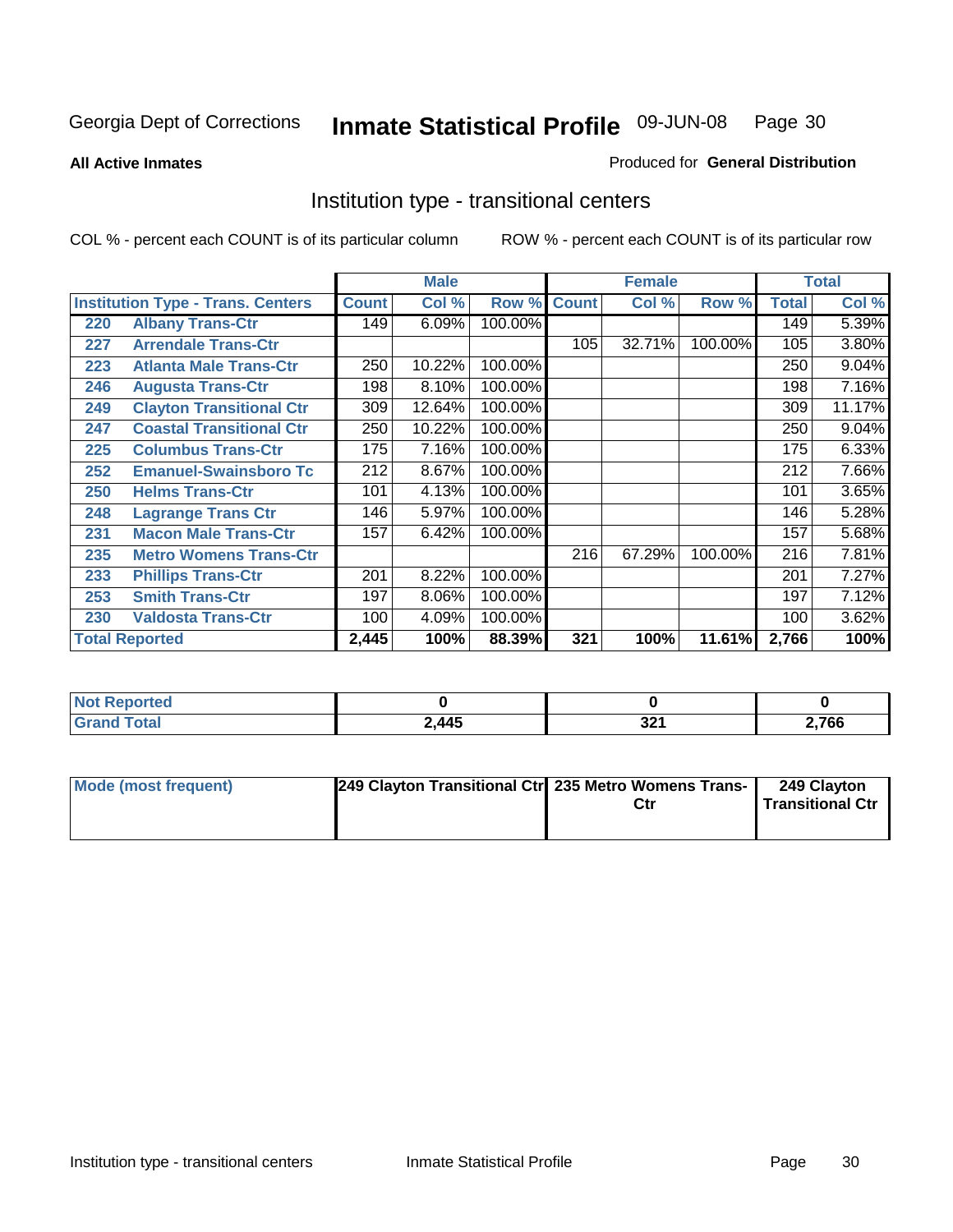**All Active Inmates**

#### Produced for **General Distribution**

### Institution type - mental hospitals

|                                                  | <b>Male</b> |                    | <b>Female</b> |                    | Total   |
|--------------------------------------------------|-------------|--------------------|---------------|--------------------|---------|
| <b>Institution Type - Mental Hospitals Count</b> | Col%        | <b>Row % Count</b> | Col%          | <b>Row % Total</b> | Col %   |
| 302 Central State Hospital                       | $100.00\%$  | 100.00%            |               |                    | 100.00% |
| <b>Total Reported</b>                            | 100%        | 100%               |               | %                  | 100%    |

| Not Reported |  |  |
|--------------|--|--|
| <b>otal</b>  |  |  |

| Mode (most frequent)<br>302 Central State Hospital | Null | <b>302 Central State</b><br><b>Hospital</b> |
|----------------------------------------------------|------|---------------------------------------------|
|----------------------------------------------------|------|---------------------------------------------|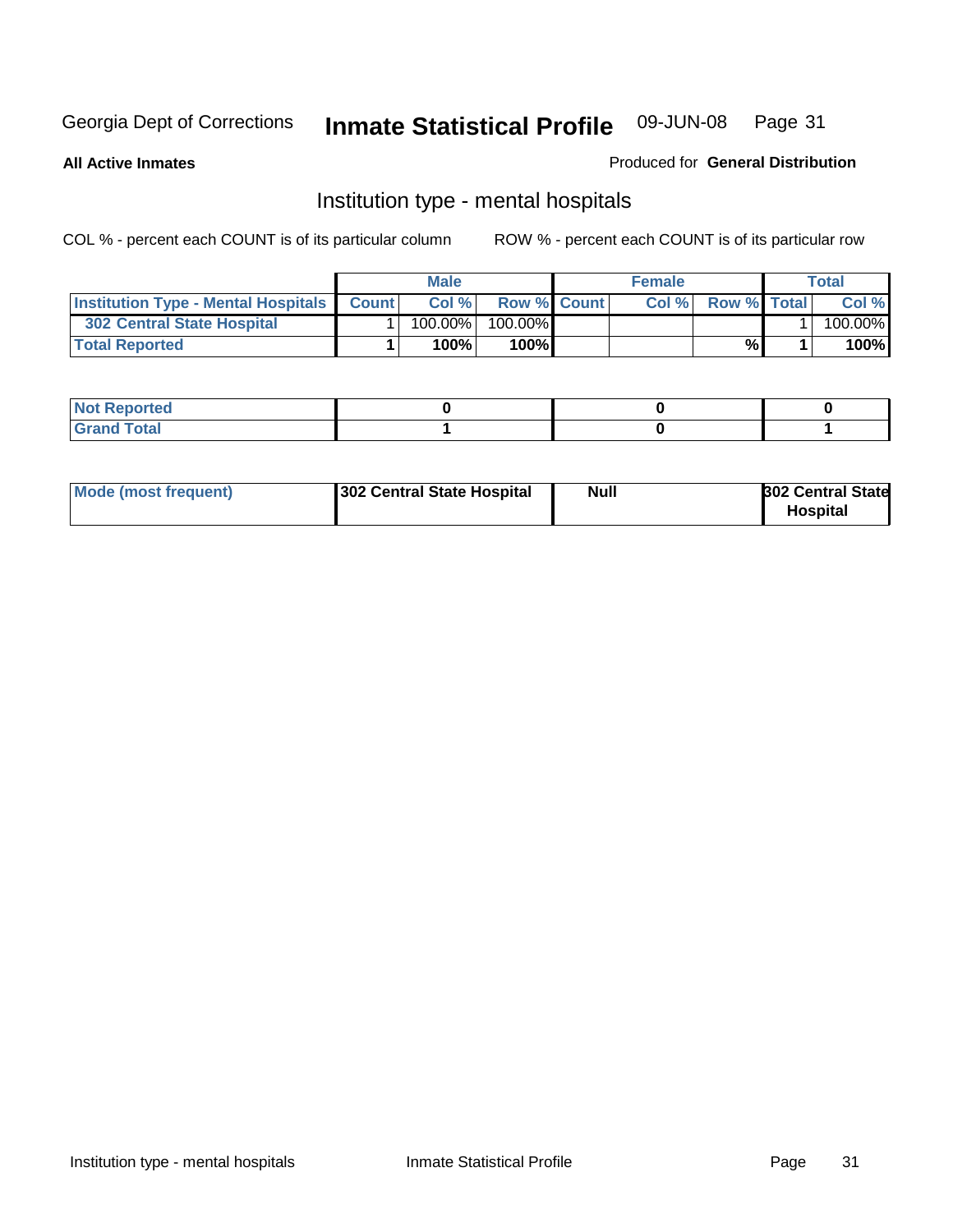#### **All Active Inmates**

#### Produced for **General Distribution**

### Institution type - county prisons

|                                          |                  | <b>Male</b> |         |              | <b>Female</b> |       |                  | <b>Total</b> |
|------------------------------------------|------------------|-------------|---------|--------------|---------------|-------|------------------|--------------|
| <b>Institution Type - County Prisons</b> | <b>Count</b>     | Col %       | Row %   | <b>Count</b> | Col %         | Row % | <b>Total</b>     | Col %        |
| <b>Bulloch County Ci</b><br>402          | 136              | 2.72%       | 100.00% |              |               |       | 136              | 2.72%        |
| <b>Carroll County Ci</b><br>404          | $\overline{208}$ | 4.16%       | 100.00% |              |               |       | $\overline{208}$ | 4.16%        |
| <b>Clarke County Ci</b><br>406           | 106              | 2.12%       | 100.00% |              |               |       | 106              | 2.12%        |
| <b>Clayton County Ci</b><br>456          | 218              | 4.36%       | 100.00% |              |               |       | 218              | 4.36%        |
| <b>Colquitt County Ci</b><br>407         | 177              | 3.54%       | 100.00% |              |               |       | 177              | 3.54%        |
| <b>Coweta County Ci</b><br>409           | 194              | 3.88%       | 100.00% |              |               |       | 194              | 3.88%        |
| <b>Decatur County Ci</b><br>411          | $\overline{218}$ | 4.36%       | 100.00% |              |               |       | $\sqrt{218}$     | 4.36%        |
| <b>Effingham County Ci</b><br>413        | 231              | 4.62%       | 100.00% |              |               |       | 231              | 4.62%        |
| <b>Floyd County Ci</b><br>415            | 339              | 6.77%       | 100.00% |              |               |       | $\overline{339}$ | 6.77%        |
| <b>Gwinnett County Ci</b><br>419         | 244              | 4.88%       | 100.00% |              |               |       | 244              | 4.88%        |
| <b>Hall County Ci</b><br>420             | 148              | 2.96%       | 100.00% |              |               |       | 148              | 2.96%        |
| <b>Harris County Ci</b><br>422           | 97               | 1.94%       | 100.00% |              |               |       | 97               | 1.94%        |
| <b>Jackson County Ci</b><br>426          | 165              | 3.30%       | 100.00% |              |               |       | 165              | 3.30%        |
| <b>Jefferson County Ci</b><br>428        | 181              | 3.62%       | 100.00% |              |               |       | 181              | 3.62%        |
| <b>Mitchell County Ci</b><br>433         | 117              | 2.34%       | 100.00% |              |               |       | 117              | 2.34%        |
| <b>Muscogee County Ci</b><br>435         | 516              | 10.31%      | 100.00% |              |               |       | 516              | 10.31%       |
| <b>Richmond County Ci</b><br>439         | $\overline{213}$ | 4.26%       | 100.00% |              |               |       | 213              | 4.26%        |
| <b>Screven County Prison</b><br>440      | 139              | 2.78%       | 100.00% |              |               |       | 139              | 2.78%        |
| <b>Spalding County Ci</b><br>441         | $\overline{371}$ | 7.41%       | 100.00% |              |               |       | $\overline{371}$ | 7.41%        |
| <b>Stewart County Ci</b><br>442          | 90               | 1.80%       | 100.00% |              |               |       | 90               | 1.80%        |
| <b>Sumter County Ci</b><br>443           | 336              | 6.71%       | 100.00% |              |               |       | 336              | 6.71%        |
| <b>Terrell County Ci</b><br>444          | 133              | 2.66%       | 100.00% |              |               |       | 133              | 2.66%        |
| <b>Thomas County Ci</b><br>445           | 158              | 3.16%       | 100.00% |              |               |       | 158              | 3.16%        |
| <b>Troup County Ci</b><br>447            | 269              | 5.38%       | 100.00% |              |               |       | 269              | 5.38%        |
| <b>Total Reported</b>                    | 5,004            | 100%        | 100%    |              |               | %     | 5,004            | 100%         |

| Reported<br>. |       |       |
|---------------|-------|-------|
| ____          | 5.004 | 5,004 |

| Mode (most frequent) | 435 Muscogee County Ci | <b>Null</b> | 435 Muscogee     |
|----------------------|------------------------|-------------|------------------|
|                      |                        |             | <b>County Ci</b> |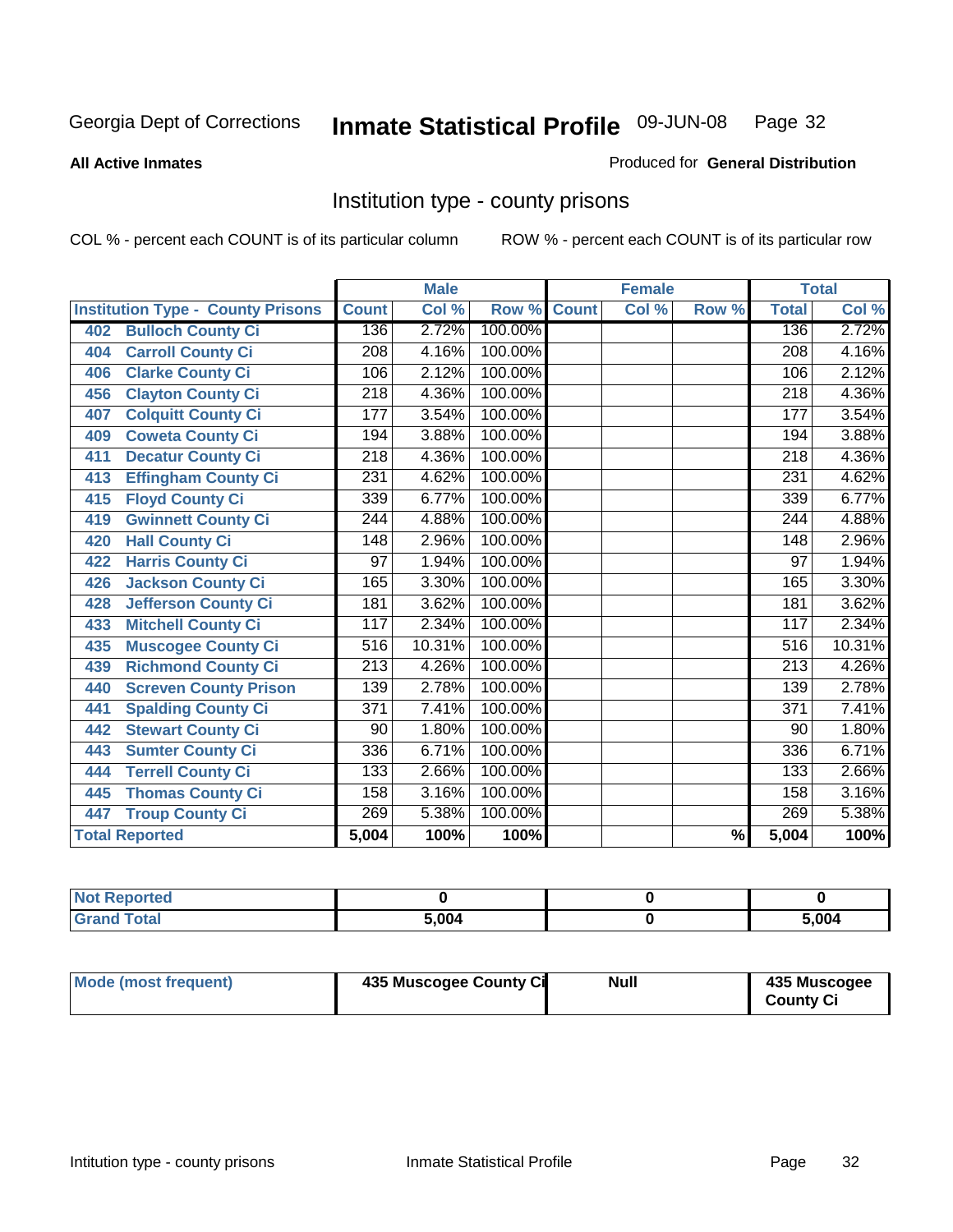#### **All Active Inmates**

#### Produced for **General Distribution**

### Institution type - state prisons

|     |                                            |              | <b>Male</b> |         |              | <b>Female</b> |         | <b>Total</b> |       |
|-----|--------------------------------------------|--------------|-------------|---------|--------------|---------------|---------|--------------|-------|
|     | <b>Institution Type - State Prisons</b>    | <b>Count</b> | Col %       | Row %   | <b>Count</b> | Col %         | Row %   | <b>Total</b> | Col % |
| 508 | <b>Arrendale State Prison</b>              |              |             |         | 1,199        | 39.52%        | 100.00% | 1,199        | 3.11% |
| 532 | <b>Augusta State Med.</b><br><b>Prison</b> | 1,239        | 3.49%       | 99.92%  | 1            | .03%          | .08%    | 1,240        | 3.22% |
| 543 | <b>Autry State Prison</b>                  | 1,648        | 4.64%       | 100.00% |              |               |         | 1,648        | 4.27% |
| 553 | <b>Baldwin State Prison</b>                | 1,047        | 2.95%       | 100.00% |              |               |         | 1,047        | 2.71% |
| 536 | <b>Bostick State Prison</b>                | 704          | 1.98%       | 100.00% |              |               |         | 704          | 1.83% |
| 534 | <b>Burrus Corr Trn Cntr</b>                | 533          | 1.50%       | 100.00% |              |               |         | 533          | 1.38% |
| 547 | <b>Calhoun State Prison</b>                | 1,500        | 4.22%       | 100.00% |              |               |         | 1,500        | 3.89% |
| 531 | <b>Central State Prison</b>                | 806          | 2.27%       | 100.00% |              |               |         | 806          | 2.09% |
| 523 | <b>Coastal State Prison</b>                | 1,494        | 4.20%       | 100.00% |              |               |         | 1,494        | 3.87% |
| 535 | <b>Colony Farm State Prison</b>            | 1            | .01%        | 100.00% |              |               |         | 1            | .01%  |
| 503 | <b>Dodge State Prison</b>                  | 1,230        | 3.46%       | 100.00% |              |               |         | 1,230        | 3.19% |
| 548 | <b>Dooly State Prison</b>                  | 1,294        | 3.64%       | 100.00% |              |               |         | 1,294        | 3.36% |
| 521 | <b>Ga Diag &amp; Class Pris</b>            | 1,691        | 4.76%       | 100.00% |              |               |         | 1,691        | 4.38% |
| 522 | <b>Ga Diag &amp; Class Pris-</b>           | 470          | 1.32%       | 100.00% |              |               |         | 470          | 1.22% |
|     | <b>Perm</b>                                |              |             |         |              |               |         |              |       |
| 517 | <b>Ga State Prison</b>                     | 704          | 1.98%       | 100.00% |              |               |         | 704          | 1.83% |
| 541 | <b>Hancock State Prison</b>                | 1,317        | 3.71%       | 100.00% |              |               |         | 1,317        | 3.42% |
| 540 | <b>Hays State Prison</b>                   | 886          | 2.49%       | 100.00% |              |               |         | 886          | 2.30% |
| 551 | <b>Homerville State Prison</b>             | 190          | .53%        | 100.00% |              |               |         | 190          | .49%  |
| 545 | <b>Johnson State Prison</b>                | 1,629        | 4.58%       | 100.00% |              |               |         | 1,629        | 4.22% |
| 510 | <b>Lee State Prison</b>                    | 773          | 2.18%       | 100.00% |              |               |         | 773          | 2.00% |
| 502 | <b>Lowndes State Prison</b>                | 10           | .03%        | 100.00% |              |               |         | 10           | .03%  |
| 549 | <b>Macon State Prison</b>                  | 1,497        | 4.21%       | 100.00% |              |               |         | 1,497        | 3.88% |
| 519 | <b>Men'S State Prison</b>                  | 677          | 1.91%       | 100.00% |              |               |         | 677          | 1.76% |
| 554 | <b>Metro State Prison (W)</b>              |              |             |         | 737          | 24.29%        | 100.00% | 737          | 1.91% |
| 561 | <b>Milan State Prison</b>                  | 260          | .73%        | 100.00% |              |               |         | 260          | .67%  |
| 509 | <b>Montgomery State Prison</b>             | 417          | 1.17%       | 100.00% |              |               |         | 417          | 1.08% |
| 505 | <b>Phillips State Prison</b>               | 865          | 2.43%       | 100.00% |              |               |         | 865          | 2.24% |
| 557 | <b>Pulaski State Prison (W)</b>            |              |             |         | 1,097        | 36.16%        | 100.00% | 1,097        | 2.84% |
| 529 | <b>Rivers State Prison</b>                 | 1,154        | 3.25%       | 100.00% |              |               |         | 1,154        | 2.99% |
|     | 533 Rogers State Prison                    | 1,332        | 3.75%       | 100.00% |              |               |         | 1,332        | 3.45% |
|     | 530 Rutledge State Prison                  | 607          | 1.71%       | 100.00% |              |               |         | 607          | 1.57% |
| 525 | <b>Scott State Prison</b>                  | 1,338        | 3.77%       | 100.00% |              |               |         | 1,338        | 3.47% |
| 550 | <b>Smith State Prison</b>                  | 1,127        | 3.17%       | 100.00% |              |               |         | 1,127        | 2.92% |
| 542 | <b>Telfair State Prison</b>                | 1,211        | 3.41%       | 100.00% |              |               |         | 1,211        | 3.14% |
| 537 | <b>Valdosta State Prison</b>               | 1,167        | 3.28%       | 100.00% |              |               |         | 1,167        | 3.03% |
| 506 | <b>Walker State Prison</b>                 | 608          | 1.71%       | 100.00% |              |               |         | 608          | 1.58% |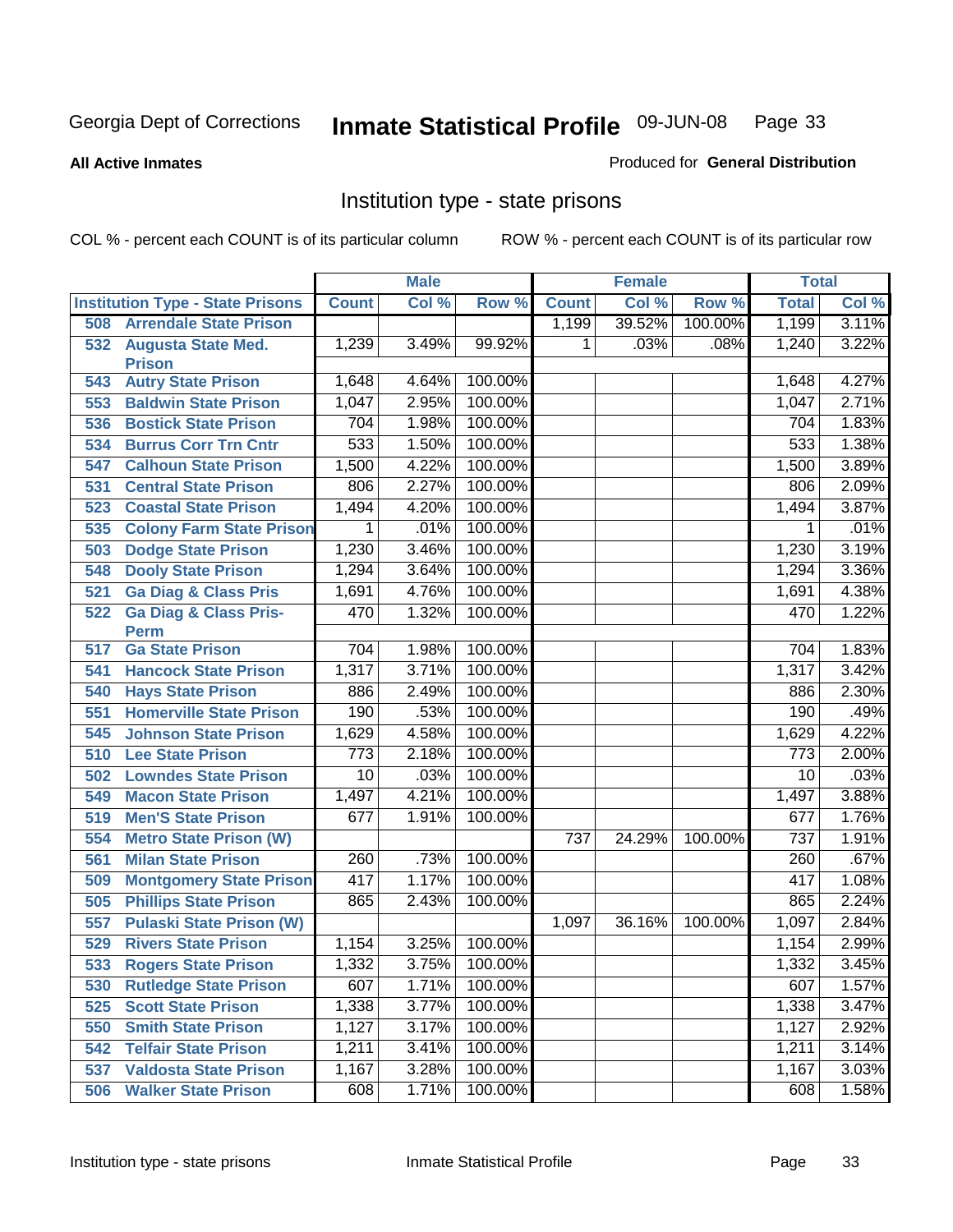**All Active Inmates**

#### Produced for **General Distribution**

### Institution type - state prisons

|                                         |              | <b>Male</b> |            |       | <b>Female</b> |       | <b>Total</b> |       |
|-----------------------------------------|--------------|-------------|------------|-------|---------------|-------|--------------|-------|
| <b>Institution Type - State Prisons</b> | <b>Count</b> | Col %       | Row %      | Count | Col %         | Row % | Total        | Col % |
| <b>Ware State Prison</b><br>501         | .058         | 2.98%       | $100.00\%$ |       |               |       | 1.058        | 2.74% |
| <b>Washington Sp</b><br>552             | .157         | $3.26\%$    | $100.00\%$ |       |               |       | 1.157        | 3.00% |
| <b>Wayne State Prison</b><br>507        | 201          | $.57\%$     | 100.00%    |       |               |       | 201          | .52%  |
| <b>Wilcox State Prison</b><br>546       | .689         | 4.75%       | 100.00%    |       |               |       | 1,689        | 4.38% |
| <b>Total Reported</b>                   | 35,531       | 100%        | $92.13\%$  | 3,034 | 100%          | 7.87% | 38,565       | 100%  |

| <b>Not</b><br>Reported |        |       |        |
|------------------------|--------|-------|--------|
| <b>Grand Total</b>     | 35,531 | 3,034 | 38,565 |

| <b>Mode (most frequent)</b> | <b>521 Ga Diag &amp; Class Pris</b> | <b>508 Arrendale State Prison</b> | 521 Ga Diag &<br><b>Class Pris</b> |
|-----------------------------|-------------------------------------|-----------------------------------|------------------------------------|
|-----------------------------|-------------------------------------|-----------------------------------|------------------------------------|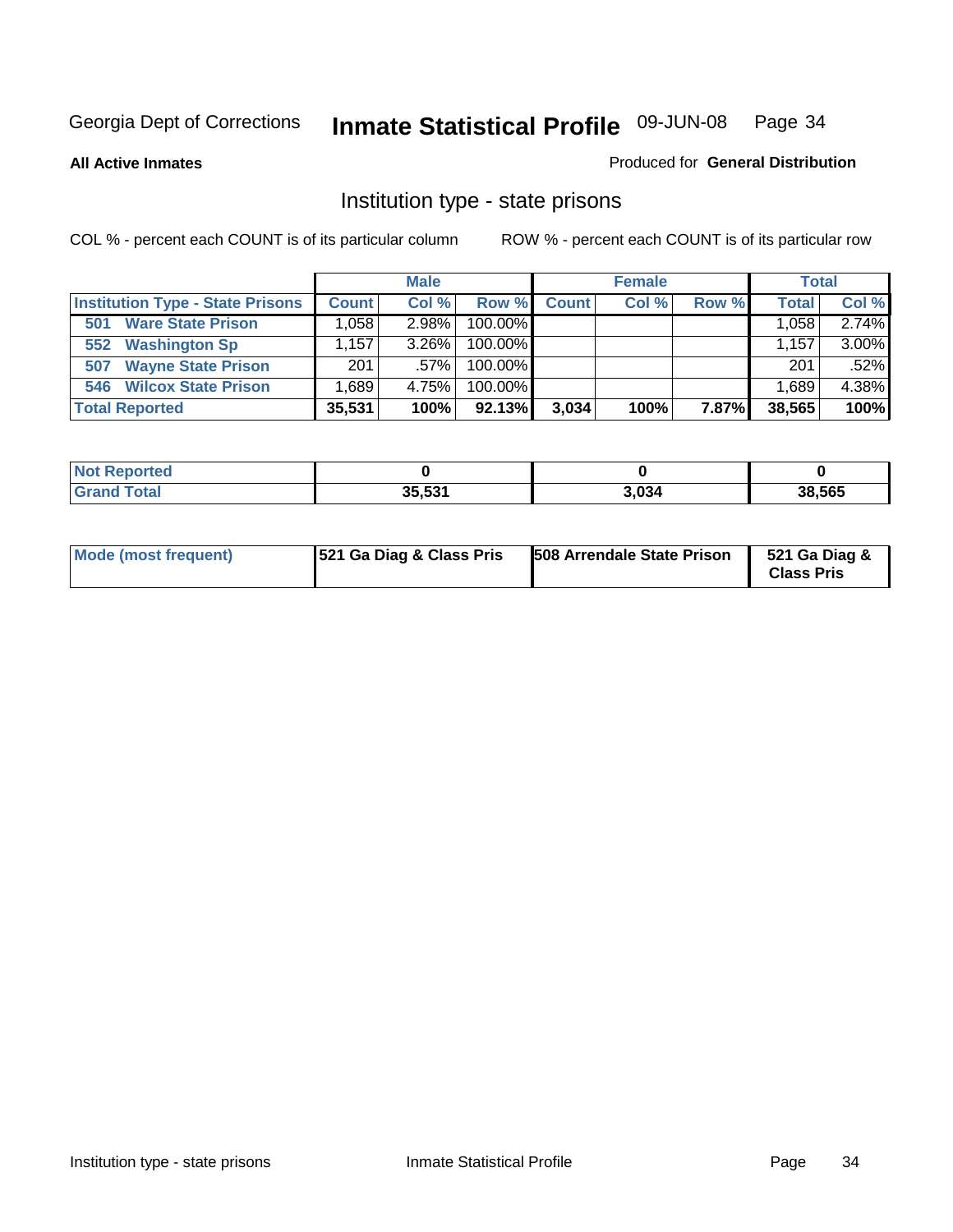**All Active Inmates**

#### Produced for **General Distribution**

### Institution type - private prisons

|                                           |              | <b>Male</b> |             | <b>Female</b> |         |              | <b>Total</b> |
|-------------------------------------------|--------------|-------------|-------------|---------------|---------|--------------|--------------|
| <b>Institution Type - Private Prisons</b> | <b>Count</b> | Col %       | Row % Count | Col %         | Row %   | <b>Total</b> | Col %        |
| <b>Coffee Corr Facility</b><br>569        | 1.673        | $32.59\%$   | $99.94\%$   | $100.00\%$    | $.06\%$ | 1,674        | 32.61%       |
| 567 D Ray James Corr Fac                  | ∃809، ،      | $35.24\%$   | 100.00%     |               |         | 1,809        | 35.24%       |
| <b>Wheeler Corr Facility</b><br>571       | .651         | 32.16%      | 100.00%     |               |         | 1,651        | 32.16%       |
| <b>Total Reported</b>                     | 5,133        | 100%        | 99.98%      | 100%          | $.02\%$ | 5,134        | 100%         |

| <b>Reported</b><br>' NOT |       |          |
|--------------------------|-------|----------|
| <b>Total</b><br>$\sim$ . | 5,133 | .<br>134 |

| <b>Mode (most frequent)</b> | 567 D Ray James Corr Fac 569 Coffee Corr Facility |  | 567 D Ray James<br><b>Corr Fac</b> |
|-----------------------------|---------------------------------------------------|--|------------------------------------|
|-----------------------------|---------------------------------------------------|--|------------------------------------|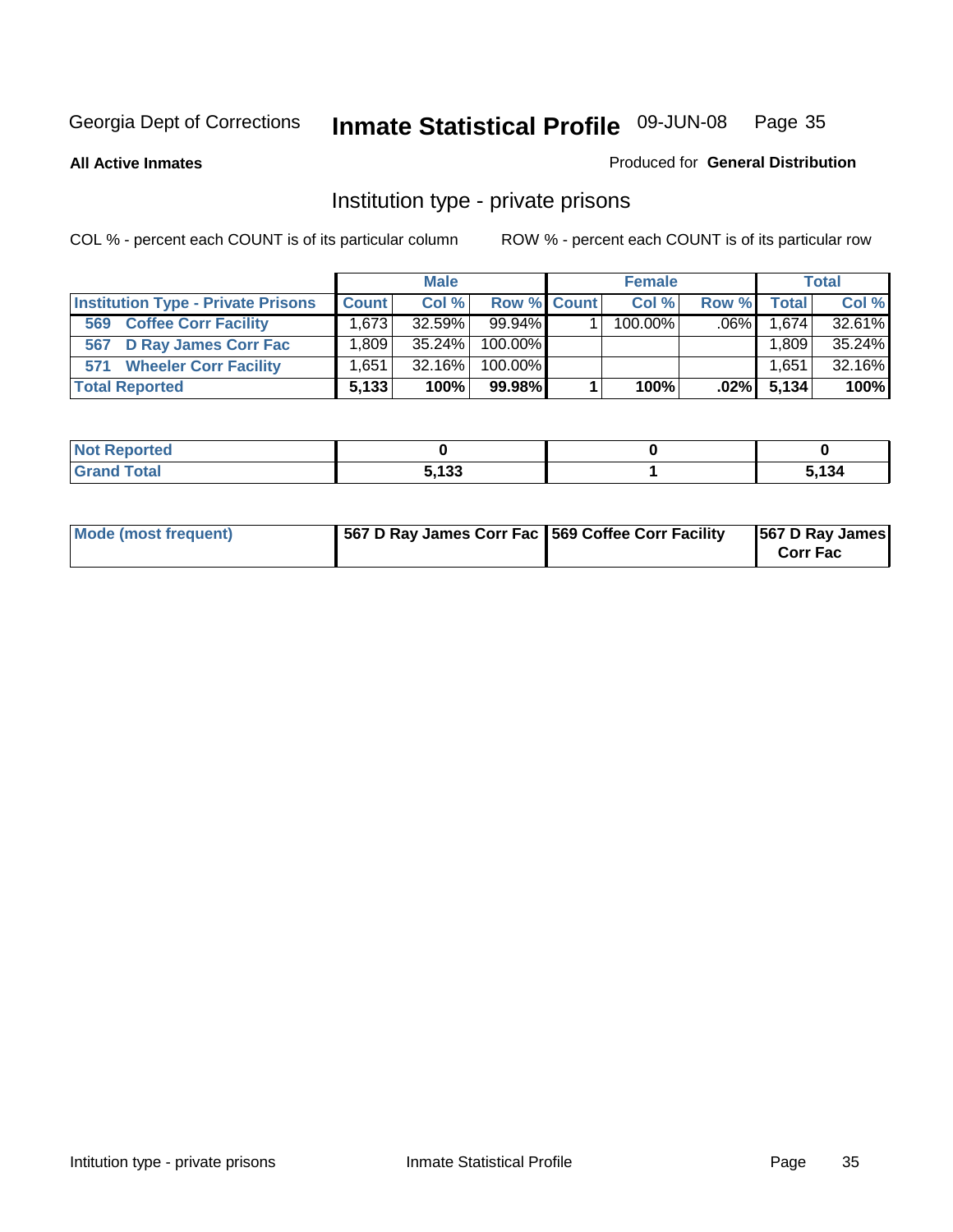#### **All Active Inmates**

#### Produced for **General Distribution**

### Institution type - prison annexes

|                                                |       | <b>Male</b> |            |              | <b>Female</b> |       |              | <b>Total</b> |
|------------------------------------------------|-------|-------------|------------|--------------|---------------|-------|--------------|--------------|
| <b>Institution Type - Prison Annexes Count</b> |       | Col %       | Row %      | <b>Count</b> | Col %         | Row % | <b>Total</b> | Col %        |
| <b>7541 Hancock Annex</b>                      | 174   | 14.65%      | $100.00\%$ |              |               |       | 174          | 14.65%       |
| 7540 Hays Annex                                | 589   | 49.58%      | $100.00\%$ |              |               |       | 589          | 49.58%       |
| 7501 Ware Annex                                | 220   | $18.52\%$   | $100.00\%$ |              |               |       | 220          | 18.52%       |
| 7552 Washington Sp Annex                       | 205   | 17.26%      | $100.00\%$ |              |               |       | 205          | 17.26%       |
| <b>Total Reported</b>                          | 1,188 | 100%        | 100%       |              |               | %\    | 1,188        | 100%         |

| <b>Not Reported</b> |      |      |
|---------------------|------|------|
| <b>Total</b>        | ,188 | ,188 |

|  | Mode (most frequent) | 7540 Hays Annex | <b>Null</b> | 7540 Hays Annex |
|--|----------------------|-----------------|-------------|-----------------|
|--|----------------------|-----------------|-------------|-----------------|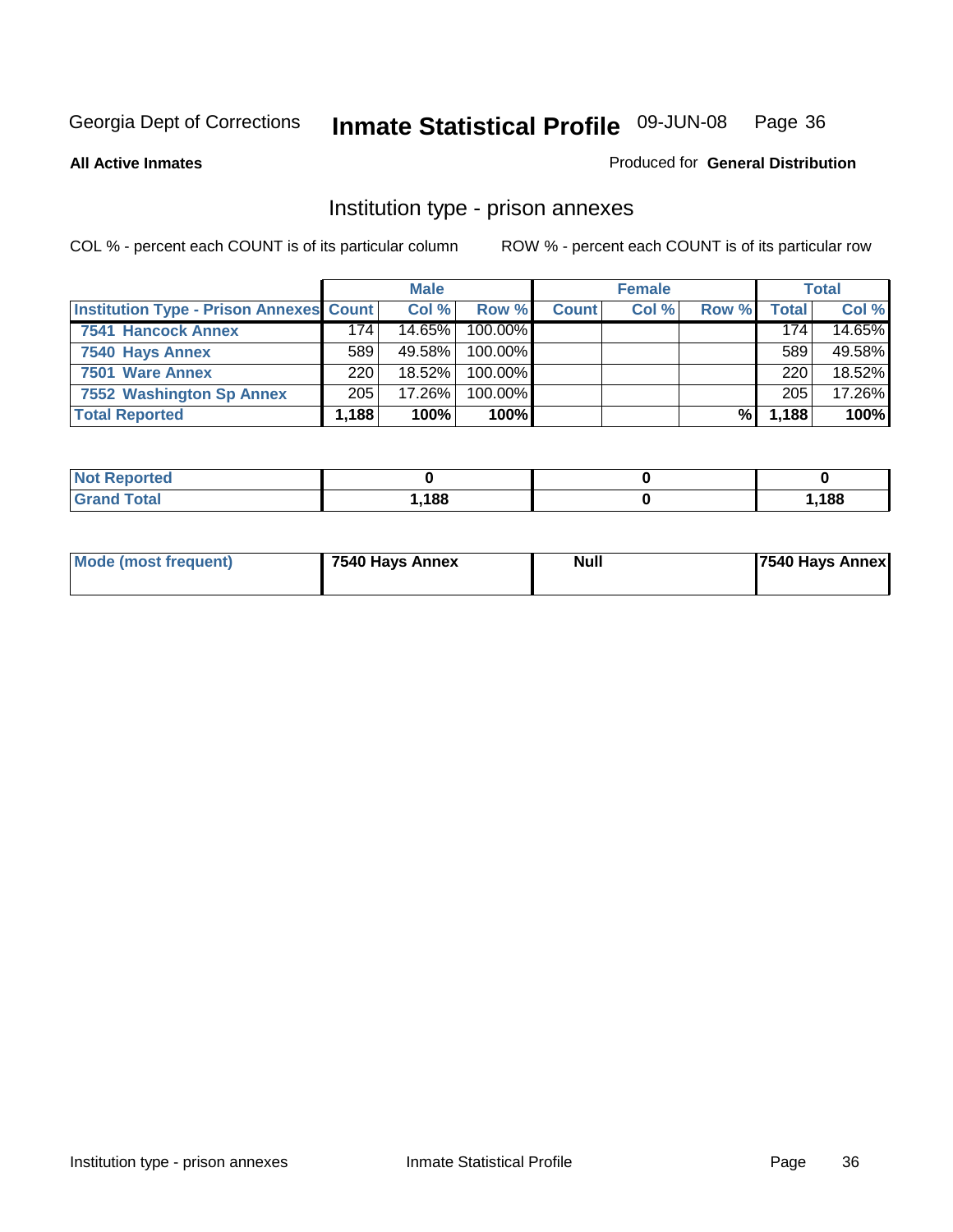#### **All Active Inmates**

#### Produced for **General Distribution**

### Institution type - pre-release centers

|                                                |       | <b>Male</b> |         |              | <b>Female</b> |         |              | <b>Total</b> |
|------------------------------------------------|-------|-------------|---------|--------------|---------------|---------|--------------|--------------|
| <b>Institution Type - Prison Annexes Count</b> |       | Col %       | Row %   | <b>Count</b> | Col %         | Row %   | <b>Total</b> | Col %        |
| 7507 Appling Pre-Release Ctr                   | 188   | 14.66%      | 100.00% |              |               |         | 188          | 12.93%       |
| 7521 Lamar Pre-Release Center                  | 189   | 14.74%      | 100.00% |              |               |         | 189          | 13.00%       |
| 7550 Long Pre-Release Center                   | 186   | 14.51%      | 100.00% |              |               |         | 186          | 12.79%       |
| 7543 Pelham Pre-Release                        | 162   | 12.64%      | 100.00% |              |               |         | 162          | 11.14%       |
| <b>Center</b>                                  |       |             |         |              |               |         |              |              |
| <b>7546 Turner Pre-Release Center</b>          | 184   | 14.35%      | 100.00% |              |               |         | 184          | 12.65%       |
| 7538 W Central Pre-Release Ctr                 |       |             |         | 172          | 100.00%       | 100.00% | 172          | 11.83%       |
| 556 Western Pre-Release Cntr                   | 191   | 14.90%      | 100.00% |              |               |         | 191          | 13.14%       |
| 7572 Wilkes Pre-Release Center                 | 182   | 14.20%      | 100.00% |              |               |         | 182          | 12.52%       |
| <b>Total Reported</b>                          | 1,282 | 100%        | 88.17%  | 172          | 100%          | 11.83%  | 1,454        | 100%         |

| <b>Not</b><br>Reported |        |         |       |
|------------------------|--------|---------|-------|
| <b>Total</b>           | 282, ا | ית<br>. | 1,454 |

| Mode (most frequent) |      | 556 Western Pre-Release   7538 W Central Pre-Release   556 Western Pre- |                     |
|----------------------|------|-------------------------------------------------------------------------|---------------------|
|                      | Cntı | Ctr                                                                     | <b>Release Cntr</b> |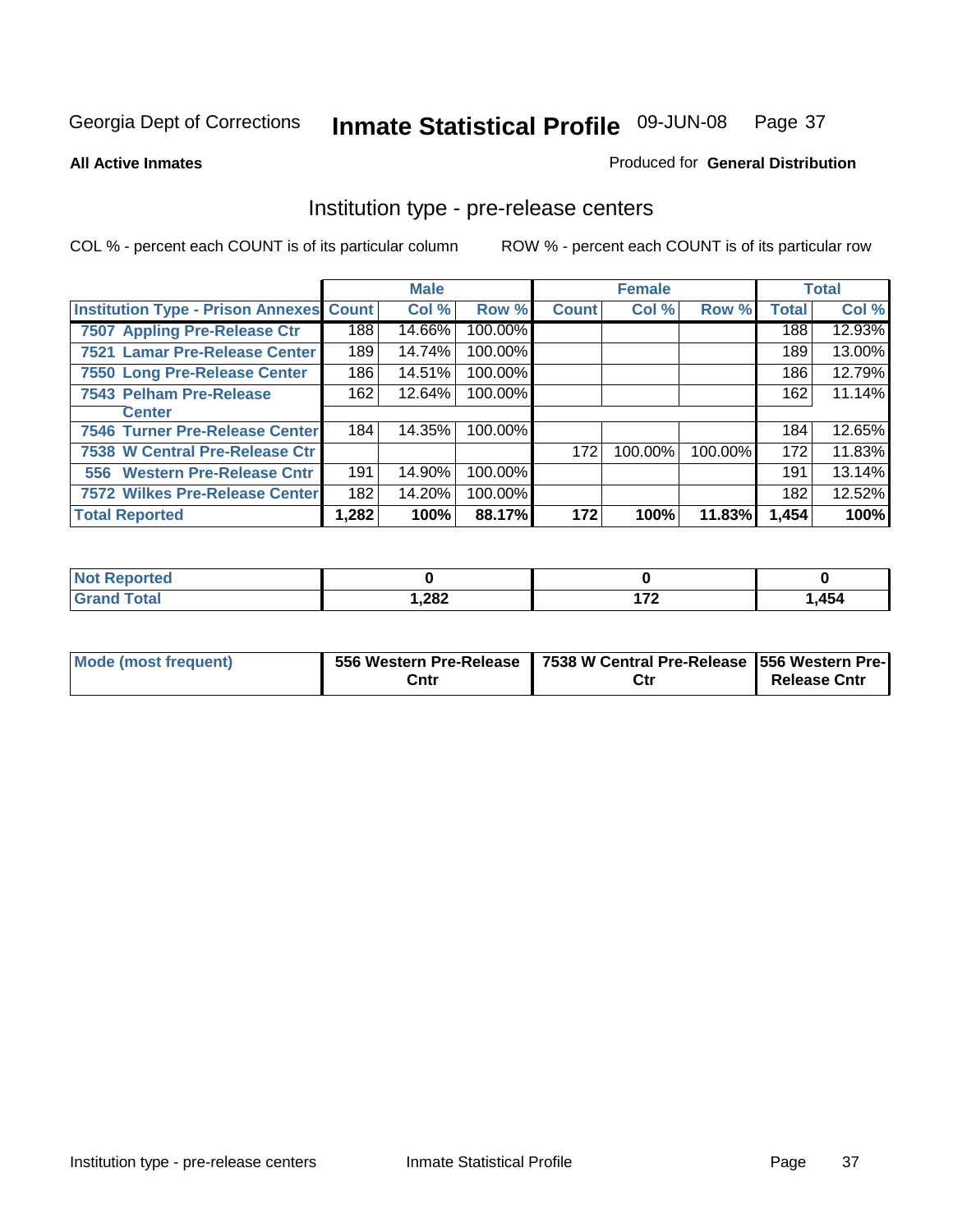**All Active Inmates**

#### Produced for **General Distribution**

### Institution type - inmate boot camp

|                                      |              | <b>Male</b> |         |              | <b>Female</b> |       |       | Total   |
|--------------------------------------|--------------|-------------|---------|--------------|---------------|-------|-------|---------|
| <b>Institution Type - Boot Camps</b> | <b>Count</b> | Col %       | Row %   | <b>Count</b> | Col %         | Row % | Total | Col %   |
| 9534 Burruss Inm Boot Camp           | 156          | 100.00%     | 100.00% |              |               |       | 156   | 100.00% |
| <b>Total Rported</b>                 | 156          | 100%        | 100%    |              |               | %⊾    | 156   | 100%    |

| rtea              |     |     |
|-------------------|-----|-----|
| <b>cotal</b><br>- | 156 | 156 |

| Mode (most frequent) | 9534 Burruss Inm Boot | <b>Null</b> | 9534 Burruss Inm |
|----------------------|-----------------------|-------------|------------------|
|                      | Camp                  |             | <b>Boot Camp</b> |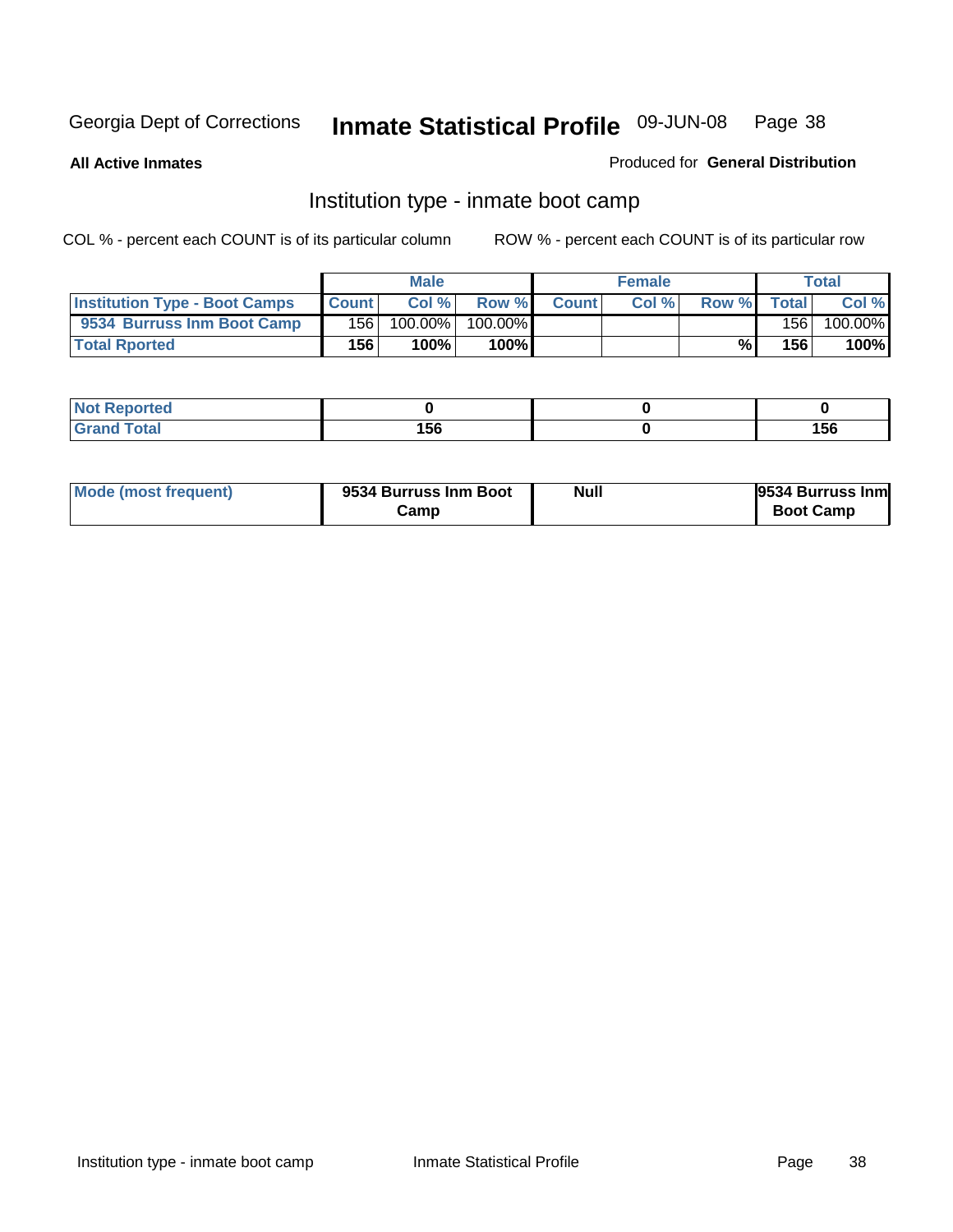**All Active Inmates**

#### Produced for **General Distribution**

# Number of disciplinary reports

|                                       |              | <b>Male</b> |        |              | <b>Female</b> |       |              | <b>Total</b> |
|---------------------------------------|--------------|-------------|--------|--------------|---------------|-------|--------------|--------------|
| <b>Number of Disciplinary Reports</b> | <b>Count</b> | Col %       | Row %  | <b>Count</b> | Col %         | Row % | <b>Total</b> | Col %        |
|                                       | 22,108       | 43.57%      | 91.11% | 2,157        | 61.14%        | 8.89% | 24,265       | 44.71%       |
|                                       | 7,224        | 14.24%      | 93.48% | 504          | 14.29%        | 6.52% | 7,728        | 14.24%       |
| 2                                     | 3,973        | 7.83%       | 95.09% | 205          | 5.81%         | 4.91% | 4,178        | 7.70%        |
| 3                                     | 2,693        | 5.31%       | 95.26% | 134          | 3.80%         | 4.74% | 2,827        | 5.21%        |
|                                       | 2,011        | 3.96%       | 95.53% | 94           | 2.66%         | 4.47% | 2,105        | 3.88%        |
| 5                                     | ,537         | 3.03%       | 95.58% | 71           | 2.01%         | 4.42% | 1,608        | 2.96%        |
| <b>More Than 5</b>                    | 11,194       | 22.06%      | 96.86% | 363          | 10.29%        | 3.14% | 11,557       | 21.30%       |
| <b>Total Reported</b>                 | 50,740       | 100%        | 93.50% | 3,528        | 100%          | 6.50% | 54,268       | 100%         |

| N         |        |       |      |
|-----------|--------|-------|------|
| $\sim$ 10 | 50 740 | 3,528 | ,268 |
| ______    | 50     |       | ״    |

| Mean (average)       | 4.96 | 2.35 | 4.79 |
|----------------------|------|------|------|
| Median (middle)      |      |      |      |
| Mode (most frequent) |      |      |      |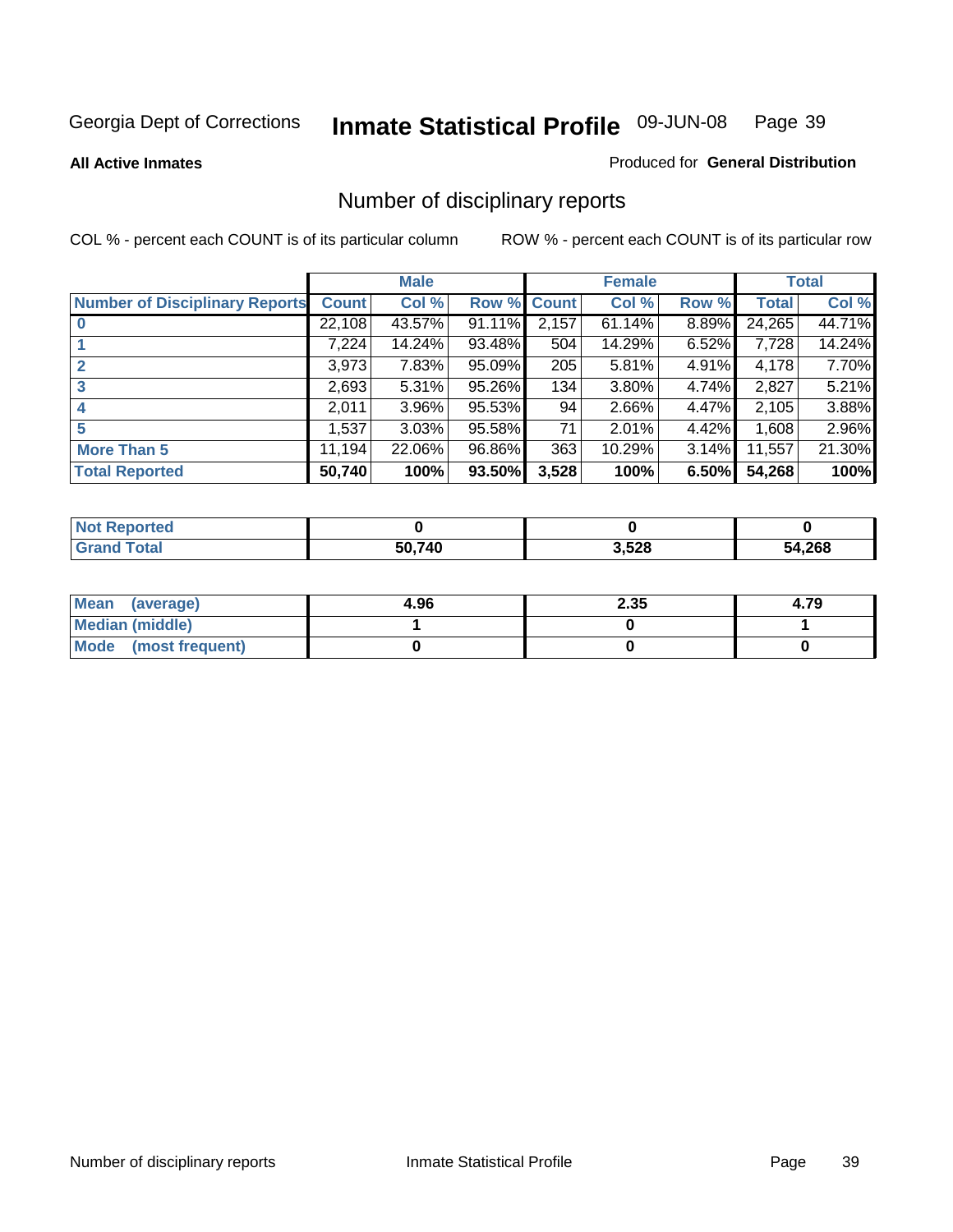#### **All Active Inmates**

#### Produced for **General Distribution**

### Number of transfers

|                            |         | <b>Male</b> |        |              | <b>Female</b> |          |              | <b>Total</b> |
|----------------------------|---------|-------------|--------|--------------|---------------|----------|--------------|--------------|
| <b>Number of Transfers</b> | Count l | Col %       | Row %  | <b>Count</b> | Col %         | Row %    | <b>Total</b> | Col %        |
|                            | 3,757   | 7.40%       | 88.13% | 506          | 14.34%        | 11.87%   | 4,263        | 7.86%        |
|                            | 18,856  | 37.16%      | 91.35% | 1,786        | 50.62%        | $8.65\%$ | 20,642       | 38.04%       |
|                            | 11,271  | 22.21%      | 93.70% | 758          | 21.49%        | $6.30\%$ | 12,029       | 22.17%       |
| 3                          | 6,257   | $12.33\%$   | 95.40% | 302          | 8.56%         | 4.60%    | 6,559        | 12.09%       |
|                            | 3,657   | 7.21%       | 97.81% | 82           | 2.32%         | $2.19\%$ | 3,739        | 6.89%        |
| 5                          | 2,219   | 4.37%       | 98.19% | 41           | 1.16%         | $1.81\%$ | 2,260        | 4.16%        |
| <b>More Than 5</b>         | 4,723   | $9.31\%$    | 98.89% | 53           | 1.50%         | $1.11\%$ | 4,776        | 8.80%        |
| <b>Total Reported</b>      | 50,740  | 100%        | 93.50% | 3,528        | 100%          | 6.50%    | 54,268       | 100.0%       |

| N         |        |       |      |
|-----------|--------|-------|------|
| $\sim$ 10 | 50 740 | 3,528 | ,268 |
| ______    | 50     |       | ״    |

| Mean (average)       | 2.49 | 1.45 | 2.42 |
|----------------------|------|------|------|
| Median (middle)      |      |      |      |
| Mode (most frequent) |      |      |      |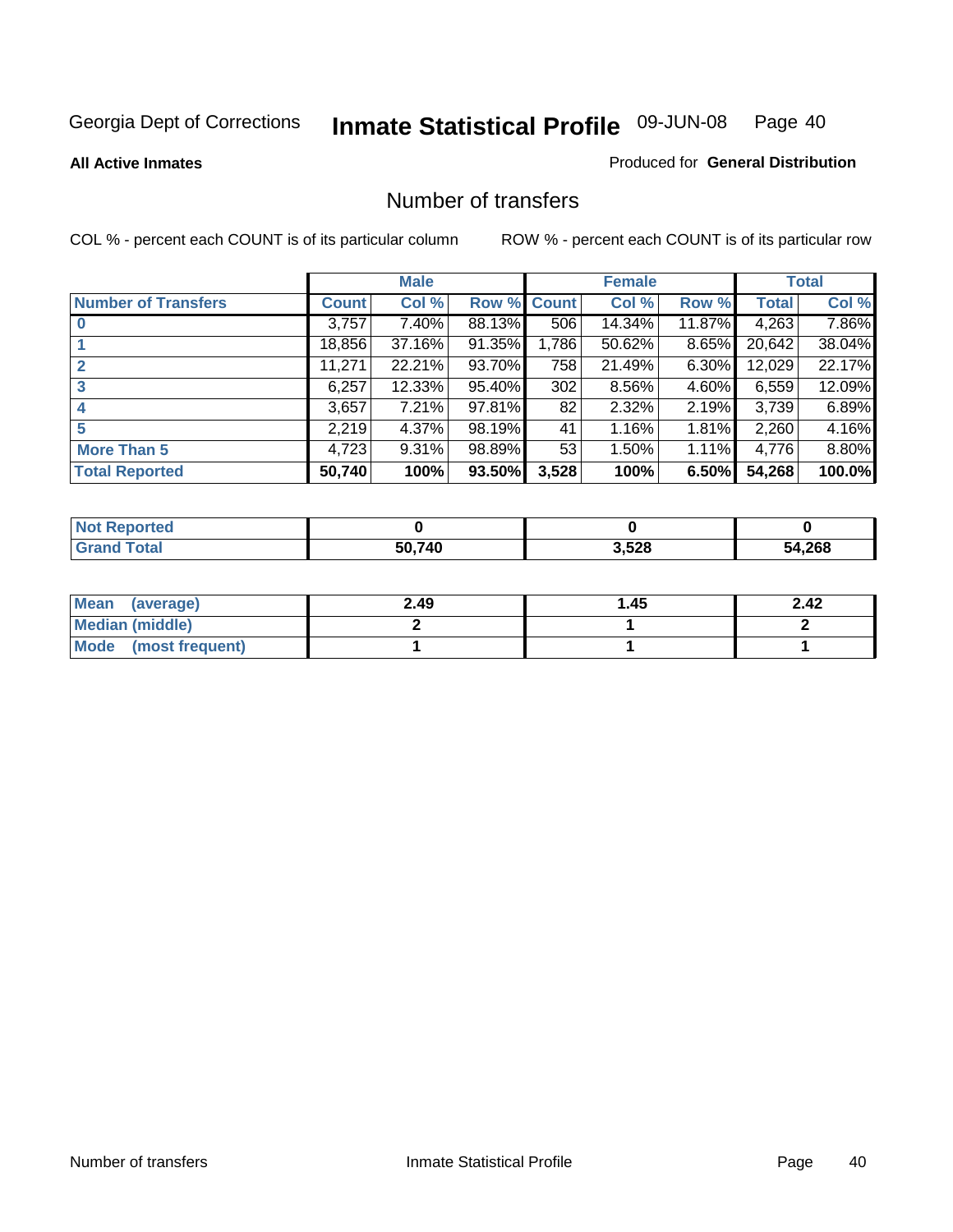**All Active Inmates**

### Produced for **General Distribution**

# Number of escapes

|                          |         | <b>Male</b> |                    |       | <b>Female</b> |       |        | <b>Total</b> |
|--------------------------|---------|-------------|--------------------|-------|---------------|-------|--------|--------------|
| <b>Number of Escapes</b> | Count l | Col %       | <b>Row % Count</b> |       | Col %         | Row % | Total  | Col %        |
|                          | 50,414  | 99.36%      | 93.48%             | 3,518 | 99.72%        | 6.52% | 53,932 | 99.38%       |
|                          | 306     | $0.60\%$    | 96.84%             | 10    | 0.28%         | 3.16% | 316    | 0.58%        |
|                          | 14      | 0.03%       | 100.00%            |       |               |       | 14     | 0.03%        |
|                          | 5.      | 0.01%       | 100.00%            |       |               |       | 5      | 0.01%        |
|                          |         | 0.01%       | 100.00%            |       |               |       |        | 0.01%        |
| <b>Total Reported</b>    | 50,740  | 100%        | 93.50%             | 3,528 | 100%          | 6.50% | 54,268 | 100.0%       |

| тео      |        |       |              |
|----------|--------|-------|--------------|
| $T0$ tol | 50.740 | 3,528 | 54,268<br>54 |

| <b>Mean</b><br>(average) |  | .0 |
|--------------------------|--|----|
| Median (middle)          |  |    |
| Mode (most frequent)     |  |    |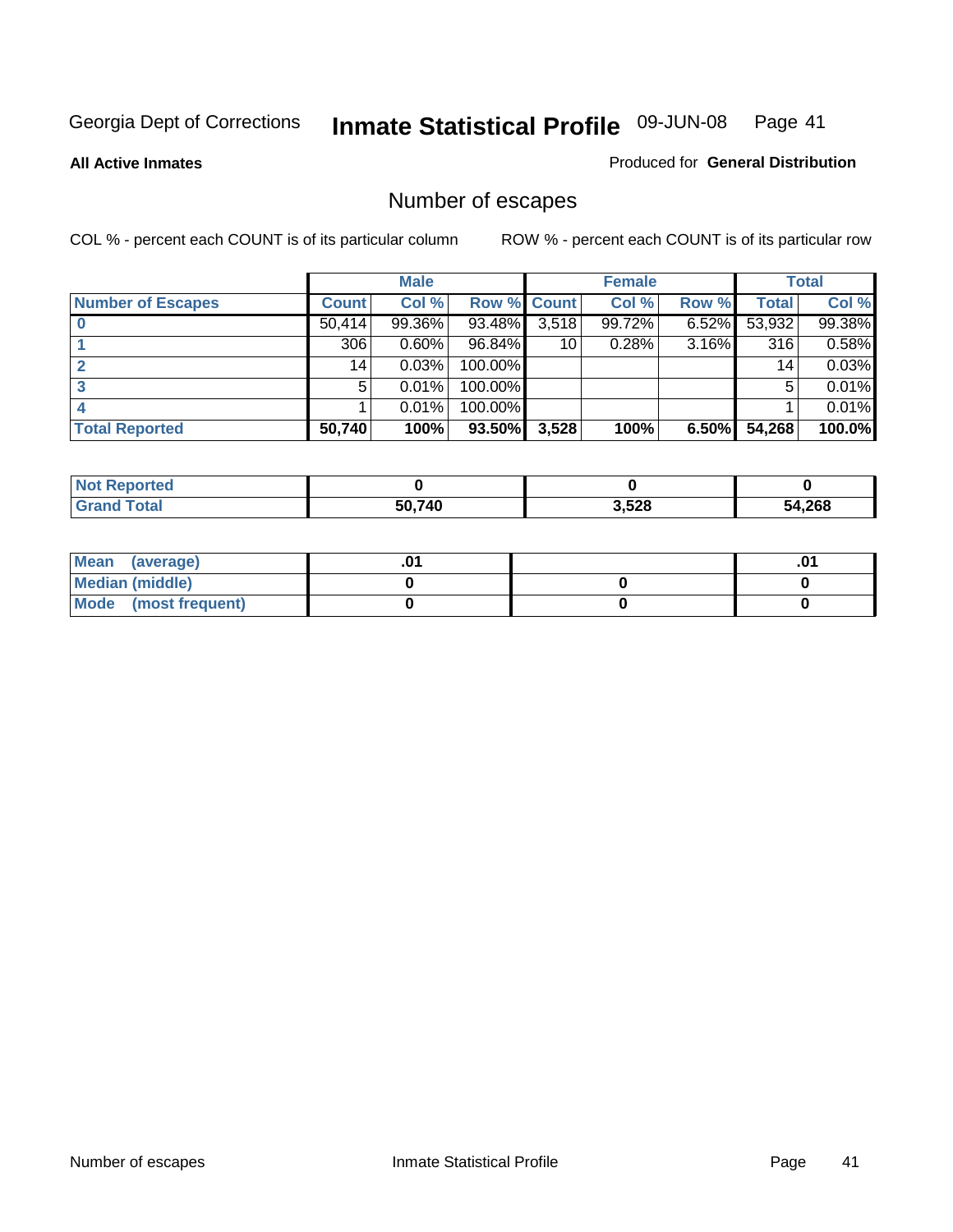**All Active Inmates**

#### Produced for **General Distribution**

# Probable future release type

|                                         |              | <b>Male</b> |                    |     | <b>Female</b> |          | <b>Total</b> |        |
|-----------------------------------------|--------------|-------------|--------------------|-----|---------------|----------|--------------|--------|
| <b>Probable Future Release Type</b>     | <b>Count</b> | Col %       | <b>Row % Count</b> |     | Col %         | Row %    | <b>Total</b> | Col %  |
| <b>Paroled with probation to follow</b> | 7,584        | 14.95%      | $92.94\%$          | 576 | 16.33%        | $7.06\%$ | 8,160        | 15.04% |
| Paroled w/o probation to follow         | 7,436        | 14.66%      | 93.69%             | 501 | 14.20%        | $6.31\%$ | 7,937        | 14.63% |
| <b>Maxout with probation to follow</b>  | 14,806       | 29.18%      | 92.80% 1.149       |     | 32.57%        | $7.20\%$ | 15,955       | 29.40% |
| <b>Maxout w/o probation to follow</b>   | 13,968       | 27.53%      | 93.32% 1,000       |     | 28.34%        | $6.68\%$ | 14,968       | 27.58% |
| Life, LWOP or death sentence            | 6,946        | 13.69%      | 95.83%             | 302 | 8.56%         | $4.17\%$ | 7,248        | 13.36% |
| <b>Total Reported</b>                   | 50,740       | 100%        | $93.5\%$ 3,528     |     | 100%          | 6.5%     | 54,268       | 100%   |

| $'$ Not $\cdot$<br>Reported |        |        |        |
|-----------------------------|--------|--------|--------|
| <b>Grand Total</b>          | 50,740 | 50,740 | 54,268 |

| Mode (most frequent) | Maxout with PROB follow   Maxout with PROB follow   Maxout with PROB |        |
|----------------------|----------------------------------------------------------------------|--------|
|                      |                                                                      | follow |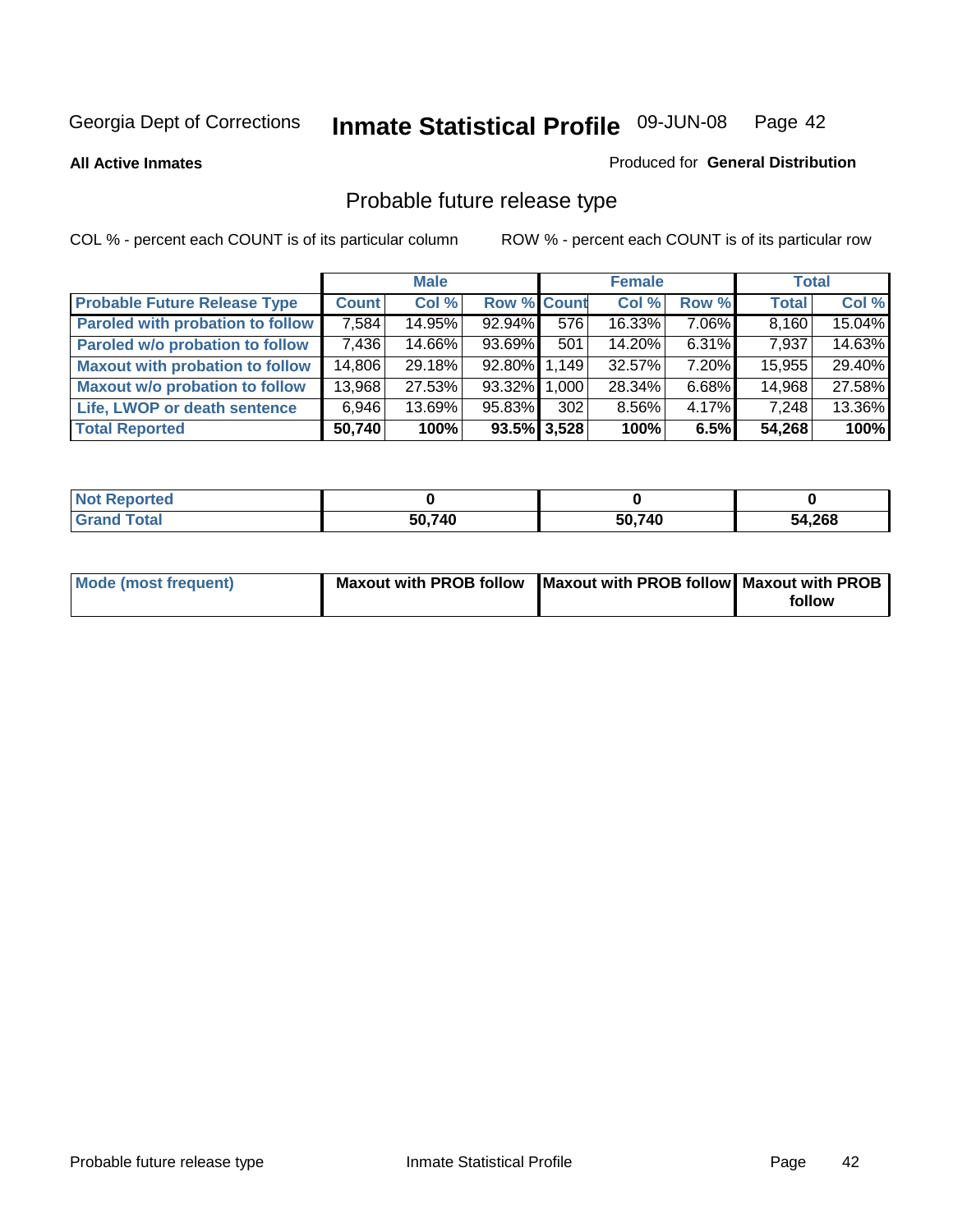**All Active Inmates**

#### Produced for **General Distribution**

### Actual release type

|                            |              | <b>Male</b> |                    | <b>Female</b> |       |              | <b>Total</b> |
|----------------------------|--------------|-------------|--------------------|---------------|-------|--------------|--------------|
| <b>Actual Release Type</b> | <b>Count</b> | Col %       | <b>Row % Count</b> | Col %1        | Row % | <b>Total</b> | Col %        |
| <b>Total Reported</b>      |              | $\%$        | %                  | %             | %     |              | %            |

| <b>Still Active</b> | 50,740 | 3,528 | 54,268 |
|---------------------|--------|-------|--------|
| <b>Not Reported</b> |        |       |        |
| <b>Grand Total</b>  | 50,740 | 3,528 | 54,268 |

| M<br>_____<br>_____ | NI | Null | $\cdots$ |
|---------------------|----|------|----------|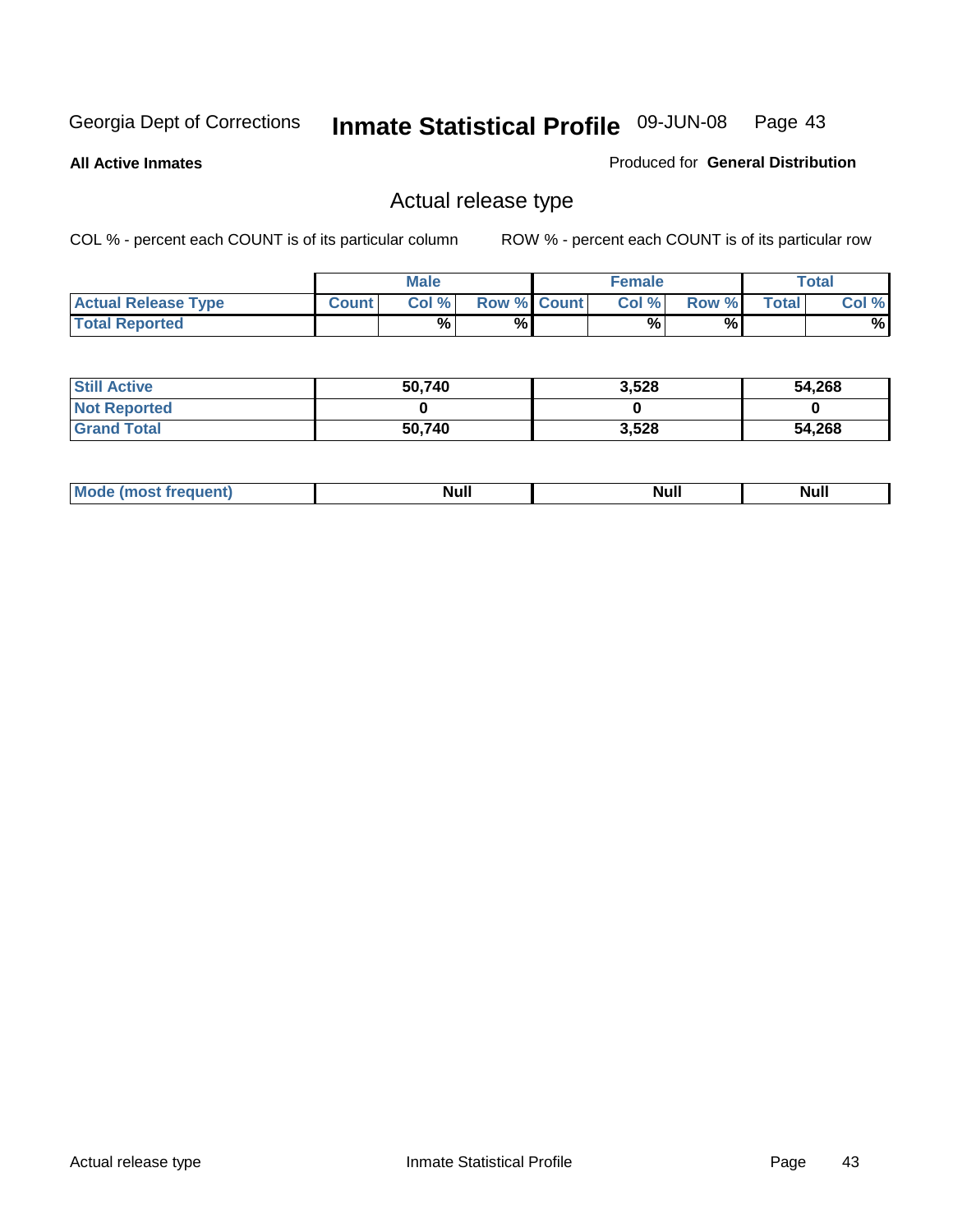#### **All Active Inmates**

#### Produced for **General Distribution**

### Time served in current (or last) institution

|                            |              | <b>Male</b> |        |              | <b>Female</b> |        |        | <b>Total</b> |
|----------------------------|--------------|-------------|--------|--------------|---------------|--------|--------|--------------|
| <b>Time In Institution</b> | <b>Count</b> | Col %       | Row %  | <b>Count</b> | Col %         | Row %  | Total  | Col %        |
| 0 to 3 months              | 12,187       | 24.02%      | 91.03% | 1,201        | 34.04%        | 8.97%  | 13,388 | 24.67%       |
| 3.01 to 6 months           | 8,464        | 16.68%      | 94.11% | 530          | 15.02%        | 5.89%  | 8,994  | 16.57%       |
| 6.01 to 9 months           | 6,075        | 11.97%      | 94.01% | 387          | 10.97%        | 5.99%  | 6,462  | 11.91%       |
| 9.01 to 12 months          | 4,251        | 8.38%       | 94.47% | 249          | 7.06%         | 5.53%  | 4,500  | 8.29%        |
| 12.01 to 18 months         | 5,565        | 10.97%      | 94.85% | 302          | 8.56%         | 5.15%  | 5,867  | 10.81%       |
| <b>18.01 to 24 months</b>  | 2,997        | 5.91%       | 93.92% | 194          | 5.50%         | 6.08%  | 3,191  | 5.88%        |
| 2.01 to 3 years            | 4,133        | 8.15%       | 94.43% | 244          | 6.92%         | 5.57%  | 4,377  | 8.07%        |
| 3.01 to 4 years            | 1,949        | 3.84%       | 88.95% | 242          | 6.86%         | 11.05% | 2,191  | 4.04%        |
| 4.01 to 5 years            | 1,435        | 2.83%       | 97.55% | 36           | 1.02%         | 2.45%  | 1,471  | 2.71%        |
| 5.01 to 6 years            | 906          | 1.79%       | 97.73% | 21           | 0.60%         | 2.27%  | 927    | 1.71%        |
| 6.01 to 7 years            | 732          | 1.44%       | 95.94% | 31           | 0.88%         | 4.06%  | 763    | 1.41%        |
| 7.01 to 8 years            | 504          | 0.99%       | 95.82% | 22           | 0.62%         | 4.18%  | 526    | 0.97%        |
| 8.01 to 9 years            | 414          | 0.82%       | 95.17% | 21           | 0.60%         | 4.83%  | 435    | 0.80%        |
| 9.01 to 10 years           | 338          | 0.67%       | 95.48% | 16           | 0.45%         | 4.52%  | 354    | 0.65%        |
| Over 10 years              | 790          | 1.56%       | 96.11% | 32           | 0.91%         | 3.89%  | 822    | 1.51%        |
| <b>Total Reported</b>      | 50,740       | 100%        | 93.50% | 3,528        | 100%          | 6.50%  | 54,268 | 100%         |

| <b>Not Reported</b> |        |      |        |
|---------------------|--------|------|--------|
| <b>Total</b>        | 50,740 | ,528 | 54,268 |

| <b>Mean</b><br>(average)       | 18 months | 14 months | 18 months |  |
|--------------------------------|-----------|-----------|-----------|--|
| Median (middle)                | 8 months  | 6 months  | 8 months  |  |
| <b>Mode</b><br>(most frequent) | months    | 2 months  | months    |  |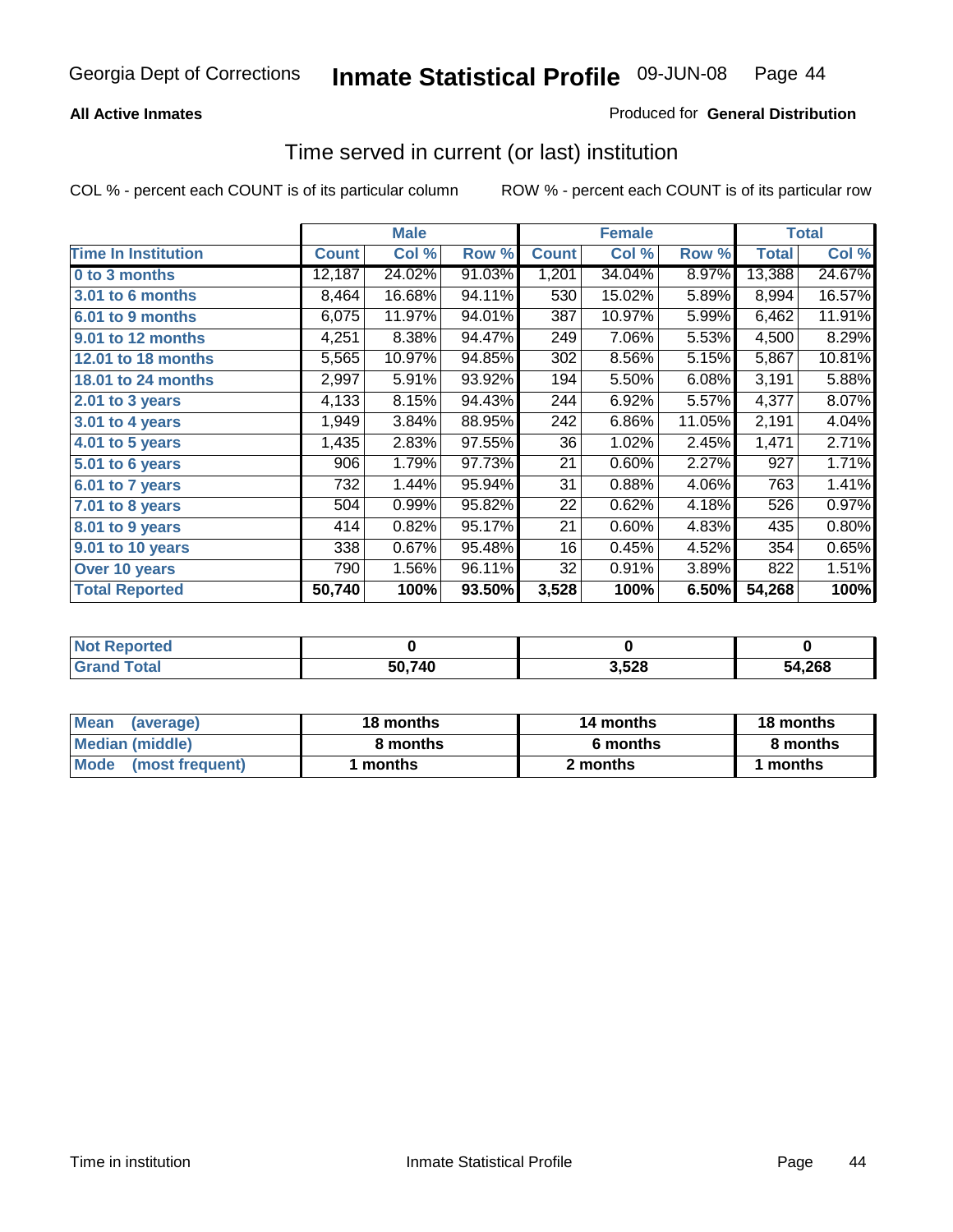**All Active Inmates**

#### Produced for **General Distribution**

### Highest grade level attained

|                              |                  | <b>Male</b> |         |                  | <b>Female</b> |        |                  | <b>Total</b> |
|------------------------------|------------------|-------------|---------|------------------|---------------|--------|------------------|--------------|
| <b>Grade Level</b>           | <b>Count</b>     | Col %       | Row %   | <b>Count</b>     | Col %         | Row %  | <b>Total</b>     | Col %        |
| No school at all             | 53               | 0.11%       | 94.64%  | $\overline{3}$   | 0.09%         | 5.36%  | $\overline{56}$  | 0.11%        |
| <b>Grade 1</b>               | 46               | 0.09%       | 100.00% |                  |               |        | $\overline{46}$  | 0.09%        |
| <b>Grade 2</b>               | 69               | 0.14%       | 94.52%  | 4                | 0.12%         | 5.48%  | $\overline{73}$  | 0.14%        |
| <b>Grade 3</b>               | 146              | 0.30%       | 97.33%  | 4                | 0.12%         | 2.67%  | 150              | 0.28%        |
| <b>Grade 4</b>               | 146              | 0.30%       | 97.99%  | $\overline{3}$   | 0.09%         | 2.01%  | 149              | 0.28%        |
| Grade 5                      | $\overline{228}$ | 0.46%       | 97.02%  | $\overline{7}$   | 0.21%         | 2.98%  | 235              | 0.45%        |
| Grade 6                      | 860              | 1.74%       | 96.41%  | $\overline{32}$  | 0.97%         | 3.59%  | 892              | 1.69%        |
| <b>Grade 7</b>               | 1,259            | 2.55%       | 93.33%  | $\overline{90}$  | 2.72%         | 6.67%  | 1,349            | 2.56%        |
| <b>Grade 8</b>               | 4,754            | 9.63%       | 94.51%  | 276              | 8.35%         | 5.49%  | 5,030            | 9.55%        |
| Grade 9                      | 7,719            | 15.64%      | 94.71%  | 431              | 13.03%        | 5.29%  | 8,150            | 15.48%       |
| Grade 10                     | 10,387           | 21.05%      | 95.28%  | $\overline{514}$ | 15.54%        | 4.72%  | 10,901           | 20.70%       |
| Grade 11                     | 9,189            | 18.62%      | 94.61%  | 524              | 15.85%        | 5.39%  | 9,713            | 18.45%       |
| <b>Grade 12 or GED</b>       | 8,672            | 17.57%      | 93.78%  | $\overline{575}$ | 17.39%        | 6.22%  | 9,247            | 17.56%       |
| <b>Some tech school</b>      | 643              | 1.30%       | 81.81%  | 143              | 4.32%         | 18.19% | 786              | 1.49%        |
| <b>Completed tech school</b> | 1,000            | 2.03%       | 82.78%  | 208              | 6.29%         | 17.22% | 1,208            | 2.29%        |
| College, 1 year              | 1,249            | 2.53%       | 91.03%  | 123              | 3.72%         | 8.97%  | 1,372            | 2.61%        |
| College, 2 year              | 1,670            | 3.38%       | 89.40%  | 198              | 5.99%         | 10.60% | 1,868            | 3.55%        |
| College, 3 year              | 482              | 0.98%       | 87.96%  | 66               | 2.00%         | 12.04% | 548              | 1.04%        |
| <b>Bachelor's degree</b>     | 624              | 1.26%       | 87.52%  | 89               | 2.69%         | 12.48% | $\overline{713}$ | 1.35%        |
| <b>Master's degree</b>       | 98               | 0.20%       | 89.91%  | 11               | 0.33%         | 10.09% | 109              | 0.21%        |
| Ph.D. degree                 | $\overline{29}$  | 0.06%       | 90.63%  | $\overline{3}$   | 0.09%         | 9.38%  | 32               | 0.06%        |
| Law degree                   | $\overline{16}$  | 0.03%       | 88.89%  | $\overline{2}$   | 0.06%         | 11.11% | $\overline{18}$  | 0.03%        |
| <b>Some medical school</b>   | $\overline{2}$   | 0.01%       | 66.67%  | 1                | 0.03%         | 33.33% | $\overline{3}$   | 0.01%        |
| <b>Medical degree</b>        | $\overline{7}$   | 0.01%       | 100.00% |                  |               |        | $\overline{7}$   | 0.01%        |
| <b>Total Reported</b>        | 49,348           | 100%        | 93.72%  | 3,307            | 100%          | 6.28%  | 52,655           | 100%         |

| ,392   | າາ1<br>ZZ I | 613 |
|--------|-------------|-----|
| 50 740 | 3.528       | 268 |

| <b>Mean</b><br>(average)       | 10.43    | 11.08           | 10.47    |
|--------------------------------|----------|-----------------|----------|
| Median (middle)                | Grade 10 | Grade 11        | Grade 10 |
| <b>Mode</b><br>(most frequent) | Grade 10 | Grade 12 or GED | Grade 10 |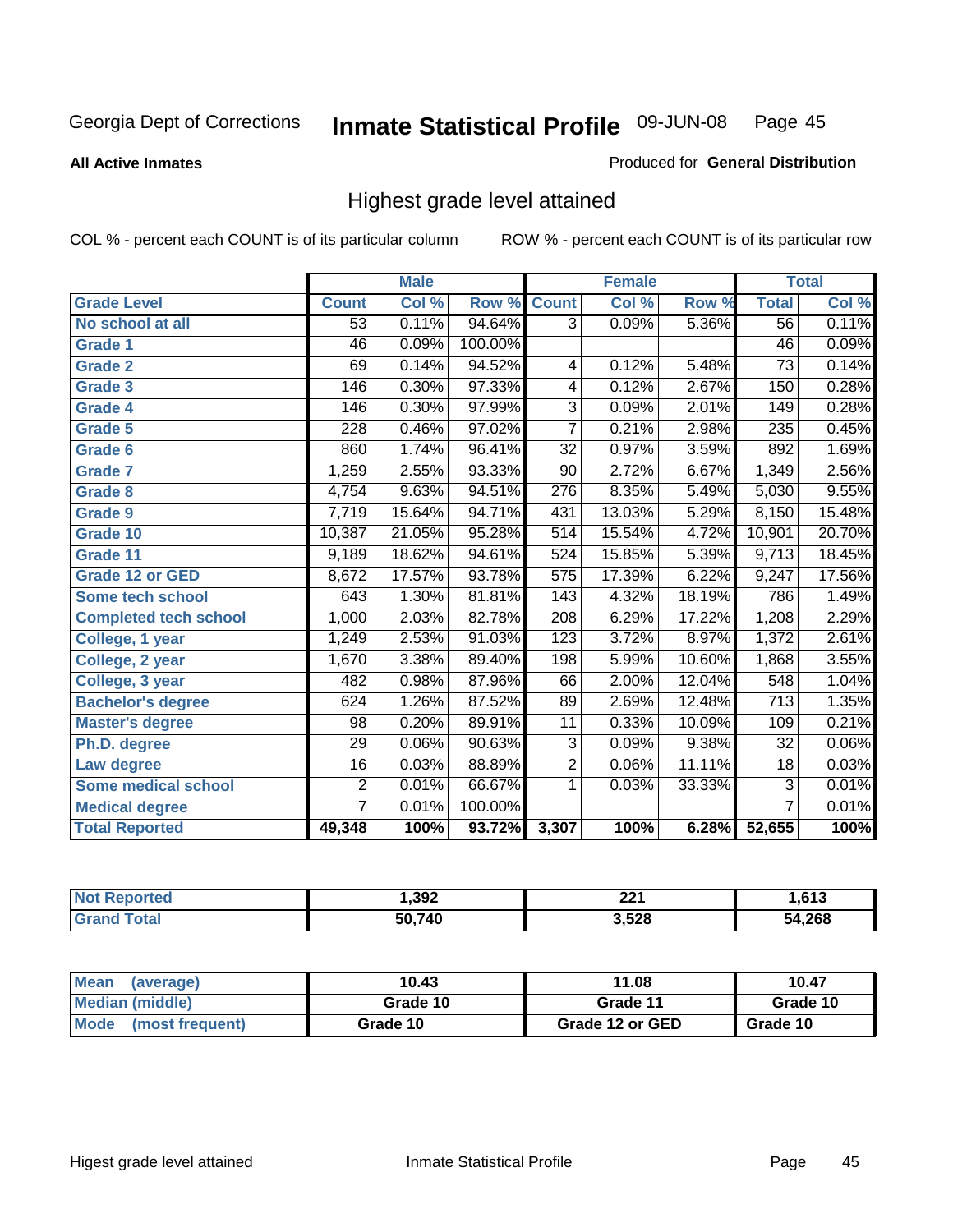#### **All Active Inmates**

#### Produced for **General Distribution**

### Culture fair IQ scores

|                       |        | <b>Male</b> |         |              | <b>Female</b> |        |        | <b>Total</b> |
|-----------------------|--------|-------------|---------|--------------|---------------|--------|--------|--------------|
| <b>IQ Scores</b>      | Count  | Col %       | Row %   | <b>Count</b> | Col %         | Row %  | Total  | Col %        |
| $60 - 69$             | 1,293  | 2.75%       | 95.85%  | 56           | 2.88%         | 4.15%  | 1,349  | 2.76%        |
| $70 - 79$             | 3,731  | 7.94%       | 96.14%  | 150          | 7.71%         | 3.86%  | 3,881  | 7.93%        |
| $80 - 89$             | 6,834  | 14.54%      | 93.76%  | 455          | 23.38%        | 6.24%  | 7,289  | 14.89%       |
| $90 - 99$             | 11,745 | 24.98%      | 94.55%  | 677          | 34.79%        | 5.45%  | 12,422 | 25.37%       |
| $100 - 109$           | 12,567 | 26.73%      | 97.65%  | 303          | 15.57%        | 2.35%  | 12,870 | 26.29%       |
| $110 - 119$           | 8,639  | 18.38%      | 98.17%  | 161          | 8.27%         | 1.83%  | 8,800  | 17.97%       |
| 120 - 129             | 2,102  | 4.47%       | 96.42%  | 78           | 4.01%         | 3.58%  | 2,180  | 4.45%        |
| 130 - 139             | 80 l   | 0.17%       | 64.00%  | 45           | 2.31%         | 36.00% | 125    | 0.26%        |
| 140 & Up              | 20 l   | 0.04%       | 48.78%  | 21           | 1.08%         | 51.22% | 41     | 0.08%        |
|                       |        | 0.01%       | 100.00% |              |               |        |        | 0.01%        |
| <b>Total Reported</b> | 47,012 | 100%        | 96.03%  | 1,946        | 100%          | 3.97%  | 48,958 | 100.0%       |

| <b>Not Reported</b>  | 3.188  | 1,393 | 4,581  |
|----------------------|--------|-------|--------|
| Not Valid (under 60) | 540    | 189   | 729    |
| <b>Grand Total</b>   | 50.740 | 3,528 | 54,268 |

| <b>Mean</b><br>(average) | 98  | 96 | 98 |
|--------------------------|-----|----|----|
| <b>Median (middle)</b>   | 99  | 94 | 99 |
| Mode (most frequent)     | 103 | 96 | 99 |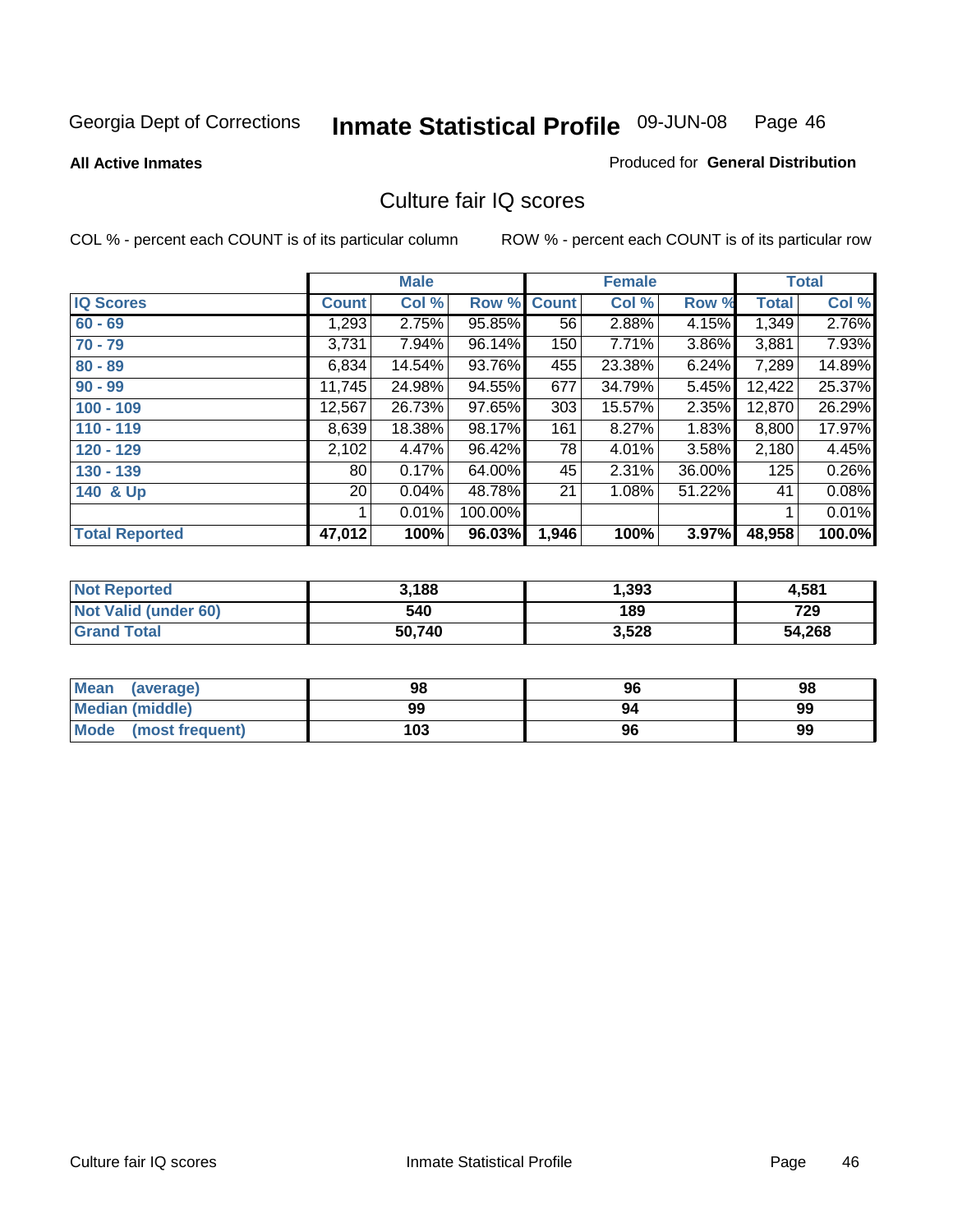**All Active Inmates**

#### Produced for **General Distribution**

# Wide Range Achievement Test (WRAT) reading score

|                           |              | <b>Male</b> |        |              | <b>Female</b> |        |        | <b>Total</b> |
|---------------------------|--------------|-------------|--------|--------------|---------------|--------|--------|--------------|
| <b>WRAT Reading Score</b> | <b>Count</b> | Col %       | Row %  | <b>Count</b> | Col %         | Row %  | Total  | Col %        |
| $0.1$ to $0.9$            | 868          | 1.82%       | 98.75% | 11           | 0.51%         | 1.25%  | 879    | 1.76%        |
| 1.0 to 1.9                | 1,181        | 2.48%       | 97.60% | 29           | 1.34%         | 2.40%  | 1,210  | 2.43%        |
| 2.0 to 2.9                | 2,279        | 4.78%       | 96.53% | 82           | 3.79%         | 3.47%  | 2,361  | 4.74%        |
| 3.0 to 3.9                | 3,429        | 7.20%       | 97.19% | 99           | 4.58%         | 2.81%  | 3,528  | 7.08%        |
| 4.0 to 4.9                | 4,397        | 9.23%       | 96.83% | 144          | 6.66%         | 3.17%  | 4,541  | 9.12%        |
| 5.0 to 5.9                | 3,850        | 8.08%       | 95.72% | 172          | 7.96%         | 4.28%  | 4,022  | 8.07%        |
| 6.0 to 6.9                | 3,952        | 8.29%       | 95.85% | 171          | 7.91%         | 4.15%  | 4,123  | 8.28%        |
| 7.0 to 7.9                | 2,119        | 4.45%       | 95.62% | 97           | 4.49%         | 4.38%  | 2,216  | 4.45%        |
| 8.0 to 8.9                | 4,367        | 9.16%       | 96.30% | 168          | 7.77%         | 3.70%  | 4,535  | 9.10%        |
| 9.0 to 9.9                | 4,077        | 8.56%       | 96.31% | 156          | 7.22%         | 3.69%  | 4,233  | 8.50%        |
| 10.0 to 10.9              | 2,325        | 4.88%       | 95.44% | 111          | 5.13%         | 4.56%  | 2,436  | 4.89%        |
| 11.0 to 11.9              | 2,350        | 4.93%       | 95.14% | 120          | 5.55%         | 4.86%  | 2,470  | 4.96%        |
| 12.0 to 12.9              | 8,627        | 18.10%      | 96.97% | 270          | 12.49%        | 3.03%  | 8,897  | 17.86%       |
| 13                        | 3,832        | 8.04%       | 87.81% | 532          | 24.61%        | 12.19% | 4,364  | 8.76%        |
| <b>Total Reported</b>     | 47,653       | 100%        | 95.66% | 2,162        | 100.0%        | 4.34%  | 49,815 | 100%         |

| <b>Not Reported</b> | 3,087  | 1,366 | 4,453  |
|---------------------|--------|-------|--------|
| Total<br>'Grand     | 50,740 | 3,528 | 54,268 |

| <b>Mean</b><br>(average)       | 0.12<br>0.14  | ດ 4 2 | 0.47 |
|--------------------------------|---------------|-------|------|
| <b>Median (middle)</b>         | י ה<br>0.Z    | ຩ.    | O.A  |
| <b>Mode</b><br>(most frequent) | 19 Q<br>I 4.0 | . .   | 12.8 |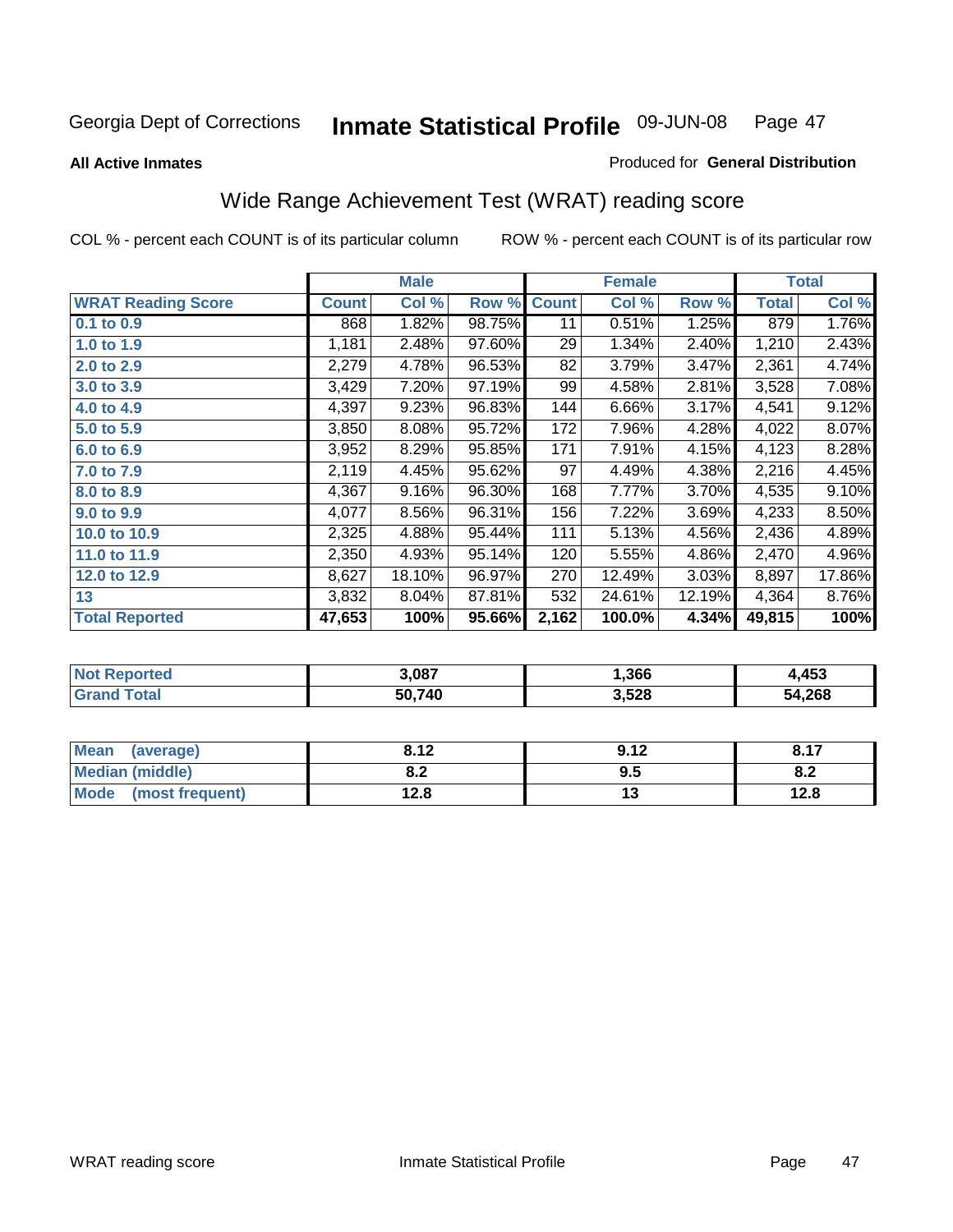#### **All Active Inmates**

#### Produced for **General Distribution**

# Wide Range Achievement Test (WRAT) math score

|                              |              | <b>Male</b> |        |              | <b>Female</b> |        |              | <b>Total</b> |
|------------------------------|--------------|-------------|--------|--------------|---------------|--------|--------------|--------------|
| <b>WRAT Mathematic Score</b> | <b>Count</b> | Col %       | Row %  | <b>Count</b> | Col %         | Row %  | <b>Total</b> | Col %        |
| 0.1 to 0.9                   | 116          | 0.24%       | 98.31% | 2            | 0.09%         | 1.69%  | 118          | 0.24%        |
| 1.0 to 1.9                   | 252          | 0.53%       | 95.09% | 13           | 0.60%         | 4.91%  | 265          | 0.53%        |
| 2.0 to 2.9                   | 1,177        | 2.47%       | 94.69% | 66           | 3.06%         | 5.31%  | 1,243        | 2.50%        |
| 3.0 to 3.9                   | 2,974        | 6.24%       | 96.81% | 98           | 4.54%         | 3.19%  | 3,072        | 6.17%        |
| 4.0 to 4.9                   | 5,011        | 10.52%      | 96.68% | 172          | 7.97%         | 3.32%  | 5,183        | 10.40%       |
| 5.0 to 5.9                   | 6,299        | 13.22%      | 96.70% | 215          | 9.96%         | 3.30%  | 6,514        | 13.08%       |
| 6.0 to 6.9                   | 11,293       | 23.70%      | 96.26% | 439          | 20.34%        | 3.74%  | 11,732       | 23.55%       |
| 7.0 to 7.9                   | 6,942        | 14.57%      | 95.50% | 327          | 15.15%        | 4.50%  | 7,269        | 14.59%       |
| 8.0 to 8.9                   | 3,304        | 6.93%       | 94.72% | 184          | 8.53%         | 5.28%  | 3,488        | 7.00%        |
| 9.0 to 9.9                   | 4,147        | 8.70%       | 94.64% | 235          | 10.89%        | 5.36%  | 4,382        | 8.80%        |
| 10.0 to 10.9                 | 2,462        | 5.17%       | 94.73% | 137          | 6.35%         | 5.27%  | 2,599        | 5.22%        |
| 11.0 to 11.9                 | 1,676        | 3.52%       | 94.00% | 107          | 4.96%         | 6.00%  | 1,783        | 3.58%        |
| 12.0 to 12.9                 | 1,562        | 3.28%       | 94.15% | 97           | 4.49%         | 5.85%  | 1,659        | 3.33%        |
| 13                           | 440          | 0.92%       | 86.96% | 66           | 3.06%         | 13.04% | 506          | 1.02%        |
| <b>Total Reported</b>        | 47,655       | 100%        | 95.67% | 2,158        | 100%          | 4.33%  | 49,813       | 100.0%       |

| 3.085  | 370, ا | ,455   |
|--------|--------|--------|
| 50,740 | 3,528  | 54,268 |

| <b>Mean</b><br>(average)       | 7.04 | 7.58 | 7.06 |
|--------------------------------|------|------|------|
| Median (middle)                | 6.9  |      | 6.9  |
| <b>Mode</b><br>(most frequent) | 6.9  | 7.4  | 6.9  |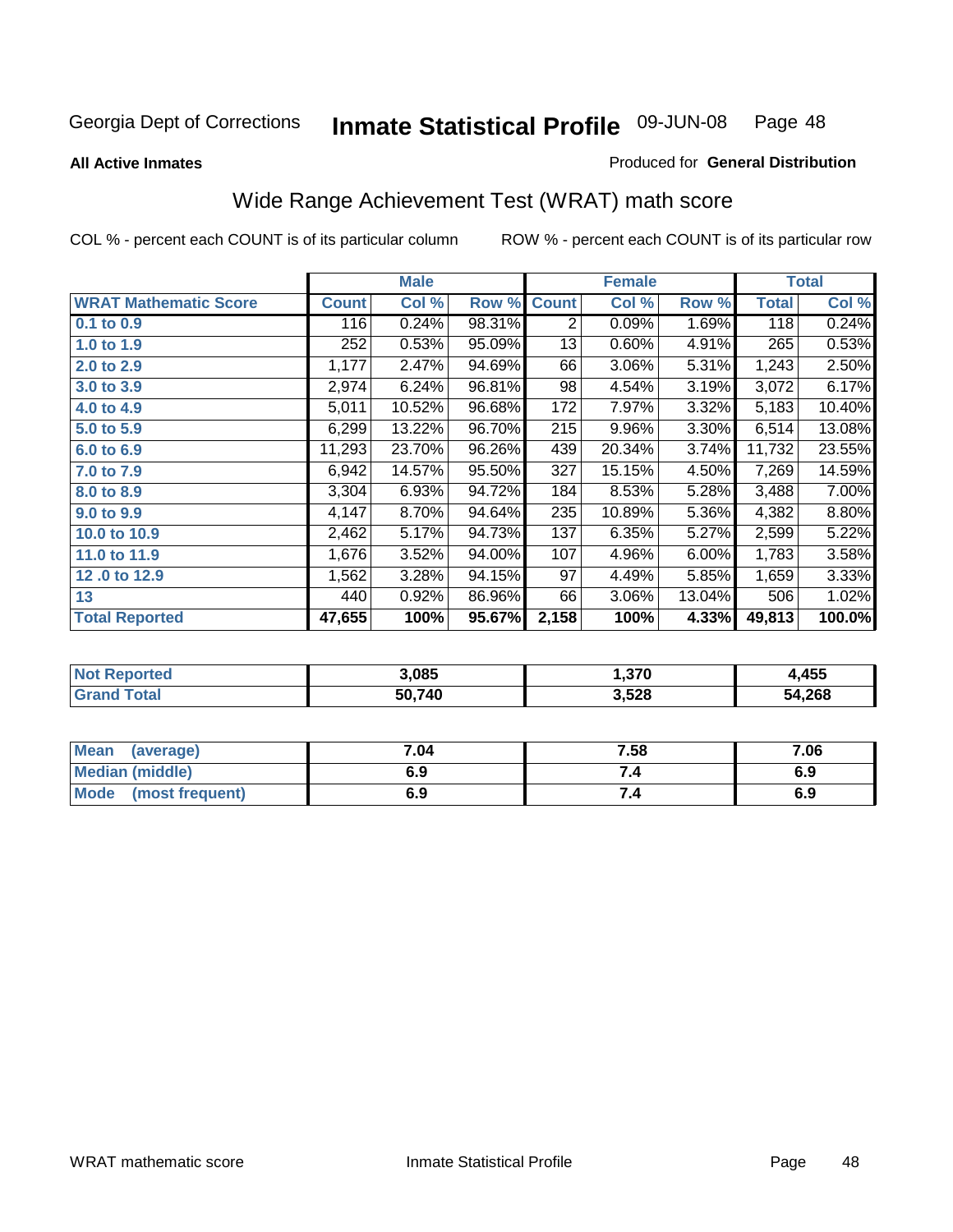Page 49

#### **All Active Inmates**

#### Produced for **General Distribution**

### Wide Range Achievement Test (WRAT) spelling score

|                            |              | <b>Male</b> |        |              | <b>Female</b> |        |              | <b>Total</b> |
|----------------------------|--------------|-------------|--------|--------------|---------------|--------|--------------|--------------|
| <b>WRAT Spelling Score</b> | <b>Count</b> | Col %       | Row %  | <b>Count</b> | Col %         | Row %  | <b>Total</b> | Col %        |
| 0.1 to 0.9                 | 894          | 1.88%       | 98.46% | 14           | 0.65%         | 1.54%  | 908          | 1.82%        |
| 1.0 to 1.9                 | 2,150        | 4.51%       | 98.40% | 35           | 1.62%         | 1.60%  | 2,185        | 4.39%        |
| 2.0 to 2.9                 | 3,681        | 7.72%       | 98.29% | 64           | 2.96%         | 1.71%  | 3,745        | 7.52%        |
| 3.0 to 3.9                 | 3,400        | 7.13%       | 98.18% | 63           | 2.91%         | 1.82%  | 3,463        | 6.95%        |
| 4.0 to 4.9                 | 4,535        | 9.52%       | 97.21% | 130          | 6.01%         | 2.79%  | 4,665        | $9.36\%$     |
| 5.0 to 5.9                 | 5,395        | 11.32%      | 96.53% | 194          | 8.97%         | 3.47%  | 5,589        | 11.22%       |
| 6.0 to 6.9                 | 5,763        | 12.09%      | 96.03% | 238          | 11.01%        | 3.97%  | 6,001        | 12.05%       |
| 7.0 to 7.9                 | 3,960        | 8.31%       | 95.15% | 202          | 9.34%         | 4.85%  | 4,162        | 8.35%        |
| 8.0 to 8.9                 | 3,668        | 7.70%       | 95.47% | 174          | 8.05%         | 4.53%  | 3,842        | 7.71%        |
| 9.0 to 9.9                 | 3,459        | 7.26%       | 94.74% | 192          | 8.88%         | 5.26%  | 3,651        | 7.33%        |
| 10.0 to 10.9               | 3,283        | 6.89%       | 93.91% | 213          | 9.85%         | 6.09%  | 3,496        | 7.02%        |
| 11.0 to 11.9               | 1,877        | 3.94%       | 93.52% | 130          | 6.01%         | 6.48%  | 2,007        | 4.03%        |
| 12.0 to 12.9               | 3,845        | $8.07\%$    | 95.03% | 201          | 9.30%         | 4.97%  | 4,046        | 8.12%        |
| 13                         | 1,743        | 3.66%       | 84.82% | 312          | 14.43%        | 15.18% | 2,055        | 4.13%        |
| <b>Total Reported</b>      | 47,653       | 100%        | 95.66% | 2,162        | 100%          | 4.34%  | 49,815       | 100%         |

| NO | 3.087  | 366, ا | ,453   |
|----|--------|--------|--------|
|    | 50.740 | 3,528  | 54,268 |

| Mean<br>(average)              | 6.97       | 8.65 | 7.04       |
|--------------------------------|------------|------|------------|
| Median (middle)                | o.4        | Ծ. : | o.4        |
| <b>Mode</b><br>(most frequent) | . .<br>◡.∠ | ں ،  | . .<br>0.Z |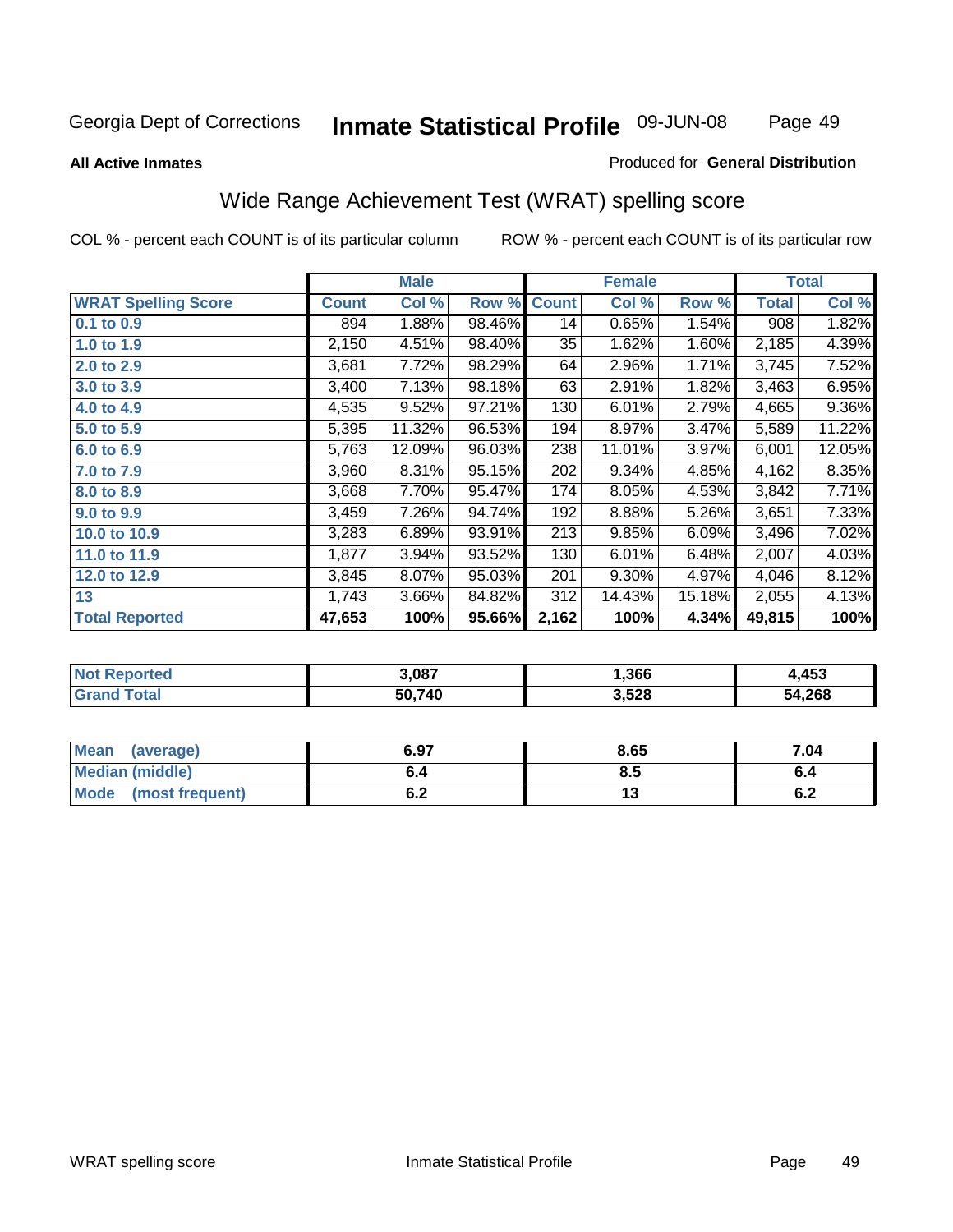#### **All Active Inmates**

#### Produced for **General Distribution**

### Scope of substance abuse - summary

|                        |              | <b>Male</b> |           |                 | <b>Female</b> |          |              | <b>Total</b> |
|------------------------|--------------|-------------|-----------|-----------------|---------------|----------|--------------|--------------|
| <b>Substance Abuse</b> | <b>Count</b> | Col %       | Row %     | <b>Count</b>    | Col %         | Row %    | <b>Total</b> | Col %        |
| <b>None</b>            | 16.219       | 31.96%      | $93.31\%$ | 1.1631          | 32.96%        | $6.69\%$ | 17,382       | 32.03%       |
| Drugs only             | 18,663       | 36.78%      | $90.62\%$ | 1,931           | 54.73%        | $9.38\%$ | 20.594       | 37.95%       |
| <b>Alcohol only</b>    | 3.580        | $7.06\%$    | 97.73%    | 83 <sub>1</sub> | 2.35%         | $2.27\%$ | 3,663        | 6.75%        |
| Drugs and alcohol      | 12.278       | 24.20%      | $97.22\%$ | 351             | 9.95%         | $2.78\%$ | 12,629       | 23.27%       |
| <b>Total Reported</b>  | 50,740       | 100%        | 93.50%    | 3,528           | 100%          | 6.50%    | 54,268       | 100%         |

| <b>Not Reported</b> |        |       |        |
|---------------------|--------|-------|--------|
| <b>Grand Total</b>  | 50.740 | 3,528 | 54,268 |

| Mode<br>(most frequent)<br>Drugs only<br>Drugs only<br><b>Drugs only</b> |
|--------------------------------------------------------------------------|
|--------------------------------------------------------------------------|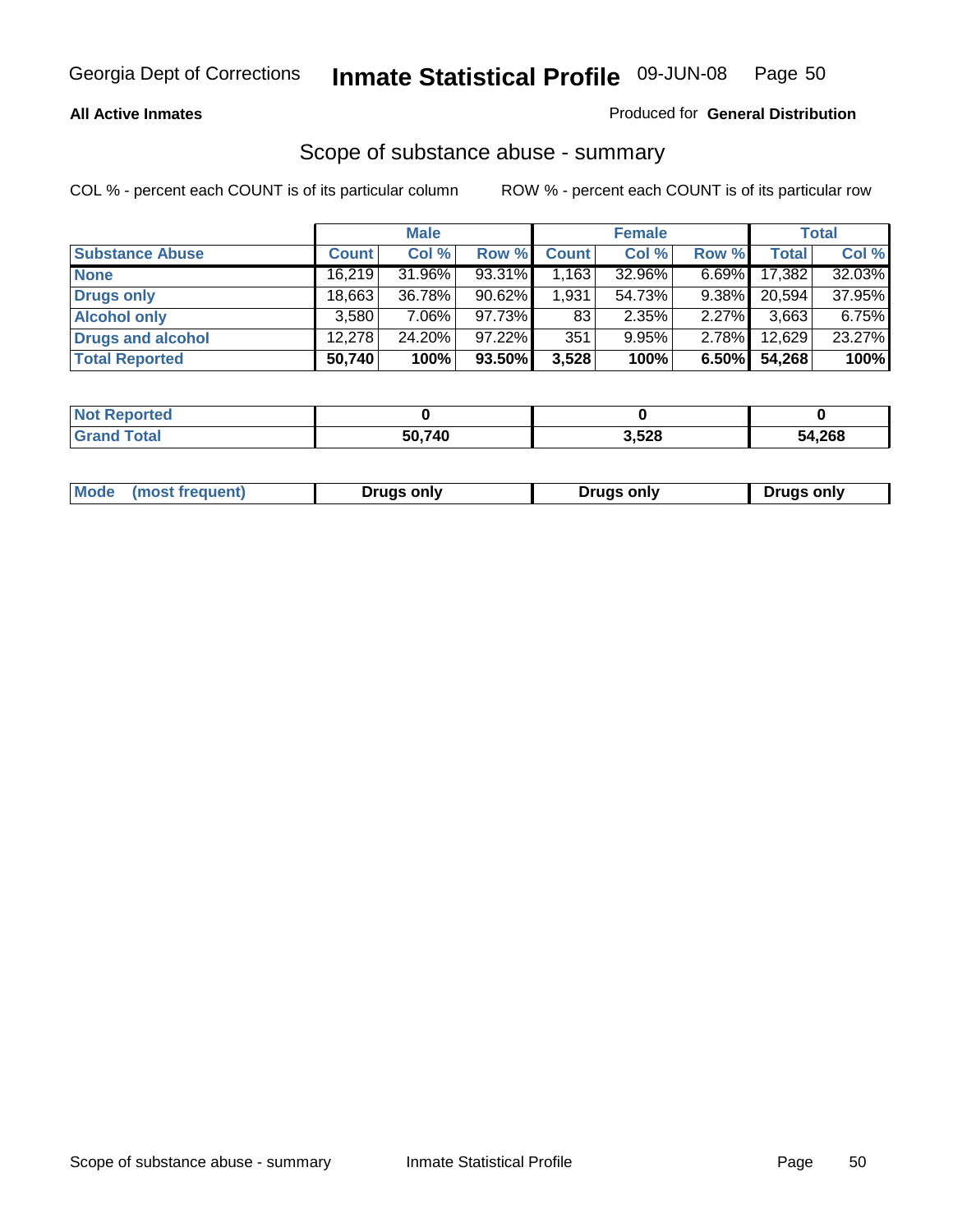#### **All Active Inmates**

#### Produced for **General Distribution**

### Scope of substance abuse - detail

|                                      |              | <b>Male</b> |         |                | <b>Female</b> |        |              | <b>Total</b> |
|--------------------------------------|--------------|-------------|---------|----------------|---------------|--------|--------------|--------------|
| <b>Substance Abuse</b>               | <b>Count</b> | Col %       | Row %   | <b>Count</b>   | Col %         | Row %  | <b>Total</b> | Col %        |
| No drug or alcohol problems          | 16,219       | 31.96%      | 93.31%  | 1,163          | 32.96%        | 6.69%  | 17,382       | 32.03%       |
| Drug addiction but no alcohol        | 378          | 0.74%       | 85.33%  | 65             | 1.84%         | 14.67% | 443          | 0.82%        |
| <b>Drug addiction and alcohol</b>    | 147          | 0.29%       | 100.00% |                |               |        | 147          | 0.27%        |
| abuse                                |              |             |         |                |               |        |              |              |
| <b>Drug addiction and alcoholism</b> | 69           | 0.14%       | 97.18%  | $\overline{2}$ | 0.06%         | 2.82%  | 71           | 0.13%        |
| No drug problem but alcohol          | 2,911        | 5.74%       | 98.48%  | 45             | 1.28%         | 1.52%  | 2,956        | 5.45%        |
| abuse                                |              |             |         |                |               |        |              |              |
| No drug problem but alcoholism       | 669          | 1.32%       | 94.63%  | 38             | 1.08%         | 5.37%  | 707          | 1.30%        |
| Drug experiment but no alcohol       | 8,313        | 16.38%      | 95.34%  | 406            | 11.51%        | 4.66%  | 8,719        | 16.07%       |
| <b>Drug experiment &amp; alcohol</b> | 1,683        | 3.32%       | 98.48%  | 26             | 0.74%         | 1.52%  | 1,709        | 3.15%        |
| abuse                                |              |             |         |                |               |        |              |              |
| Drug experiment & alcoholism         | 828          | 1.63%       | 96.28%  | 32             | 0.91%         | 3.72%  | 860          | 1.58%        |
| Drug abuse but no alcohol            | 9,972        | 19.65%      | 87.23%  | 1,460          | 41.38%        | 12.77% | 11,432       | 21.07%       |
| Drug abuse and alcohol abuse         | 7,971        | 15.71%      | 98.49%  | 122            | 3.46%         | 1.51%  | 8,093        | 14.91%       |
| <b>Drug abuse and alcoholism</b>     | 1,580        | 3.11%       | 90.34%  | 169            | 4.79%         | 9.66%  | 1,749        | 3.22%        |
| <b>Total Reported</b>                | 50,740       | 100%        | 93.50%  | 3,528          | 100%          | 6.50%  | 54,268       | 100%         |

| <b>Not Reported</b> |        |       |        |
|---------------------|--------|-------|--------|
| 'otal               | 50.740 | 3,528 | 54,268 |

| Mode (most frequent) | No drug or alcohol problems Drug abuse but no alcohol No drug or alcohol |          |
|----------------------|--------------------------------------------------------------------------|----------|
|                      |                                                                          | problems |
|                      |                                                                          |          |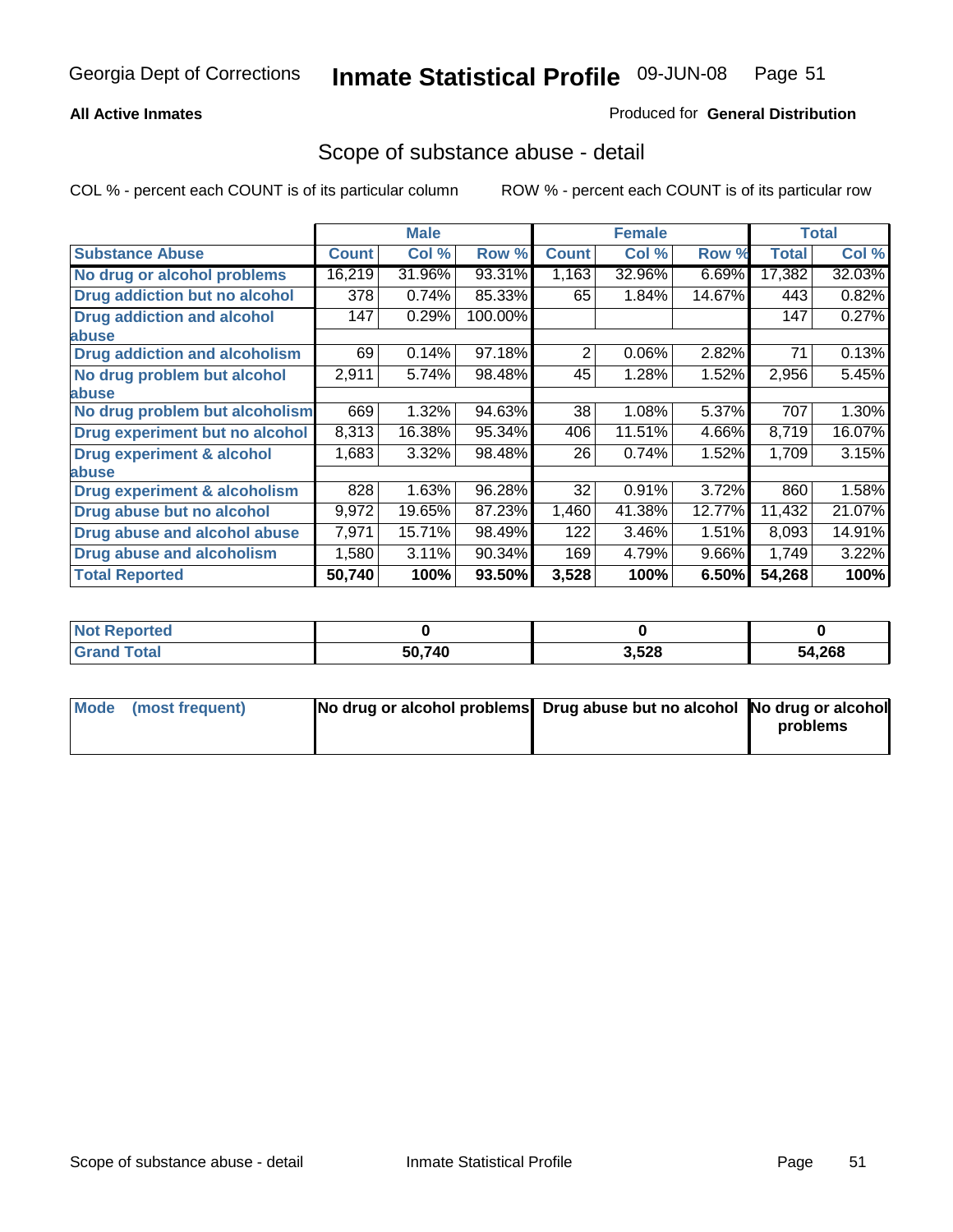**All Active Inmates**

#### Produced for **General Distribution**

### Current / last mental health treatment level

|                                    |                 | <b>Male</b> |         |              | <b>Female</b> |        |              | <b>Total</b> |
|------------------------------------|-----------------|-------------|---------|--------------|---------------|--------|--------------|--------------|
| <b>Mental Health Treatment Lev</b> | <b>Count</b>    | Col %       | Row %   | <b>Count</b> | Col %         | Row %  | <b>Total</b> | Col %        |
| 1 No problem at current time       | 4,169           | 34.36%      | 95.51%  | 196          | 9.39%         | 4.49%  | 4,365        | 30.69%       |
| <b>2 Receiving outpatient</b>      | 6,056           | 49.91%      | 76.96%  | 1,813        | 86.83%        | 23.04% | 7,869        | 55.33%       |
| treatment                          |                 |             |         |              |               |        |              |              |
| 3 Inpatient, moderate              | 1,563           | 12.88%      | 96.60%  | 55           | 2.63%         | 3.40%  | 1,618        | 11.38%       |
| treatment                          |                 |             |         |              |               |        |              |              |
| 4 Inpatient, intensive             | 320             | 2.64%       | 93.02%  | 24           | 1.15%         | 6.98%  | 344          | 2.42%        |
| treatment                          |                 |             |         |              |               |        |              |              |
| <b>5 Undergoing crisis</b>         | 10 <sub>1</sub> | 0.08%       | 100.00% |              |               |        | 10           | $0.07\%$     |
| stabilization                      |                 |             |         |              |               |        |              |              |
| <b>6 Hospital for criminally</b>   | 15              | 0.12%       | 100.00% |              |               |        | 15           | 0.11%        |
| insane                             |                 |             |         |              |               |        |              |              |
| <b>Total Evaluated</b>             | 12,133          | 100%        | 85.32%  | 2,088        | 100%          | 14.68% | 14,221       | 100%         |

| Never had MH evaluation  | 38,607 | . ,440 | 40,047 |
|--------------------------|--------|--------|--------|
| <b>Total</b><br>ˈGrand . | 50,740 | 3,528  | 54,268 |

| <b>Median (middle)</b>         | <b>Receiving outpatient</b><br>treatment | <b>Receiving outpatient</b><br>treatment | <b>Receiving</b><br>outpatient<br>treatment |  |  |
|--------------------------------|------------------------------------------|------------------------------------------|---------------------------------------------|--|--|
| <b>Mode</b><br>(most frequent) | <b>Receiving outpatient</b><br>treatment | <b>Receiving outpatient</b><br>treatment | Receiving<br>outpatient<br>treatment        |  |  |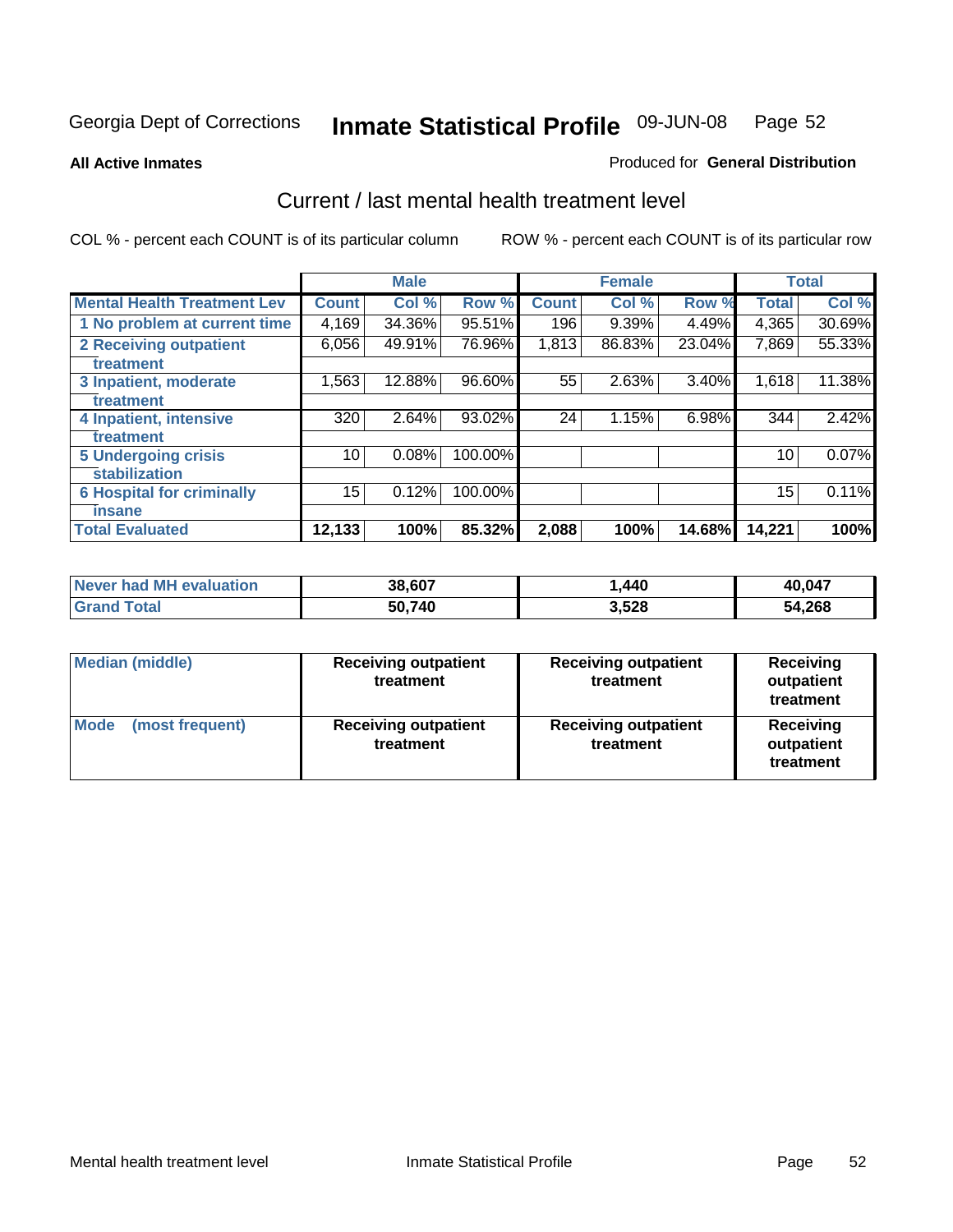#### **All Active Inmates**

#### Produced for **General Distribution**

# PULHESDWIT medical scale - 'P' overall condition ('P'hysical)

|                                   |                | <b>Male</b> |        |              | <b>Female</b> |         |              | <b>Total</b> |
|-----------------------------------|----------------|-------------|--------|--------------|---------------|---------|--------------|--------------|
| 'P' Overall Condition             | <b>Count</b>   | Col %       | Row %  | <b>Count</b> | Col %         | Row %   | <b>Total</b> | Col %        |
| 1 No medical illness              | 37,812         | 75.87%      | 95.51% | ا 778. ا     | 52.85%        | 4.49%   | 39,590       | 74.41%       |
| 2 Well-controlled chronic illness | 9,664          | 19.39%      | 88.25% | 1,287        | 38.26%        | 11.75%  | 10,951       | 20.58%       |
| 3 Poorly-controlled chronic       | 2,308          | 4.63%       | 92.62% | 184          | 5.47%         | 7.38%   | 2,492        | 4.68%        |
| <b>illness</b>                    |                |             |        |              |               |         |              |              |
| 4 Significant problems requiring  | 52             | 0.10%       | 65.00% | 28           | 0.83%         | 35.00%  | 80           | 0.15%        |
| special housing                   |                |             |        |              |               |         |              |              |
| 5 Terminal illness, < 6 months    | 3 <sup>1</sup> | 0.01%       | 75.00% |              | 0.03%         | 25.00%  | 4            | 0.01%        |
| to live                           |                |             |        |              |               |         |              |              |
| Inmate is pregnant<br>6           |                |             |        | 86           | 2.56%         | 100.00% | 86           | 0.16%        |
| <b>Total Reported</b>             | 49,839         | 100%        | 93.68% | 3,364        | 100%          | 6.32%   | 53,203       | 100%         |

| <b>Not Reported</b> | 901    | 164   | ,065   |
|---------------------|--------|-------|--------|
| <b>Grand Total</b>  | 50,740 | 3,528 | 54,268 |

| Mode (most frequent) | 1 No medical illness | 1 No medical illness | 1 No medical |
|----------------------|----------------------|----------------------|--------------|
|                      |                      |                      | illness      |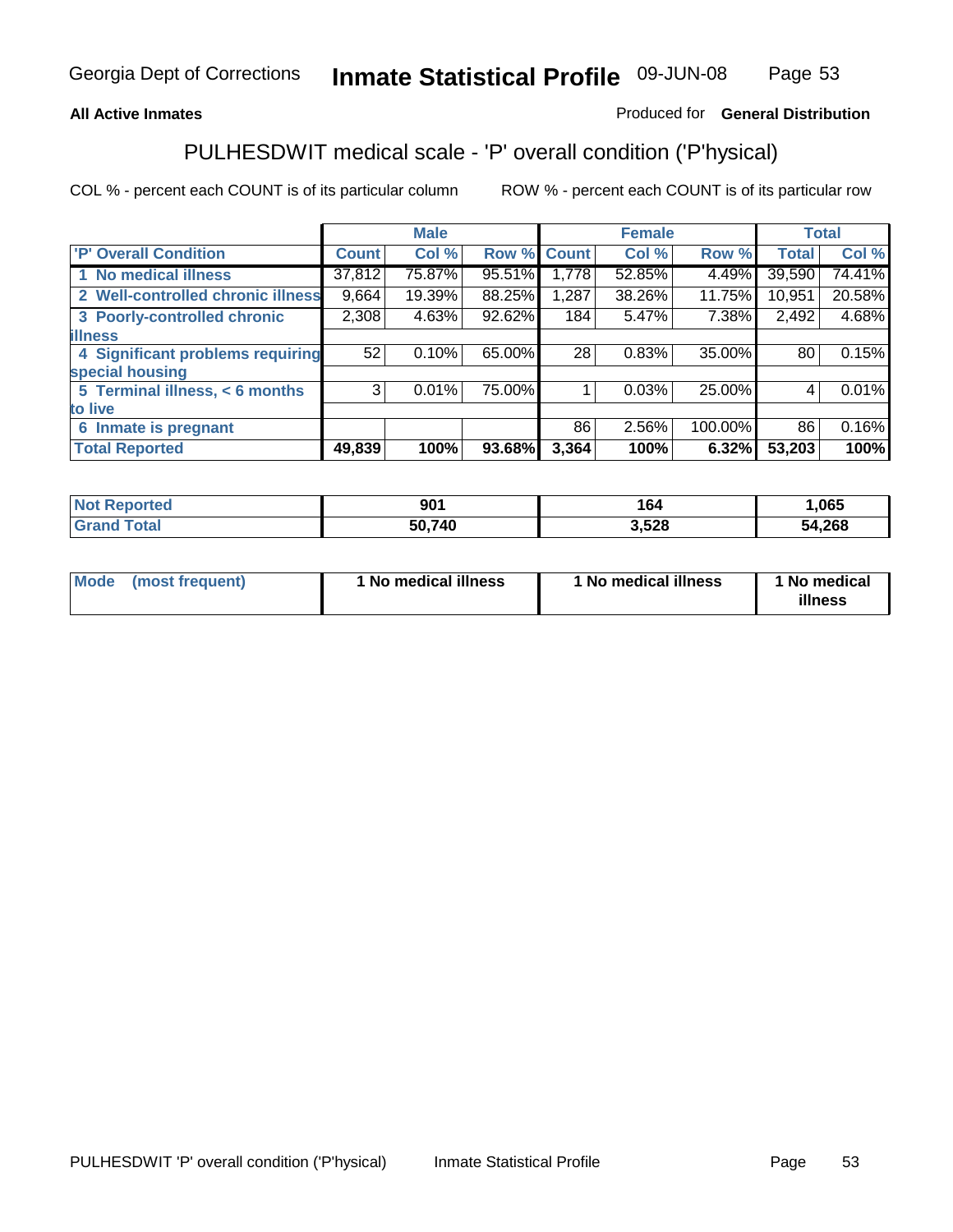#### **All Active Inmates**

#### Produced for **General Distribution**

### PULHESDWIT medical scale - 'U' upper body

|                              |        | <b>Male</b> |        |              | <b>Female</b> |          |              | <b>Total</b> |
|------------------------------|--------|-------------|--------|--------------|---------------|----------|--------------|--------------|
| <b>U' Upper Body</b>         | Count! | Col %       | Row %  | <b>Count</b> | Col %         | Row %    | <b>Total</b> | Col %        |
| 1 Upper bones, joints,       | 48,247 | 96.81%      | 93.93% | 3,118        | 92.69%        | $6.07\%$ | 51,365       | 96.55%       |
| muscles all OK               |        |             |        |              |               |          |              |              |
| 2 One or both arms minimally | 1,338  | 2.68%       | 85.77% | 222          | 6.60%         | 14.23%   | 1,560        | 2.93%        |
| limited                      |        |             |        |              |               |          |              |              |
| 3 One or both arms           | 198    | 0.40%       | 92.09% | 17           | 0.51%         | 7.91%    | 215          | 0.40%        |
| moderately limited           |        |             |        |              |               |          |              |              |
| 4 One arm disabled,          | 54     | 0.11%       | 90.00% | 6            | 0.18%         | 10.00%   | 60           | 0.11%        |
| paralyzed, or amputated      |        |             |        |              |               |          |              |              |
| 5 Both arms disabled,        | 2      | 0.01%       | 66.67% |              | 0.03%         | 33.33%   | 3            | 0.01%        |
| paralyzed, or amputated      |        |             |        |              |               |          |              |              |
| <b>Total Reported</b>        | 49,839 | 100%        | 93.68% | 3,364        | 100%          | 6.32%    | 53,203       | 100%         |

| <b>Not Reported</b>  | 901    | 164   | ,065   |
|----------------------|--------|-------|--------|
| $\tau$ otal<br>Grand | 50,740 | 3,528 | 54,268 |

| <b>Mode</b> | (most frequent) | 1 Upper bones, joints,<br>muscles all OK | 1 Upper bones, joints,<br>muscles all OK | 1 Upper bones,<br>joints, muscles all<br>ΟK |
|-------------|-----------------|------------------------------------------|------------------------------------------|---------------------------------------------|
|-------------|-----------------|------------------------------------------|------------------------------------------|---------------------------------------------|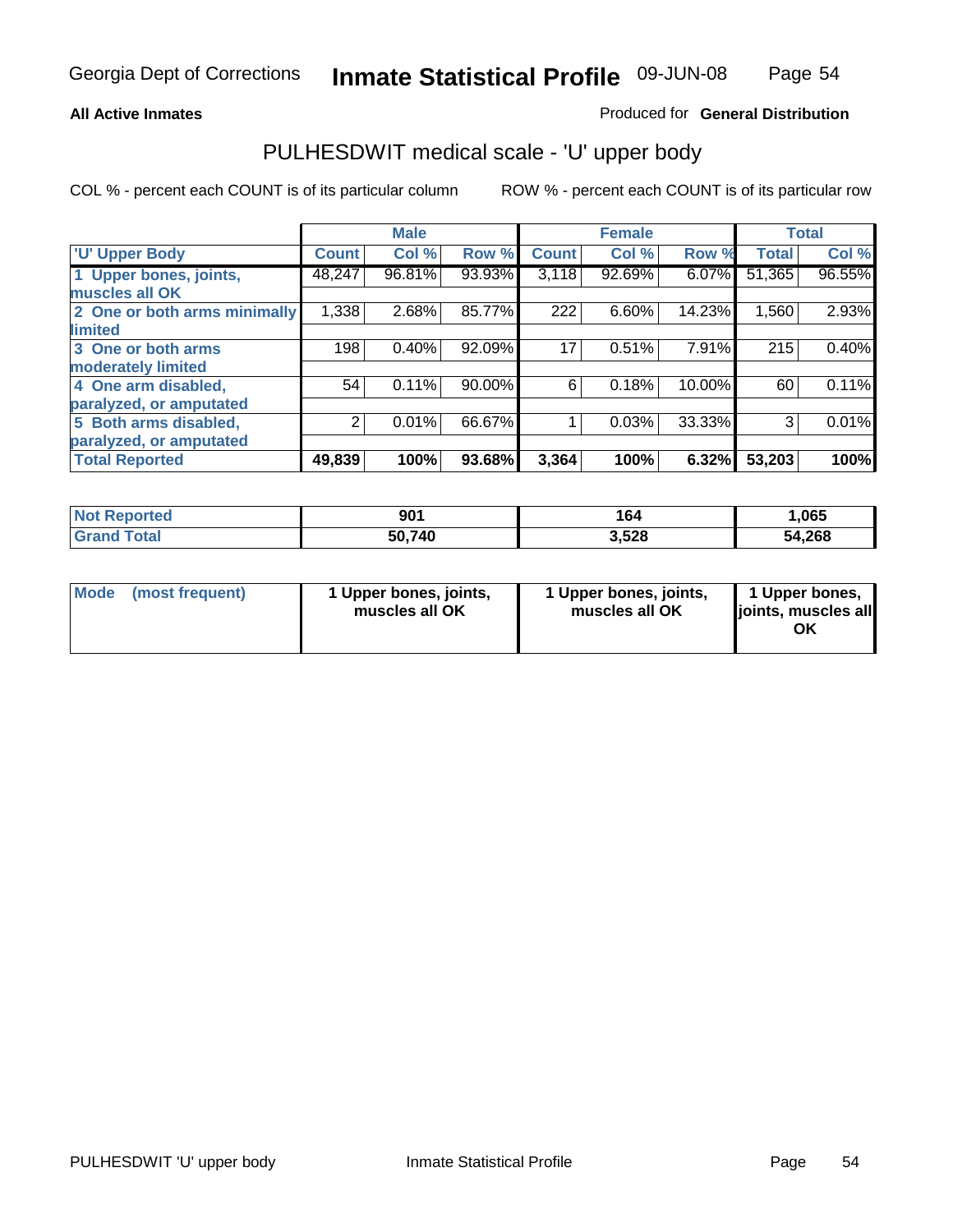#### **All Active Inmates**

#### Produced for **General Distribution**

### PULHESDWIT medical scale - 'L' lower body

|                                |              | <b>Male</b> |         |              | <b>Female</b> |        |              | <b>Total</b> |
|--------------------------------|--------------|-------------|---------|--------------|---------------|--------|--------------|--------------|
| <b>L' Lower Body</b>           | <b>Count</b> | Col %       | Row %   | <b>Count</b> | Col %         | Row %  | <b>Total</b> | Col %        |
| 1 Lower bones, joints,         | 46,194       | 92.69%      | 94.52%  | 2,676        | 79.55%        | 5.48%  | 48,870       | 91.86%       |
| muscles all OK                 |              |             |         |              |               |        |              |              |
| 2 One or both legs minimally   | 3,008        | 6.04%       | 82.61%  | 633          | 18.82%        | 17.39% | 3,641        | 6.84%        |
| limited                        |              |             |         |              |               |        |              |              |
| 3 One or both legs             | 534          | 1.07%       | 92.23%  | 45           | 1.34%         | 7.77%  | 579          | 1.09%        |
| moderately limited             |              |             |         |              |               |        |              |              |
| 4 One leg disabled, paralyzed, | 93           | 0.19%       | 90.29%  | 10           | 0.30%         | 9.71%  | 103          | 0.19%        |
| or amputated                   |              |             |         |              |               |        |              |              |
| 5 Both legs disabled,          | 10           | 0.02%       | 100.00% |              |               |        | 10           | 0.02%        |
| paralyzed, or amputated        |              |             |         |              |               |        |              |              |
| <b>Total Reported</b>          | 49,839       | 100%        | 93.68%  | 3,364        | 100%          | 6.32%  | 53,203       | 100%         |

| <b>Not Reported</b>  | 901    | 164   | ,065   |
|----------------------|--------|-------|--------|
| $\tau$ otal<br>Grand | 50,740 | 3,528 | 54,268 |

|  | Mode (most frequent) | 1 Lower bones, joints,<br>muscles all OK | 1 Lower bones, joints,<br>muscles all OK | 1 Lower bones,<br>joints, muscles all<br>OK |
|--|----------------------|------------------------------------------|------------------------------------------|---------------------------------------------|
|--|----------------------|------------------------------------------|------------------------------------------|---------------------------------------------|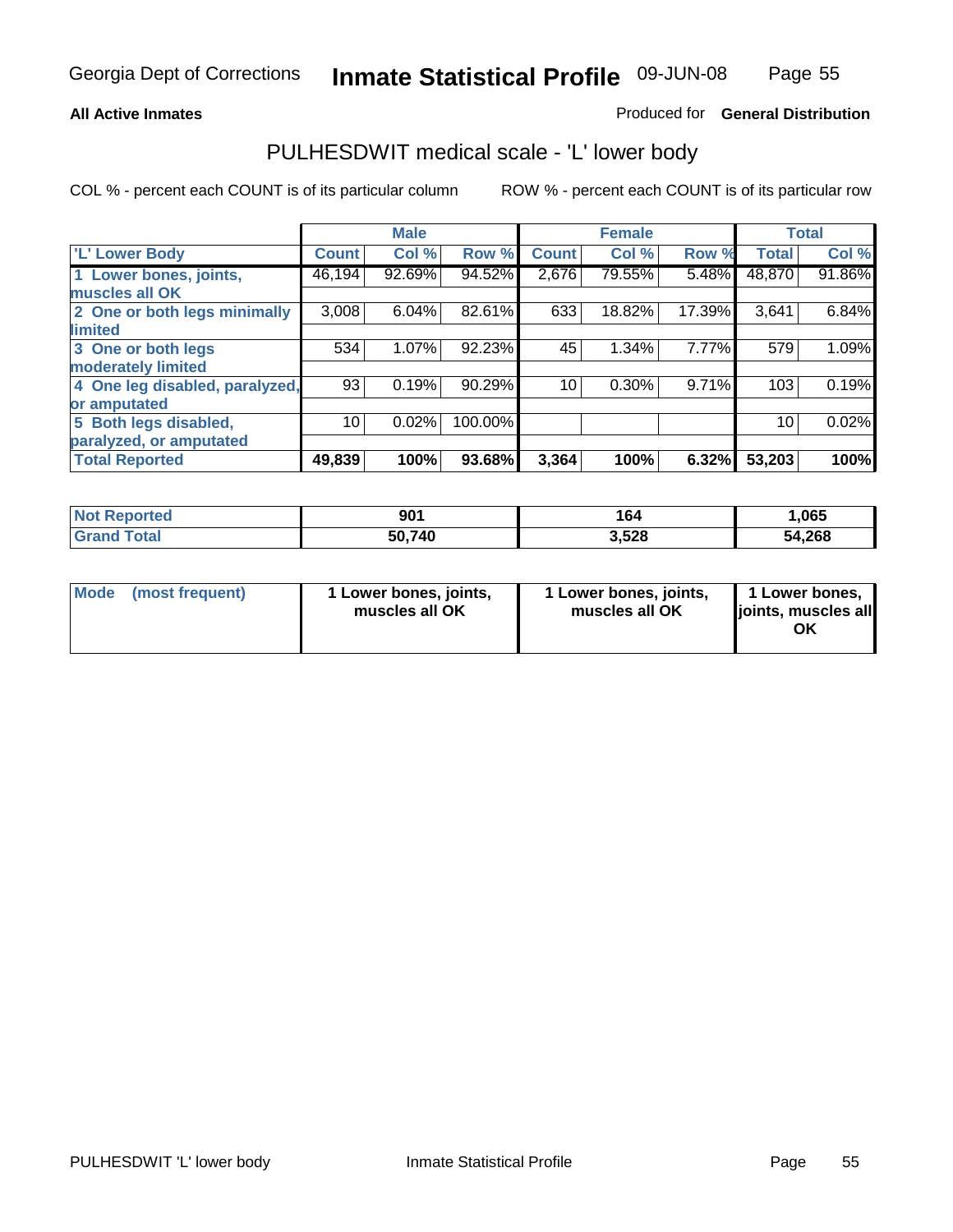#### **All Active Inmates**

#### Produced for **General Distribution**

### PULHESDWIT medical scale - 'H' hearing

COL % - percent each COUNT is of its particular column ROW % - percent each COUNT is of its particular row

|                                |                 | <b>Male</b> |             |       | <b>Female</b> |        | <b>Total</b> |        |
|--------------------------------|-----------------|-------------|-------------|-------|---------------|--------|--------------|--------|
| <b>H'</b> Hearing              | <b>Count</b>    | Col %       | Row % Count |       | Col %         | Row %  | <b>Total</b> | Col %  |
| 1 Normal hearing both ears     | 49,467          | 99.25%      | 93.72%      | 3,315 | 98.54%        | 6.28%  | 52,782       | 99.21% |
| 2 Some loss in one ear with    | 288             | 0.58%       | 89.16%      | 35    | 1.04%         | 10.84% | 323          | 0.61%  |
| other OK, or mild loss in both |                 |             |             |       |               |        |              |        |
| 3 Total loss in one ear with   | 55              | 0.11%       | 90.16%      | 6     | 0.18%         | 9.84%  | 61           | 0.11%  |
| mild loss in other             |                 |             |             |       |               |        |              |        |
| 4 Severe loss in both ears     | 13              | 0.03%       | 81.25%      | 3     | $0.09\%$      | 18.75% | 16           | 0.03%  |
| 5 Total loss in both ears,     | 16 <sub>1</sub> | 0.03%       | 76.19%      | 5     | 0.15%         | 23.81% | 21           | 0.04%  |
| requiring special housing      |                 |             |             |       |               |        |              |        |
| <b>Total Reported</b>          | 49,839          | 100%        | 93.68%      | 3,364 | 100%          | 6.32%  | 53,203       | 100%   |

| <b>Not</b><br>งorted | 901    | 164   | .065   |
|----------------------|--------|-------|--------|
| <b>Tota</b>          | 50.740 | 3,528 | 54,268 |

| Mode (most frequent) | 1 Normal hearing both ears 11 Normal hearing both ears 1 Normal hearing |           |
|----------------------|-------------------------------------------------------------------------|-----------|
|                      |                                                                         | both ears |
|                      |                                                                         |           |

Page 56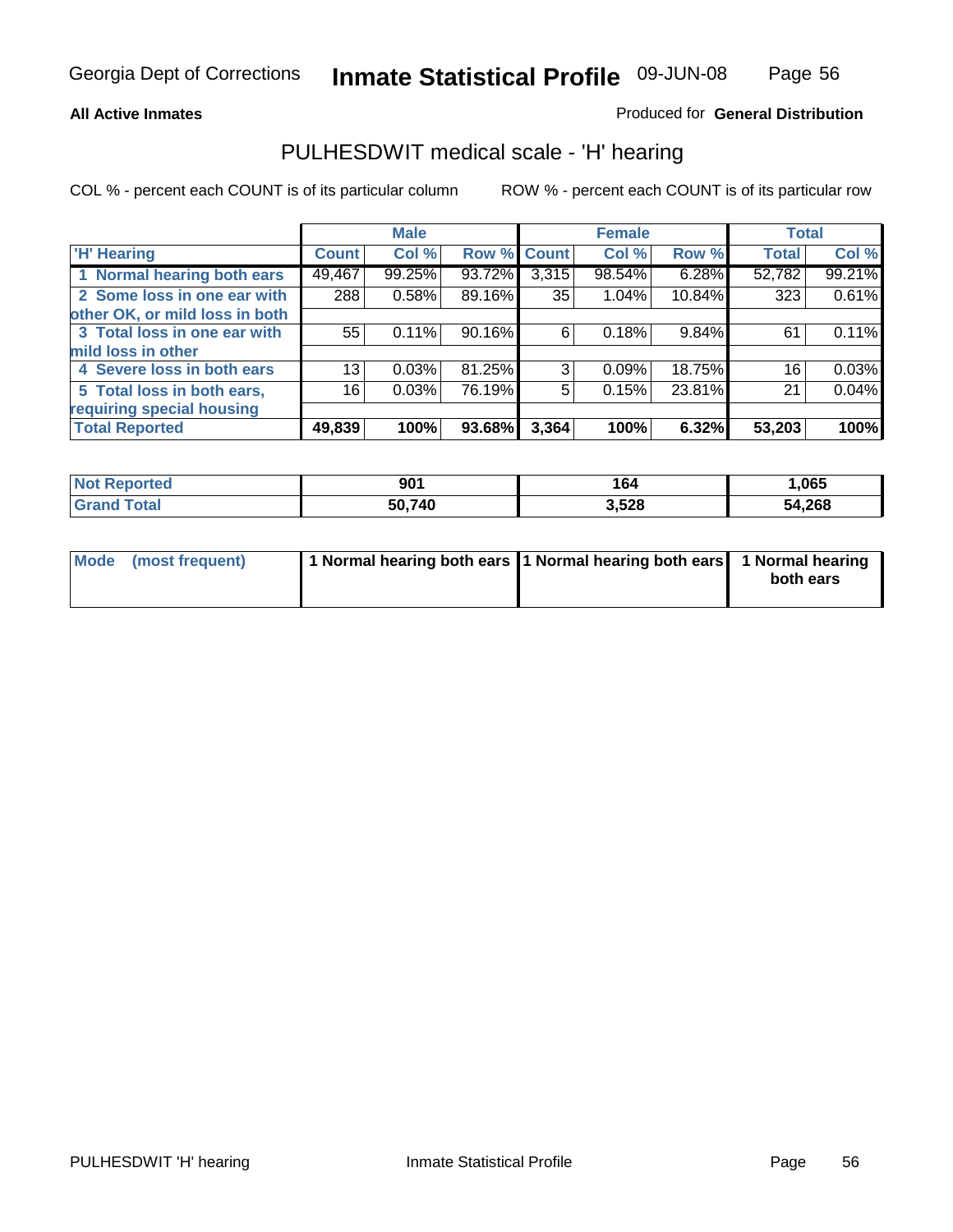#### **All Active Inmates**

#### Produced for **General Distribution**

### PULHESDWIT medical scale - 'E' vision

|                                 |              | <b>Male</b> |             |       | <b>Female</b> |           |              | <b>Total</b> |
|---------------------------------|--------------|-------------|-------------|-------|---------------|-----------|--------------|--------------|
| 'E' Vision                      | <b>Count</b> | Col %       | Row % Count |       | Col %         | Row %     | <b>Total</b> | Col %        |
| 1 Correctable to 20/40 in both  | 44,643       | 89.57%      | 95.13%      | 2,283 | 67.87%        | 4.87%     | 46,926       | 88.20%       |
| eyes                            |              |             |             |       |               |           |              |              |
| 2 Correctable to 20/70 in one   | 4,596        | 9.22%       | 82.19%      | 996   | 29.61%        | 17.81%    | 5,592        | 10.51%       |
| eye, may be blind in other      |              |             |             |       |               |           |              |              |
| 3 Correctable to 20/200 in one  | 507          | 1.02%       | 86.96%      | 76    | 2.26%         | 13.04%    | 583          | 1.10%        |
| eye, may be blind in other      |              |             |             |       |               |           |              |              |
| 4 One eye not correctable to    | 78           | 0.16%       | 89.66%      | 9     | 0.27%         | $10.34\%$ | 87           | 0.16%        |
| 20/200, other may be blind      |              |             |             |       |               |           |              |              |
| 5 Blind in both eyes, requiring | 15           | 0.03%       | 100.00%     |       |               |           | 15           | 0.03%        |
| special housing                 |              |             |             |       |               |           |              |              |
| <b>Total Reported</b>           | 49,839       | 100%        | 93.68%      | 3,364 | 100%          | 6.32%     | 53,203       | 100%         |

| <b>Not Reported</b> | 901    | 164   | ,065   |
|---------------------|--------|-------|--------|
| <b>ota</b> ı        | 50,740 | 3,528 | 54,268 |

| Mode | (most frequent) | 1 Correctable to 20/40 in<br>both eves | 1 Correctable to 20/40 in   1 Correctable to<br>both eves | 20/40 in both eyes |
|------|-----------------|----------------------------------------|-----------------------------------------------------------|--------------------|
|      |                 |                                        |                                                           |                    |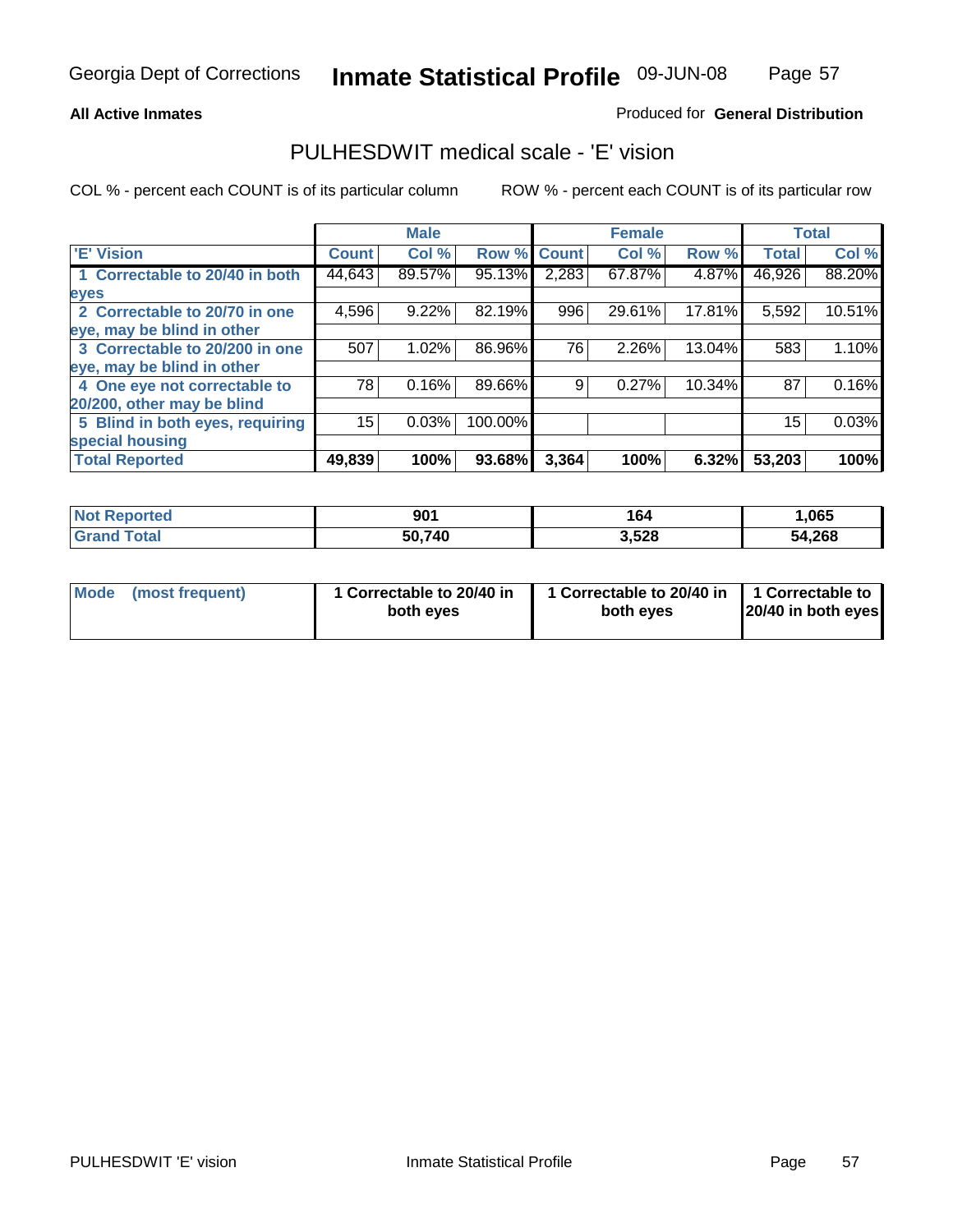#### **All Active Inmates**

#### Produced for **General Distribution**

### PULHESDWIT medical scale - 'S' pSychiatric

|                                        |              | <b>Male</b> |             |       | <b>Female</b> |        |              | <b>Total</b> |
|----------------------------------------|--------------|-------------|-------------|-------|---------------|--------|--------------|--------------|
| 'S' pSychiatric                        | <b>Count</b> | Col %       | Row % Count |       | Col %         | Row %  | <b>Total</b> | Col %        |
| 1 No impairment or disorders           | 43,029       | 87.40%      | 95.26%      | 2,139 | 63.76%        | 4.74%  | 45,168       | 85.89%       |
| 2 Stable, or in remission, or          | 5,082        | 10.32%      | 81.56%      | 1,149 | 34.25%        | 18.44% | 6,231        | 11.85%       |
| mild impairment or retardation         |              |             |             |       |               |        |              |              |
| 3 Requires moderate inpatient          | 1,039        | 2.11%       | 95.15%      | 53    | 1.58%         | 4.85%  | 1,092        | 2.08%        |
| treatment                              |              |             |             |       |               |        |              |              |
| 4 Requires intensive inpatient         | 71           | 0.14%       | 83.53%      | 14    | 0.42%         | 16.47% | 85           | 0.16%        |
| treatment                              |              |             |             |       |               |        |              |              |
| <b>5 Requires Crisis Stabilization</b> | 13           | 0.03%       | 100.00%     |       |               |        | 13           | 0.02%        |
| Unit (CSU) inpatient care              |              |             |             |       |               |        |              |              |
| <b>Total Reported</b>                  | 49,234       | 100%        | 93.62%      | 3,355 | 100%          | 6.38%  | 52,589       | 100%         |

| <b>Not Reported</b> | .506   | 472<br>115 | . 679، ، |
|---------------------|--------|------------|----------|
| <b>Grand Total</b>  | 50,740 | 3,528      | 54,268   |

| Mode (most frequent) | <b>1</b> No impairment or disorders | 1 No impairment or<br>disorders | 1 No impairment or<br>disorders |
|----------------------|-------------------------------------|---------------------------------|---------------------------------|
|                      |                                     |                                 |                                 |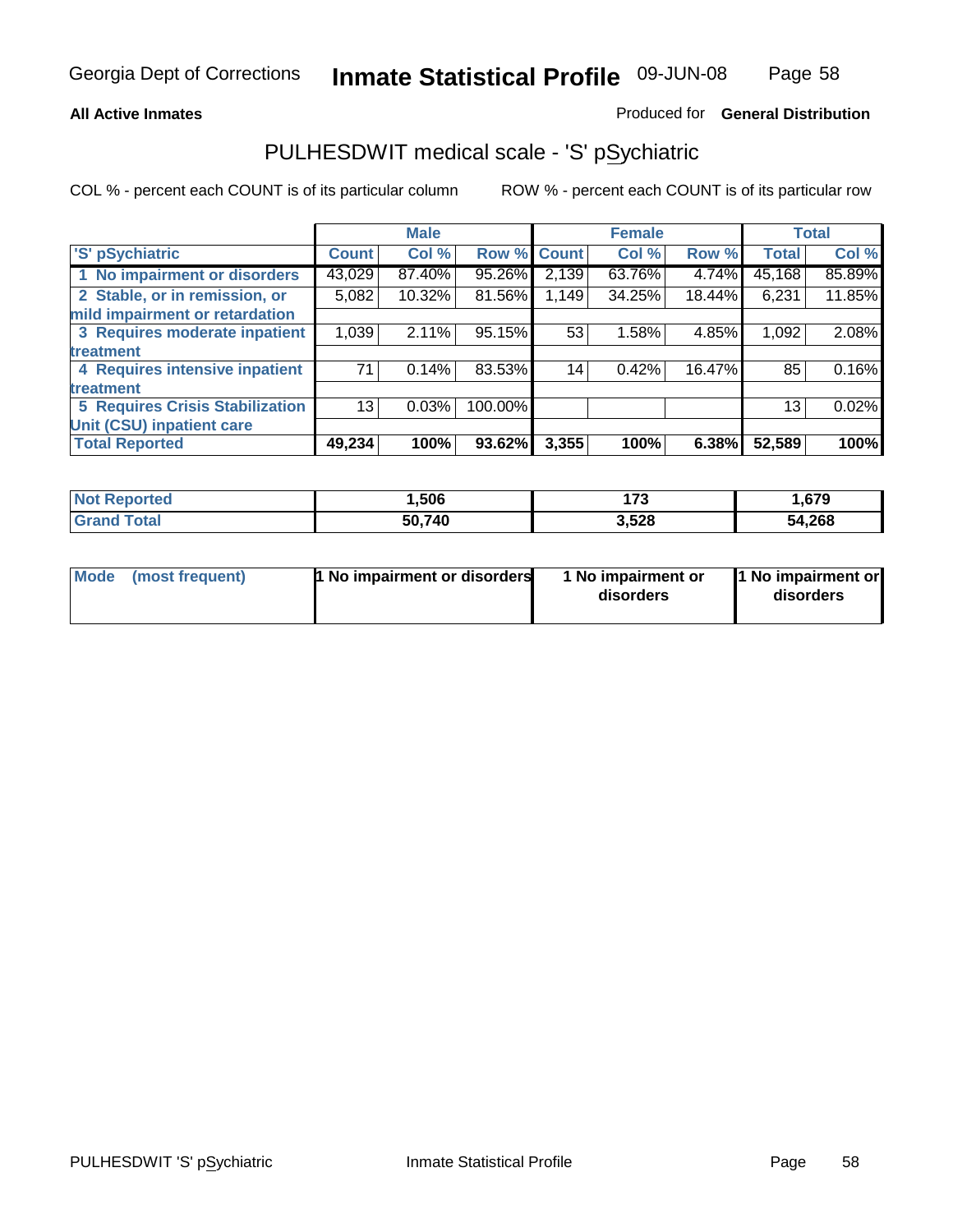#### **All Active Inmates**

#### Produced for **General Distribution**

### PULHESDWIT medical scale - 'D' dental

|                                 |              | <b>Male</b> |             |       | <b>Female</b> |        |              | <b>Total</b> |
|---------------------------------|--------------|-------------|-------------|-------|---------------|--------|--------------|--------------|
| <b>D' Dental</b>                | <b>Count</b> | Col %       | Row % Count |       | Col %         | Row %  | <b>Total</b> | Col %        |
| 1 Minimal routine dental health | 16,500       | 33.69%      | 88.84%      | 2,072 | 61.74%        | 11.16% | 18,572       | 35.49%       |
| <b>needs</b>                    |              |             |             |       |               |        |              |              |
| 2 Moderate cavities and/or      | 24,320       | 49.66%      | 96.28%      | 940   | 28.01%        | 3.72%  | 25,260       | 48.27%       |
| gum disease                     |              |             |             |       |               |        |              |              |
| 3 Extensive gum disease         | 8,150        | 16.64%      | 95.95%      | 344   | 10.25%        | 4.05%  | 8,494        | 16.23%       |
| and/or widespread decay         |              |             |             |       |               |        |              |              |
| 4 Urgent need for dental        |              | 0.01%       | 100.00%     |       |               |        |              | 0.01%        |
| <b>services</b>                 |              |             |             |       |               |        |              |              |
| <b>Total Reported</b>           | 48,977       | 100%        | 93.59%      | 3,356 | 100%          | 6.41%  | 52,333       | 100%         |

| orted<br>NG | ,763   | יי<br>. | 1,935  |
|-------------|--------|---------|--------|
| 'otal       | 50,740 | 3,528   | 54,268 |

| <b>Mode</b> | (most frequent) | 2 Moderate cavities and/or<br>qum disease | Minimal routine dental<br>health needs | 2 Moderate<br>cavities and/or |
|-------------|-----------------|-------------------------------------------|----------------------------------------|-------------------------------|
|             |                 |                                           |                                        | qum disease                   |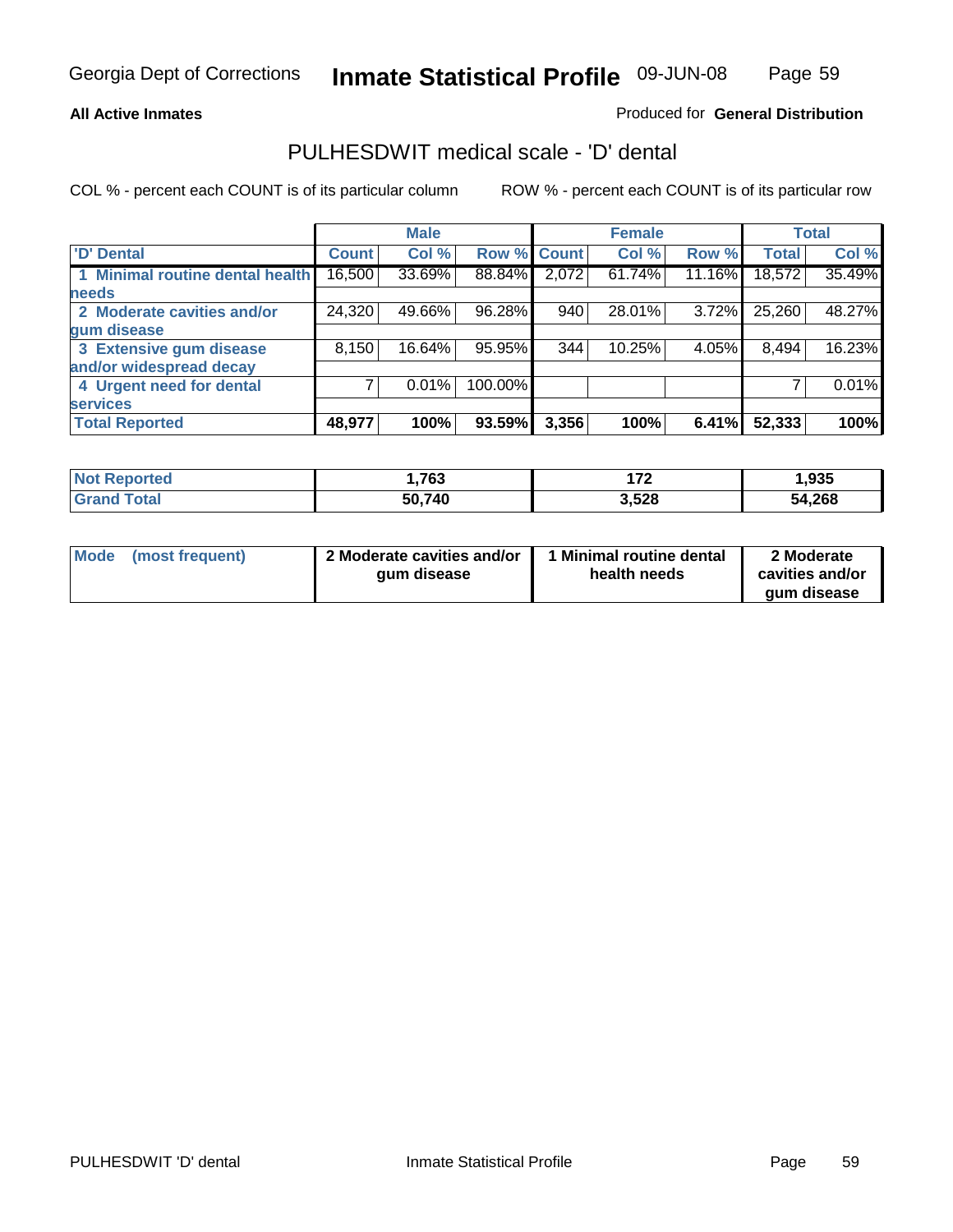#### **All Active Inmates**

#### Produced for **General Distribution**

### PULHESDWIT medical scale - 'W' work ability

|                                 |              | <b>Male</b> |        |              | <b>Female</b> |        |              | <b>Total</b> |
|---------------------------------|--------------|-------------|--------|--------------|---------------|--------|--------------|--------------|
| <b>W' work ability</b>          | <b>Count</b> | Col %       | Row %  | <b>Count</b> | Col %         | Row %  | <b>Total</b> | Col %        |
| 1 Unrestricted work or activity | 43,141       | 86.56%      | 93.92% | 2,794        | 83.06%        | 6.08%  | 45,935       | 86.34%       |
| 2 Minor restrictions on type of | 5,224        | 10.48%      | 94.36% | 312          | 9.27%         | 5.64%  | 5,536        | 10.41%       |
| <b>work</b>                     |              |             |        |              |               |        |              |              |
| 3 Moderate restrictions on type | 1,187        | $2.38\%$    | 90.13% | 130          | 3.86%         | 9.87%  | 1,317        | 2.48%        |
| of work                         |              |             |        |              |               |        |              |              |
| 4 Major restrictions on type of | 249          | 0.50%       | 69.36% | 110          | 3.27%         | 30.64% | 359          | 0.67%        |
| <b>work</b>                     |              |             |        |              |               |        |              |              |
| 5 Cannot work under any         | 38           | 0.08%       | 67.86% | 18           | 0.54%         | 32.14% | 56           | 0.11%        |
| <b>circumstances</b>            |              |             |        |              |               |        |              |              |
| <b>Total Reported</b>           | 49,839       | 100%        | 93.68% | 3,364        | 100%          | 6.32%  | 53,203       | 100.0%       |

| <b>Not Reported</b>          | 901    | 164   | 065, ا |
|------------------------------|--------|-------|--------|
| <b>Total</b><br><b>Grand</b> | 50,740 | 3,528 | 54,268 |

| Mode | (most frequent) | 1 Unrestricted work or<br>activity | 1 Unrestricted work or<br>activity | 1 Unrestricted<br>work or activity |
|------|-----------------|------------------------------------|------------------------------------|------------------------------------|
|------|-----------------|------------------------------------|------------------------------------|------------------------------------|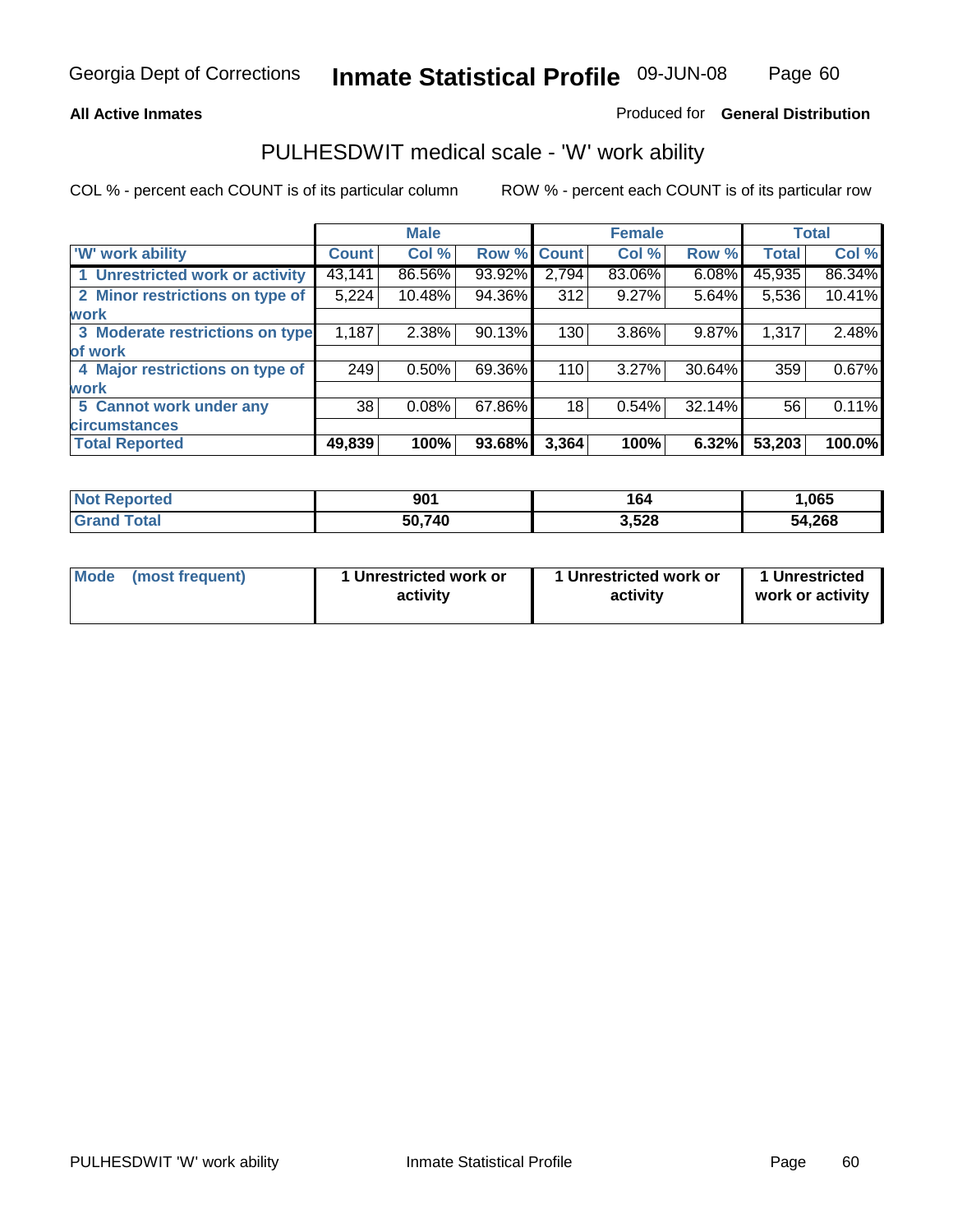#### Page 61

#### **All Active Inmates**

#### Produced for **General Distribution**

### PULHESDWIT medical scale - 'I' impairment

|                                   |              | <b>Male</b> |             |                | <b>Female</b> |       | <b>Total</b> |        |
|-----------------------------------|--------------|-------------|-------------|----------------|---------------|-------|--------------|--------|
| <b>T' Impairment</b>              | <b>Count</b> | Col %       | Row % Count |                | Col %         | Row % | <b>Total</b> | Col %  |
| 1 No impairments or               | 49,550       | 99.42%      | 93.65%      | 3,357          | 99.79%        | 6.35% | 52,907       | 99.44% |
| disabilities                      |              |             |             |                |               |       |              |        |
| 2 Wheelchair-bound but            | 60           | 0.12%       | 96.77%      | $\overline{2}$ | 0.06%         | 3.23% | 62           | 0.12%  |
| otherwise OK                      |              |             |             |                |               |       |              |        |
| <b>3 Needs low-level Assisted</b> | 20           | 0.04%       | 90.91%      | $\overline{2}$ | 0.06%         | 9.09% | 22           | 0.04%  |
| Living (level I)                  |              |             |             |                |               |       |              |        |
| 4 Needs moderate Assisted         |              | 0.01%       | 100.00%     |                |               |       |              | 0.01%  |
| <b>Living (level II)</b>          |              |             |             |                |               |       |              |        |
| <b>5 Needs maximal Assisted</b>   | 202          | 0.41%       | 98.54%      | 3              | 0.09%         | 1.46% | 205          | 0.39%  |
| <b>Living (level III)</b>         |              |             |             |                |               |       |              |        |
| <b>Total Reported</b>             | 49,839       | 100%        | 93.68%      | 3,364          | 100%          | 6.32% | 53,203       | 100%   |

| <b>Not Reported</b> | 901    | 164   | ,065   |
|---------------------|--------|-------|--------|
| <b>Grand Total</b>  | 50,740 | 3,528 | 54,268 |

| <b>Mode</b> | (most frequent) | 1 No impairments or<br>disabilities | 1 No impairments or<br>disabilities | 1 1 No impairments<br>or disabilities |
|-------------|-----------------|-------------------------------------|-------------------------------------|---------------------------------------|
|-------------|-----------------|-------------------------------------|-------------------------------------|---------------------------------------|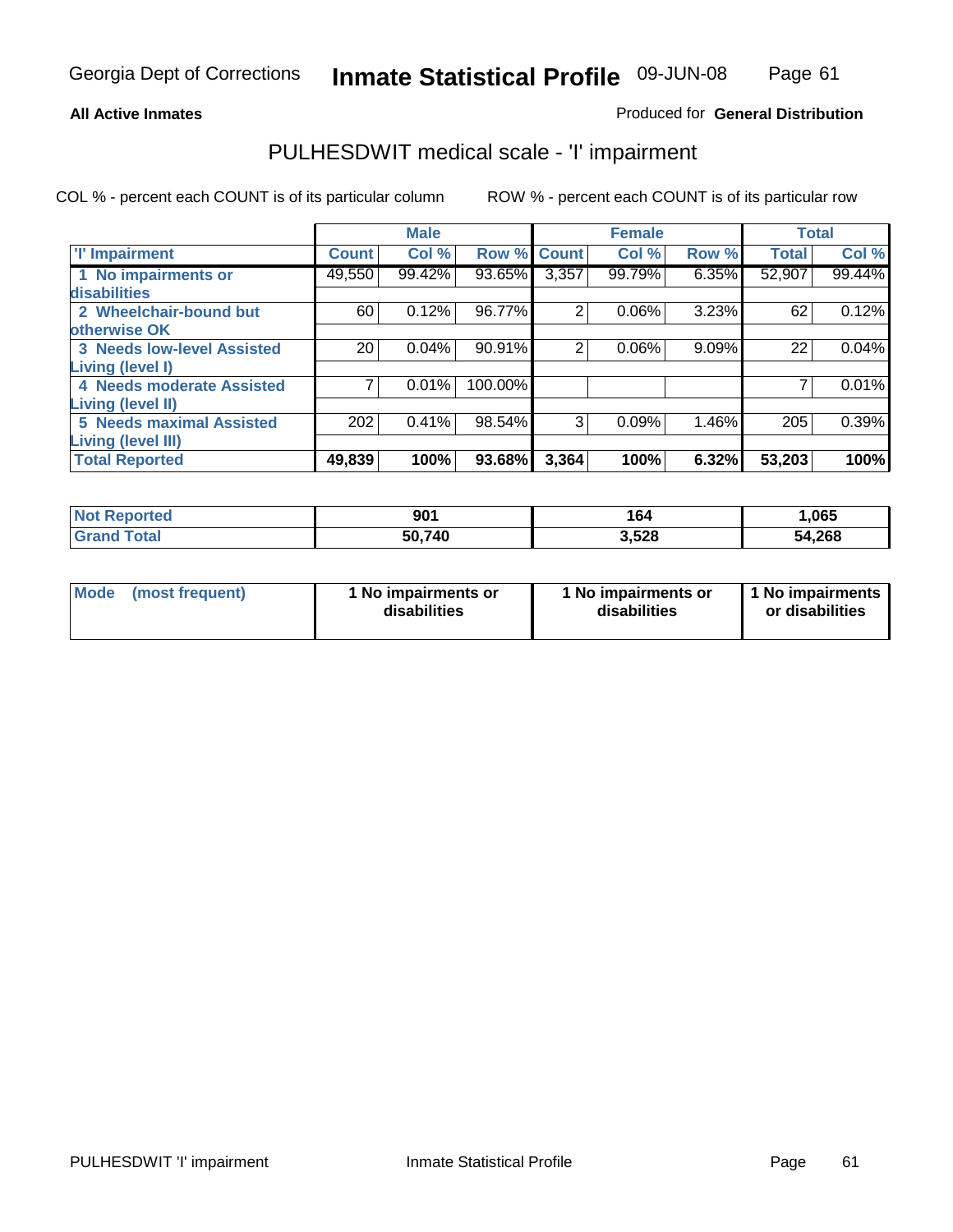#### **Inmate Statistical Profile 09-JUN-08 Page** Page 62

#### All Active Inmates **All Active Inmates All Active Inmates Produced fo General Distribution**

### PULHESDWIT medical scale - 'T' transportability

|                              |              | <b>Male</b> |             |                | <b>Female</b> |       | <b>Total</b> |        |
|------------------------------|--------------|-------------|-------------|----------------|---------------|-------|--------------|--------|
| <b>T' Transportability</b>   | <b>Count</b> | Col %       | Row % Count |                | Col %         | Row % | <b>Total</b> | Col %  |
| 1 Can be transported in any  | 49,753       | 99.83%      | 93.67%      | 3,360          | 99.88%        | 6.33% | 53,113       | 99.83% |
| ordinary approved vehicle    |              |             |             |                |               |       |              |        |
| 2 Wheelchair-bound, not      | 34           | 0.07%       | 94.44%      | $\overline{2}$ | 0.06%         | 5.56% | 36           | 0.07%  |
| needing special vehicle      |              |             |             |                |               |       |              |        |
| 3 Wheelchair-bound, requires | 10           | 0.02%       | 100.00%     |                |               |       | 10           | 0.02%  |
| special vehicle              |              |             |             |                |               |       |              |        |
| 4 Needs specially-equipped   | າ            | 0.01%       | 100.00%     |                |               |       |              | 0.01%  |
| medical vehicle              |              |             |             |                |               |       |              |        |
| 5 Requires ambulance         | 40           | 0.08%       | 95.24%      | $\overline{2}$ | 0.06%         | 4.76% | 42           | 0.08%  |
| transport                    |              |             |             |                |               |       |              |        |
| <b>Total Reported</b>        | 49,839       | 100%        | 93.68%      | 3,364          | 100%          | 6.32% | 53,203       | 100.0% |

| <b>Not Reported</b> | 901    | 164   | 1,065  |
|---------------------|--------|-------|--------|
| <b>Grand Total</b>  | 50,740 | 3,528 | 54,268 |

| Mode (most frequent) | 1 Can be transported in any 1 Can be transported in any | ordinary approved vehicle   ordinary approved vehicle   transported in any | 1 Can be<br>ordinary approved<br>vehicle |
|----------------------|---------------------------------------------------------|----------------------------------------------------------------------------|------------------------------------------|
|                      |                                                         |                                                                            |                                          |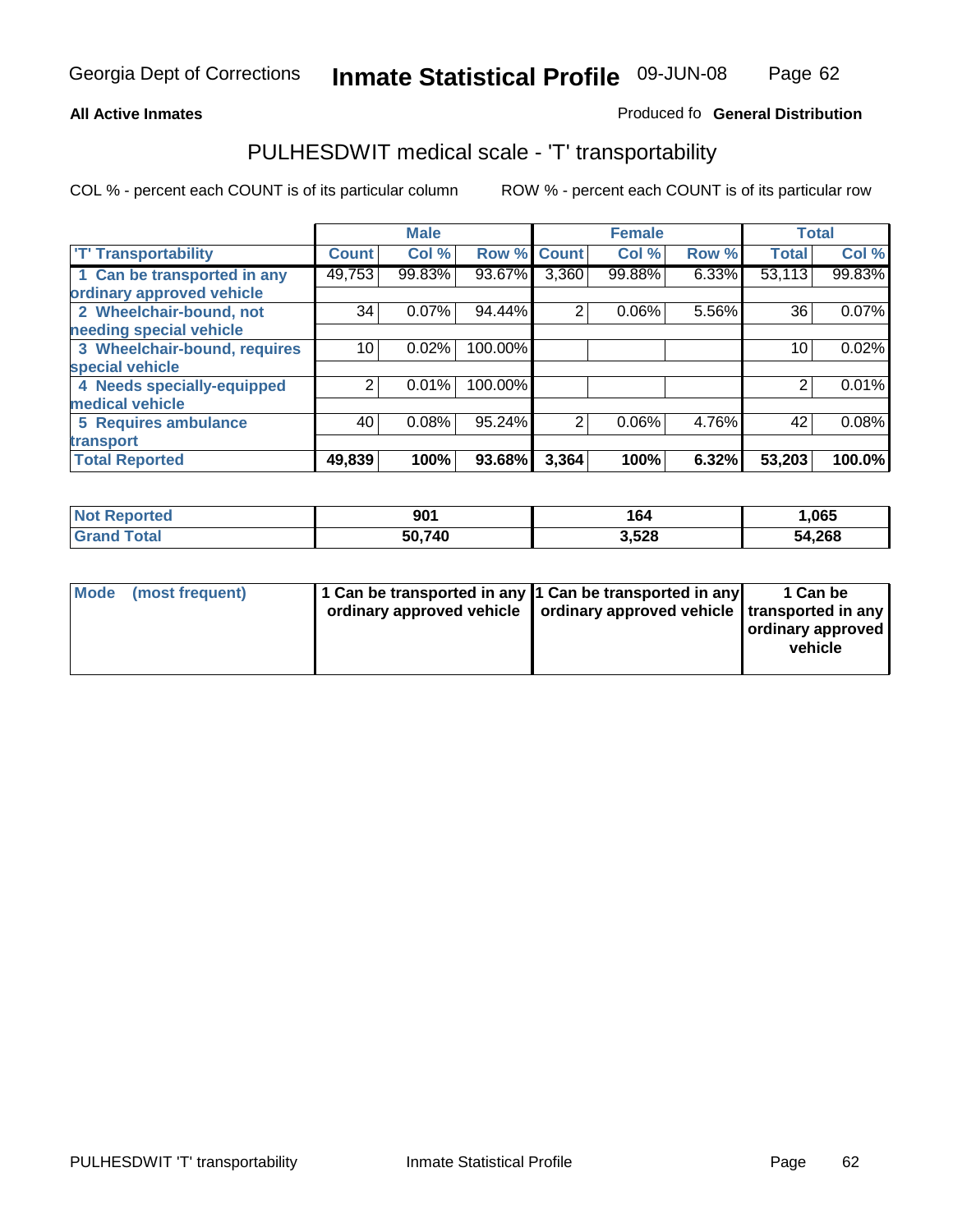#### **All Active Inmates**

#### Produced for **General Distribution**

### Criminality in family, self-reported

|                              |              | <b>Male</b> |           |              | <b>Female</b> |           |              | <b>Total</b> |
|------------------------------|--------------|-------------|-----------|--------------|---------------|-----------|--------------|--------------|
| <b>Criminality In Family</b> | <b>Count</b> | Col %       | Row %     | <b>Count</b> | Col %         | Row %     | <b>Total</b> | Col %        |
| Yes, criminality in family   | 11.996       | $24.21\%$   | 89.66%I   | 1,384        | 40.52%        | $10.34\%$ | 13.380       | 25.26%       |
| No criminality in family     | 37,563       | 75.79%      | 94.87%    | 2,032        | 59.48%        |           | 5.13% 39,595 | 74.74%       |
| <b>Total Reported</b>        | 49,559       | 100%        | $93.55\%$ | 3.416        | 100%          |           | 6.45% 52,975 | 100%         |

| <b>Not Reported</b>          | 1.181  | 140<br>- 14 | 1,293  |
|------------------------------|--------|-------------|--------|
| <b>Total</b><br><b>Grand</b> | 50,740 | 3,528       | 54,268 |

|  | Mode (most frequent) | No criminality in family | No criminality in family | No criminality in<br>family |
|--|----------------------|--------------------------|--------------------------|-----------------------------|
|--|----------------------|--------------------------|--------------------------|-----------------------------|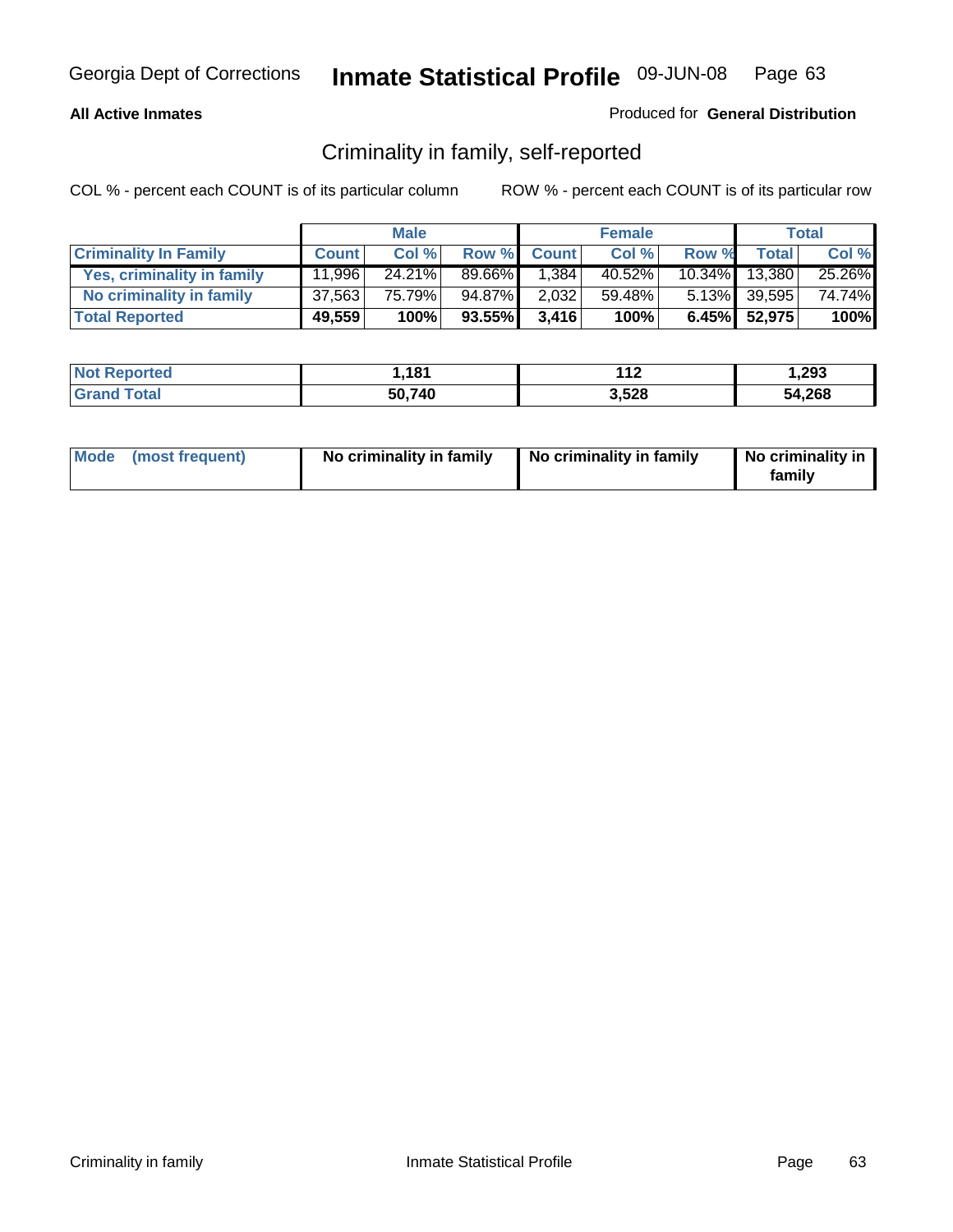#### **All Active Inmates**

#### Produced for **General Distribution**

### Alcoholism in family, self-reported

|                             |              | <b>Male</b> |           |              | <b>Female</b> |          |              | <b>Total</b> |
|-----------------------------|--------------|-------------|-----------|--------------|---------------|----------|--------------|--------------|
| <b>Alcoholism In Family</b> | <b>Count</b> | Col %       | Row %     | <b>Count</b> | Col %         | Row %    | <b>Total</b> | Col %        |
| Yes, alcoholism in family   | 7.703        | 15.54%      | $90.28\%$ | 829          | 24.27%        | $9.72\%$ | 8,532        | 16.11%       |
| No alcoholism in family     | 41,856       | 84.46%      | 94.18%I   | 2,587        | 75.73%        | 5.82%    | 44.443       | 83.89%       |
| <b>Total Reported</b>       | 49,559       | 100%        | $93.55\%$ | 3.416        | 100%          |          | 6.45% 52,975 | 100%         |

| <b>Not Reported</b>          | 1.181  | 140<br>- 14 | 1,293  |
|------------------------------|--------|-------------|--------|
| <b>Total</b><br><b>Grand</b> | 50,740 | 3,528       | 54,268 |

|  | Mode (most frequent) | No alcoholism in family | No alcoholism in family | No alcoholism in<br>family |
|--|----------------------|-------------------------|-------------------------|----------------------------|
|--|----------------------|-------------------------|-------------------------|----------------------------|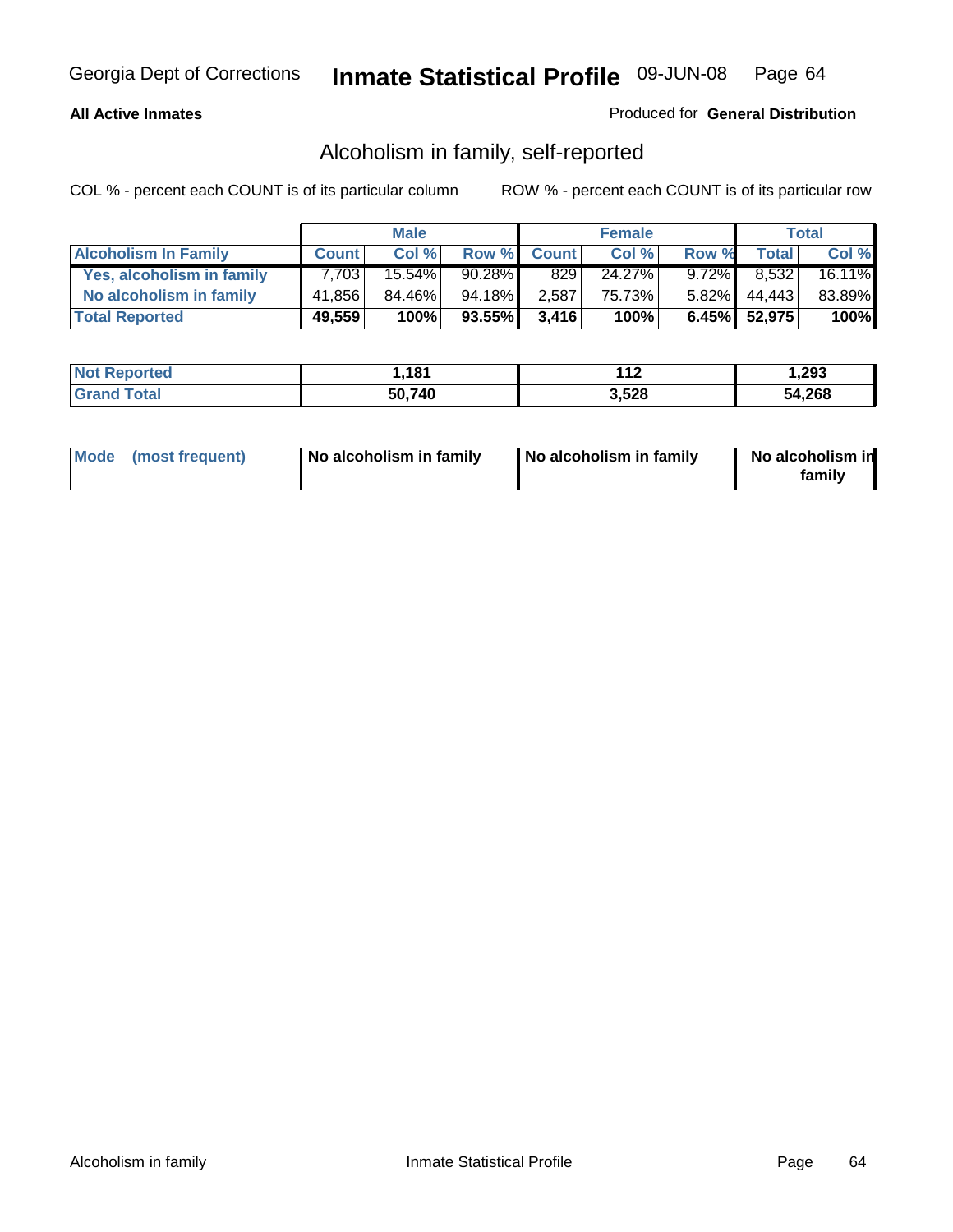#### **All Active Inmates**

Produced for **General Distribution**

### Drug abuse in family, self-reported

|                           |              | <b>Male</b> |        |              | <b>Female</b> |           |              | <b>Total</b> |
|---------------------------|--------------|-------------|--------|--------------|---------------|-----------|--------------|--------------|
| Drug Abuse In Family      | <b>Count</b> | Col %       | Row %  | <b>Count</b> | Col %         | Row %     | <b>Total</b> | Col %        |
| Yes, drug abuse in family | 4,328        | 8.73%       | 84.50% | 794 l        | 23.24%        | $15.50\%$ | 5,122        | $9.67\%$     |
| No drug abuse in family   | 45,231       | $91.27\%$   | 94.52% | 2,622        | 76.76%        | $5.48\%$  | 47,853       | 90.33%       |
| <b>Total Reported</b>     | 49,559       | 100%        | 93.55% | 3,416        | 100%          |           | 6.45% 52,975 | 100%         |

| <b>Not Reported</b>          | 1.181  | 140<br>- 14 | 1,293  |
|------------------------------|--------|-------------|--------|
| <b>Total</b><br><b>Grand</b> | 50,740 | 3,528       | 54,268 |

|  | Mode (most frequent) | No drug abuse in family | No drug abuse in family | No drug abuse in<br>family |
|--|----------------------|-------------------------|-------------------------|----------------------------|
|--|----------------------|-------------------------|-------------------------|----------------------------|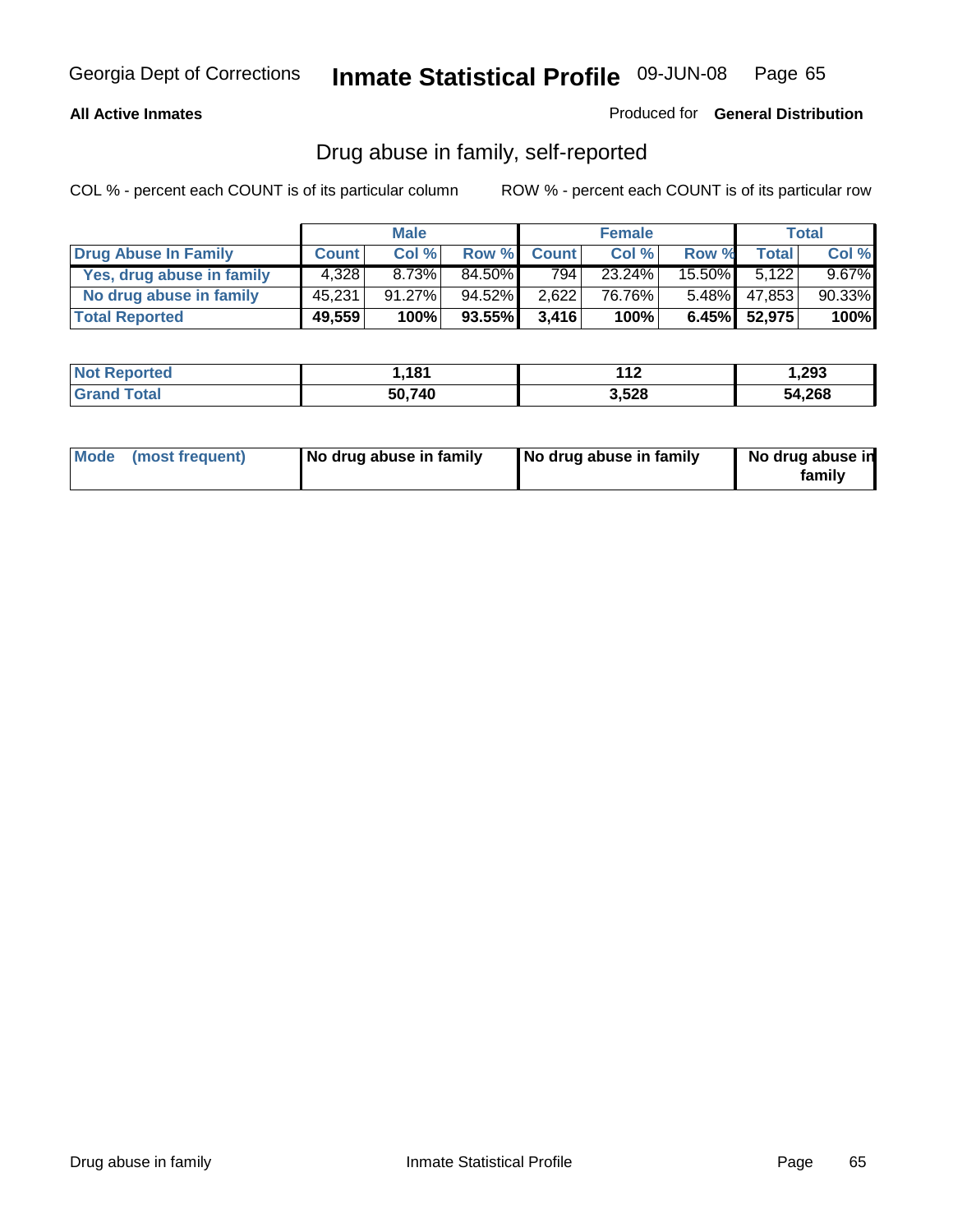#### **All Active Inmates**

#### Produced for **General Distribution**

### Subjected to frequent beatings, self-reported

|                            |              | <b>Male</b> |        |              | <b>Female</b> |        |        | <b>Total</b> |
|----------------------------|--------------|-------------|--------|--------------|---------------|--------|--------|--------------|
| <b>Frequent beatings</b>   | <b>Count</b> | Col%        | Row %  | <b>Count</b> | Col%          | Row %  | Total  | Col %        |
| Yes, subjected to frequent | .866         | $3.77\%$    | 79.20% | 490          | 14.34%        | 20.80% | 2,356  | 4.45%        |
| beatings                   |              |             |        |              |               |        |        |              |
| Not subjected to frequent  | 47,693       | 96.23%      | 94.22% | 2,926        | 85.66%        | 5.78%  | 50,619 | 95.55%       |
| beatings                   |              |             |        |              |               |        |        |              |
| <b>Total Reported</b>      | 49,559       | 100%        | 93.55% | 3,416        | 100%          | 6.45%  | 52,975 | 100%         |

| <b>Not F</b><br>Reported | ∣,181  | 119   | 1,293  |
|--------------------------|--------|-------|--------|
| ſotal<br>Gra             | 50,740 | 3,528 | 54,268 |

| <b>Mode</b> | (most frequent) | Not subjected to frequent<br>beatings | Not subjected to frequent<br>beatings | Not subjected to<br>frequent beatings |
|-------------|-----------------|---------------------------------------|---------------------------------------|---------------------------------------|
|             |                 |                                       |                                       |                                       |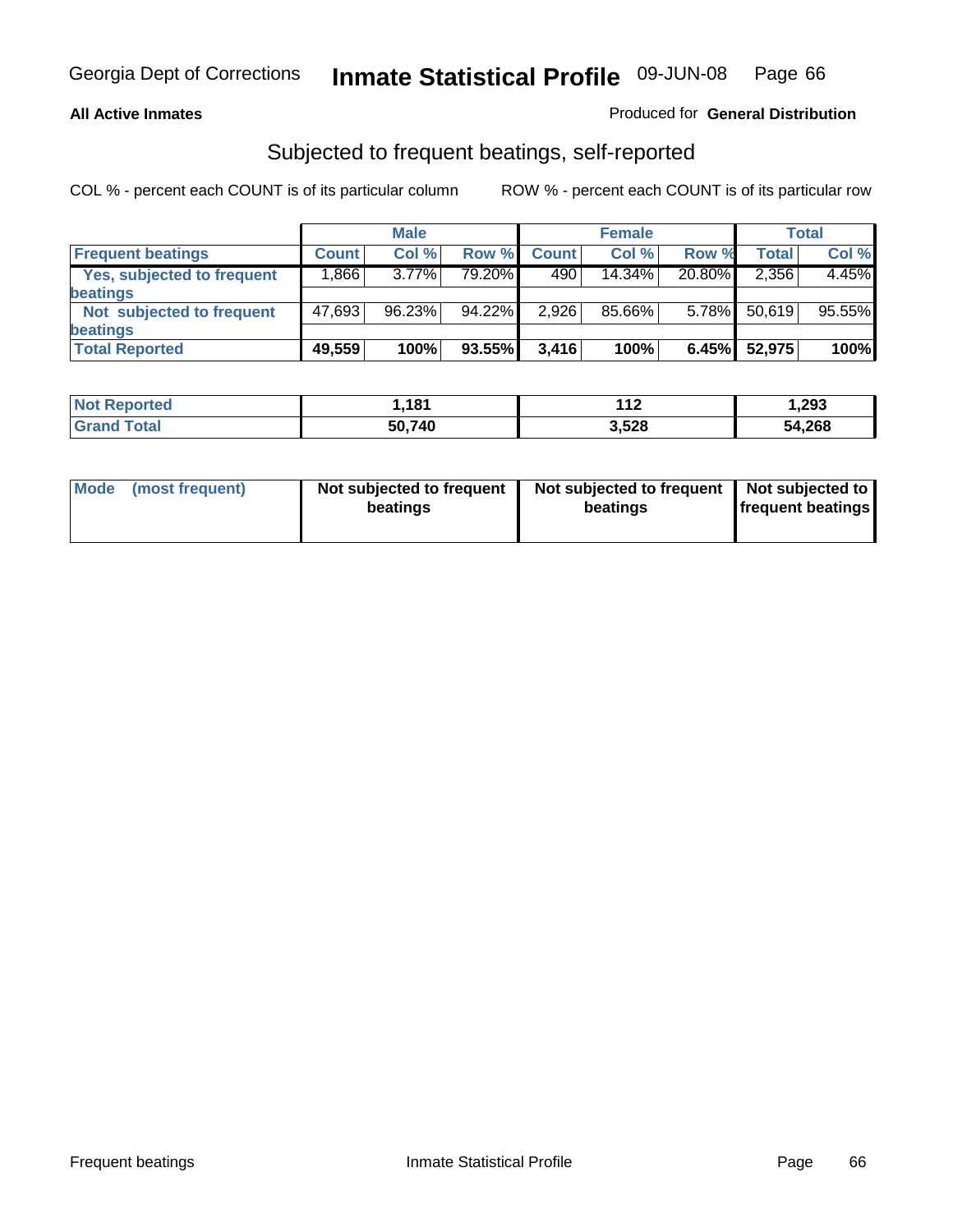#### **All Active Inmates**

#### Produced for **General Distribution**

### Father absent during inmate's childhood

|                           |              | <b>Male</b> |           |              | <b>Female</b> |       |              | Total  |
|---------------------------|--------------|-------------|-----------|--------------|---------------|-------|--------------|--------|
| <b>Father Absent</b>      | <b>Count</b> | Col %       | Row %     | <b>Count</b> | Col%          | Row % | Total        | Col %  |
| Yes, father was absent    | 24,540       | 49.52%      | 95.01%    | .290         | 37.76%        | 4.99% | 25,830       | 48.76% |
| No, father was not absent | 25,019       | $50.48\%$   | $92.17\%$ | 2,126        | $62.24\%$     |       | 7.83% 27,145 | 51.24% |
| <b>Total Reported</b>     | 49,559       | 100%        | 93.55%    | 3,416        | 100%          |       | 6.45% 52,975 | 100%   |

| <b>Not Reported</b> | 181,ا  | $\overline{ }$<br>- 14 | 293. ا |
|---------------------|--------|------------------------|--------|
| <b>Srand Total</b>  | 50,740 | 3,528                  | 54,268 |

| Mode (most frequent) |  | 「No, father was not absent ┃No, father was not absent ┃No, father was not | absent |
|----------------------|--|---------------------------------------------------------------------------|--------|
|----------------------|--|---------------------------------------------------------------------------|--------|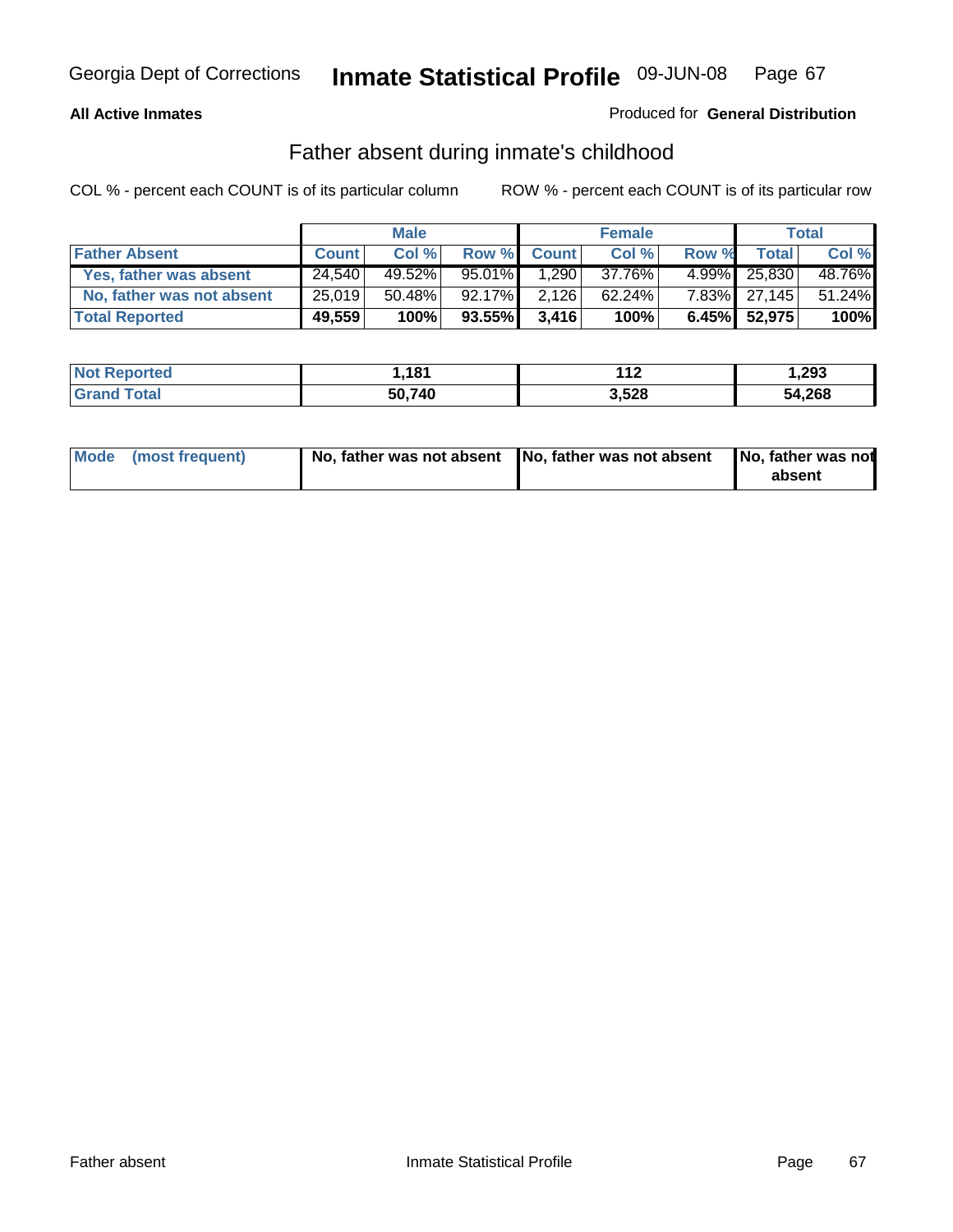#### **All Active Inmates**

#### Produced for **General Distribution**

### Mother absent during inmate's childhood

|                           |              | <b>Male</b> |        |              | <b>Female</b> |          |                 | Total  |
|---------------------------|--------------|-------------|--------|--------------|---------------|----------|-----------------|--------|
| <b>Mother Absent</b>      | <b>Count</b> | Col %       | Row %  | <b>Count</b> | Col %         | Row %    | Total           | Col %  |
| Yes, mother was absent    | 6.473        | 13.06%      | 93.66% | 438          | 12.82%        | $6.34\%$ | 6.911           | 13.05% |
| No, mother was not absent | 43,086       | 86.94%      | 93.54% | 2,978        | 87.18%        | $6.46\%$ | 46,064          | 86.95% |
| <b>Total Reported</b>     | 49,559       | 100%        | 93.55% | 3,416        | 100%          |          | $6.45\%$ 52,975 | 100%   |

| <b>Not Reported</b>  | 181    | 149<br>-14 | .293.ء |
|----------------------|--------|------------|--------|
| <b>Tota</b><br>Grand | 50,740 | 3,528      | 54,268 |

| Mode (most frequent) | No, mother was not absent   No, mother was not absent   No, mother was | not absent |
|----------------------|------------------------------------------------------------------------|------------|
|----------------------|------------------------------------------------------------------------|------------|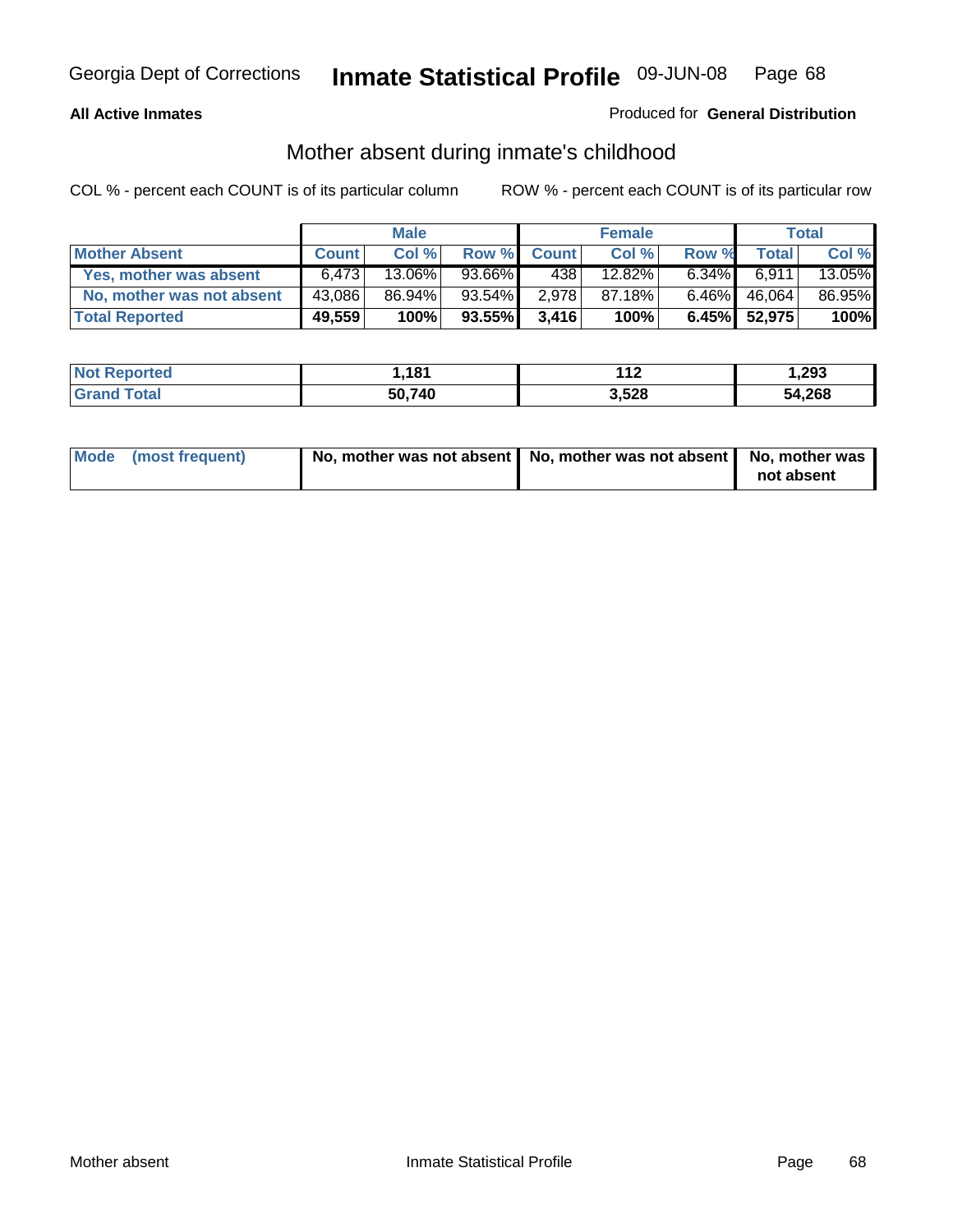**All Active Inmates**

#### Produced for **General Distribution**

### Number of prior Georgia incarcerations

|                                       |              | <b>Male</b> |                    |       | <b>Female</b> |       |        | <b>Total</b> |
|---------------------------------------|--------------|-------------|--------------------|-------|---------------|-------|--------|--------------|
| <b>Num of Prior GA Incarcerations</b> | <b>Count</b> | Col %       | <b>Row % Count</b> |       | Col %         | Row % | Total  | Col %        |
| $\bf{0}$                              | 29,172       | 57.49%      | 92.22%             | 2,462 | 69.78%        | 7.78% | 31,634 | 58.29%       |
|                                       | 8,953        | 17.64%      | 94.65%             | 506   | 14.34%        | 5.35% | 9,459  | 17.43%       |
|                                       | 5,031        | 9.92%       | 95.10%             | 259   | 7.34%         | 4.90% | 5,290  | 9.75%        |
| 3                                     | 3,107        | 6.12%       | 95.92%             | 132   | 3.74%         | 4.08% | 3,239  | 5.97%        |
|                                       | 1,919        | 3.78%       | 96.19%             | 76    | 2.15%         | 3.81% | 1,995  | 3.68%        |
| 5                                     | 1,113        | 2.19%       | 96.87%             | 36    | 1.02%         | 3.13% | 1,149  | 2.12%        |
| <b>More Than 5</b>                    | 1,445        | 2.85%       | 96.21%             | 57    | 1.62%         | 3.79% | 1,502  | 2.77%        |
| <b>Total Reported</b>                 | 50,740       | 100%        | 93.50%             | 3,528 | 100%          | 6.50% | 54,268 | 100.0%       |

| <b>Not</b><br>orted |        |       |        |
|---------------------|--------|-------|--------|
| <b>cotal</b>        | 50,740 | 3,528 | 54,268 |

| Mean (average)       | .02 | כס. | .99 |
|----------------------|-----|-----|-----|
| Median (middle)      |     |     |     |
| Mode (most frequent) |     |     |     |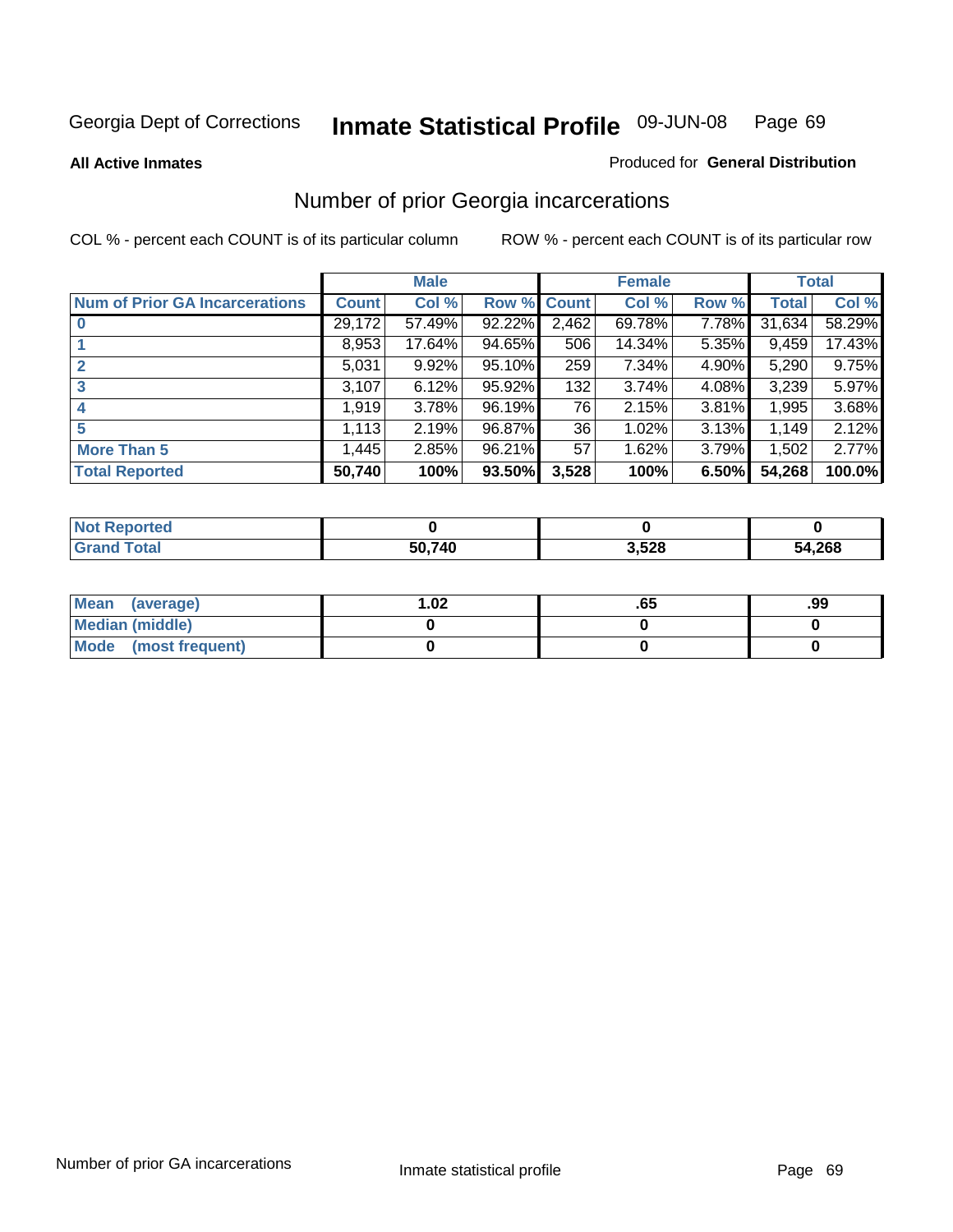#### **All Active Inmates**

#### Produced for **General Distribution**

### Prison sentence in years

COL % - percent each COUNT is of its particular column ROW % - percent each COUNT is of its particular row

|                                 |              | <b>Male</b> |         |              | <b>Female</b> |          |              | <b>Total</b> |
|---------------------------------|--------------|-------------|---------|--------------|---------------|----------|--------------|--------------|
| <b>Prison Sentence In Years</b> | <b>Count</b> | Col %       | Row %   | <b>Count</b> | Col %         | Row %    | <b>Total</b> | Col %        |
| $0 - 1$                         | 1,384        | 2.73%       | 90.40%  | 147          | 4.17%         | $9.60\%$ | 1,531        | 2.82%        |
| $1.1 - 2$                       | 3,751        | 7.39%       | 89.12%  | 458          | 12.98%        | 10.88%   | 4,209        | 7.76%        |
| $2.1 - 3$                       | 4,285        | 8.45%       | 89.36%  | 510          | 14.46%        | 10.64%   | 4,795        | 8.84%        |
| $3.1 - 4$                       | 2,967        | 5.85%       | 90.60%  | 308          | 8.73%         | 9.40%    | 3,275        | 6.03%        |
| $4.1 - 5$                       | 5,520        | 10.88%      | 91.77%  | 495          | 14.03%        | 8.23%    | 6,015        | 11.08%       |
| $5.1 - 6$                       | 2,121        | 4.18%       | 92.54%  | 171          | 4.85%         | 7.46%    | 2,292        | 4.22%        |
| $6.1 - 7$                       | 2,056        | 4.05%       | 94.53%  | 119          | 3.37%         | 5.47%    | 2,175        | 4.01%        |
| $7.1 - 8$                       | 1,921        | 3.79%       | 93.66%  | 130          | 3.68%         | 6.34%    | 2,051        | 3.78%        |
| $8.1 - 9$                       | 722          | 1.42%       | 93.16%  | 53           | 1.50%         | 6.84%    | 775          | 1.43%        |
| $9.1 - 10$                      | 6,333        | 12.48%      | 94.61%  | 361          | 10.23%        | 5.39%    | 6,694        | 12.34%       |
| $10.1 - 12$                     | 2,555        | 5.04%       | 95.48%  | 121          | 3.43%         | 4.52%    | 2,676        | 4.93%        |
| $12.1 - 15$                     | 3,707        | 7.31%       | 95.89%  | 159          | 4.51%         | 4.11%    | 3,866        | 7.12%        |
| $15.1 - 20$                     | 3,629        | 7.15%       | 96.70%  | 124          | 3.51%         | 3.30%    | 3,753        | 6.92%        |
| 20.1 - Over                     | 2,867        | 5.65%       | 97.52%  | 73           | 2.07%         | 2.48%    | 2,940        | 5.42%        |
| <b>Life</b>                     | 6,335        | 12.49%      | 95.59%  | 292          | 8.28%         | 4.41%    | 6,627        | 12.21%       |
| <b>Life Without Parole</b>      | 480          | 0.95%       | 98.77%  | 6            | 0.17%         | 1.23%    | 486          | 0.90%        |
| <b>Death</b>                    | 104          | 0.20%       | 99.05%  |              | 0.03%         | 0.95%    | 105          | 0.19%        |
| <b>Youthful Offenders</b>       | 3            | 0.01%       | 100.00% |              |               |          | 3            | 0.01%        |
| <b>Total Reported</b>           | 50,740       | 100%        | 93.50%  | 3,528        | 100%          | 6.50%    | 54,268       | 100.0%       |

| <b>Not Reported</b>  |            |       |        |
|----------------------|------------|-------|--------|
| <b>otal</b><br>. Grr | 740<br>50. | 3,528 | 54,268 |

#### **Determinate (numeric) sentences only**

| <b>Mear</b><br>$\cdots$ | ma | .<br>$- - - -$ | o.ou<br>- - - | $\cdot$ or<br>. .<br>J.LL |
|-------------------------|----|----------------|---------------|---------------------------|
|                         |    |                |               |                           |

**All sentences (including determinate), with life, life without parole, and death sentences figured at 45 years**

| <b>Me</b><br>$-$<br>__<br>ız<br><br>4.Z.<br>. .<br>. | 98،<br>. |
|------------------------------------------------------|----------|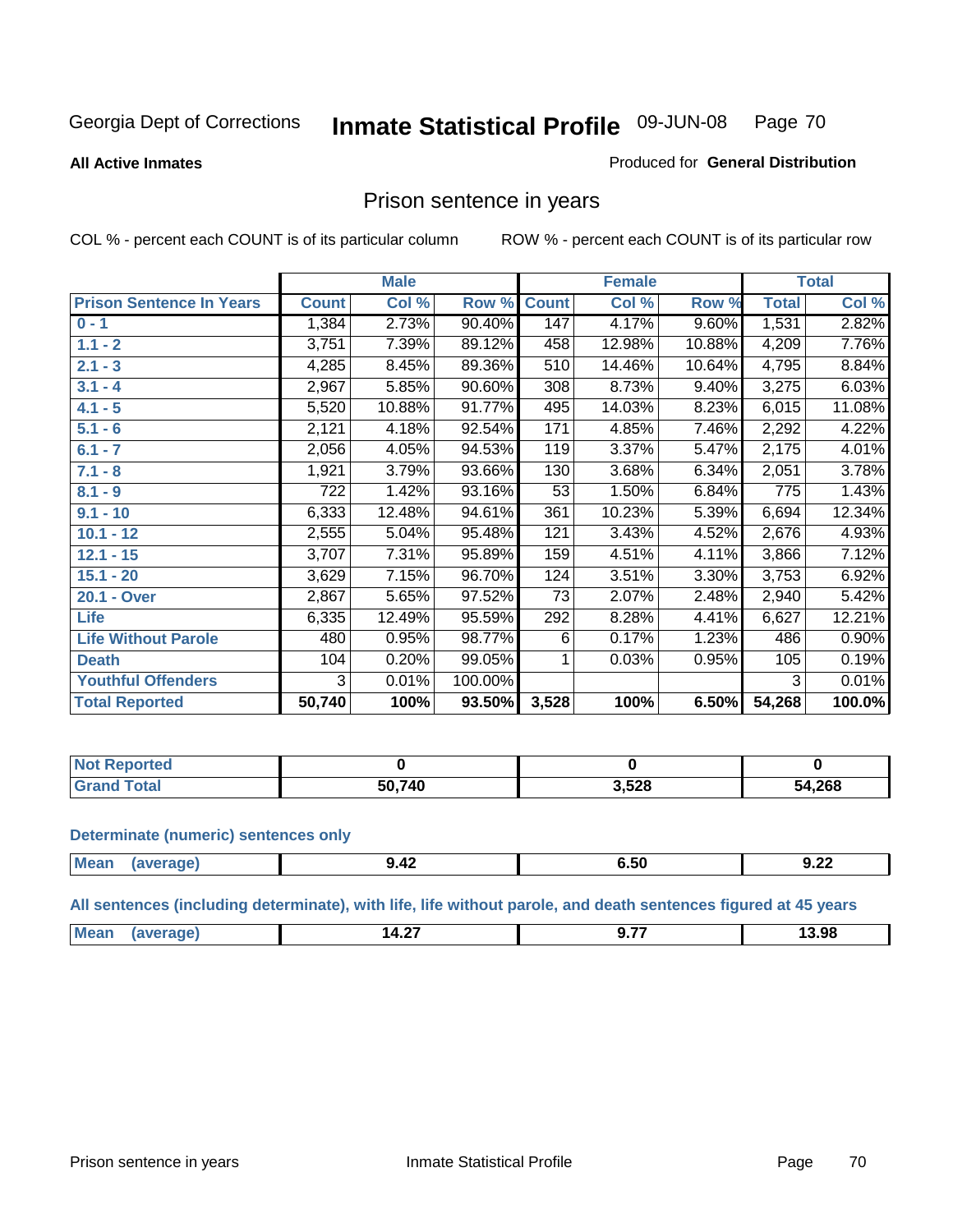**All Active Inmates**

#### Produced for **General Distribution**

# Primary offense, broken out into felonies vs misdemeanors

|                                  |              | <b>Male</b> |                    |       | <b>Female</b> |       | Total  |        |
|----------------------------------|--------------|-------------|--------------------|-------|---------------|-------|--------|--------|
| <b>Felonies and Misdemeanors</b> | <b>Count</b> | Col %       | <b>Row % Count</b> |       | Col %         | Row % | Total. | Col %  |
| <b>Felonies</b>                  | 50,669       | $99.97\%$   | 93.50%             | 3.521 | 99.97%        | 6.50% | 54,190 | 99.97% |
| <b>Misdemeanors</b>              | 15           | $.03\%$     | $93.75\%$          |       | .03%          | 6.25% | 16     | .03%   |
| <b>Total Reported</b>            | 50,684       | 100%        | $93.5\%$           | 3,522 | 100%          | 6.5%  | 54,206 | 100%   |

| <b>Not</b><br>.eported | oc     |        | $\sim$<br>VZ |
|------------------------|--------|--------|--------------|
| Grar<br><b>ota</b> l   | 50 74C | 50.690 | 54,268       |

| Mode (most frequent) | elonies | elonies | onies<br>-е к |
|----------------------|---------|---------|---------------|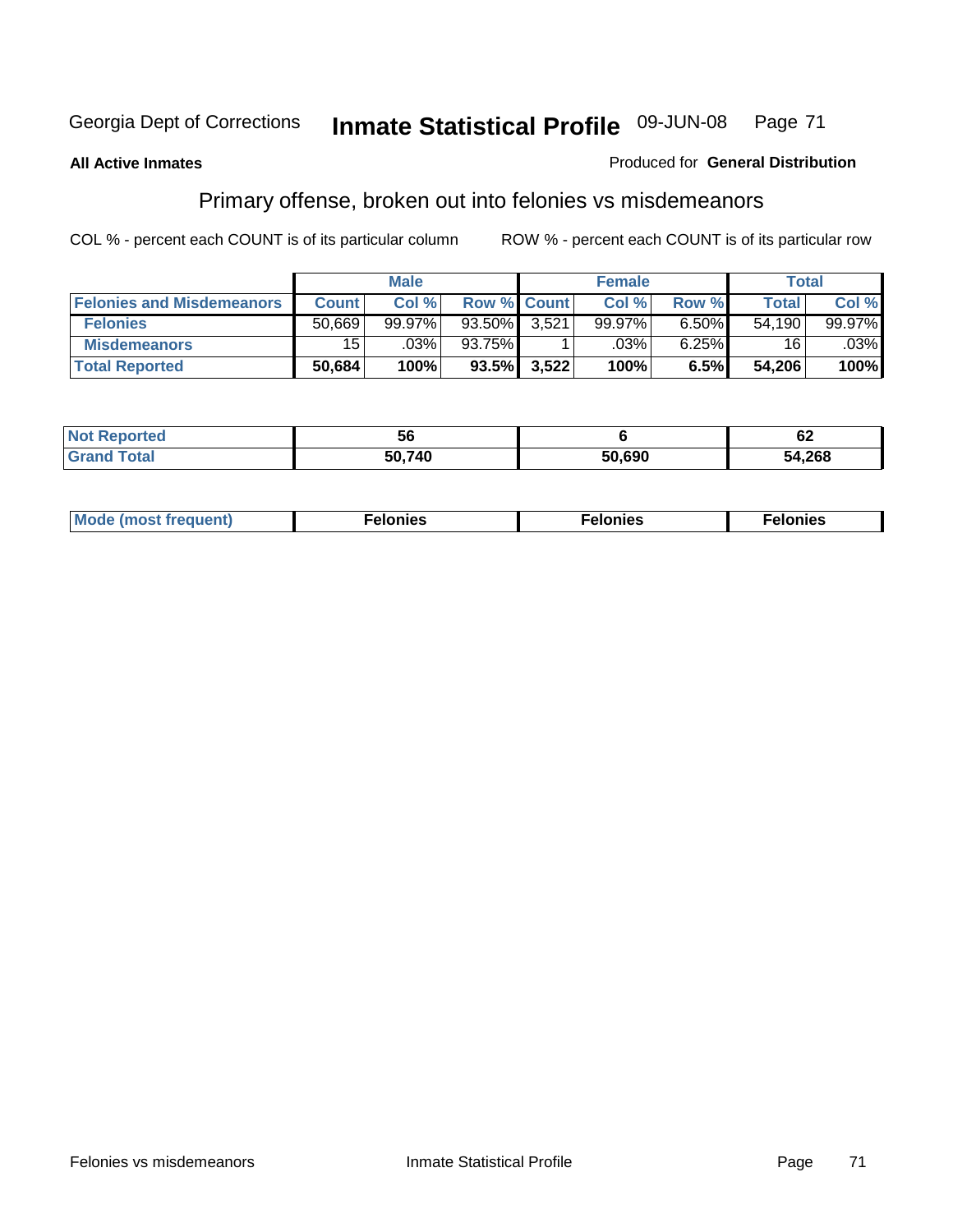#### **All Active Inmates**

#### Produced for **General Distribution**

### Primary offense, broken out into six broad crime categories

|                                  |              | <b>Male</b> |             |       | <b>Female</b> |        |              | <b>Total</b> |
|----------------------------------|--------------|-------------|-------------|-------|---------------|--------|--------------|--------------|
| <b>Crime Categories</b>          | <b>Count</b> | Col %       | Row % Count |       | Col %         | Row %  | <b>Total</b> | Col %        |
| <b>Violent</b>                   | 22,038       | 43.48%      | 94.51%      | 1,281 | 36.37%        | 5.49%  | 23,319       | 43.02%       |
| <b>Sex Crime</b><br>$\mathbf{2}$ | 7,633        | 15.06%      | 98.59%      | 109   | 3.09%         | 1.41%  | 7,742        | 14.28%       |
| $\mathbf{3}$<br><b>Property</b>  | 9,703        | 19.14%      | 89.43%      | 1,147 | 32.57%        | 10.57% | 10,850       | 20.02%       |
| <b>Drug</b><br>4                 | 8,723        | 17.21%      | 91.24%      | 838   | 23.79%        | 8.76%  | 9,561        | 17.64%       |
| <b>Habit/DUI</b><br>5            | 158          | $.31\%$     | 94.05%      | 10    | .28%          | 5.95%  | 168          | .31%         |
| <b>Other</b><br>6                | 2,429        | 4.79%       | 94.66%      | 137   | 3.89%         | 5.34%  | 2,566        | 4.73%        |
| <b>Total Reported</b>            | 50,684       | 100%        | 93.5%       | 3,522 | 100%          | 6.5%   | 54,206       | 100%         |

| rreo<br>N | วง         |       | VZ.        |  |
|-----------|------------|-------|------------|--|
|           | .740<br>50 | 3,528 | .268<br>54 |  |

|  | <b>Mou</b><br>--- | .<br>วlent | ---<br>olent | ≀lent<br>-------- |
|--|-------------------|------------|--------------|-------------------|
|--|-------------------|------------|--------------|-------------------|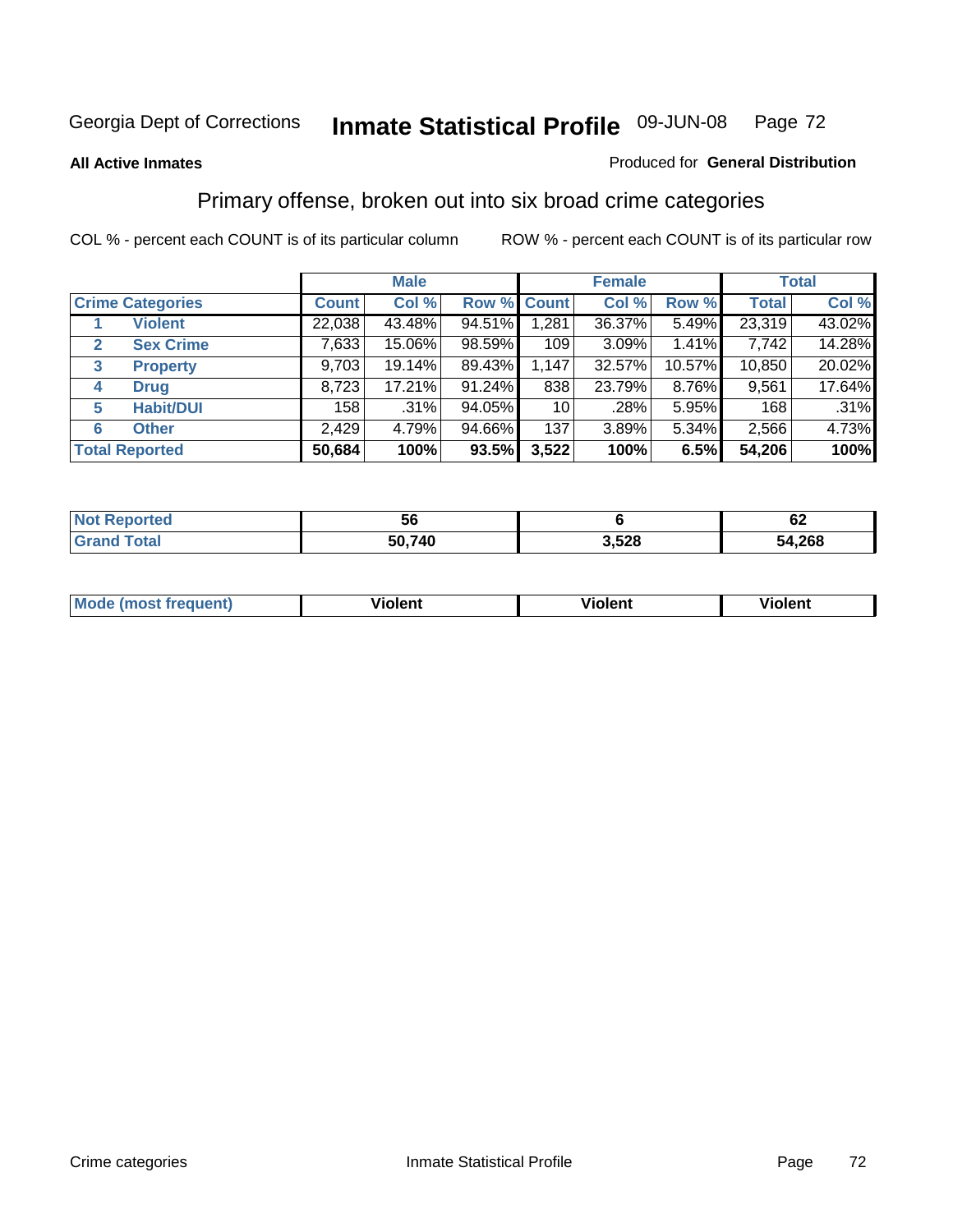**All Active Inmates**

### Produced for **General Distribution**

# Primary offense, detailed offense code

|      |                                                |                 | <b>Male</b> |         |                  | <b>Female</b> |         |                 | <b>Total</b> |
|------|------------------------------------------------|-----------------|-------------|---------|------------------|---------------|---------|-----------------|--------------|
|      | <b>Primary Offense</b>                         | <b>Count</b>    | Col %       | Row %   | <b>Count</b>     | Col %         | Row %   | <b>Total</b>    | Col %        |
| 42   | <b>Receiving Stolen Goods</b>                  | $\overline{2}$  | .01%        | 100.00% |                  |               |         | $\overline{2}$  | .01%         |
| 45   | <b>Burglary</b>                                | $\overline{4}$  | .01%        | 100.00% |                  |               |         | 4               | .01%         |
| 52   | <b>Bad Checks</b>                              |                 |             |         | 1.               | .03%          | 100.00% | 1               | .01%         |
| 73   | <b>Obstr Of Law Enf Officer</b>                | $\overline{3}$  | .01%        | 100.00% |                  |               |         | 3               | .01%         |
| 78   | <b>Terroristic Threats</b>                     | 1               | .01%        | 100.00% |                  |               |         | 1               | .01%         |
| 94   | <b>Shoplifting</b>                             | 1               | .01%        | 100.00% |                  |               |         | 1               | .01%         |
| 101  | <b>Riot</b>                                    | 1               | .01%        | 100.00% |                  |               |         | 1               | .01%         |
| 122  | <b>Obscenity &amp; Related</b><br><b>Offen</b> | 1               | .01%        | 100.00% |                  |               |         | 1               | .01%         |
| 169  | <b>Methamphetamine</b><br><b>Misdemnor</b>     | 1               | .01%        | 100.00% |                  |               |         | 1               | .01%         |
| 500  | <b>Misc Misdemeanor</b>                        | 1               | .01%        | 100.00% |                  |               |         | 1               | .01%         |
| 1100 | <b>Misc Homicide Offense</b>                   | $\overline{14}$ | .03%        | 87.50%  | $\overline{2}$   | .06%          | 12.50%  | 16              | .03%         |
| 1101 | <b>Murder</b>                                  | 4,654           | 9.18%       | 94.40%  | $\overline{276}$ | 7.84%         | 5.60%   | 4,930           | 9.09%        |
| 1102 | <b>Voluntary Manslaughter</b>                  | 1,052           | 2.08%       | 88.26%  | 140              | 3.98%         | 11.74%  | 1,192           | 2.20%        |
| 1103 | <b>Involuntary</b>                             | 117             | .23%        | 87.31%  | $\overline{17}$  | .48%          | 12.69%  | 134             | .25%         |
|      | <b>Manslaughter</b>                            |                 |             |         |                  |               |         |                 |              |
| 1118 | <b>Feticide By Vehicle</b>                     | 1               | .01%        | 100.00% |                  |               |         | 1               | .01%         |
| 1120 | <b>Reckless Abandonment</b>                    | 1               | .01%        | 100.00% |                  |               |         | 1               | .01%         |
| 1121 | <b>Feticide</b>                                | $\overline{5}$  | .01%        | 100.00% |                  |               |         | $\overline{5}$  | .01%         |
| 1123 | <b>Vehicular Homicide</b>                      | 355             | .70%        | 87.65%  | 50               | 1.42%         | 12.35%  | 405             | .75%         |
| 1125 | <b>Conceal Death Of</b><br><b>Another</b>      | $\overline{19}$ | .04%        | 90.48%  | $\overline{2}$   | .06%          | 9.52%   | $\overline{21}$ | .04%         |
| 1127 | <b>Mistreatment Of Dead</b><br><b>Body</b>     | 1               | .01%        | 100.00% |                  |               |         | 1               | .01%         |
| 1190 | <b>Atmpt Murder</b>                            | $\overline{5}$  | .01%        | 83.33%  | 1                | .03%          | 16.67%  | 6               | .01%         |
| 1191 | <b>Murder, Conspire To</b><br><b>Commit</b>    | $\overline{5}$  | .01%        | 83.33%  | 1                | .03%          | 16.67%  | 6               | .01%         |
| 1300 | <b>Misc Assault/Battery</b>                    | $\overline{38}$ | .07%        | 100.00% |                  |               |         | $\overline{38}$ | .07%         |
| 1301 | <b>Family Violence Battery</b>                 | $\overline{82}$ | .16%        | 98.80%  | $\overline{1}$   | .03%          | 1.20%   | 83              | .15%         |
| 1302 | <b>Aggrav Assault</b>                          | 4,530           | 8.94%       | 94.75%  | 251              | 7.13%         | 5.25%   | 4,781           | 8.82%        |
| 1303 | <b>Atmpt Aggrav Assault</b>                    | $\overline{5}$  | .01%        | 83.33%  | 1                | .03%          | 16.67%  | $\overline{6}$  | .01%         |
| 1304 | <b>Aggravated Assault On</b><br>$65+$          | $\overline{2}$  | .01%        | 100.00% |                  |               |         | $\overline{2}$  | .01%         |
| 1305 | <b>Aggrav Battery</b>                          | 801             | 1.58%       | 93.90%  | 52               | 1.48%         | 6.10%   | 853             | 1.57%        |
| 1306 | <b>Misc Family Violence</b>                    | $\overline{5}$  | .01%        | 100.00% |                  |               |         | 5               | .01%         |
| 1307 | <b>Terrorist Threats &amp; Acts</b>            | 352             | .69%        | 96.44%  | 13               | .37%          | 3.56%   | 365             | .67%         |
| 1308 | <b>False Imprisonment</b>                      | 171             | .34%        | 97.16%  | 5                | .14%          | 2.84%   | 176             | .32%         |
| 1311 | <b>Kidnapping</b>                              | 1,486           | 2.93%       | 97.06%  | 45               | 1.28%         | 2.94%   | 1,531           | 2.82%        |
| 1312 | <b>Interference With</b>                       | 10              | .02%        | 90.91%  | $\mathbf{1}$     | .03%          | 9.09%   | 11              | .02%         |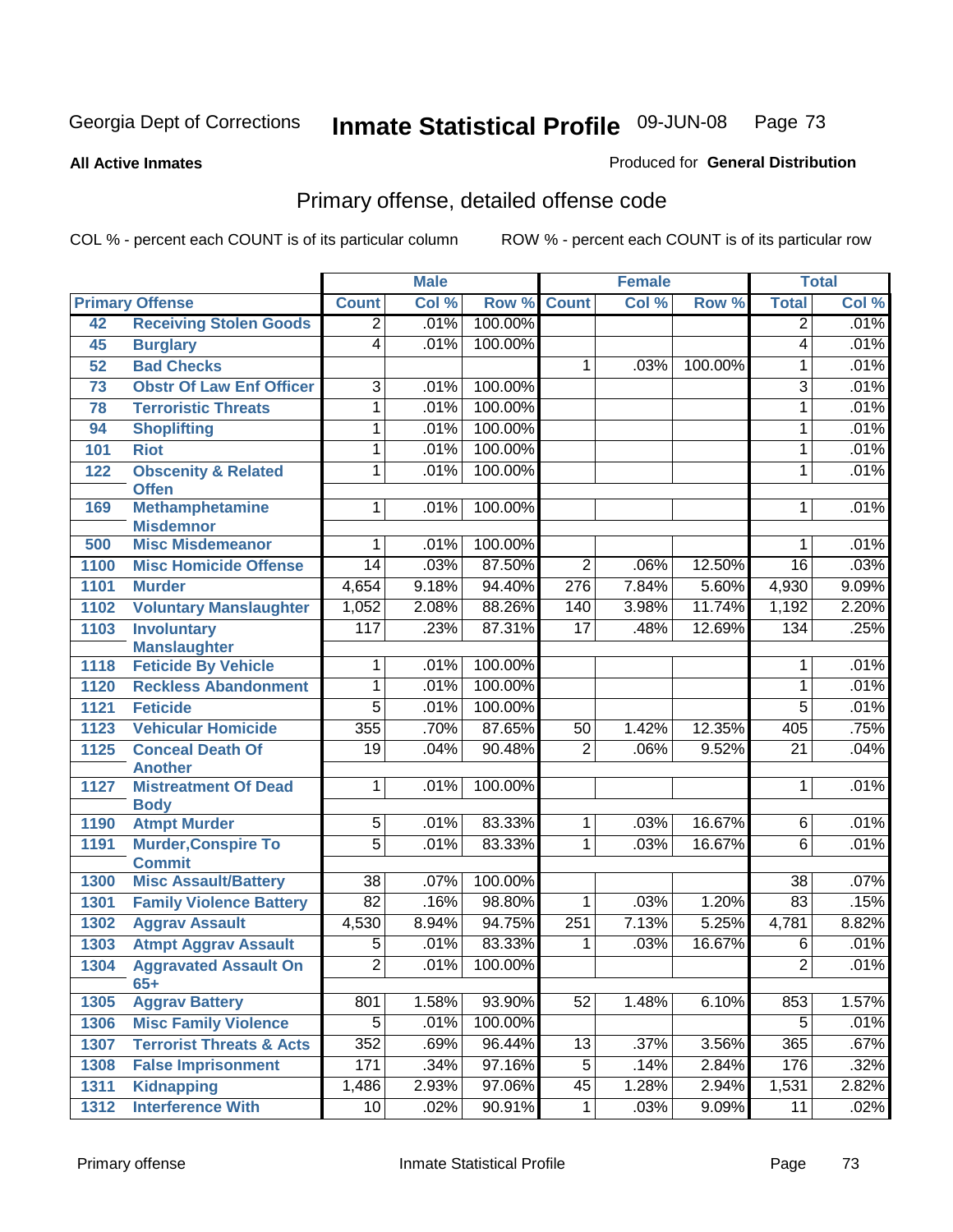**All Active Inmates**

### Produced for **General Distribution**

# Primary offense, detailed offense code

|      |                                             |                  | <b>Male</b> |         |                 | <b>Female</b> |         |                 | <b>Total</b> |
|------|---------------------------------------------|------------------|-------------|---------|-----------------|---------------|---------|-----------------|--------------|
|      | <b>Primary Offense</b>                      | <b>Count</b>     | Col %       | Row %   | <b>Count</b>    | Col %         | Row %   | <b>Total</b>    | Col %        |
|      | <b>Custody</b>                              |                  |             |         |                 |               |         |                 |              |
| 1314 | <b>Aggrav Assault Peace</b><br><b>Ofcr</b>  | 320              | .63%        | 96.97%  | 10              | .28%          | 3.03%   | 330             | .61%         |
| 1315 | <b>Aggrav Battery Peace</b><br><b>Ofcr</b>  | 14               | .03%        | 93.33%  | $\mathbf{1}$    | .03%          | 6.67%   | 15              | .03%         |
| 1316 | <b>Simple Battery</b>                       | $\overline{8}$   | .02%        | 88.89%  | 1               | .03%          | 11.11%  | $\overline{9}$  | .02%         |
| 1317 | <b>Reck Cond Infected</b>                   | $\overline{11}$  | .02%        | 78.57%  | $\overline{3}$  | .09%          | 21.43%  | 14              | .03%         |
|      | <b>Person</b>                               |                  |             |         |                 |               |         |                 |              |
| 1318 | <b>Injury By Vehicle</b>                    | $\overline{82}$  | .16%        | 89.13%  | 10              | .28%          | 10.87%  | $\overline{92}$ | .17%         |
| 1320 | <b>Stalking</b>                             | $\overline{3}$   | .01%        | 100.00% |                 |               |         | $\overline{3}$  | .01%         |
| 1321 | <b>Aggrav Stalking</b>                      | 320              | .63%        | 96.68%  | $\overline{11}$ | .31%          | 3.32%   | 331             | .61%         |
| 1390 | <b>Atmpt Kidnap</b>                         | $\overline{2}$   | .01%        | 100.00% |                 |               |         | $\overline{2}$  | .01%         |
| 1400 | <b>Arson Misc</b>                           | $\overline{2}$   | .01%        | 100.00% |                 |               |         | $\overline{2}$  | .01%         |
| 1401 | <b>Arson 1st Degree</b>                     | 108              | .21%        | 89.26%  | $\overline{13}$ | .37%          | 10.74%  | 121             | .22%         |
| 1402 | <b>Arson 2nd Degree</b>                     | $\overline{16}$  | .03%        | 84.21%  | $\overline{3}$  | .09%          | 15.79%  | $\overline{19}$ | .04%         |
| 1403 | <b>Arson 3rd Degree</b>                     | $\overline{5}$   | .01%        | 100.00% |                 |               |         | $\overline{5}$  | .01%         |
| 1501 | <b>Crmnl Damage 1st</b>                     | $\overline{29}$  | .06%        | 93.55%  | $\overline{2}$  | .06%          | 6.45%   | $\overline{31}$ | .06%         |
|      | <b>Degree</b>                               |                  |             |         |                 |               |         |                 |              |
| 1502 | <b>Crmnl Damage 2nd</b><br><b>Degree</b>    | $\overline{125}$ | .25%        | 95.42%  | 6               | .17%          | 4.58%   | 131             | .24%         |
| 1506 | <b>Alter Id</b>                             | $\overline{2}$   | .01%        | 100.00% |                 |               |         | $\overline{2}$  | .01%         |
| 1601 | <b>Burglary</b>                             | 5,103            | 10.07%      | 95.98%  | 214             | 6.08%         | 4.02%   | 5,317           | 9.81%        |
| 1602 | <b>Poss Burglar Tools</b>                   | $\overline{35}$  | .07%        | 100.00% |                 |               |         | 35              | .06%         |
| 1690 | <b>Atmpt Burglary</b>                       | $\overline{37}$  | .07%        | 100.00% |                 |               |         | $\overline{37}$ | .07%         |
| 1700 | <b>Misc Forgery</b>                         | 3                | .01%        | 75.00%  | $\mathbf{1}$    | .03%          | 25.00%  | 4               | .01%         |
| 1701 | <b>Forgery 1st Degree</b>                   | 1,078            | 2.13%       | 71.25%  | 435             | 12.35%        | 28.75%  | 1,513           | 2.79%        |
| 1702 | <b>Forgery 2nd Degree</b>                   | $\overline{37}$  | .07%        | 94.87%  | $\overline{2}$  | .06%          | 5.13%   | 39              | .07%         |
| 1704 | <b>Bad Checks</b>                           | $\overline{7}$   | .01%        | 77.78%  | $\overline{2}$  | .06%          | 22.22%  | $\overline{9}$  | .02%         |
| 1750 | <b>Fraudulent Checks</b>                    | 1                | .01%        | 100.00% |                 |               |         | 1               | .01%         |
| 1751 | <b>Theft Credit Card</b>                    | $\overline{24}$  | .05%        | 77.42%  | 7               | .20%          | 22.58%  | $\overline{31}$ | .06%         |
| 1753 | <b>Fraudulent Credit Card</b>               | 62               | .12%        | 64.58%  | 34              | .97%          | 35.42%  | 96              | .18%         |
| 1756 | <b>Financial Identity Fraud</b>             | $\overline{56}$  | .11%        | 60.87%  | 36              | 1.02%         | 39.13%  | 92              | .17%         |
| 1759 | <b>Telecommunications</b>                   | $\overline{1}$   | .01%        | 100.00% |                 |               |         | $\overline{1}$  | .01%         |
| 1760 | <b>Fraud</b><br><b>Computer Pornography</b> | $\overline{6}$   | .01%        | 100.00% |                 |               |         | $\overline{6}$  | .01%         |
| 1761 | <b>Computer Theft</b>                       | $\overline{6}$   | .01%        | 66.67%  | $\overline{3}$  | .09%          | 33.33%  | $\overline{9}$  | .02%         |
| 1762 | <b>Computer Trespass</b>                    |                  |             |         | $\overline{1}$  | .03%          | 100.00% | 1               | .01%         |
| 1790 | <b>Atmpt Forgery</b>                        | $\overline{2}$   | .01%        | 66.67%  | $\overline{1}$  | .03%          | 33.33%  | $\overline{3}$  | .01%         |
| 1796 | <b>Fraudulent Access</b>                    | $\overline{1}$   | .01%        | 50.00%  | $\overline{1}$  | .03%          | 50.00%  | $\overline{2}$  | .01%         |
|      | <b>Compute</b>                              |                  |             |         |                 |               |         |                 |              |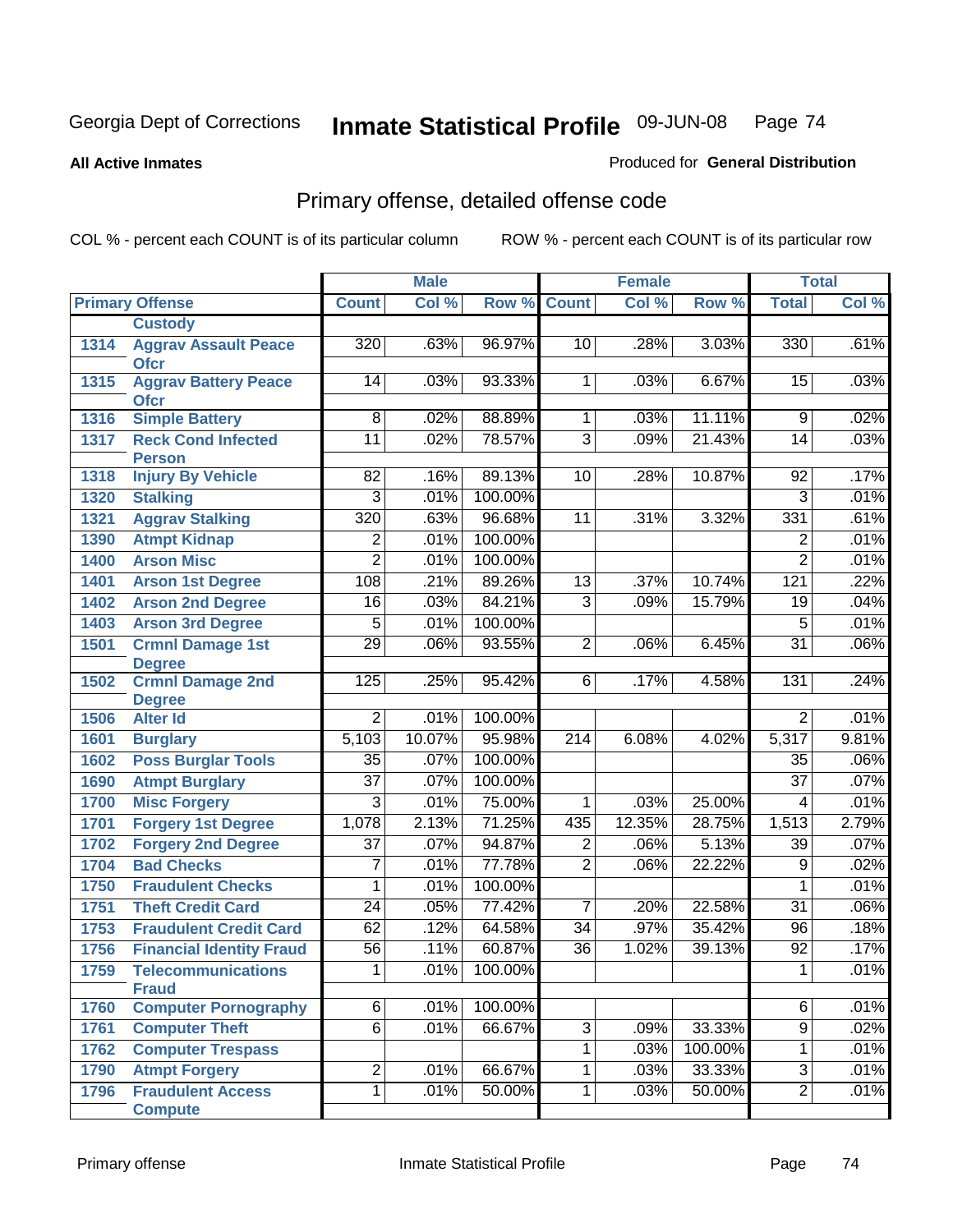**All Active Inmates**

#### Produced for **General Distribution**

# Primary offense, detailed offense code

|      |                                                 |                  | <b>Male</b> |         |                  | <b>Female</b> |        |                 | <b>Total</b> |
|------|-------------------------------------------------|------------------|-------------|---------|------------------|---------------|--------|-----------------|--------------|
|      | <b>Primary Offense</b>                          | <b>Count</b>     | Col %       | Row %   | <b>Count</b>     | Col %         | Row %  | <b>Total</b>    | Col %        |
| 1799 | <b>Misc Fraud</b>                               | $\overline{20}$  | .04%        | 83.33%  | 4                | .11%          | 16.67% | $\overline{24}$ | .04%         |
| 1802 | <b>Theft By Taking</b>                          | $\overline{976}$ | 1.93%       | 87.53%  | 139              | 3.95%         | 12.47% | 1,115           | 2.06%        |
| 1803 | <b>Theft By Deception</b>                       | $\overline{57}$  | .11%        | 79.17%  | 15               | .43%          | 20.83% | $\overline{72}$ | .13%         |
| 1804 | <b>Theft By Extortion</b>                       | 1                | .01%        | 100.00% |                  |               |        | 1               | .01%         |
| 1805 | <b>Theft Of Lost Property</b>                   | $\overline{2}$   | .01%        | 100.00% |                  |               |        | $\overline{2}$  | .01%         |
| 1806 | <b>Theft By Rec Stolen Prop</b>                 | 988              | 1.95%       | 95.83%  | 43               | 1.22%         | 4.17%  | 1,031           | 1.90%        |
| 1807 | <b>Theft Of Services</b>                        | 4                | .01%        | 80.00%  | 1                | .03%          | 20.00% | 5               | .01%         |
| 1808 | <b>Theft By Conversion</b>                      | 41               | .08%        | 89.13%  | 5                | .14%          | 10.87% | 46              | .08%         |
| 1812 | <b>Atmpt Theft By Taking</b>                    | 6                | .01%        | 100.00% |                  |               |        | 6               | .01%         |
| 1813 | <b>Theft Motorveh Or Part</b>                   | 143              | .28%        | 91.08%  | $\overline{14}$  | .40%          | 8.92%  | 157             | .29%         |
| 1815 | <b>Theft Bring Prop In State</b>                | 17               | .03%        | 100.00% |                  |               |        | 17              | .03%         |
| 1816 | <b>Theft Recv Prop Out</b>                      | 6                | .01%        | 100.00% |                  |               |        | 6               | .01%         |
|      | <b>State</b>                                    |                  |             |         |                  |               |        |                 |              |
| 1821 | <b>Theft By Shoplifting</b>                     | 462              | .91%        | 76.87%  | 139              | 3.95%         | 23.13% | 601             | 1.11%        |
| 1880 | <b>Entering Vehicle</b>                         | 162              | .32%        | 97.59%  | 4                | .11%          | 2.41%  | 166             | .31%         |
| 1901 | <b>Robbery</b>                                  | 1,766            | 3.48%       | 94.24%  | 108              | 3.07%         | 5.76%  | 1,874           | 3.46%        |
| 1902 | <b>Armed Robbery</b>                            | 4,815            | 9.50%       | 97.12%  | $\overline{143}$ | 4.06%         | 2.88%  | 4,958           | 9.15%        |
| 1903 | <b>Robbery By Force</b>                         | 182              | .36%        | 93.33%  | 13               | .37%          | 6.67%  | 195             | .36%         |
| 1904 | <b>Robbery By Intimidation</b>                  | 263              | .52%        | 92.61%  | $\overline{21}$  | .60%          | 7.39%  | 284             | .52%         |
| 1905 | <b>Robbery By Sudden</b>                        | $\overline{127}$ | .25%        | 92.03%  | 11               | .31%          | 7.97%  | 138             | .25%         |
| 1911 | <b>Snatch</b><br><b>Hijacking Motor Vehicle</b> | 45               | .09%        | 95.74%  | $\overline{2}$   | .06%          | 4.26%  | 47              | .09%         |
| 1991 | <b>Atmpt Robbery</b>                            | $\overline{29}$  | .06%        | 93.55%  | $\overline{2}$   | .06%          | 6.45%  | $\overline{31}$ | .06%         |
| 1992 | <b>Atmpt Armed Robbery</b>                      | 58               | .11%        | 90.63%  | $\overline{6}$   | .17%          | 9.38%  | 64              | .12%         |
| 2000 | <b>Misc Sexual Offense</b>                      | $\overline{54}$  | .11%        | 98.18%  | $\overline{1}$   | .03%          | 1.82%  | $\overline{55}$ | .10%         |
| 2001 | Rape                                            | 1,823            | 3.60%       | 99.78%  | $\overline{4}$   | .11%          | .22%   | 1,827           | 3.37%        |
| 2002 | <b>Sodomy</b>                                   | 16               | .03%        | 100.00% |                  |               |        | 16              | .03%         |
| 2003 | <b>Aggrav Sodomy</b>                            | 228              | .45%        | 99.13%  | 2                | .06%          | .87%   | 230             | .42%         |
| 2006 | <b>Incest</b>                                   | 153              | .30%        | 95.63%  | $\overline{7}$   | .20%          | 4.38%  | 160             | .30%         |
| 2007 | <b>Bigamy</b>                                   | 1                | .01%        | 100.00% |                  |               |        | 1               | .01%         |
| 2009 | <b>Aggrav Sexual Battery</b>                    | 164              | .32%        | 100.00% |                  |               |        | 164             | .30%         |
| 2011 | <b>Sexual Battery</b>                           | 49               | .10%        | 98.00%  | $\mathbf 1$      | .03%          | 2.00%  | $\overline{50}$ | $.09\%$      |
| 2016 | <b>Pimping A Minor Under</b>                    | $\overline{3}$   | .01%        | 75.00%  | 1                | .03%          | 25.00% | 4               | .01%         |
|      | 18                                              |                  |             |         |                  |               |        |                 |              |
| 2017 | <b>Pandering By</b>                             | 1                | .01%        | 100.00% |                  |               |        | 1               | .01%         |
|      | <b>Compulsion</b>                               |                  |             |         |                  |               |        |                 |              |
| 2018 | <b>Statutory Rape</b>                           | 880              | 1.74%       | 98.77%  | 11               | .31%          | 1.23%  | 891             | 1.64%        |
| 2019 | <b>Child Molestation</b>                        | 2,379            | 4.69%       | 97.90%  | 51               | 1.45%         | 2.10%  | 2,430           | 4.48%        |
| 2020 | <b>Enticing Child-Indec</b>                     | 110              | .22%        | 97.35%  | دی               | .09%          | 2.65%  | 113             | .21%         |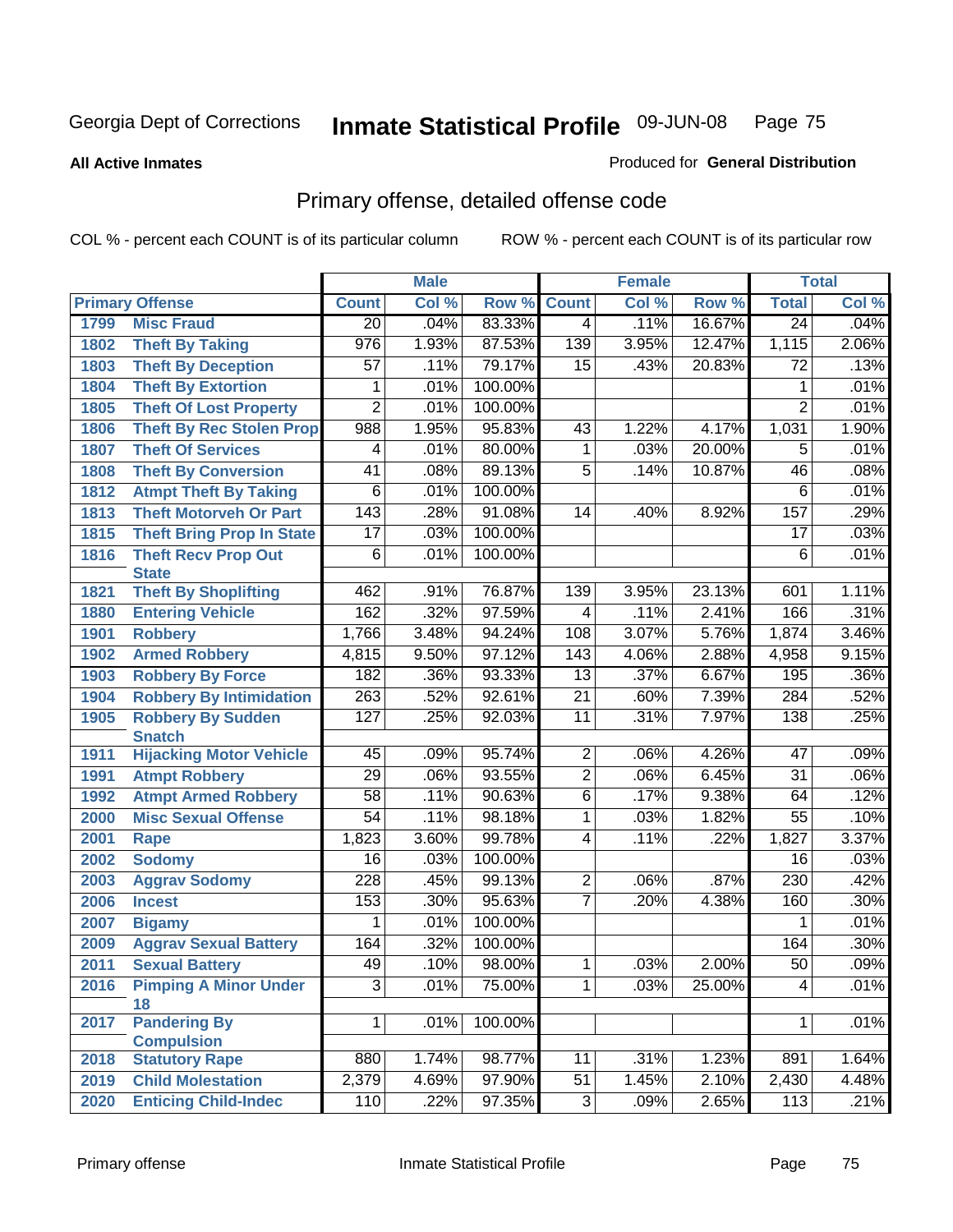**All Active Inmates**

### Produced for **General Distribution**

# Primary offense, detailed offense code

|      |                                                  |                 | <b>Male</b> |         |                 | <b>Female</b> |         |                 | <b>Total</b> |
|------|--------------------------------------------------|-----------------|-------------|---------|-----------------|---------------|---------|-----------------|--------------|
|      | <b>Primary Offense</b>                           | <b>Count</b>    | Col %       | Row %   | <b>Count</b>    | Col %         | Row %   | <b>Total</b>    | Col %        |
|      | <b>Purp</b>                                      |                 |             |         |                 |               |         |                 |              |
| 2021 | <b>Aggrav Child Molestation</b>                  | 1,367           | 2.70%       | 98.49%  | 21              | .60%          | 1.51%   | 1,388           | 2.56%        |
| 2022 | <b>Necrophilia</b>                               | 1               | .01%        | 100.00% |                 |               |         | 1               | .01%         |
| 2023 | Sexl/Asslt/Agn/Pers/Cstd                         | $\overline{5}$  | .01%        | 100.00% |                 |               |         | $\overline{5}$  | .01%         |
|      |                                                  |                 |             |         |                 |               |         |                 |              |
| 2025 | <b>Solicit Sodomy From</b>                       | $\overline{2}$  | .01%        | 100.00% |                 |               |         | 2               | .01%         |
| 2026 | <b>Minor</b><br><b>Sex Offender Fail Registr</b> | 176             | .35%        | 97.24%  | $5\overline{)}$ | .14%          | 2.76%   | 181             | .33%         |
| 2028 | <b>Sex Offender Fail To</b>                      | $\overline{5}$  | .01%        | 100.00% |                 |               |         | $\overline{5}$  | .01%         |
|      | <b>Move</b>                                      |                 |             |         |                 |               |         |                 |              |
| 2090 | <b>Entice Child, Attempted</b>                   | $\overline{2}$  | .01%        | 100.00% |                 |               |         | 2               | .01%         |
| 2091 | <b>Atmpt Rape</b>                                | $\overline{25}$ | .05%        | 96.15%  | $\mathbf{1}$    | .03%          | 3.85%   | $\overline{26}$ | .05%         |
| 2092 | <b>Atmpt Sodomy</b>                              | 1               | .01%        | 100.00% |                 |               |         | 1               | .01%         |
| 2093 | <b>Atmpt Aggrav Sodomy</b>                       | 4               | .01%        | 100.00% |                 |               |         | 4               | .01%         |
| 2094 | <b>Atmpt Child Molestation</b>                   | $\overline{26}$ | .05%        | 100.00% |                 |               |         | $\overline{26}$ | .05%         |
| 2095 | <b>Agg Aslt W Intnt To Rape</b>                  | 63              | .12%        | 100.00% |                 |               |         | 63              | .12%         |
| 2096 | <b>Aggrav Ch Molest, Atmpt</b>                   | $\overline{2}$  | .01%        | 100.00% |                 |               |         | $\overline{2}$  | .01%         |
| 2097 | <b>Statutory Rape, Atmpt</b>                     | $\overline{2}$  | .01%        | 100.00% |                 |               |         | $\overline{2}$  | .01%         |
| 2099 | <b>Agg Sex Battery Atmpt</b>                     | $\overline{2}$  | .01%        | 100.00% |                 |               |         | $\overline{2}$  | .01%         |
| 2100 | <b>Misc Obscenity</b>                            | $\overline{2}$  | .01%        | 100.00% |                 |               |         | $\overline{2}$  | .01%         |
| 2101 | <b>Distributing Obscene Mat</b>                  | $\overline{1}$  | .01%        | 100.00% |                 |               |         | 1               | .01%         |
| 2102 | <b>Distr Mat Depict Nudity</b>                   | 1               | .01%        | 100.00% |                 |               |         | 1               | .01%         |
| 2200 | <b>Misc Public Order</b>                         | 1               | .01%        | 100.00% |                 |               |         | 1               | .01%         |
| 2205 | <b>False Swearng Writtn</b>                      | $\overline{9}$  | .02%        | 81.82%  | $\overline{2}$  | .06%          | 18.18%  | $\overline{11}$ | .02%         |
|      | <b>Stmt</b>                                      |                 |             |         |                 |               |         |                 |              |
| 2300 | <b>Abuse Of Govt Office</b>                      | 1               | .01%        | 100.00% |                 |               |         | 1               | .01%         |
| 2301 | <b>Bribery Govt Officer</b>                      | $\overline{4}$  | .01%        | 80.00%  | 1               | .03%          | 20.00%  | 5               | .01%         |
| 2302 | <b>Viol Oath Public Offcr</b>                    | 1               | .01%        | 100.00% |                 |               |         | 1               | .01%         |
| 2304 | <b>Influence Legislative Act</b>                 | 1               | .01%        | 100.00% |                 |               |         | 1               | .01%         |
| 2307 | <b>Defrauding State</b>                          |                 |             |         | $\overline{2}$  | .06%          | 100.00% | $\overline{2}$  | .01%         |
| 2311 | <b>False Certificates</b>                        | 1               | .01%        | 100.00% |                 |               |         | 1               | .01%         |
| 2313 | <b>Influencing Witness</b>                       | $\overline{4}$  | .01%        | 100.00% |                 |               |         | 4               | .01%         |
| 2314 | <b>Obstr Of Law Enf Officer</b>                  | 659             | 1.30%       | 93.61%  | 45              | 1.28%         | 6.39%   | 704             | $1.30\%$     |
| 2315 | <b>Tampering With</b>                            | $\overline{8}$  | .02%        | 80.00%  | $\overline{2}$  | .06%          | 20.00%  | $\overline{10}$ | .02%         |
|      | <b>Evidence</b>                                  |                 |             |         |                 |               |         |                 |              |
| 2316 | <b>Fleeing/Eluding Police</b>                    | 161             | .32%        | 95.27%  | $\overline{8}$  | .23%          | 4.73%   | 169             | .31%         |
| 2400 | <b>Misc Judicial Proceeding</b>                  | 1               | .01%        | 100.00% |                 |               |         | 1               | .01%         |
| 2401 | <b>Perjury</b>                                   | $\overline{5}$  | .01%        | 100.00% |                 |               |         | $\overline{5}$  | .01%         |
| 2402 | <b>False Swearing</b>                            | $\overline{4}$  | .01%        | 100.00% |                 |               |         | 4               | .01%         |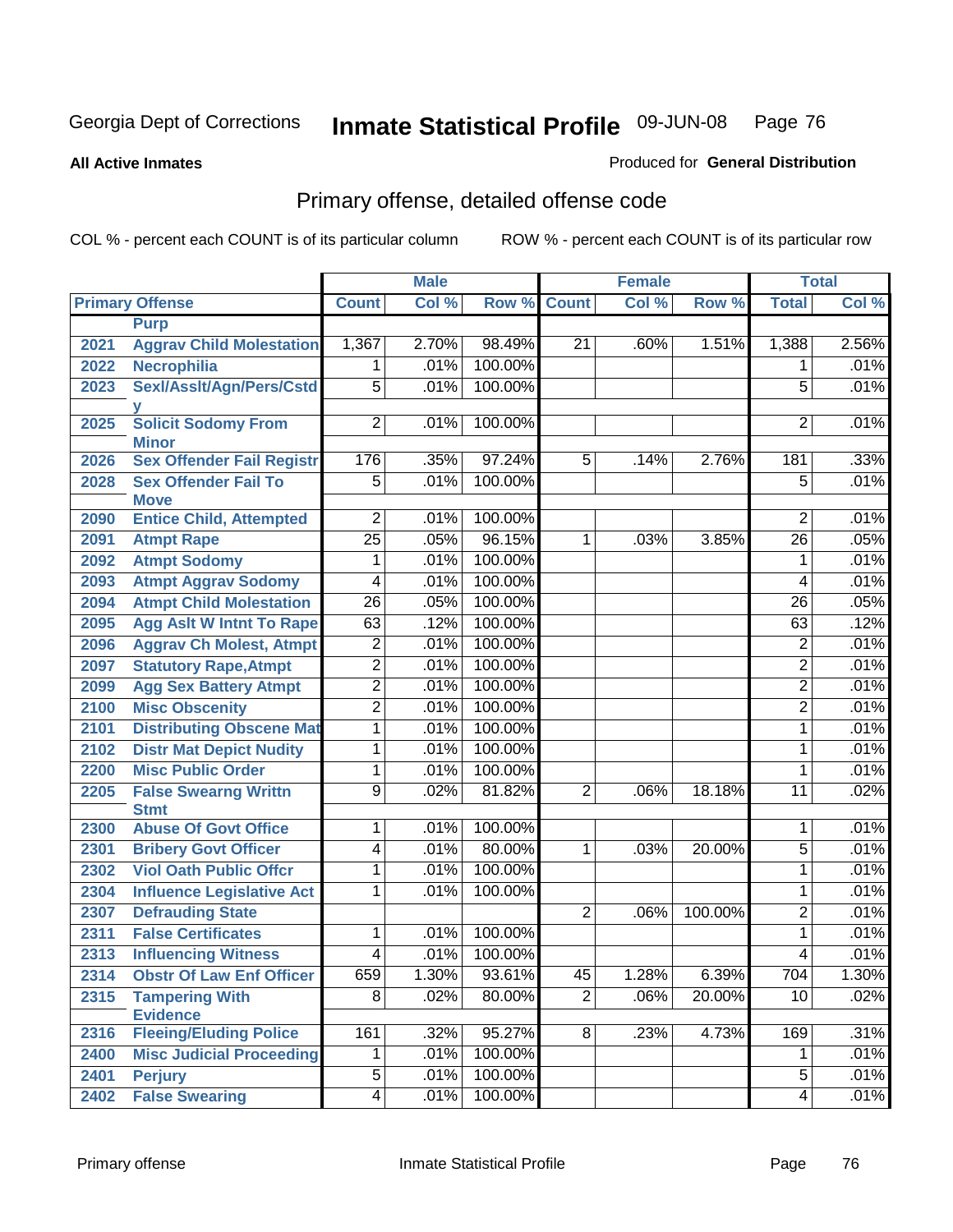**All Active Inmates**

### Produced for **General Distribution**

# Primary offense, detailed offense code

|                                            |                                                                                                                                                                                                                                                                                                                                                                                                                                               | <b>Male</b>                                                     |                                                                              |                                                              | <b>Female</b>                                 |                      |                 | <b>Total</b>                                                                       |
|--------------------------------------------|-----------------------------------------------------------------------------------------------------------------------------------------------------------------------------------------------------------------------------------------------------------------------------------------------------------------------------------------------------------------------------------------------------------------------------------------------|-----------------------------------------------------------------|------------------------------------------------------------------------------|--------------------------------------------------------------|-----------------------------------------------|----------------------|-----------------|------------------------------------------------------------------------------------|
| <b>Primary Offense</b>                     | <b>Count</b>                                                                                                                                                                                                                                                                                                                                                                                                                                  | Col %                                                           | Row %                                                                        | <b>Count</b>                                                 | Col %                                         | Row %                | <b>Total</b>    | Col %                                                                              |
| <b>Impersonating Officer</b>               | $\overline{5}$                                                                                                                                                                                                                                                                                                                                                                                                                                | .01%                                                            | 100.00%                                                                      |                                                              |                                               |                      | $\overline{5}$  | .01%                                                                               |
| <b>False Statements Govt</b>               | $\overline{29}$                                                                                                                                                                                                                                                                                                                                                                                                                               | .06%                                                            | 90.63%                                                                       | $\overline{3}$                                               | .09%                                          | 9.38%                | $\overline{32}$ | .06%                                                                               |
| <b>Impersntng In Legal</b>                 | $\overline{2}$                                                                                                                                                                                                                                                                                                                                                                                                                                | .01%                                                            | 100.00%                                                                      |                                                              |                                               |                      | $\overline{2}$  | .01%                                                                               |
|                                            |                                                                                                                                                                                                                                                                                                                                                                                                                                               |                                                                 |                                                                              |                                                              |                                               |                      |                 | .22%                                                                               |
|                                            | 1                                                                                                                                                                                                                                                                                                                                                                                                                                             |                                                                 |                                                                              |                                                              |                                               |                      | 1               | .01%                                                                               |
|                                            |                                                                                                                                                                                                                                                                                                                                                                                                                                               |                                                                 |                                                                              |                                                              |                                               |                      |                 | .01%                                                                               |
|                                            |                                                                                                                                                                                                                                                                                                                                                                                                                                               |                                                                 |                                                                              |                                                              |                                               |                      |                 | .01%                                                                               |
|                                            | $\overline{7}$                                                                                                                                                                                                                                                                                                                                                                                                                                |                                                                 |                                                                              | 1                                                            |                                               |                      |                 | .01%                                                                               |
|                                            | 1                                                                                                                                                                                                                                                                                                                                                                                                                                             |                                                                 |                                                                              |                                                              |                                               |                      | 1               | .01%                                                                               |
|                                            | 1                                                                                                                                                                                                                                                                                                                                                                                                                                             |                                                                 |                                                                              |                                                              |                                               |                      | 1               | .01%                                                                               |
| <b>Crmnl Interfere Govt</b>                | $\overline{39}$                                                                                                                                                                                                                                                                                                                                                                                                                               | .08%                                                            | 90.70%                                                                       | $\overline{4}$                                               | .11%                                          | 9.30%                | 43              | .08%                                                                               |
|                                            | 1                                                                                                                                                                                                                                                                                                                                                                                                                                             | .01%                                                            | 100.00%                                                                      |                                                              |                                               |                      | 1               | .01%                                                                               |
|                                            | $\overline{1}$                                                                                                                                                                                                                                                                                                                                                                                                                                | .01%                                                            | 100.00%                                                                      |                                                              |                                               |                      | 1               | .01%                                                                               |
|                                            | $\overline{3}$                                                                                                                                                                                                                                                                                                                                                                                                                                | .01%                                                            | 100.00%                                                                      |                                                              |                                               |                      | $\overline{3}$  | .01%                                                                               |
|                                            | $\overline{2}$                                                                                                                                                                                                                                                                                                                                                                                                                                | .01%                                                            | 100.00%                                                                      |                                                              |                                               |                      | $\overline{2}$  | .01%                                                                               |
| <b>Etc</b>                                 |                                                                                                                                                                                                                                                                                                                                                                                                                                               |                                                                 |                                                                              |                                                              |                                               |                      |                 |                                                                                    |
| <b>Cruelty To Children</b>                 | 261                                                                                                                                                                                                                                                                                                                                                                                                                                           | .51%                                                            | 76.76%                                                                       | 79                                                           | 2.24%                                         | 23.24%               | 340             | .63%                                                                               |
| <b>Atmpt Cruelty To</b><br><b>Children</b> | 1                                                                                                                                                                                                                                                                                                                                                                                                                                             | .01%                                                            | 50.00%                                                                       | 1                                                            | .03%                                          | 50.00%               | $\overline{2}$  | .01%                                                                               |
| <b>Manufact Meth Near</b><br><b>Child</b>  | $\overline{9}$                                                                                                                                                                                                                                                                                                                                                                                                                                | .02%                                                            | 60.00%                                                                       | $\overline{6}$                                               | .17%                                          | 40.00%               | 15              | .03%                                                                               |
| <b>Cruelty To Elder Person</b>             | $\overline{10}$                                                                                                                                                                                                                                                                                                                                                                                                                               | .02%                                                            | 90.91%                                                                       | $\mathbf{1}$                                                 | .03%                                          | 9.09%                | 11              | .02%                                                                               |
| <b>Sex Exploitation Child</b>              | $\overline{54}$                                                                                                                                                                                                                                                                                                                                                                                                                               | .11%                                                            | 98.18%                                                                       | 1                                                            | .03%                                          | 1.82%                | $\overline{55}$ | .10%                                                                               |
| <b>Cntrbtng Delingency</b>                 |                                                                                                                                                                                                                                                                                                                                                                                                                                               |                                                                 |                                                                              | 1                                                            | .03%                                          | 100.00%              | 1               | .01%                                                                               |
| <b>Minor</b>                               |                                                                                                                                                                                                                                                                                                                                                                                                                                               |                                                                 |                                                                              |                                                              |                                               |                      |                 |                                                                                    |
| Off                                        |                                                                                                                                                                                                                                                                                                                                                                                                                                               |                                                                 |                                                                              |                                                              |                                               |                      |                 | .01%                                                                               |
| <b>Carry Concealed Weapon</b>              | $\overline{6}$                                                                                                                                                                                                                                                                                                                                                                                                                                | .01%                                                            | 100.00%                                                                      |                                                              |                                               |                      | 6               | .01%                                                                               |
| <b>Machine Gun Activities</b>              | 1                                                                                                                                                                                                                                                                                                                                                                                                                                             | .01%                                                            | 100.00%                                                                      |                                                              |                                               |                      | 1               | .01%                                                                               |
| <b>Poss Of Firearm Dur</b>                 | $\overline{276}$                                                                                                                                                                                                                                                                                                                                                                                                                              | .54%                                                            | 97.53%                                                                       | $\overline{7}$                                               | .20%                                          | 2.47%                | 283             | .52%                                                                               |
|                                            |                                                                                                                                                                                                                                                                                                                                                                                                                                               |                                                                 |                                                                              |                                                              |                                               |                      |                 | .01%                                                                               |
|                                            | 49                                                                                                                                                                                                                                                                                                                                                                                                                                            |                                                                 |                                                                              | $\overline{1}$                                               |                                               |                      |                 | .09%                                                                               |
| <b>Weapons</b>                             |                                                                                                                                                                                                                                                                                                                                                                                                                                               |                                                                 |                                                                              |                                                              |                                               |                      |                 |                                                                                    |
| <b>Poss Firearm 1st</b>                    | 63                                                                                                                                                                                                                                                                                                                                                                                                                                            | .12%                                                            | 95.45%                                                                       | $\overline{3}$                                               | .09%                                          | 4.55%                | 66              | .12%                                                                               |
| <b>Offender</b>                            |                                                                                                                                                                                                                                                                                                                                                                                                                                               |                                                                 |                                                                              |                                                              |                                               |                      |                 |                                                                                    |
|                                            | <b>Procd</b><br><b>Escape</b><br><b>Aiding Escape</b><br><b>Hindering Appreh Or Pun</b><br><b>Mutiny In Penal Inst</b><br><b>Bail Jumping</b><br><b>Atmpt Escape</b><br><b>False Public Alarm</b><br><b>Prop</b><br><b>Commerical Gambling</b><br><b>Dogfighting</b><br><b>Lottery Violation</b><br><b>Removal Baggage, Cargo</b><br><b>Misc Weapon/Explosive</b><br><b>Crime</b><br><b>Poss Knife During Crime</b><br><b>Poss Of Certain</b> | 107<br>$\overline{4}$<br>$\overline{5}$<br>$\overline{5}$<br>دی | .21%<br>.01%<br>.01%<br>.01%<br>.01%<br>.01%<br>.01%<br>.01%<br>.01%<br>.10% | 90.68%<br>100.00%<br>100.00%<br>100.00%<br>87.50%<br>100.00% | 11<br>100.00%<br>100.00%<br>100.00%<br>98.00% | .31%<br>.03%<br>.03% | 9.32%<br>12.50% | 118<br>4<br>$\overline{5}$<br>$\overline{8}$<br>$\overline{5}$<br>3<br>2.00%<br>50 |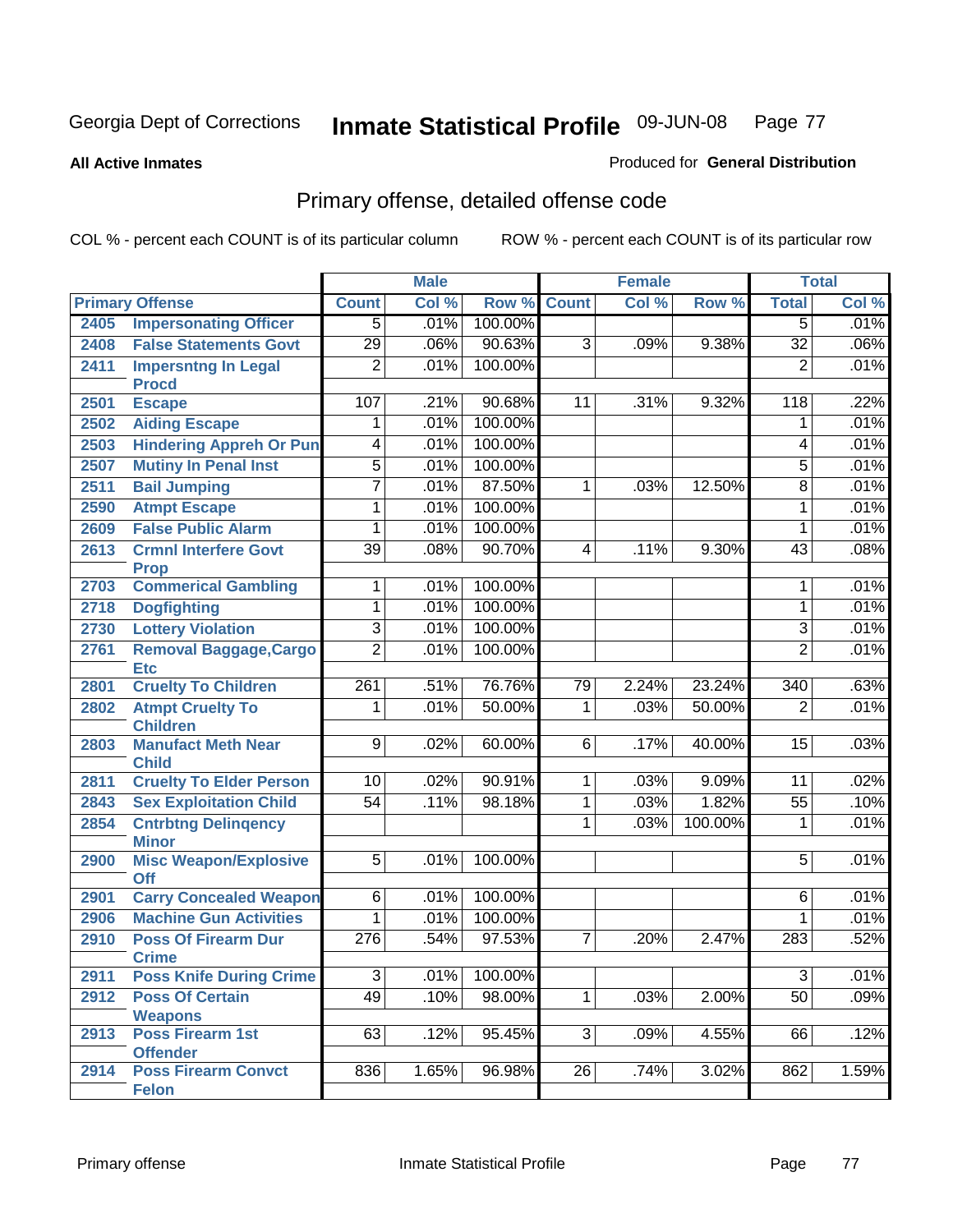**All Active Inmates**

### Produced for **General Distribution**

# Primary offense, detailed offense code

|      |                                            |                  | <b>Male</b> |         |                  | <b>Female</b> |        |                  | <b>Total</b> |
|------|--------------------------------------------|------------------|-------------|---------|------------------|---------------|--------|------------------|--------------|
|      | <b>Primary Offense</b>                     | <b>Count</b>     | Col %       | Row %   | <b>Count</b>     | Col %         | Row %  | <b>Total</b>     | Col %        |
| 2915 | <b>Carry Weapon At School</b>              | $\overline{8}$   | .02%        | 88.89%  | 1 <sup>1</sup>   | .03%          | 11.11% | $\overline{9}$   | .02%         |
| 2963 | <b>Guard Line</b>                          | $\overline{3}$   | .01%        | 50.00%  | $\overline{3}$   | .09%          | 50.00% | 6                | .01%         |
|      | <b>W/Weapon/Drugs</b>                      |                  |             |         |                  |               |        |                  |              |
| 2965 | <b>Poss Wpn, Drugs By</b>                  | 6                | .01%        | 100.00% |                  |               |        | 6                | .01%         |
|      | <b>Prisnr</b>                              |                  |             |         |                  |               |        |                  |              |
| 2971 | <b>Cruelty To Animals</b>                  | $\overline{8}$   | .02%        | 100.00% |                  |               |        | 8                | .01%         |
| 2972 | <b>Aggrav Cruelty To</b><br><b>Animals</b> | $\overline{3}$   | .01%        | 75.00%  | 1                | .03%          | 25.00% | $\overline{4}$   | .01%         |
| 3000 | <b>Misc Invasion Of Privacy</b>            | 1                | .01%        | 100.00% |                  |               |        | 1                | .01%         |
| 3001 | <b>Eavesdrop &amp;</b>                     | 1                | .01%        | 100.00% |                  |               |        | 1                | .01%         |
|      | <b>Surveillance</b>                        |                  |             |         |                  |               |        |                  |              |
| 3002 | <b>Peeping Tom</b>                         | 25               | .05%        | 100.00% |                  |               |        | 25               | .05%         |
| 3404 | <b>Racketeering</b>                        | 60               | .12%        | 75.95%  | $\overline{19}$  | .54%          | 24.05% | 79               | .15%         |
| 4001 | <b>S/D Narcotics Opiates</b>               | $\overline{26}$  | .05%        | 89.66%  | $\overline{3}$   | .09%          | 10.34% | 29               | .05%         |
| 4002 | <b>S/D Dep Stim Cntrf Drugs</b>            | $\overline{53}$  | .10%        | 80.30%  | $\overline{13}$  | .37%          | 19.70% | 66               | .12%         |
| 4003 | <b>S/D Of Lsd</b>                          | $\overline{2}$   | .01%        | 100.00% |                  |               |        | $\overline{2}$   | .01%         |
| 4004 | <b>S/D Of Marijuana</b>                    | 309              | .61%        | 95.08%  | 16               | .45%          | 4.92%  | 325              | .60%         |
| 4006 | <b>Poss Narcotics Opiates</b>              | $\overline{53}$  | .10%        | 85.48%  | $\overline{9}$   | .26%          | 14.52% | 62               | .11%         |
| 4007 | <b>Poss Dep Stim Cntrf</b>                 | $\overline{89}$  | .18%        | 91.75%  | $\overline{8}$   | .23%          | 8.25%  | 97               | .18%         |
|      | <b>Drugs</b>                               |                  |             |         |                  |               |        |                  |              |
| 4008 | <b>Poss Of Lsd</b>                         | $\overline{2}$   | .01%        | 100.00% |                  |               |        | $\overline{2}$   | .01%         |
| 4009 | <b>Poss Of Marijuana</b>                   | $\overline{344}$ | .68%        | 95.56%  | 16               | .45%          | 4.44%  | 360              | .66%         |
| 4011 | <b>Illegal Attm To Obt Drugs</b>           | $\overline{9}$   | .02%        | 64.29%  | $\overline{5}$   | .14%          | 35.71% | 14               | .03%         |
| 4012 | <b>Viol Ga Cntrl Sbst Act</b>              | $\overline{20}$  | .04%        | 95.24%  | 1                | .03%          | 4.76%  | $\overline{21}$  | .04%         |
| 4013 | <b>Viol Dngrous Drgs Act</b>               | $\overline{3}$   | .01%        | 75.00%  | $\overline{1}$   | .03%          | 25.00% | 4                | .01%         |
| 4014 | <b>Uniwfl Mfg/Del/Dist N-C S</b>           | $\overline{30}$  | .06%        | 96.77%  | 1                | .03%          | 3.23%  | $\overline{31}$  | .06%         |
| 4016 | <b>Poss Drug Related Matri</b>             | $\overline{27}$  | .05%        | 77.14%  | $\overline{8}$   | .23%          | 22.86% | $\overline{35}$  | .06%         |
| 4017 | <b>S/D Cont Sub Public</b>                 | $\overline{112}$ | .22%        | 94.92%  | $\overline{6}$   | .17%          | 5.08%  | $\overline{118}$ | .22%         |
| 4018 | <b>S/D Cont Sub School</b>                 | 62               | .12%        | 96.88%  | $\overline{2}$   | .06%          | 3.13%  | 64               | .12%         |
| 4021 | <b>S/D Cocaine</b>                         | 1,688            | 3.33%       | 94.04%  | 107              | 3.04%         | 5.96%  | 1,795            | 3.31%        |
| 4022 | <b>Poss Of Cocaine</b>                     | 2,540            | 5.01%       | 90.49%  | 267              | 7.58%         | 9.51%  | 2,807            | 5.18%        |
| 4030 | <b>Poss Ephedrine</b>                      | $\overline{11}$  | .02%        | 100.00% |                  |               |        | 11               | .02%         |
| 4031 | <b>Poss Methamphetamine</b>                | 916              | 1.81%       | 82.97%  | $\overline{188}$ | 5.34%         | 17.03% | 1,104            | 2.04%        |
| 4032 | <b>Sale Methamphetamine</b>                | 131              | .26%        | 85.06%  | $\overline{23}$  | .65%          | 14.94% | 154              | .28%         |
| 4033 | <b>Poss Mda/Extsy</b>                      | $\overline{15}$  | .03%        | 88.24%  | $\overline{2}$   | .06%          | 11.76% | 17               | .03%         |
| 4034 | <b>Sale Mda/Extsy</b>                      | $\overline{2}$   | .01%        | 100.00% |                  |               |        | $\overline{2}$   | .01%         |
| 4050 | <b>Poss W Int Dist Cocaine</b>             | $\overline{98}$  | .19%        | 97.03%  | $\overline{3}$   | .09%          | 2.97%  | 101              | .19%         |
| 4051 | <b>Poss W Int Dist</b>                     | 83               | .16%        | 100.00% |                  |               |        | 83               | .15%         |
|      | <b>Marijuana</b>                           |                  |             |         |                  |               |        |                  |              |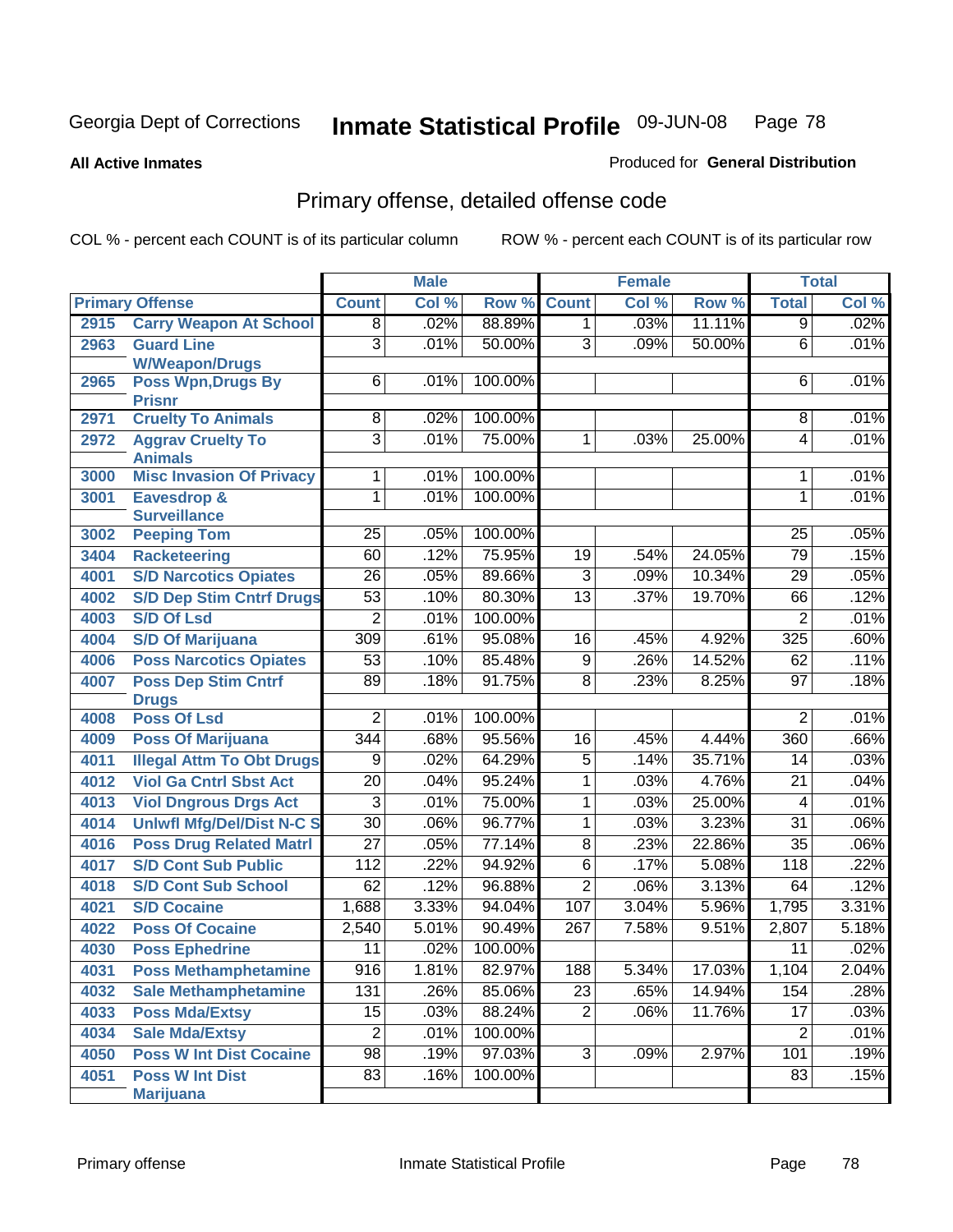**All Active Inmates**

### Produced for **General Distribution**

# Primary offense, detailed offense code

|      |                                      |                  | <b>Male</b> |                 |                 | <b>Female</b> |         |                 | <b>Total</b> |
|------|--------------------------------------|------------------|-------------|-----------------|-----------------|---------------|---------|-----------------|--------------|
|      | <b>Primary Offense</b>               | <b>Count</b>     | Col %       | Row %           | <b>Count</b>    | Col %         | Row %   | <b>Total</b>    | Col %        |
| 4052 | <b>Poss W Int Dist Meth</b>          | $\overline{36}$  | .07%        | 87.80%          | $\overline{5}$  | .14%          | 12.20%  | 41              | .08%         |
| 4053 | <b>Poss W Int Dis Other</b>          | 10               | .02%        | 100.00%         |                 |               |         | 10              | .02%         |
|      | <b>Drug</b>                          |                  |             |                 |                 |               |         |                 |              |
| 4090 | <b>Atmpt Viol Substance Act</b>      | $\overline{23}$  | .05%        | 76.67%          | $\overline{7}$  | .20%          | 23.33%  | 30              | .06%         |
| 4100 | <b>Misc Drugs Trafficking</b>        | $\overline{113}$ | .22%        | 94.17%          | $\overline{7}$  | .20%          | 5.83%   | 120             | .22%         |
| 4101 | <b>Traf Cocaine Less 200</b>         | 597              | 1.18%       | 96.29%          | $\overline{23}$ | .65%          | 3.71%   | 620             | 1.14%        |
| 4102 | Gm<br><b>Traf Cocaine 201-400 Gm</b> | 112              | .22%        | 92.56%          | 9               | .26%          | 7.44%   | 121             | .22%         |
|      |                                      |                  |             |                 | $\overline{7}$  |               |         |                 |              |
| 4103 | <b>Traf Cocaine 401+ Gm</b>          | 153              | .30%        | 95.63%          |                 | .20%          | 4.38%   | 160             | .30%         |
| 4111 | <b>Traf Narcotic Less 14 Gm</b>      | $\overline{8}$   | .02%        | 100.00%         |                 |               |         | 8               | .01%         |
| 4112 | <b>Traf Narcotic 15-28 Gm</b>        | 4                | .01%        | 100.00%         |                 |               |         | 4               | .01%         |
| 4113 | <b>Traf Narcotic 29+ Gm</b>          | 4                | .01%        | 100.00%         |                 |               |         | 4               | .01%         |
| 4121 | Traf Marijna 10-2000 Lb              | $\overline{82}$  | .16%        | 94.25%          | 5               | .14%          | 5.75%   | 87              | .16%         |
| 4122 | <b>Traf Marijna 2001-10k Lb</b>      | $\overline{3}$   | .01%        | 100.00%         |                 |               |         | 3               | .01%         |
| 4123 | Traf Marijna 10001+ Lb               | 1                | .01%        | 100.00%         |                 |               |         | 1               | .01%         |
| 4126 | <b>Traf Amphtmine 28-199</b><br>Gm   | $\overline{6}$   | .01%        | 85.71%          | $\mathbf 1$     | .03%          | 14.29%  | $\overline{7}$  | .01%         |
| 4127 | <b>Traf Amphtmine 200-399</b>        | $\mathbf 1$      | .01%        | 100.00%         |                 |               |         | 1               | .01%         |
|      | Gm                                   |                  |             |                 |                 |               |         |                 |              |
| 4128 | <b>Traf Amphtmine 400+ Gm</b>        | $\overline{5}$   | .01%        | 100.00%         |                 |               |         | $\overline{5}$  | .01%         |
| 4130 | <b>Cnspire Traffic Cntrl Sub</b>     | $\overline{11}$  | .02%        | 91.67%          | $\mathbf{1}$    | .03%          | 8.33%   | $\overline{12}$ | .02%         |
| 4133 | <b>Use Comm Facity Vio C</b>         | $\overline{3}$   | .01%        | 100.00%         |                 |               |         | $\overline{3}$  | .01%         |
|      | <b>Sub</b>                           |                  |             |                 |                 |               |         |                 |              |
| 4134 | <b>Att/Consprcy Commt</b><br>C/S/Of  | 61               | .12%        | 87.14%          | $\overline{9}$  | .26%          | 12.86%  | 70              | .13%         |
| 4135 | <b>Unauth Dist Contrild Sub</b>      |                  |             |                 | $\mathbf 1$     | .03%          | 100.00% | 1               | .01%         |
| 4140 | <b>Traf Methamph 28-199</b>          | 350              | .69%        | 87.72%          | 49              | 1.39%         | 12.28%  | 399             | .74%         |
|      | Gm                                   |                  |             |                 |                 |               |         |                 |              |
| 4141 | Traf Methamph 200-399                | 71               | .14%        | 93.42%          | $\overline{5}$  | .14%          | 6.58%   | 76              | .14%         |
|      | Gm                                   |                  |             |                 |                 |               |         |                 |              |
| 4142 | Traf Methamph 400+ Gm                | 94               | .19%        | 98.95%          | $\mathbf{1}$    | .03%          | 1.05%   | 95              | .18%         |
| 4143 | <b>Manf Methamph 28-199</b>          | $\overline{28}$  | .06%        | 84.85%          | $\overline{5}$  | .14%          | 15.15%  | $\overline{33}$ | .06%         |
|      | Gm                                   |                  |             |                 |                 |               |         |                 |              |
| 4144 | <b>Manf Methamph 200-399</b>         | $\overline{2}$   |             | $.01\%$ 100.00% |                 |               |         | $\overline{2}$  | .01%         |
| 4146 | Gm<br><b>Traf Methamph Unspec</b>    | 141              | .28%        | 92.76%          | 11              | .31%          | 7.24%   | 152             | .28%         |
|      | <b>Amt</b>                           |                  |             |                 |                 |               |         |                 |              |
| 4147 | <b>Manf Methamph Unspec</b>          | $\overline{159}$ | .31%        | 96.36%          | 6               | .17%          | 3.64%   | 165             | .30%         |
|      | Amt                                  |                  |             |                 |                 |               |         |                 |              |
| 4150 | <b>Traf Mda/Extsy 28-199gm</b>       | $\infty$         | .02%        | 88.89%          | 1               | .03%          | 11.11%  | $\overline{9}$  | .02%         |
| 4151 | <b>Traf Mda/Extsy 200-</b>           | $\mathbf 1$      | .01%        | 100.00%         |                 |               |         | $\mathbf{1}$    | .01%         |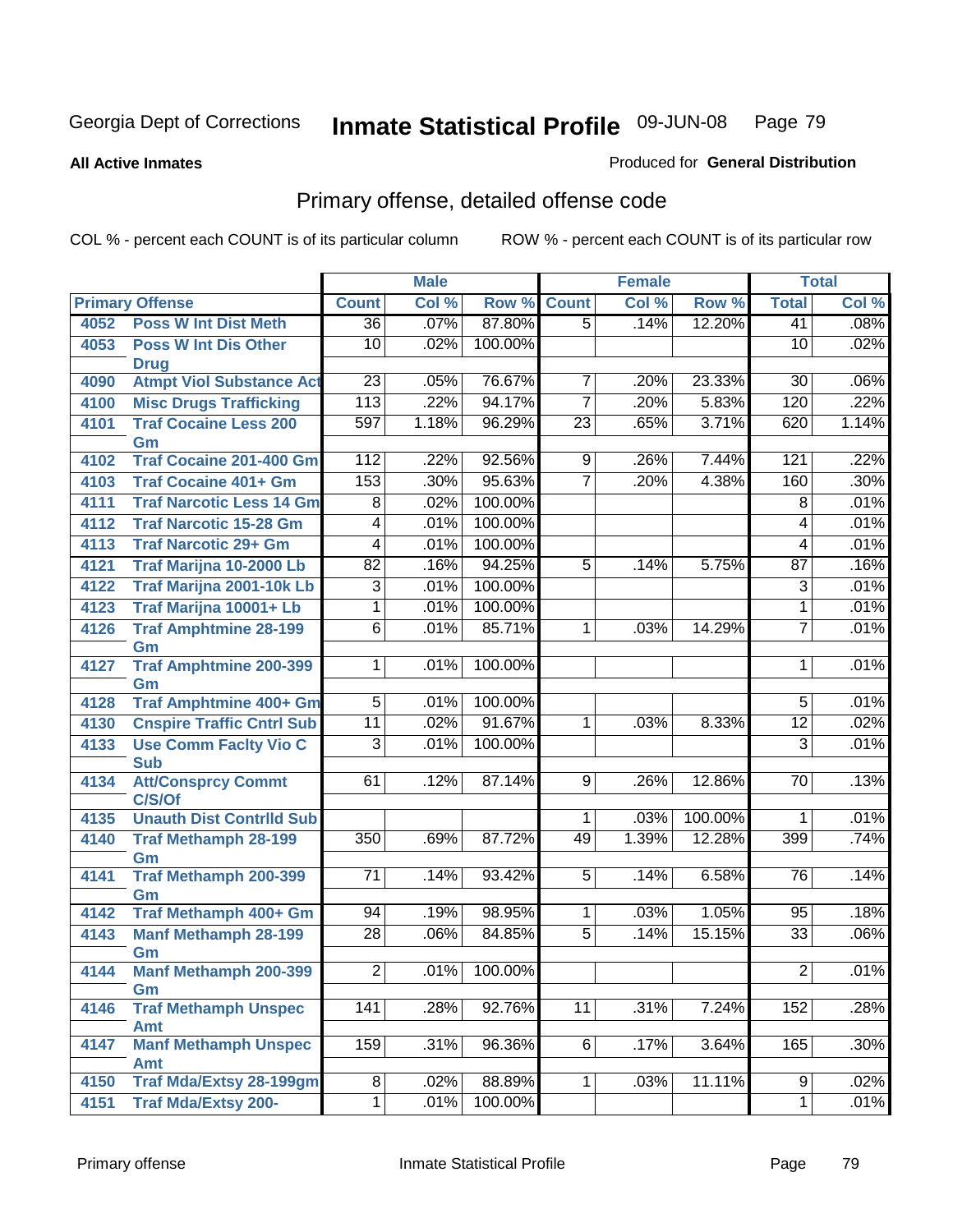**All Active Inmates**

### Produced for **General Distribution**

# Primary offense, detailed offense code

|      |                                  | <b>Male</b>     |         |         |                | <b>Female</b> |        | <b>Total</b>   |       |
|------|----------------------------------|-----------------|---------|---------|----------------|---------------|--------|----------------|-------|
|      | <b>Primary Offense</b>           | <b>Count</b>    | Col %   | Row %   | <b>Count</b>   | Col %         | Row %  | <b>Total</b>   | Col % |
|      | 399gm                            |                 |         |         |                |               |        |                |       |
| 4152 | Traf Mda/Extsy 400+Gm            |                 | .01%    | 100.00% |                |               |        |                | .01%  |
| 5001 | <b>Viol Motor Vehicle Laws</b>   | $\overline{35}$ | .07%    | 94.59%  | $\overline{2}$ | .06%          | 5.41%  | 37             | .07%  |
| 5003 | <b>Chop Shop Violation</b>       |                 | .01%    | 100.00% |                |               |        |                | .01%  |
| 5004 | <b>Drvng Habtl Violator</b>      | 100             | .20%    | 93.46%  | 7              | .20%          | 6.54%  | 107            | .20%  |
| 5005 | <b>Habit Traf Viol/Impaired</b>  | 9               | .02%    | 100.00% |                |               |        | 9              | .02%  |
| 5006 | <b>Habit Traf Viol/Other</b>     | 11              | .02%    | 91.67%  | 1              | .03%          | 8.33%  | 12             | .02%  |
| 5007 | <b>Hit-Run W/Injury/Fatality</b> | 3               | .01%    | 100.00% |                |               |        | 3              | .01%  |
| 6000 | <b>Misc Mrals/Pblic H/Safty</b>  | 27              | .05%    | 87.10%  | 4              | .11%          | 12.90% | 31             | .06%  |
| 6200 | <b>Misc Correctionl Inst Off</b> | 11              | .02%    | 100.00% |                |               |        | 11             | .02%  |
| 9901 | <b>Conspiracy</b>                | 46              | .09%    | 77.97%  | 13             | .37%          | 22.03% | 59             | .11%  |
| 9905 | <b>Crmnl Atmpt</b>               | 8               | $.02\%$ | 100.00% |                |               |        | 8              | .01%  |
| 9907 | <b>Unauth Dist Recrd</b>         | $\overline{2}$  | .01%    | 100.00% |                |               |        | $\overline{2}$ | .01%  |
|      | <b>Devices</b>                   |                 |         |         |                |               |        |                |       |
| 9910 | <b>Crmnl Solicitation</b>        | 3               | .01%    | 100.00% |                |               |        | 3              | .01%  |
| 9911 | <b>Party To A Crime</b>          | 2               | .01%    | 100.00% |                |               |        | $\overline{2}$ | .01%  |
| 9914 | <b>Gang Participation</b>        | 6               | .01%    | 100.00% |                |               |        | 6              | .01%  |
|      | <b>Total Rported</b>             | 50,684          | 101%    | 93.5%   | 3,522          | 100%          | 6.5%   | 54,206         | 101%  |

| <b>Not Reported</b> | эc     |       | r.<br>O∠ |
|---------------------|--------|-------|----------|
| <b>Total</b>        | 50,740 | 3,528 | 54,268   |

| Mode (most frequent) | 1601 Burglary | 1701 Forgery 1st Degree | 1601 Burglary |
|----------------------|---------------|-------------------------|---------------|
|----------------------|---------------|-------------------------|---------------|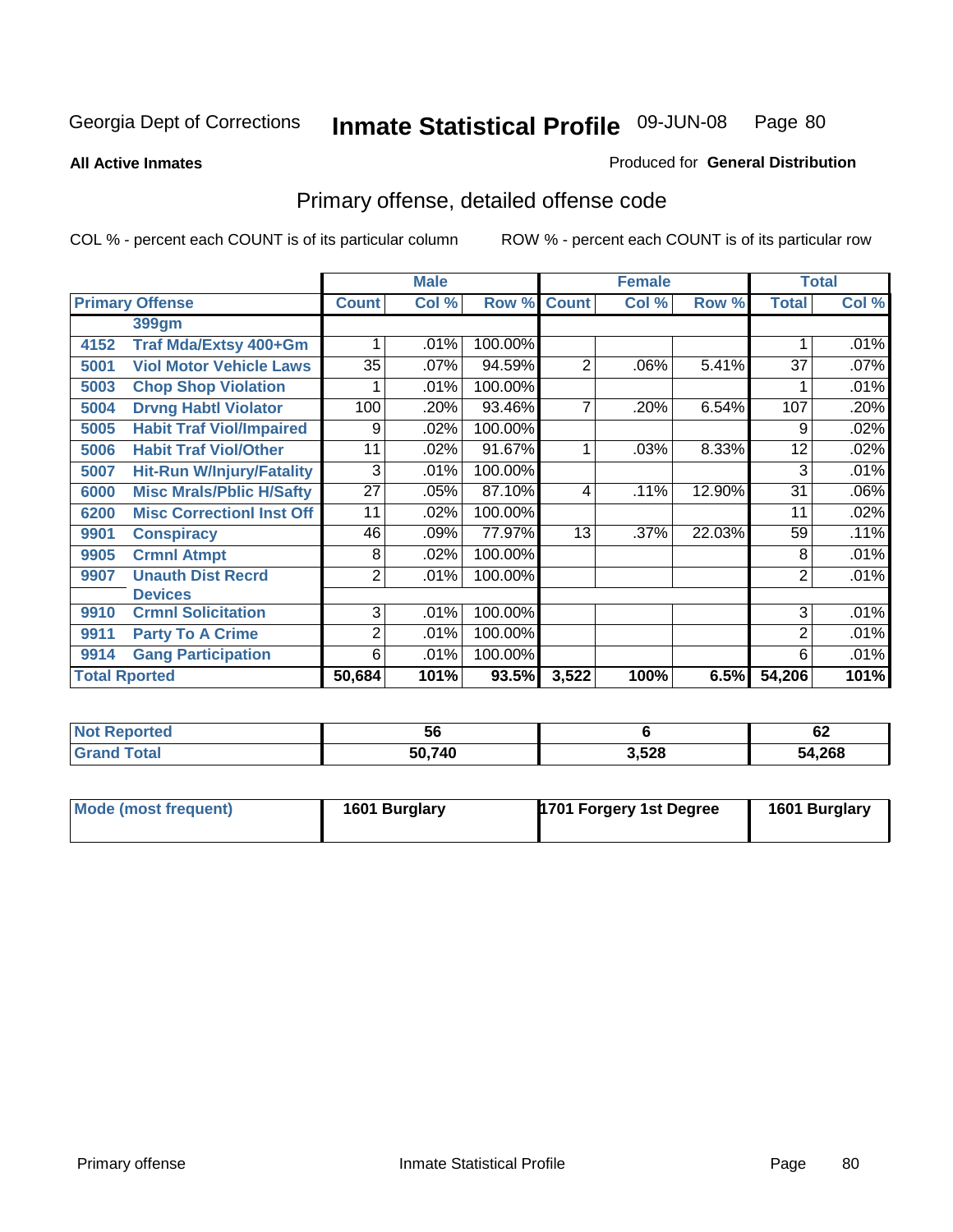#### **All Active Inmates**

#### Produced for **General Distribution**

# County of conviction of primary offense

|                         |                             |                  | <b>Male</b> |         | <b>Female</b>   |       |          |                  | <b>Total</b> |
|-------------------------|-----------------------------|------------------|-------------|---------|-----------------|-------|----------|------------------|--------------|
|                         | <b>County of Conviction</b> | <b>Count</b>     | Col %       | Row %   | <b>Count</b>    | Col % | Row %    | <b>Total</b>     | Col %        |
| 1                       | <b>Appling</b>              | $\overline{96}$  | .19%        | 95.05%  | $\overline{5}$  | .14%  | 4.95%    | 101              | .19%         |
| $\overline{2}$          | <b>Atkinson</b>             | $\overline{44}$  | .09%        | 93.62%  | $\overline{3}$  | .09%  | 6.38%    | $\overline{47}$  | .09%         |
| $\overline{\mathbf{3}}$ | <b>Bacon</b>                | 60               | .12%        | 96.77%  | $\overline{2}$  | .06%  | 3.23%    | 62               | .11%         |
| 4                       | <b>Baker</b>                | 8                | .02%        | 100.00% |                 |       |          | 8                | .01%         |
| 5                       | <b>Baldwin</b>              | 355              | .70%        | 94.92%  | 19              | .54%  | 5.08%    | $\overline{374}$ | .69%         |
| 6                       | <b>Banks</b>                | 67               | .13%        | 91.78%  | $\overline{6}$  | .17%  | 8.22%    | $\overline{73}$  | .13%         |
| 7                       | <b>Barrow</b>               | $\overline{276}$ | .54%        | 93.24%  | $\overline{20}$ | .57%  | 6.76%    | 296              | .55%         |
| 8                       | <b>Bartow</b>               | 615              | 1.21%       | 88.62%  | 79              | 2.24% | 11.38%   | 694              | 1.28%        |
| 9                       | <b>Ben Hill</b>             | 266              | .52%        | 92.68%  | $\overline{21}$ | .60%  | 7.32%    | 287              | .53%         |
| 10                      | <b>Berrien</b>              | $\overline{92}$  | .18%        | 87.62%  | $\overline{13}$ | .37%  | 12.38%   | 105              | .19%         |
| 11                      | <b>Bibb</b>                 | 1,077            | 2.12%       | 95.48%  | $\overline{51}$ | 1.45% | 4.52%    | 1,128            | 2.08%        |
| 12                      | <b>Bleckley</b>             | 79               | .16%        | 85.87%  | $\overline{13}$ | .37%  | 14.13%   | $\overline{92}$  | .17%         |
| $\overline{13}$         | <b>Brantley</b>             | $\overline{52}$  | .10%        | 86.67%  | $\overline{8}$  | .23%  | 13.33%   | 60               | .11%         |
| 14                      | <b>Brooks</b>               | $\overline{68}$  | .13%        | 97.14%  | $\overline{2}$  | .06%  | 2.86%    | $\overline{70}$  | .13%         |
| 15                      | <b>Bryan</b>                | 103              | .20%        | 95.37%  | $\overline{5}$  | .14%  | 4.63%    | 108              | .20%         |
| 16                      | <b>Bulloch</b>              | 482              | .95%        | 94.32%  | $\overline{29}$ | .82%  | 5.68%    | 511              | .94%         |
| 17                      | <b>Burke</b>                | $\overline{216}$ | .43%        | 95.58%  | $\overline{10}$ | .28%  | 4.42%    | $\overline{226}$ | .42%         |
| 18                      | <b>Butts</b>                | 144              | .28%        | 94.74%  | $\overline{8}$  | .23%  | 5.26%    | 152              | .28%         |
| 19                      | <b>Calhoun</b>              | $\overline{44}$  | .09%        | 93.62%  | $\overline{3}$  | .09%  | 6.38%    | $\overline{47}$  | .09%         |
| 20                      | <b>Camden</b>               | $\overline{143}$ | .28%        | 94.08%  | $\overline{9}$  | .26%  | 5.92%    | 152              | .28%         |
| 21                      | <b>Candler</b>              | $\overline{93}$  | .18%        | 93.00%  | $\overline{7}$  | .20%  | 7.00%    | 100              | .18%         |
| 22                      | <b>Carroll</b>              | 587              | 1.16%       | 92.30%  | 49              | 1.39% | 7.70%    | 636              | 1.17%        |
| 23                      | <b>Catoosa</b>              | 288              | .57%        | 89.72%  | $\overline{33}$ | .94%  | 10.28%   | 321              | .59%         |
| 24                      | <b>Charlton</b>             | 65               | .13%        | 97.01%  | $\overline{2}$  | .06%  | 2.99%    | 67               | .12%         |
| 25                      | <b>Chatham</b>              | 2,450            | 4.83%       | 94.59%  | 140             | 3.98% | 5.41%    | 2,590            | 4.78%        |
| 26                      | <b>Chattahoochee</b>        | $\overline{25}$  | .05%        | 92.59%  | $\overline{2}$  | .06%  | 7.41%    | $\overline{27}$  | .05%         |
| 27                      | <b>Chattooga</b>            | $\overline{243}$ | .48%        | 89.34%  | $\overline{29}$ | .82%  | 10.66%   | $\overline{272}$ | .50%         |
| 28                      | <b>Cherokee</b>             | 574              | 1.13%       | 90.11%  | 63              | 1.79% | 9.89%    | 637              | 1.18%        |
| 29                      | <b>Clarke</b>               | 437              | .86%        | 94.59%  | $\overline{25}$ | .71%  | 5.41%    | 462              | .85%         |
| 30                      | <b>Clay</b>                 | $\overline{29}$  | .06%        | 90.63%  | $\overline{3}$  | .09%  | 9.38%    | $\overline{32}$  | .06%         |
| 31                      | <b>Clayton</b>              | 1,588            | 3.13%       | 93.03%  | 119             | 3.38% | 6.97%    | 1,707            | 3.15%        |
| 32                      | <b>Clinch</b>               | 49               | .10%        | 98.00%  | 1               | .03%  | $2.00\%$ | 50               | $.09\%$      |
| 33                      | <b>Cobb</b>                 | 2,888            | 5.70%       | 91.95%  | 253             | 7.18% | 8.05%    | 3,141            | 5.79%        |
| 34                      | <b>Coffee</b>               | 227              | .45%        | 93.42%  | 16              | .45%  | 6.58%    | 243              | .45%         |
| 35                      | <b>Colquitt</b>             | 341              | .67%        | 94.20%  | $\overline{21}$ | .60%  | 5.80%    | 362              | .67%         |
| 36                      | <b>Columbia</b>             | 318              | .63%        | 91.12%  | 31              | .88%  | 8.88%    | 349              | .64%         |
| 37                      | <b>Cook</b>                 | 142              | .28%        | 92.81%  | 11              | .31%  | 7.19%    | 153              | .28%         |
| 38                      | <b>Coweta</b>               | 565              | 1.11%       | 93.23%  | 41              | 1.16% | 6.77%    | 606              | 1.12%        |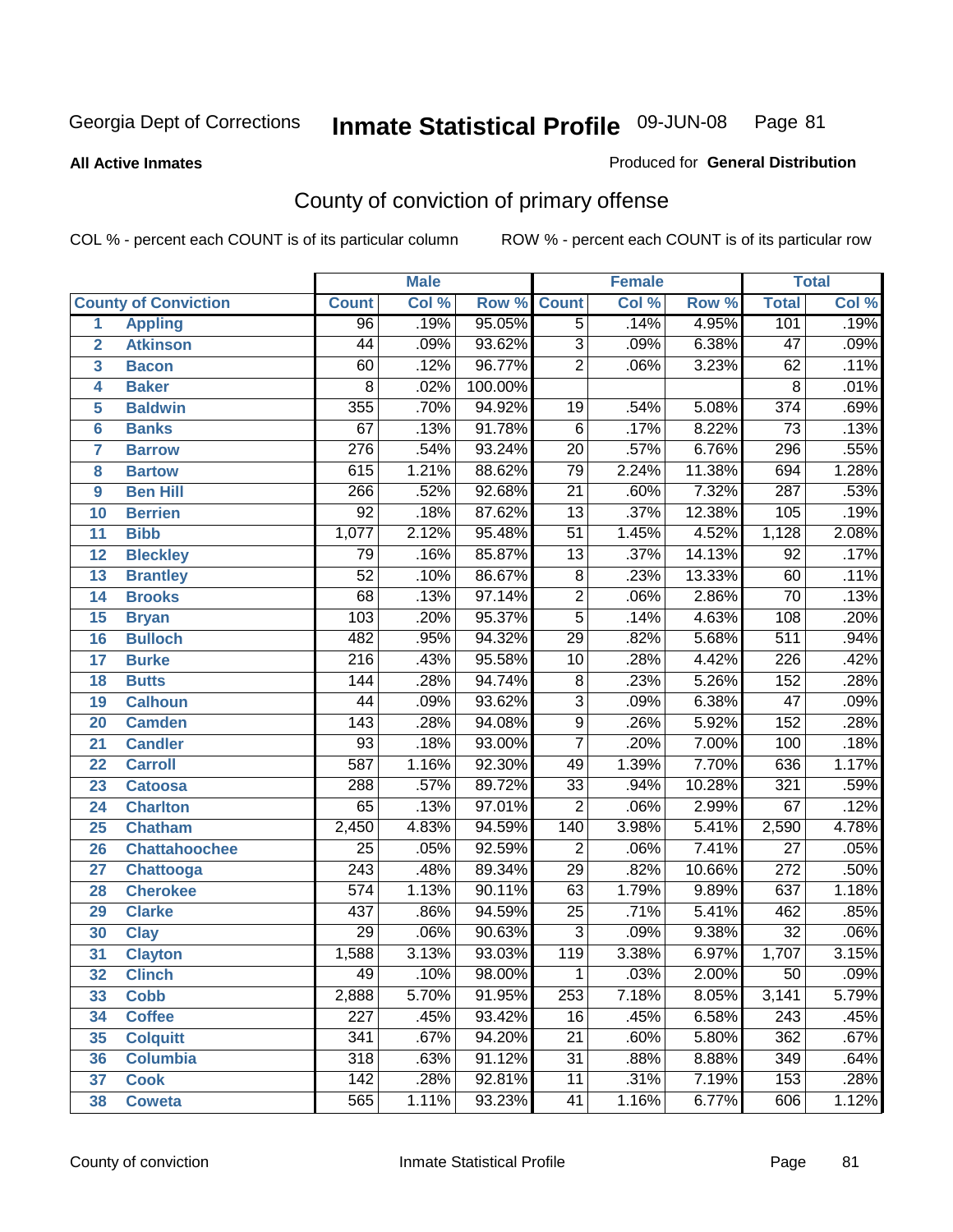#### **All Active Inmates**

### Produced for **General Distribution**

# County of conviction of primary offense

|    |                             |                  | <b>Male</b> |         | <b>Female</b>    |       |        | <b>Total</b>     |         |
|----|-----------------------------|------------------|-------------|---------|------------------|-------|--------|------------------|---------|
|    | <b>County of Conviction</b> | <b>Count</b>     | Col %       | Row %   | <b>Count</b>     | Col % | Row %  | <b>Total</b>     | Col %   |
| 39 | <b>Crawford</b>             | $\overline{24}$  | .05%        | 85.71%  | $\overline{4}$   | .11%  | 14.29% | $\overline{28}$  | .05%    |
| 40 | <b>Crisp</b>                | 310              | .61%        | 95.09%  | 16               | .45%  | 4.91%  | 326              | .60%    |
| 41 | <b>Dade</b>                 | 145              | .29%        | 96.67%  | $\overline{5}$   | .14%  | 3.33%  | 150              | .28%    |
| 42 | <b>Dawson</b>               | 94               | .19%        | 90.38%  | $\overline{10}$  | .28%  | 9.62%  | 104              | .19%    |
| 43 | <b>Decatur</b>              | 321              | .63%        | 93.04%  | $\overline{24}$  | .68%  | 6.96%  | 345              | .64%    |
| 44 | <b>Dekalb</b>               | 3,016            | 5.95%       | 95.35%  | $\overline{147}$ | 4.17% | 4.65%  | 3,163            | 5.84%   |
| 45 | <b>Dodge</b>                | 149              | .29%        | 90.85%  | 15               | .43%  | 9.15%  | 164              | .30%    |
| 46 | <b>Dooly</b>                | 108              | .21%        | 94.74%  | 6                | .17%  | 5.26%  | 114              | .21%    |
| 47 | <b>Dougherty</b>            | 1,036            | 2.04%       | 95.31%  | $\overline{51}$  | 1.45% | 4.69%  | 1,087            | 2.01%   |
| 48 | <b>Douglas</b>              | 1,090            | 2.15%       | 91.52%  | 101              | 2.87% | 8.48%  | 1,191            | 2.20%   |
| 49 | <b>Early</b>                | 81               | .16%        | 98.78%  | 1                | .03%  | 1.22%  | $\overline{82}$  | .15%    |
| 50 | <b>Echols</b>               | $\overline{11}$  | .02%        | 100.00% |                  |       |        | 11               | .02%    |
| 51 | <b>Effingham</b>            | 146              | .29%        | 91.25%  | 14               | .40%  | 8.75%  | 160              | .30%    |
| 52 | <b>Elbert</b>               | 154              | .30%        | 94.48%  | $\overline{9}$   | .26%  | 5.52%  | 163              | .30%    |
| 53 | <b>Emanuel</b>              | 165              | .33%        | 97.06%  | $\overline{5}$   | .14%  | 2.94%  | 170              | .31%    |
| 54 | <b>Evans</b>                | 93               | .18%        | 98.94%  | $\mathbf{1}$     | .03%  | 1.06%  | 94               | .17%    |
| 55 | <b>Fannin</b>               | 111              | .22%        | 92.50%  | $\overline{9}$   | .26%  | 7.50%  | 120              | .22%    |
| 56 | <b>Fayette</b>              | 331              | .65%        | 90.93%  | $\overline{33}$  | .94%  | 9.07%  | 364              | .67%    |
| 57 | <b>Floyd</b>                | 881              | 1.74%       | 91.01%  | $\overline{87}$  | 2.47% | 8.99%  | 968              | 1.79%   |
| 58 | <b>Forsyth</b>              | $\overline{308}$ | .61%        | 87.75%  | 43               | 1.22% | 12.25% | 351              | .65%    |
| 59 | <b>Franklin</b>             | 174              | .34%        | 92.06%  | $\overline{15}$  | .43%  | 7.94%  | 189              | .35%    |
| 60 | <b>Fulton</b>               | 4,252            | 8.39%       | 96.42%  | 158              | 4.49% | 3.58%  | 4,410            | 8.14%   |
| 61 | Gilmer                      | $\overline{95}$  | .19%        | 87.96%  | $\overline{13}$  | .37%  | 12.04% | 108              | .20%    |
| 62 | <b>Glascock</b>             | $\overline{7}$   | .01%        | 87.50%  | 1                | .03%  | 12.50% | 8                | .01%    |
| 63 | <b>Glynn</b>                | 442              | .87%        | 95.67%  | $\overline{20}$  | .57%  | 4.33%  | 462              | .85%    |
| 64 | <b>Gordon</b>               | 295              | .58%        | 92.48%  | $\overline{24}$  | .68%  | 7.52%  | 319              | .59%    |
| 65 | <b>Grady</b>                | 248              | .49%        | 95.02%  | $\overline{13}$  | .37%  | 4.98%  | $\overline{261}$ | .48%    |
| 66 | <b>Greene</b>               | 112              | .22%        | 97.39%  | $\overline{3}$   | .09%  | 2.61%  | 115              | .21%    |
| 67 | <b>Gwinnett</b>             | 1,836            | 3.62%       | 93.48%  | 128              | 3.63% | 6.52%  | 1,964            | 3.62%   |
| 68 | <b>Habersham</b>            | 120              | .24%        | 94.49%  | $\overline{7}$   | .20%  | 5.51%  | 127              | .23%    |
| 69 | <b>Hall</b>                 | 800              | 1.58%       | 92.38%  | 66               | 1.87% | 7.62%  | 866              | 1.60%   |
| 70 | <b>Hancock</b>              | 32               | .06%        | 94.12%  | 2                | .06%  | 5.88%  | 34               | $.06\%$ |
| 71 | <b>Haralson</b>             | $\overline{91}$  | .18%        | 94.79%  | $\overline{5}$   | .14%  | 5.21%  | $\overline{96}$  | .18%    |
| 72 | <b>Harris</b>               | $\overline{135}$ | .27%        | 95.74%  | $\overline{6}$   | .17%  | 4.26%  | 141              | .26%    |
| 73 | <b>Hart</b>                 | 115              | .23%        | 94.26%  | 7                | .20%  | 5.74%  | 122              | .23%    |
| 74 | <b>Heard</b>                | 60               | .12%        | 84.51%  | 11               | .31%  | 15.49% | 71               | .13%    |
| 75 | <b>Henry</b>                | $\overline{587}$ | 1.16%       | 91.15%  | $\overline{57}$  | 1.62% | 8.85%  | 644              | 1.19%   |
| 76 | <b>Houston</b>              | 649              | 1.28%       | 93.65%  | 44               | 1.25% | 6.35%  | 693              | 1.28%   |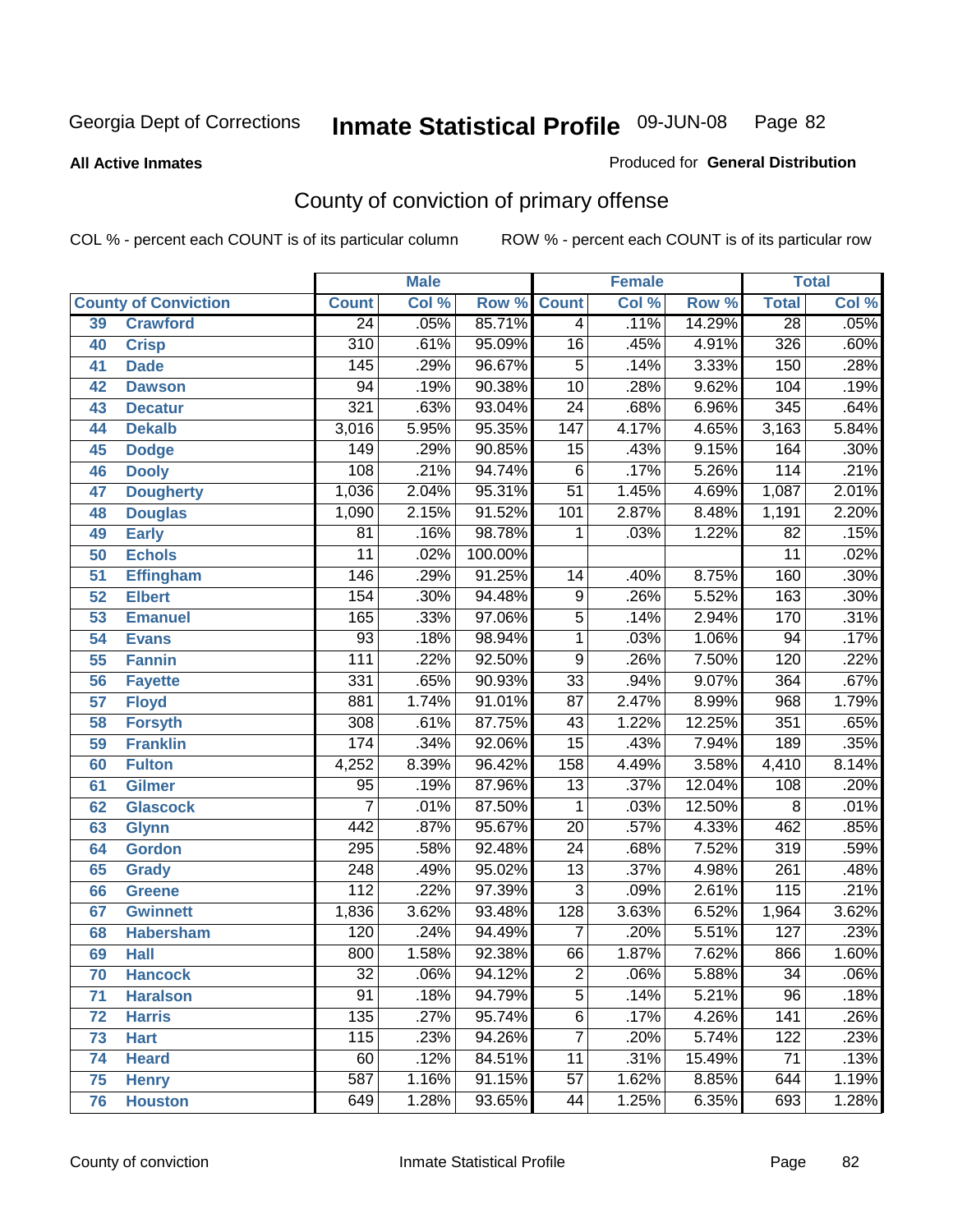#### **All Active Inmates**

### Produced for **General Distribution**

# County of conviction of primary offense

|     |                             |                  | <b>Male</b> |         |                         | <b>Female</b> |        |                  | <b>Total</b> |
|-----|-----------------------------|------------------|-------------|---------|-------------------------|---------------|--------|------------------|--------------|
|     | <b>County of Conviction</b> | <b>Count</b>     | Col %       | Row %   | <b>Count</b>            | Col %         | Row %  | <b>Total</b>     | Col %        |
| 77  | <b>Irwin</b>                | $\overline{57}$  | .11%        | 95.00%  | $\overline{3}$          | .09%          | 5.00%  | 60               | .11%         |
| 78  | <b>Jackson</b>              | 195              | .38%        | 91.12%  | $\overline{19}$         | .54%          | 8.88%  | $\overline{214}$ | .39%         |
| 79  | <b>Jasper</b>               | 64               | .13%        | 94.12%  | 4                       | .11%          | 5.88%  | 68               | .13%         |
| 80  | <b>Jeff Davis</b>           | $\overline{88}$  | .17%        | 97.78%  | $\overline{2}$          | .06%          | 2.22%  | 90               | .17%         |
| 81  | <b>Jefferson</b>            | $\overline{115}$ | .23%        | 95.83%  | $\overline{5}$          | .14%          | 4.17%  | 120              | .22%         |
| 82  | <b>Jenkins</b>              | $\overline{73}$  | .14%        | 94.81%  | $\overline{4}$          | .11%          | 5.19%  | $\overline{77}$  | .14%         |
| 83  | <b>Johnson</b>              | 65               | .13%        | 95.59%  | $\overline{3}$          | .09%          | 4.41%  | 68               | .13%         |
| 84  | <b>Jones</b>                | 152              | .30%        | 92.68%  | $\overline{12}$         | .34%          | 7.32%  | 164              | .30%         |
| 85  | <b>Lamar</b>                | 83               | .16%        | 93.26%  | $\overline{6}$          | .17%          | 6.74%  | 89               | .16%         |
| 86  | <b>Lanier</b>               | $\overline{37}$  | .07%        | 88.10%  | $\overline{5}$          | .14%          | 11.90% | 42               | .08%         |
| 87  | <b>Laurens</b>              | 338              | .67%        | 94.41%  | $\overline{20}$         | .57%          | 5.59%  | 358              | .66%         |
| 88  | Lee                         | $\overline{78}$  | .15%        | 97.50%  | $\overline{2}$          | .06%          | 2.50%  | 80               | .15%         |
| 89  | <b>Liberty</b>              | 284              | .56%        | 94.35%  | $\overline{17}$         | .48%          | 5.65%  | $\overline{301}$ | .56%         |
| 90  | <b>Lincoln</b>              | $\overline{33}$  | .07%        | 100.00% |                         |               |        | $\overline{33}$  | .06%         |
| 91  | Long                        | $\overline{90}$  | .18%        | 93.75%  | 6                       | .17%          | 6.25%  | $\overline{96}$  | .18%         |
| 92  | <b>Lowndes</b>              | 646              | 1.27%       | 94.58%  | $\overline{37}$         | 1.05%         | 5.42%  | 683              | 1.26%        |
| 93  | <b>Lumpkin</b>              | $\overline{123}$ | .24%        | 90.44%  | $\overline{13}$         | .37%          | 9.56%  | 136              | .25%         |
| 94  | <b>Macon</b>                | 81               | .16%        | 95.29%  | $\overline{\mathbf{4}}$ | .11%          | 4.71%  | 85               | .16%         |
| 95  | <b>Madison</b>              | $\overline{128}$ | .25%        | 94.12%  | $\overline{8}$          | .23%          | 5.88%  | 136              | .25%         |
| 96  | <b>Marion</b>               | $\overline{50}$  | .10%        | 96.15%  | $\overline{2}$          | .06%          | 3.85%  | $\overline{52}$  | .10%         |
| 97  | <b>Mcduffie</b>             | $\overline{211}$ | .42%        | 97.69%  | $\overline{5}$          | .14%          | 2.31%  | $\overline{216}$ | .40%         |
| 98  | <b>Mcintosh</b>             | $\overline{73}$  | .14%        | 98.65%  | 1                       | .03%          | 1.35%  | $\overline{74}$  | .14%         |
| 99  | <b>Meriwether</b>           | $\overline{202}$ | .40%        | 95.28%  | $\overline{10}$         | .28%          | 4.72%  | $\overline{212}$ | .39%         |
| 100 | <b>Miller</b>               | $\overline{36}$  | .07%        | 100.00% |                         |               |        | $\overline{36}$  | .07%         |
| 101 | <b>Mitchell</b>             | 191              | .38%        | 91.39%  | 18                      | .51%          | 8.61%  | 209              | .39%         |
| 102 | <b>Monroe</b>               | 187              | .37%        | 94.44%  | 11                      | .31%          | 5.56%  | 198              | .37%         |
| 103 | <b>Montgomery</b>           | $\overline{54}$  | .11%        | 94.74%  | $\overline{3}$          | .09%          | 5.26%  | $\overline{57}$  | .11%         |
| 104 | <b>Morgan</b>               | $\overline{111}$ | .22%        | 93.28%  | $\overline{8}$          | .23%          | 6.72%  | 119              | .22%         |
| 105 | <b>Murray</b>               | $\overline{247}$ | .49%        | 92.86%  | $\overline{19}$         | .54%          | 7.14%  | 266              | .49%         |
| 106 | <b>Muscogee</b>             | 1,920            | 3.79%       | 93.98%  | 123                     | 3.49%         | 6.02%  | 2,043            | 3.77%        |
| 107 | <b>Newton</b>               | 589              | 1.16%       | 89.79%  | 67                      | 1.90%         | 10.21% | 656              | 1.21%        |
| 108 | <b>Oconee</b>               | 57               | .11%        | 96.61%  | 2                       | .06%          | 3.39%  | 59               | .11%         |
| 109 | <b>Oglethorpe</b>           | $\overline{54}$  | .11%        | 96.43%  | $\overline{2}$          | .06%          | 3.57%  | $\overline{56}$  | .10%         |
| 110 | <b>Paulding</b>             | 232              | .46%        | 91.34%  | $\overline{22}$         | .62%          | 8.66%  | 254              | .47%         |
| 111 | <b>Peach</b>                | 92               | .18%        | 97.87%  | $\overline{\mathbf{c}}$ | .06%          | 2.13%  | 94               | .17%         |
| 112 | <b>Pickens</b>              | 102              | .20%        | 91.07%  | 10                      | .28%          | 8.93%  | 112              | .21%         |
| 113 | <b>Pierce</b>               | 62               | .12%        | 98.41%  | $\mathbf{1}$            | .03%          | 1.59%  | 63               | .12%         |
| 114 | <b>Pike</b>                 | 45               | .09%        | 86.54%  | $\boldsymbol{7}$        | .20%          | 13.46% | $\overline{52}$  | .10%         |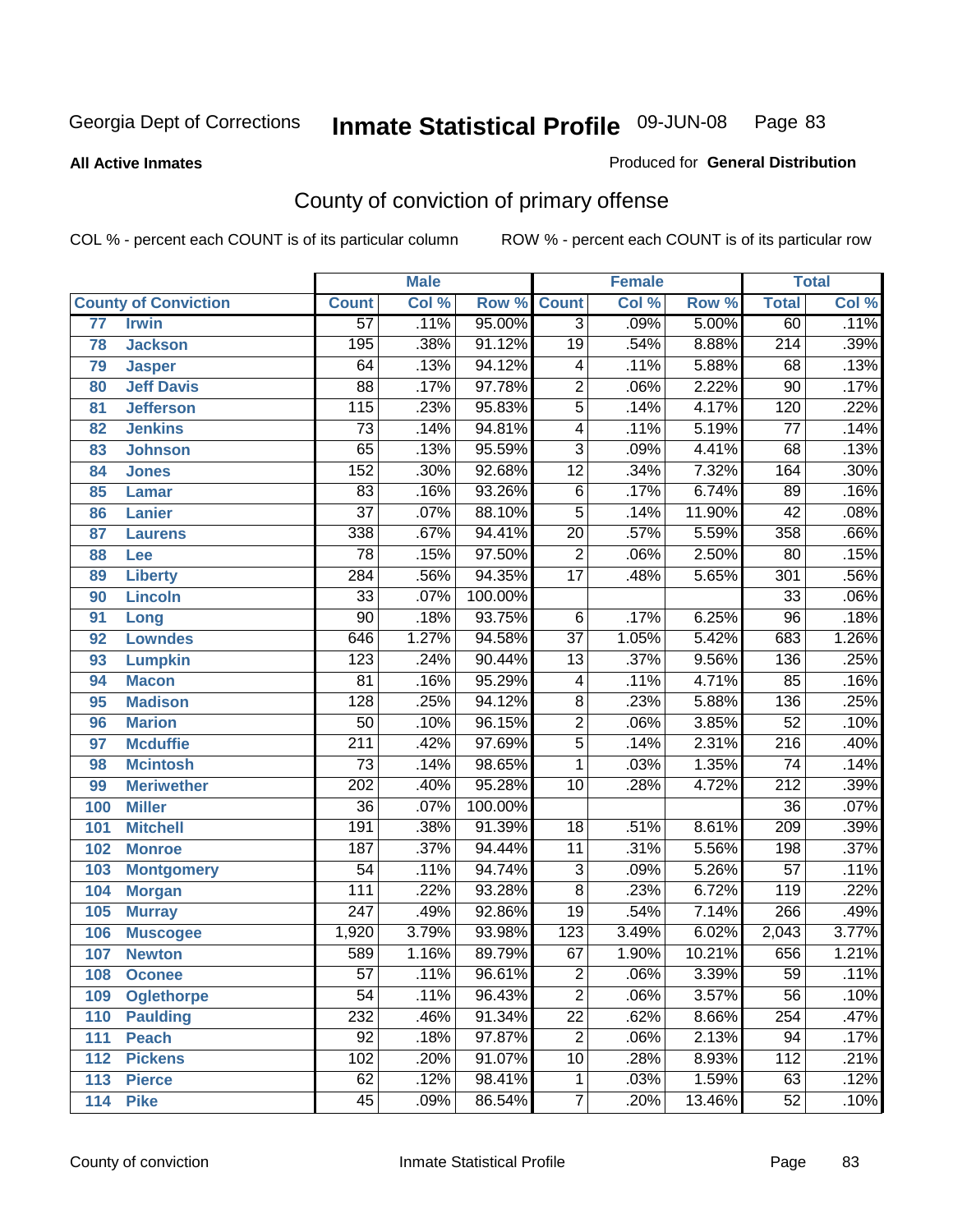**All Active Inmates**

### Produced for **General Distribution**

# County of conviction of primary offense

|                             |                  | <b>Male</b> |         |                  | <b>Female</b> |        |                  | <b>Total</b> |
|-----------------------------|------------------|-------------|---------|------------------|---------------|--------|------------------|--------------|
| <b>County of Conviction</b> | <b>Count</b>     | Col %       | Row %   | <b>Count</b>     | Col %         | Row %  | <b>Total</b>     | Col %        |
| 115<br><b>Polk</b>          | 150              | .30%        | 96.15%  | $\overline{6}$   | .17%          | 3.85%  | 156              | .29%         |
| 116<br><b>Pulaski</b>       | 77               | .15%        | 89.53%  | $\overline{9}$   | .26%          | 10.47% | 86               | .16%         |
| 117<br><b>Putnam</b>        | 139              | .27%        | 95.21%  | $\overline{7}$   | .20%          | 4.79%  | 146              | .27%         |
| 118<br>Quitman              | $\overline{12}$  | .02%        | 92.31%  | 1                | .03%          | 7.69%  | $\overline{13}$  | .02%         |
| 119<br><b>Rabun</b>         | 68               | .13%        | 91.89%  | $\overline{6}$   | .17%          | 8.11%  | $\overline{74}$  | .14%         |
| 120<br><b>Randolph</b>      | $\overline{52}$  | .10%        | 91.23%  | $\overline{5}$   | .14%          | 8.77%  | $\overline{57}$  | .11%         |
| 121<br><b>Richmond</b>      | 1,834            | 3.62%       | 93.52%  | $\overline{127}$ | 3.61%         | 6.48%  | 1,961            | 3.62%        |
| 122<br><b>Rockdale</b>      | 476              | .94%        | 92.25%  | 40               | 1.14%         | 7.75%  | 516              | .95%         |
| 123<br><b>Schley</b>        | $\overline{27}$  | .05%        | 100.00% |                  |               |        | $\overline{27}$  | .05%         |
| 124<br><b>Screven</b>       | 118              | .23%        | 95.16%  | 6                | .17%          | 4.84%  | 124              | .23%         |
| <b>Seminole</b><br>125      | 76               | .15%        | 91.57%  | $\overline{7}$   | .20%          | 8.43%  | 83               | .15%         |
| 126<br><b>Spalding</b>      | 631              | 1.24%       | 93.07%  | 47               | 1.33%         | 6.93%  | $\overline{678}$ | 1.25%        |
| 127<br><b>Stephens</b>      | 188              | .37%        | 90.82%  | 19               | .54%          | 9.18%  | 207              | .38%         |
| 128<br><b>Stewart</b>       | $\overline{34}$  | .07%        | 91.89%  | $\overline{3}$   | .09%          | 8.11%  | $\overline{37}$  | .07%         |
| 129<br><b>Sumter</b>        | $\overline{275}$ | .54%        | 96.15%  | $\overline{11}$  | .31%          | 3.85%  | 286              | .53%         |
| <b>Talbot</b><br>130        | 44               | .09%        | 93.62%  | 3                | .09%          | 6.38%  | $\overline{47}$  | .09%         |
| 131<br><b>Taliaferro</b>    | $\overline{23}$  | .05%        | 92.00%  | $\overline{2}$   | .06%          | 8.00%  | $\overline{25}$  | .05%         |
| <b>Tattnall</b><br>132      | 176              | .35%        | 94.62%  | $\overline{10}$  | .28%          | 5.38%  | 186              | .34%         |
| 133<br><b>Taylor</b>        | $\overline{97}$  | .19%        | 95.10%  | $\overline{5}$   | .14%          | 4.90%  | 102              | .19%         |
| <b>Telfair</b><br>134       | 134              | .26%        | 93.71%  | $\overline{9}$   | .26%          | 6.29%  | $\overline{143}$ | .26%         |
| 135<br><b>Terrell</b>       | 85               | .17%        | 97.70%  | $\overline{2}$   | .06%          | 2.30%  | $\overline{87}$  | .16%         |
| 136<br><b>Thomas</b>        | 305              | .60%        | 92.99%  | $\overline{23}$  | .65%          | 7.01%  | 328              | .61%         |
| 137<br><b>Tift</b>          | 324              | .64%        | 96.72%  | $\overline{11}$  | .31%          | 3.28%  | $\frac{1}{335}$  | .62%         |
| <b>Toombs</b><br>138        | 290              | .57%        | 94.16%  | 18               | .51%          | 5.84%  | 308              | .57%         |
| 139<br><b>Towns</b>         | $\overline{47}$  | .09%        | 90.38%  | $\overline{5}$   | .14%          | 9.62%  | $\overline{52}$  | .10%         |
| <b>Treutlen</b><br>140      | 84               | .17%        | 97.67%  | $\overline{2}$   | .06%          | 2.33%  | 86               | .16%         |
| 141<br><b>Troup</b>         | 708              | 1.40%       | 91.00%  | $\overline{70}$  | 1.99%         | 9.00%  | $\overline{778}$ | 1.44%        |
| 142<br><b>Turner</b>        | $\overline{75}$  | .15%        | 94.94%  | 4                | .11%          | 5.06%  | 79               | .15%         |
| 143<br><b>Twiggs</b>        | $\overline{55}$  | .11%        | 94.83%  | $\overline{3}$   | .09%          | 5.17%  | $\overline{58}$  | .11%         |
| 144<br><b>Union</b>         | $\overline{77}$  | .15%        | 93.90%  | $\overline{5}$   | .14%          | 6.10%  | $\overline{82}$  | .15%         |
| 145<br><b>Upson</b>         | 228              | .45%        | 92.31%  | $\overline{19}$  | .54%          | 7.69%  | $\overline{247}$ | .46%         |
| 146<br><b>Walker</b>        | 405              | .80%        | 91.01%  | 40               | 1.14%         | 8.99%  | 445              | .82%         |
| 147<br><b>Walton</b>        | 391              | .77%        | 92.65%  | $\overline{31}$  | .88%          | 7.35%  | 422              | .78%         |
| 148<br><b>Ware</b>          | $\overline{376}$ | .74%        | 94.47%  | $\overline{22}$  | .62%          | 5.53%  | 398              | .73%         |
| <b>Warren</b><br>149        | 49               | .10%        | 96.08%  | 2                | .06%          | 3.92%  | 51               | .09%         |
| <b>Washington</b><br>150    | 120              | .24%        | 93.02%  | 9                | .26%          | 6.98%  | 129              | .24%         |
| 151<br><b>Wayne</b>         | 169              | .33%        | 89.89%  | 19               | .54%          | 10.11% | 188              | .35%         |
| <b>Webster</b><br>152       | $\overline{12}$  | .02%        | 100.00% |                  |               |        | $\overline{12}$  | .02%         |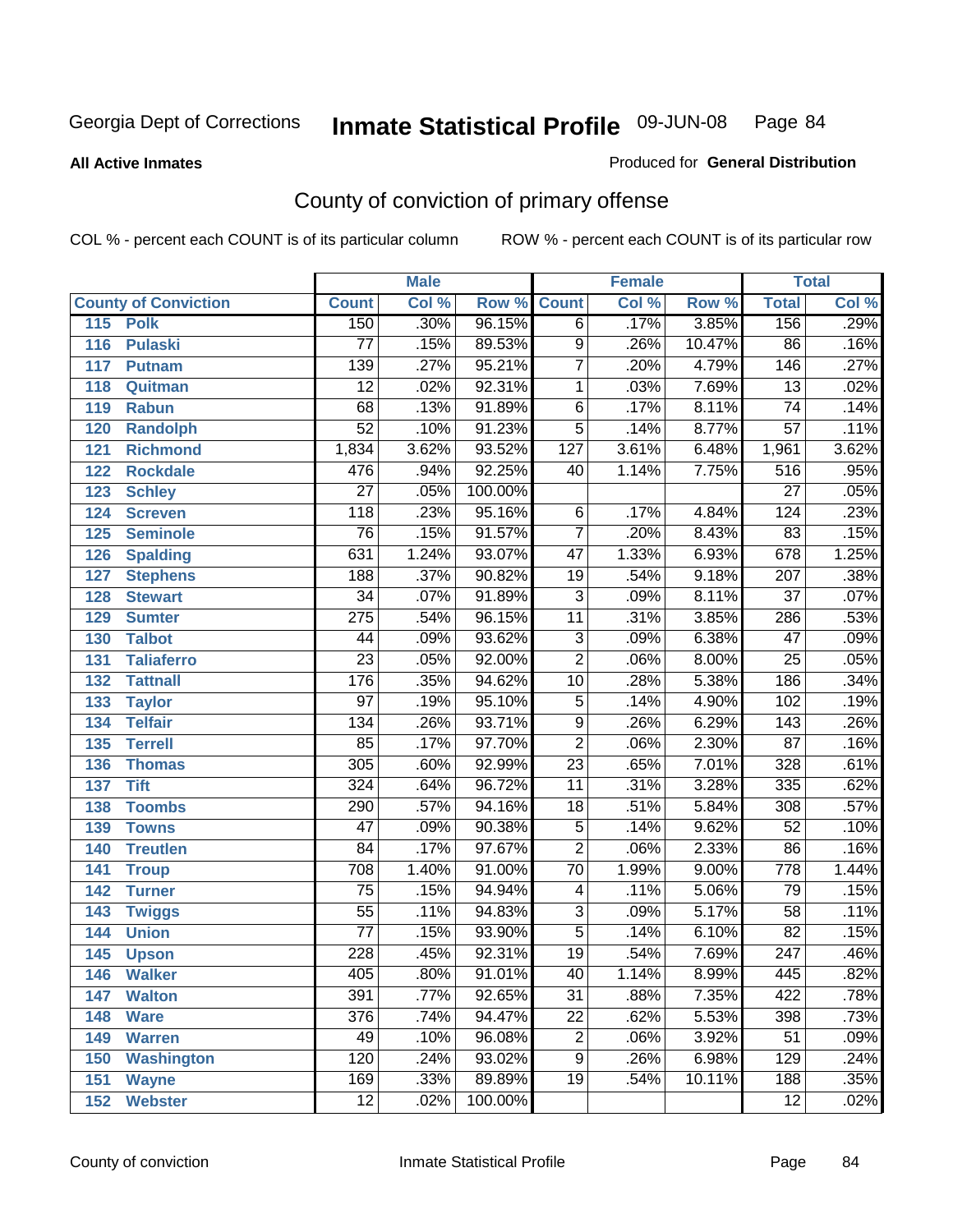**All Active Inmates**

### Produced for **General Distribution**

# County of conviction of primary offense

|                             |              | <b>Male</b> |             |       | <b>Female</b> |           |              | <b>Total</b> |
|-----------------------------|--------------|-------------|-------------|-------|---------------|-----------|--------------|--------------|
| <b>County of Conviction</b> | <b>Count</b> | Col %       | Row % Count |       | Col %         | Row %     | <b>Total</b> | Col %        |
| <b>Wheeler</b><br>153       | 32           | $.06\%$     | 88.89%      | 4     | .11%          | $11.11\%$ | 36           | $.07\%$      |
| <b>White</b><br>154         | 90           | .18%        | 89.11%      | 11    | .31%          | 10.89%    | 101          | .19%         |
| <b>Whitfield</b><br>155     | 718          | 1.42%       | 89.75%      | 82    | 2.33%         | 10.25%    | 800          | 1.48%        |
| <b>Wilcox</b><br>156        | 67           | .13%        | 93.06%      | 5     | .14%          | 6.94%     | 72           | .13%         |
| <b>Wilkes</b><br>157        | 85           | .17%        | 96.59%      | 3     | .09%          | 3.41%     | 88           | .16%         |
| <b>Wilkinson</b><br>158     | 66           | .13%        | 95.65%      | 3     | .09%          | 4.35%     | 69           | .13%         |
| <b>Worth</b><br>159         | 130          | .26%        | 92.86%      | 10    | .28%          | 7.14%     | 140          | .26%         |
| <b>Total Rported</b>        | 50,684       | 100%        | 93.5%       | 3,522 | 100%          | 6.5%      | 54,206       | 100%         |

| <b>eported</b><br>NOT F | 56     |       | r<br>       |
|-------------------------|--------|-------|-------------|
| ™ota.                   | 50,740 | 3,528 | 4,268<br>^4 |

| Mc | ™ulton | Cobb |  |
|----|--------|------|--|
|    |        |      |  |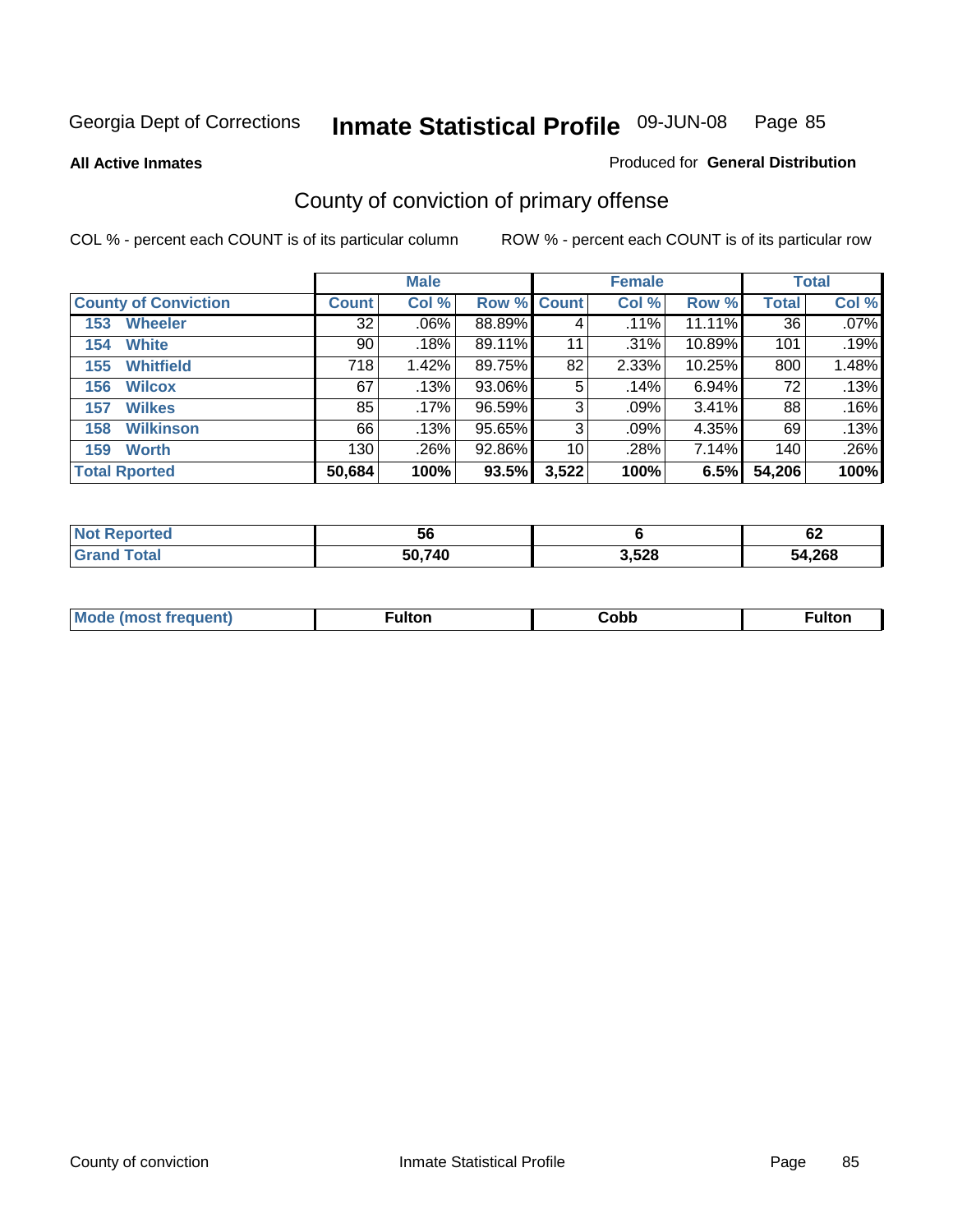Produced for **General Distribution**

#### **All Active Inmates**

# Circuit of conviction of primary offense

|                         |                                 |                  | <b>Male</b> |        |                  | <b>Female</b> |        |                  | <b>Total</b> |
|-------------------------|---------------------------------|------------------|-------------|--------|------------------|---------------|--------|------------------|--------------|
|                         | <b>Circuit of Conviction</b>    | <b>Count</b>     | Col %       | Row %  | <b>Count</b>     | Col %         | Row %  | <b>Total</b>     | Col %        |
| 1                       | <b>Alapaha Circuit</b>          | 364              | .72%        | 91.69% | 33               | .94%          | 8.31%  | 397              | .73%         |
| $\overline{2}$          | <b>Alcovy Circuit</b>           | 980              | 1.93%       | 90.91% | 98               | 2.78%         | 9.09%  | 1,078            | 1.99%        |
| $\overline{\mathbf{3}}$ | <b>Atlanta Circuit</b>          | 4,252            | 8.39%       | 96.42% | 158              | 4.49%         | 3.58%  | 4,410            | 8.14%        |
| 4                       | <b>Atlantic Circuit</b>         | 819              | 1.62%       | 95.34% | $\overline{40}$  | 1.14%         | 4.66%  | 859              | 1.58%        |
| 5                       | <b>Augusta Circuit</b>          | 2,368            | 4.67%       | 93.38% | 168              | 4.77%         | 6.62%  | 2,536            | 4.68%        |
| $6\phantom{a}$          | <b>Blue Ridge Circuit</b>       | $\overline{574}$ | 1.13%       | 90.11% | 63               | 1.79%         | 9.89%  | 637              | 1.18%        |
| $\overline{\mathbf{7}}$ | <b>Brunswick Circuit</b>        | 938              | 1.85%       | 94.46% | $\overline{55}$  | 1.56%         | 5.54%  | 993              | 1.83%        |
| 8                       | <b>Chattahoochee Circuit</b>    | 2,271            | 4.48%       | 94.15% | $\overline{141}$ | 4.00%         | 5.85%  | 2,412            | 4.45%        |
| 9                       | <b>Cherokee Circuit</b>         | 910              | 1.80%       | 89.83% | 103              | 2.92%         | 10.17% | 1,013            | 1.87%        |
| 10                      | <b>Clayton Circuit</b>          | 1,588            | 3.13%       | 93.03% | 119              | 3.38%         | 6.97%  | 1,707            | 3.15%        |
| 11                      | <b>Cobb Circuit</b>             | 2,888            | 5.70%       | 91.95% | $\overline{253}$ | 7.18%         | 8.05%  | 3,141            | 5.79%        |
| 12                      | <b>Conasauga Circuit</b>        | $\overline{965}$ | 1.90%       | 90.53% | 101              | 2.87%         | 9.47%  | 1,066            | 1.97%        |
| 13                      | <b>Cordele Circuit</b>          | $\overline{751}$ | 1.48%       | 93.99% | 48               | 1.36%         | 6.01%  | 799              | 1.47%        |
| 14                      | <b>Coweta Circuit</b>           | 2,122            | 4.19%       | 92.14% | 181              | 5.14%         | 7.86%  | 2,303            | 4.25%        |
| 15                      | <b>Dougherty Circuit</b>        | 1,036            | 2.04%       | 95.31% | 51               | 1.45%         | 4.69%  | 1,087            | 2.01%        |
| 16                      | <b>Dublin Circuit</b>           | $\overline{542}$ | 1.07%       | 95.09% | $\overline{28}$  | .80%          | 4.91%  | 570              | 1.05%        |
| 17                      | <b>Eastern Circuit</b>          | 2,450            | 4.83%       | 94.59% | 140              | 3.98%         | 5.41%  | 2,590            | 4.78%        |
| 18                      | <b>Flint Circuit</b>            | $\overline{587}$ | 1.16%       | 91.15% | $\overline{57}$  | 1.62%         | 8.85%  | 644              | 1.19%        |
| 19                      | <b>Griffin Circuit</b>          | 1,235            | 2.44%       | 92.10% | 106              | 3.01%         | 7.90%  | 1,341            | 2.47%        |
| 20                      | <b>Gwinnett Circuit</b>         | 1,836            | 3.62%       | 93.48% | $\overline{128}$ | 3.63%         | 6.52%  | 1,964            | 3.62%        |
| 21                      | <b>Houston Circuit</b>          | 649              | 1.28%       | 93.65% | 44               | 1.25%         | 6.35%  | 693              | 1.28%        |
| 22                      | <b>Lookout Mountain Circuit</b> | 1,081            | 2.13%       | 90.99% | 107              | 3.04%         | 9.01%  | 1,188            | 2.19%        |
| 23                      | <b>Macon Circuit</b>            | 1,193            | 2.35%       | 95.44% | 57               | 1.62%         | 4.56%  | 1,250            | 2.31%        |
| 24                      | <b>Middle Circuit</b>           | 783              | 1.54%       | 94.68% | 44               | 1.25%         | 5.32%  | 827              | 1.53%        |
| 25                      | <b>Mountain Circuit</b>         | $\overline{376}$ | .74%        | 92.16% | $\overline{32}$  | .91%          | 7.84%  | 408              | .75%         |
| 26                      | <b>Northeastern Circuit</b>     | $\overline{894}$ | 1.76%       | 92.16% | 76               | 2.16%         | 7.84%  | 970              | 1.79%        |
| 27                      | <b>Northern Circuit</b>         | 625              | 1.23%       | 93.84% | $\overline{41}$  | 1.16%         | 6.16%  | 666              | 1.23%        |
| 28                      | <b>Ocmulgee Circuit</b>         | 1,031            | 2.03%       | 94.67% | 58               | 1.65%         | 5.33%  | 1,089            | 2.01%        |
| 29                      | <b>Oconee Circuit</b>           | 525              | 1.04%       | 90.83% | $\overline{53}$  | 1.50%         | 9.17%  | $\overline{578}$ | 1.07%        |
| 30                      | <b>Ogeechee Circuit</b>         | 819              | 1.62%       | 93.92% | $\overline{53}$  | 1.50%         | 6.08%  | 872              | 1.61%        |
| $\overline{31}$         | <b>Pataula Circuit</b>          | $\overline{371}$ | .73%        | 95.13% | 19               | .54%          | 4.87%  | $\overline{39}0$ | .72%         |
| 32                      | <b>Piedmont Circuit</b>         | 538              | 1.06%       | 92.28% | 45               | 1.28%         | 7.72%  | 583              | 1.08%        |
| 33                      | <b>Rome Circuit</b>             | 881              | 1.74%       | 91.01% | $\overline{87}$  | 2.47%         | 8.99%  | 968              | 1.79%        |
| 34                      | <b>South Georgia Circuit</b>    | $\overline{812}$ | 1.60%       | 93.33% | 58               | 1.65%         | 6.67%  | 870              | 1.60%        |
| 35                      | <b>Southern Circuit</b>         | 1,371            | 2.70%       | 94.29% | 83               | 2.36%         | 5.71%  | 1,454            | 2.68%        |
| 36                      | <b>Southwestern Circuit</b>     | $\overline{507}$ | 1.00%       | 96.20% | 20               | .57%          | 3.80%  | $\overline{527}$ | .97%         |
| 37                      | <b>Stone Mountain Circuit</b>   | 3,016            | 5.95%       | 95.35% | 147              | 4.17%         | 4.65%  | 3,163            | 5.84%        |
| 38                      | <b>Tallapoosa Circuit</b>       | $\overline{241}$ | .48%        | 95.63% | 11               | .31%          | 4.37%  | 252              | .46%         |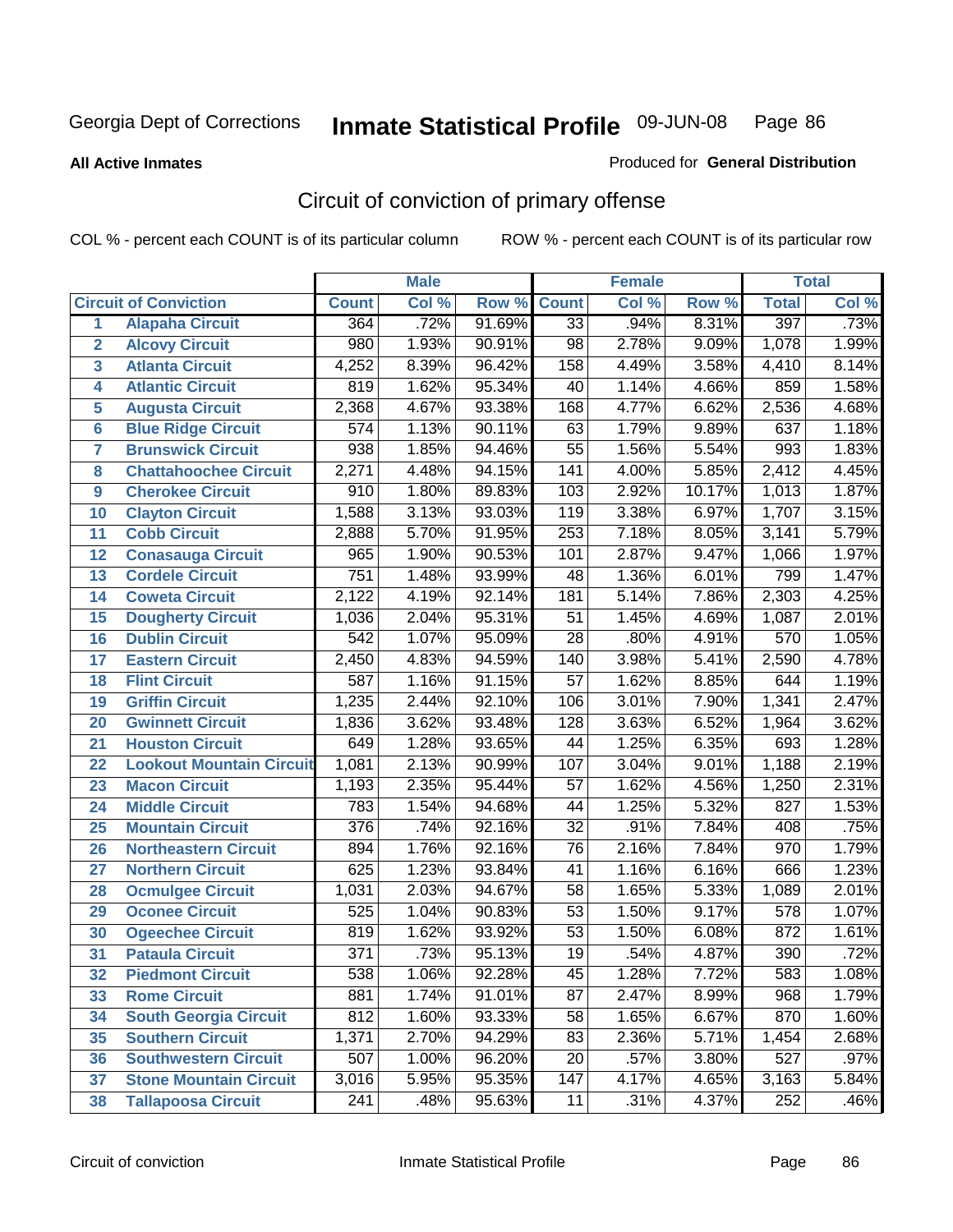**All Active Inmates**

#### Produced for **General Distribution**

# Circuit of conviction of primary offense

|                              |                             |              | <b>Male</b> |        |                 | <b>Female</b> |        |              | <b>Total</b> |
|------------------------------|-----------------------------|--------------|-------------|--------|-----------------|---------------|--------|--------------|--------------|
| <b>Circuit of Conviction</b> |                             | <b>Count</b> | Col %       | Row %  | <b>Count</b>    | Col %         | Row %  | <b>Total</b> | Col %        |
| 39                           | <b>Tifton Circuit</b>       | 586          | 1.16%       | 95.44% | $\overline{28}$ | $.80\%$       | 4.56%  | 614          | 1.13%        |
| 40                           | <b>Toombs Circuit</b>       | 408          | .80%        | 96.91% | 13 <sub>1</sub> | .37%          | 3.09%  | 421          | .78%         |
| 41                           | <b>Waycross Circuit</b>     | 842          | 1.66%       | 94.29% | 51              | 1.45%         | 5.71%  | 893          | 1.65%        |
| 42                           | <b>Western Circuit</b>      | 494          | $.97\%$     | 94.82% | 27              | .77%          | 5.18%  | 521          | $.96\%$      |
| 43                           | <b>Rockdale Circuit</b>     | 476          | .94%        | 92.25% | 40              | 1.14%         | 7.75%  | 516          | .95%         |
| 44                           | <b>Douglas Circuit</b>      | 1,090        | 2.15%       | 91.52% | 101             | 2.87%         | 8.48%  | 1,191        | 2.20%        |
| 45                           | <b>Appalachian Circuit</b>  | 308          | .61%        | 90.59% | 32              | .91%          | 9.41%  | 340          | .63%         |
| 46                           | <b>Enotah Circuit</b>       | 337          | .66%        | 90.84% | 34              | .97%          | 9.16%  | 371          | .68%         |
| 47                           | <b>Bell-Forsyth Circuit</b> | 308          | .61%        | 87.75% | 43              | 1.22%         | 12.25% | 351          | .65%         |
| 48                           | <b>Towaliga Circuit</b>     | 414          | .82%        | 94.31% | 25              | .71%          | 5.69%  | 439          | .81%         |
| 49                           | <b>Paulding Circuit</b>     | 232          | .46%        | 91.34% | 22              | .62%          | 8.66%  | 254          | .47%         |
|                              | <b>Total Rported</b>        | 50,684       | 100%        | 93.5%  | 3,522           | 100%          | 6.5%   | 54,206       | 100%         |

| тео | 56     |       | $\overline{\phantom{a}}$<br>0Z |
|-----|--------|-------|--------------------------------|
|     | 50.740 | 3.528 | 54,268                         |

| M, | $+1 - - + -$<br>annu -<br>uu | ∶obb<br>- - - - - | .<br>чна<br>- --------- |
|----|------------------------------|-------------------|-------------------------|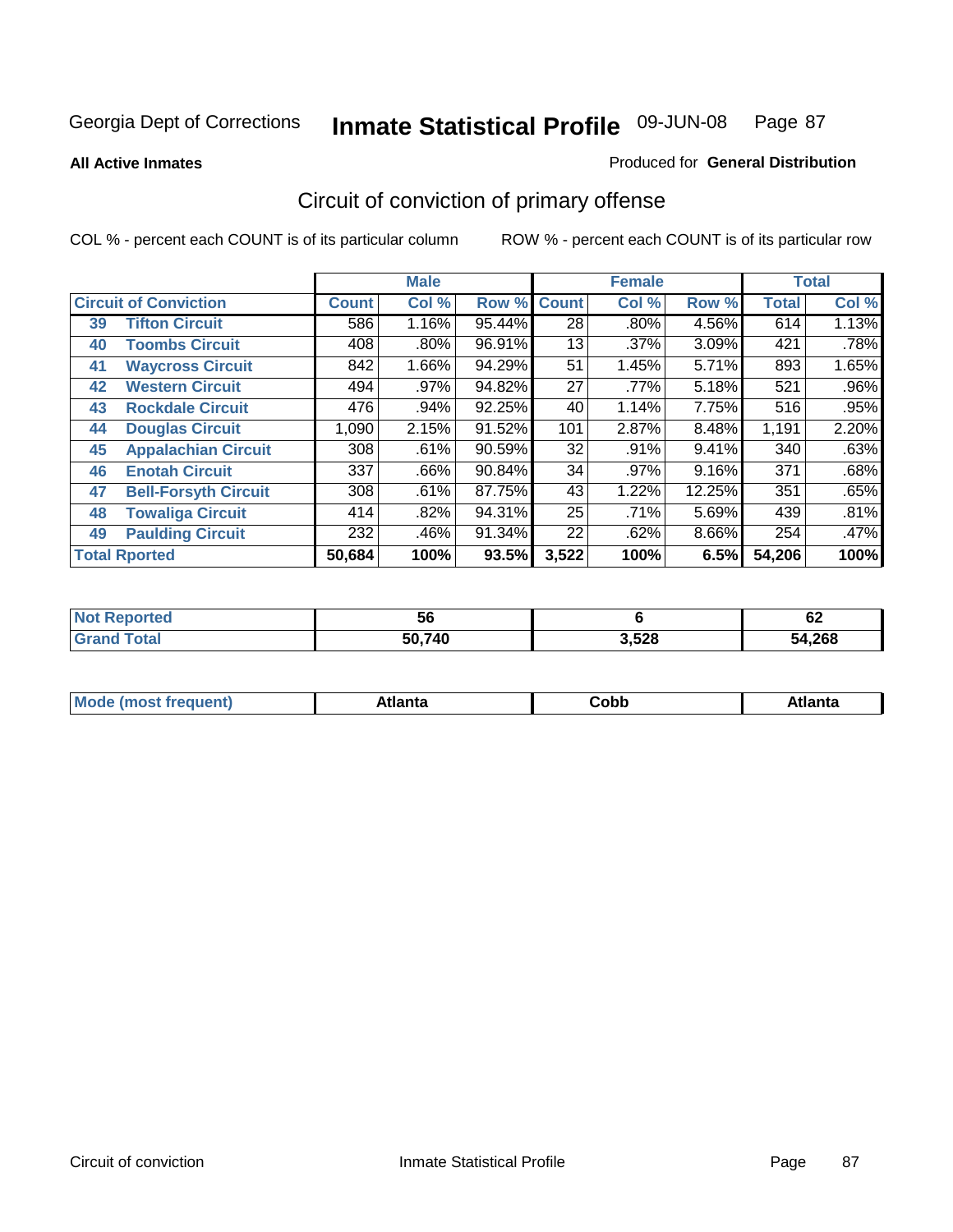### **All Active Inmates**

### Produced for **General Distribution**

## Years served (jail + prison) in this incarceration

|                              |                  | <b>Male</b> |         |                  | <b>Female</b> |        |                  | <b>Total</b> |
|------------------------------|------------------|-------------|---------|------------------|---------------|--------|------------------|--------------|
| <b>Years Served</b>          | <b>Count</b>     | Col %       | Row %   | <b>Count</b>     | Col %         | Row %  | <b>Total</b>     | Col%         |
| Less than one year           | 9,107            | 18.25%      | 89.98%  | 1,014            | 29.06%        | 10.02% | 10,121           | 18.96%       |
| 1 to 1.99 years              | 10,613           | 21.27%      | 91.18%  | 1,026            | 29.41%        | 8.82%  | 11,639           | 21.80%       |
| 2 to 2.99 years              | 6,884            | 13.80%      | 93.56%  | 474              | 13.59%        | 6.44%  | 7,358            | 13.78%       |
| $3$ to 3.99 years            | 4,117            | 8.25%       | 95.15%  | $\overline{210}$ | 6.02%         | 4.85%  | 4,327            | 8.11%        |
| 4 to 4.99 years              | 2,886            | 5.78%       | 95.25%  | 144              | 4.13%         | 4.75%  | 3,030            | 5.68%        |
| 5 to 5.99 years              | 2,286            | 4.58%       | 95.45%  | 109              | 3.12%         | 4.55%  | 2,395            | 4.49%        |
| 6 to 6.99 years              | 1,897            | 3.80%       | 96.00%  | $\overline{79}$  | 2.26%         | 4.00%  | 1,976            | 3.70%        |
| $\overline{7}$ to 7.99 years | 1,713            | 3.43%       | 96.29%  | 66               | 1.89%         | 3.71%  | 1,779            | 3.33%        |
| 8 to 8.99 years              | 1,486            | 2.98%       | 95.75%  | 66               | 1.89%         | 4.25%  | 1,552            | 2.91%        |
| 9 to 9.99 years              | 1,455            | 2.92%       | 96.17%  | $\overline{58}$  | 1.66%         | 3.83%  | 1,513            | 2.83%        |
| 10 to 10.99 years            | 1,105            | 2.21%       | 96.34%  | 42               | 1.20%         | 3.66%  | 1,147            | 2.15%        |
| 11 to 11.99 years            | 1,027            | 2.06%       | 96.80%  | $\overline{34}$  | 0.97%         | 3.20%  | 1,061            | 1.99%        |
| 12 to 12.99 years            | 797              | 1.60%       | 97.08%  | $\overline{24}$  | 0.69%         | 2.92%  | 821              | 1.54%        |
| 13 to 13.99 years            | $\overline{717}$ | 1.44%       | 96.11%  | $\overline{29}$  | 0.83%         | 3.89%  | 746              | 1.40%        |
| 14 to 14.99 years            | 689              | 1.38%       | 95.56%  | $\overline{32}$  | 0.92%         | 4.44%  | 721              | 1.35%        |
| 15 to 15.99 years            | 492              | 0.99%       | 96.85%  | 16               | 0.46%         | 3.15%  | 508              | 0.95%        |
| 16 to 16.99 years            | 420              | 0.84%       | 97.00%  | $\overline{13}$  | 0.37%         | 3.00%  | 433              | 0.81%        |
| 17 to 17.99 years            | 408              | 0.82%       | 96.68%  | $\overline{14}$  | 0.40%         | 3.32%  | 422              | 0.79%        |
| 18 to 18.99 years            | $\overline{323}$ | 0.65%       | 97.00%  | 10               | 0.29%         | 3.00%  | 333              | 0.62%        |
| 19 to 19.99 years            | 265              | 0.53%       | 98.15%  | $\overline{5}$   | 0.14%         | 1.85%  | 270              | 0.51%        |
| 20 to 20.99 years            | $\overline{216}$ | 0.43%       | 96.00%  | $\overline{9}$   | 0.26%         | 4.00%  | $\overline{225}$ | 0.42%        |
| 21 to 21.99 years            | 169              | 0.34%       | 98.83%  | $\overline{2}$   | 0.06%         | 1.17%  | 171              | 0.32%        |
| 22 to 22.99 years            | $\overline{142}$ | 0.28%       | 97.93%  | $\overline{3}$   | 0.09%         | 2.07%  | 145              | 0.27%        |
| 23 to 23.99 years            | 131              | 0.26%       | 98.50%  | $\overline{2}$   | 0.06%         | 1.50%  | 133              | 0.25%        |
| 24 to 24.99 years            | 106              | 0.21%       | 97.25%  | $\overline{3}$   | 0.09%         | 2.75%  | 109              | 0.20%        |
| 25 to 25.99 years            | 67               | 0.13%       | 98.53%  | 1                | 0.03%         | 1.47%  | 68               | 0.13%        |
| 26 to 26.99 years            | 82               | 0.16%       | 98.80%  | 1                | 0.03%         | 1.20%  | 83               | 0.16%        |
| 27 to 27.99 years            | 56               | 0.11%       | 98.25%  | 1                | 0.03%         | 1.75%  | 57               | 0.11%        |
| 28 to 28.99 years            | 49               | 0.10%       | 100.00% |                  |               |        | 49               | 0.09%        |
| 29 to 29.99 years            | $\overline{37}$  | 0.07%       | 97.37%  | 1                | 0.03%         | 2.63%  | $\overline{38}$  | 0.07%        |
| Thirty + years               | 155              | 0.31%       | 99.36%  | $\overline{1}$   | 0.03%         | 0.64%  | 156              | 0.29%        |
| <b>Total Reported</b>        | 49,897           | 100%        | 93.46%  | 3,489            | 100%          | 6.54%  | 53,386           | 100.0%       |

| <b>Not Reported</b> | 843    | 39    | 882    |
|---------------------|--------|-------|--------|
| <b>Grand Total</b>  | 50,740 | 3,528 | 54,268 |
|                     |        |       |        |

| Mean<br>(average)    | 4.92               | 3.13               | 4.8           |
|----------------------|--------------------|--------------------|---------------|
| Median (middle)      | 2.73               | 1.61               | 2.63          |
| Mode (most frequent) | Less than one year | Less than one year | Less than one |
|                      |                    |                    | year          |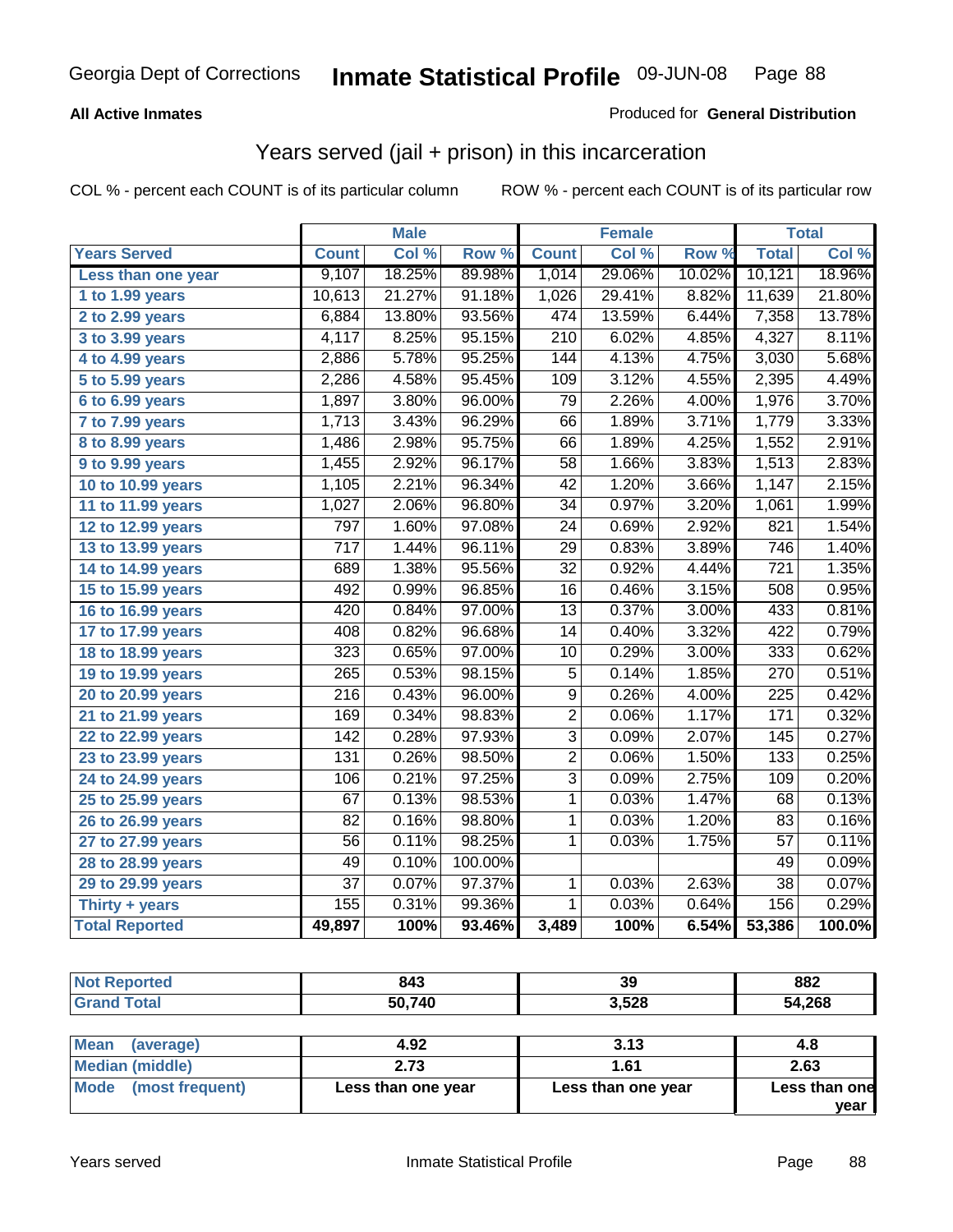### **All Active Inmates**

Produced for **General Distribution**

## Results of most recent HIV tests

|                         |              | <b>Male</b> |           |              | <b>Female</b> |          |              | <b>Total</b> |
|-------------------------|--------------|-------------|-----------|--------------|---------------|----------|--------------|--------------|
| <b>HIV Test Results</b> | <b>Count</b> | Col %       | Row %     | <b>Count</b> | Col %         | Row %    | <b>Total</b> | Col %        |
| <b>Positive</b>         | 868          | 1.75%       | $91.56\%$ | 80           | 2.37%         | $8.44\%$ | 948          | 1.79%        |
| <b>Negative</b>         | 48,697       | 98.23%      | 93.67%    | 3,290        | 97.63%        | $6.33\%$ | 51,987       | 98.19%       |
| Indeterminate           | 9            | 0.02%       | 100.00%   |              |               |          |              | 0.02%        |
| <b>Refused</b>          |              | 0.01%       | 100.00%   |              |               |          |              | 0.01%        |
| <b>Total Reported</b>   | 49,575       | 100%        | 93.63%    | 3,370        | 100%          | 6.37%    | 52,945       | 100.0%       |

| <b>Not</b><br>วrted<br>xeno.      | ,165   | 158   | 1,323  |
|-----------------------------------|--------|-------|--------|
| <sup>-</sup> otal<br><b>Grand</b> | 50.740 | 3,528 | 54,268 |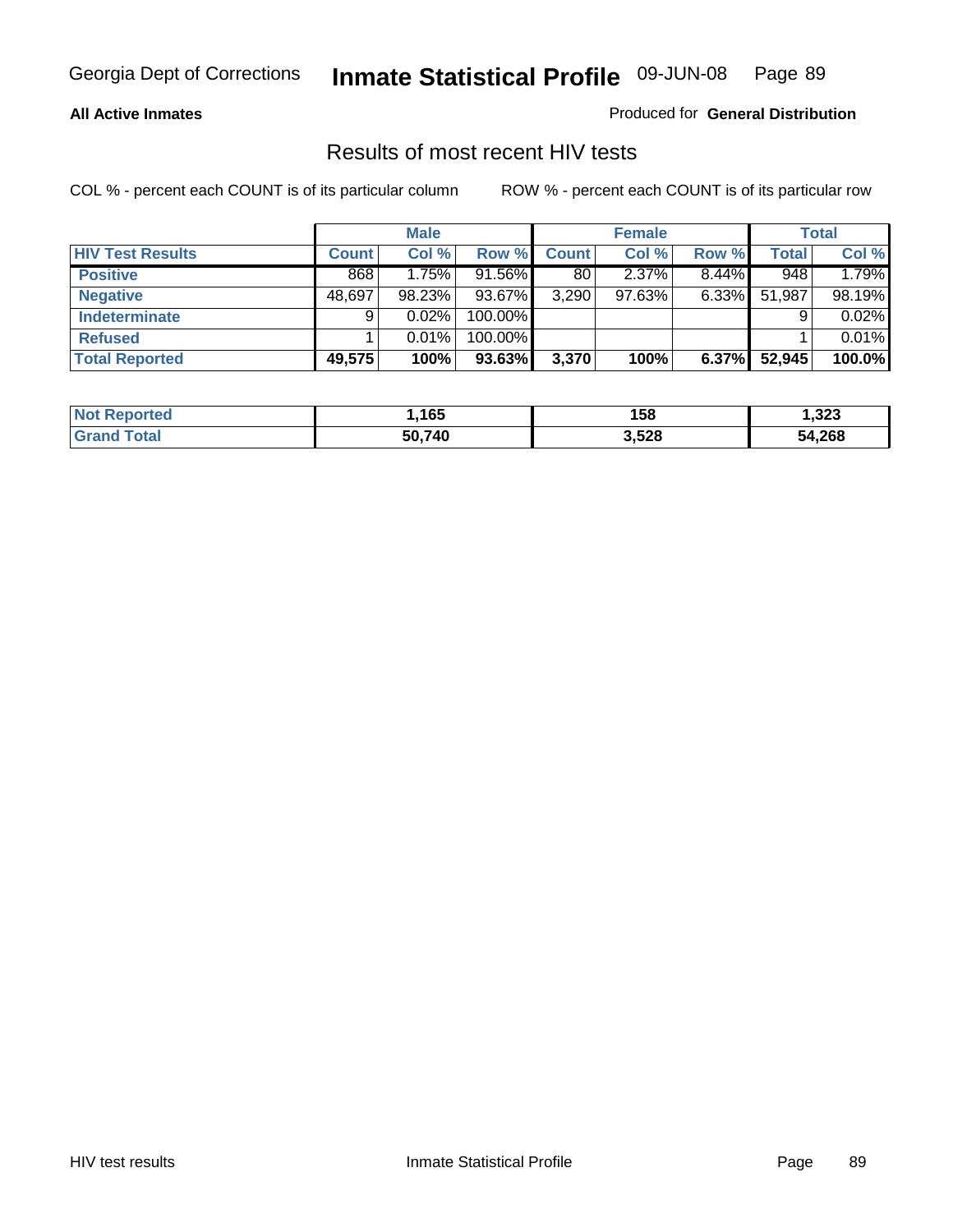### **All Active Inmates**

### Produced for **General Distribution**

## Results of most recent tuberculosis test

|                                  |              | <b>Male</b> |           |              | <b>Female</b> |          |              | Total  |
|----------------------------------|--------------|-------------|-----------|--------------|---------------|----------|--------------|--------|
| <b>Tuberculosis Test Results</b> | <b>Count</b> | Col %       | Row %     | <b>Count</b> | Col %         | Row %    | <b>Total</b> | Col %  |
| <b>Positive on current test</b>  | 3,619        | $7.31\%$    | $97.94\%$ | 76           | 2.25%         | 2.06%    | 3,695        | 6.98%  |
| <b>Positive on previous test</b> | 5.473        | $11.05\%$   | 96.47%    | 200          | $5.93\%$      | $3.53\%$ | 5,673        | 10.72% |
| <b>Negative</b>                  | 40.427       | 81.62%      | $92.88\%$ | 3,098        | $91.82\%$     | $7.12\%$ | 43,525       | 82.27% |
| <b>Refused</b>                   | 9            | 0.02%       | 100.00%   |              |               |          |              | 0.02%  |
| <b>Total Reported</b>            | 49,528       | 100%        | 93.62%    | 3,374        | 100%          | 6.38%    | 52,902       | 100%   |

| <b>Not Reported</b>   | - ລ4 ລ<br>I . <i>l</i> i <i>l</i> | 154   | .366   |
|-----------------------|-----------------------------------|-------|--------|
| <b>Grand</b><br>Total | 50,740                            | 3,528 | 54,268 |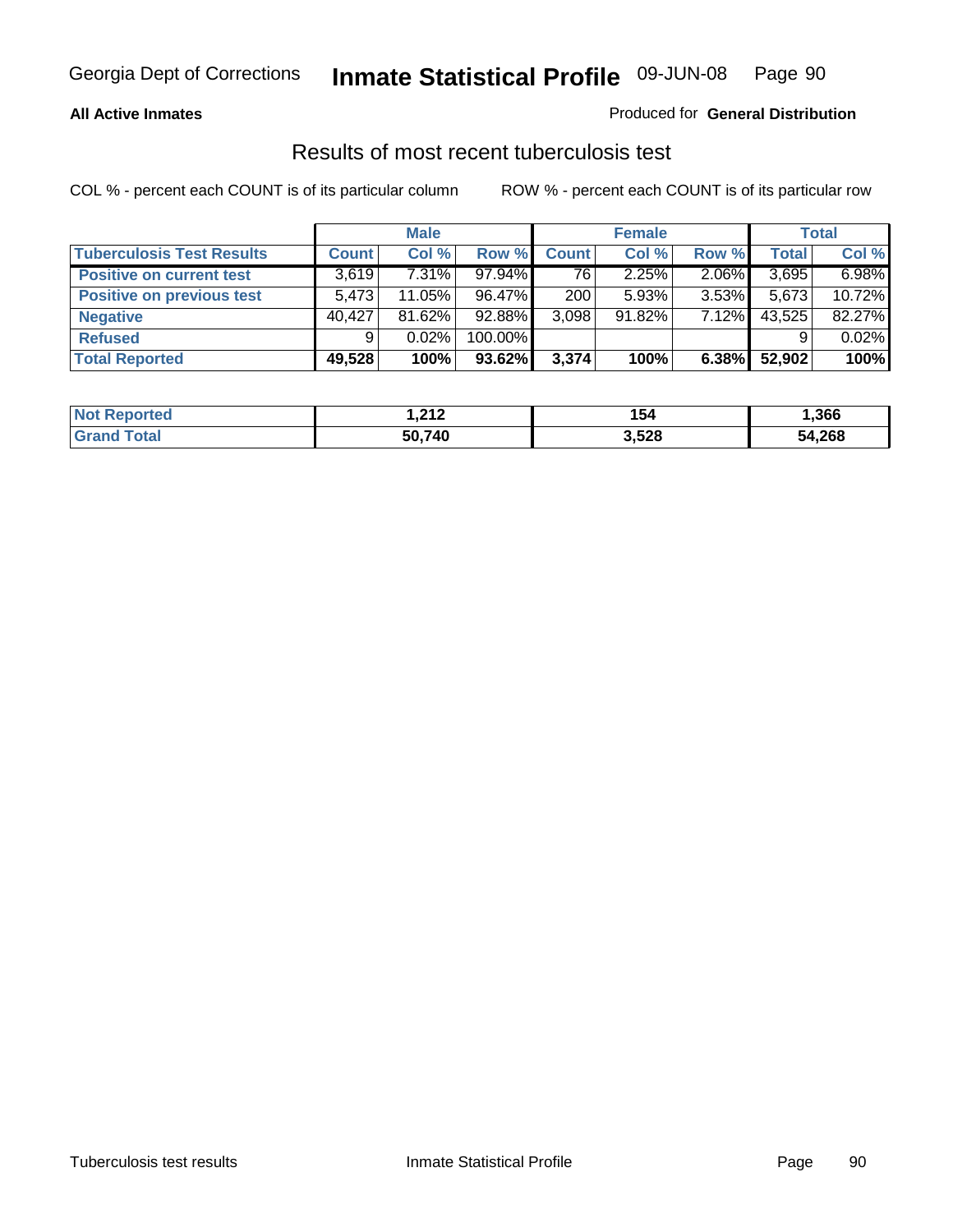### **All Active Inmates**

Produced for **General Distribution**

## Results of most recent syphilis test

|                                 |              | <b>Male</b> |         |             | <b>Female</b> |           |                 | <b>Total</b> |
|---------------------------------|--------------|-------------|---------|-------------|---------------|-----------|-----------------|--------------|
| <b>Syphilis Test Results</b>    | <b>Count</b> | Col %       |         | Row % Count | Col %         | Row %     | <b>Total</b>    | Col %        |
| <b>Positive on current test</b> | 884          | $1.81\%$    | 87.18%I | 130         | $3.86\%$      | $12.82\%$ | 1.014           | 1.94%        |
| <b>Negative</b>                 | 48.027       | 98.19%      | 93.69%  | 3,235       | 96.14%        |           | $6.31\%$ 51,262 | 98.06%       |
| <b>Total Reported</b>           | 48,911       | 100%        | 93.56%  | 3,365       | 100%          |           | $6.44\%$ 52,276 | 100%         |

| <b>Not Reported</b> | 829, ا | 163   | 1,992  |
|---------------------|--------|-------|--------|
| <b>Grand Total</b>  | 50,740 | 3,528 | 54,268 |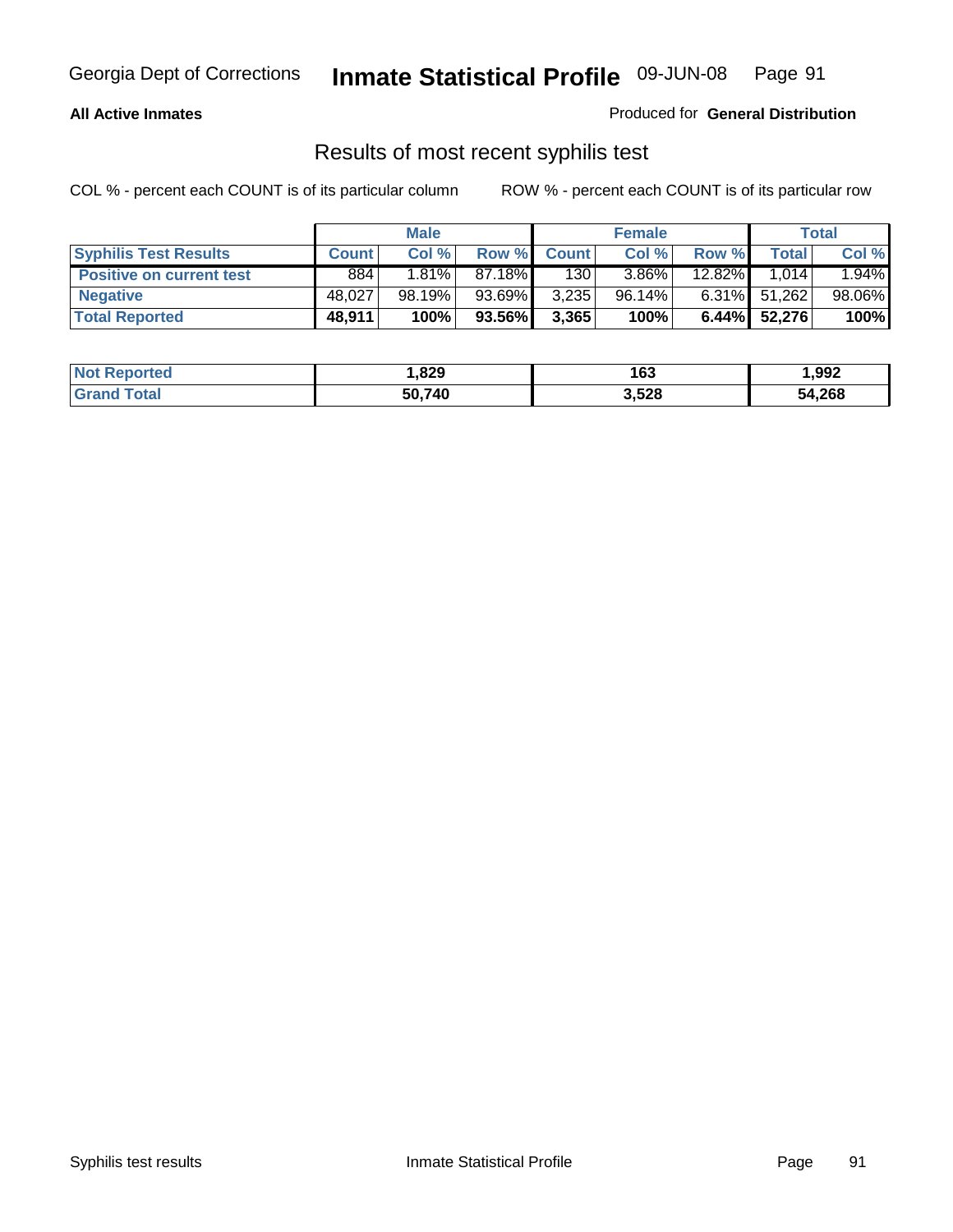### **All Active Inmates**

Produced for **General Distribution**

## Results of most recent Hepatitis-C test

|                                 |              | <b>Male</b> |           |              | <b>Female</b> |          |             | Total  |
|---------------------------------|--------------|-------------|-----------|--------------|---------------|----------|-------------|--------|
| <b>Hepatitis-C Test Results</b> | <b>Count</b> | Col %       | Row %I    | <b>Count</b> | Col %         | Row %    | $\tau$ otal | Col %  |
| <b>Positive on current test</b> | 194          | 46.86%      | 95.57%    |              | 69.23%        | $4.43\%$ | 203         | 47.54% |
| <b>Negative</b>                 | 220          | $53.14\%$   | $98.21\%$ |              | $30.77\%$     | 1.79%    | 224         | 52.46% |
| <b>Total Reported</b>           | 414'         | 100%        | 96.96%    | 13           | 100%          | 3.04%    | 427         | 100%   |

| <b>Not Reported</b> | 50,326 | 3,515 | 53,841 |
|---------------------|--------|-------|--------|
| <b>Grand Total</b>  | 50.740 | 3,528 | 54,268 |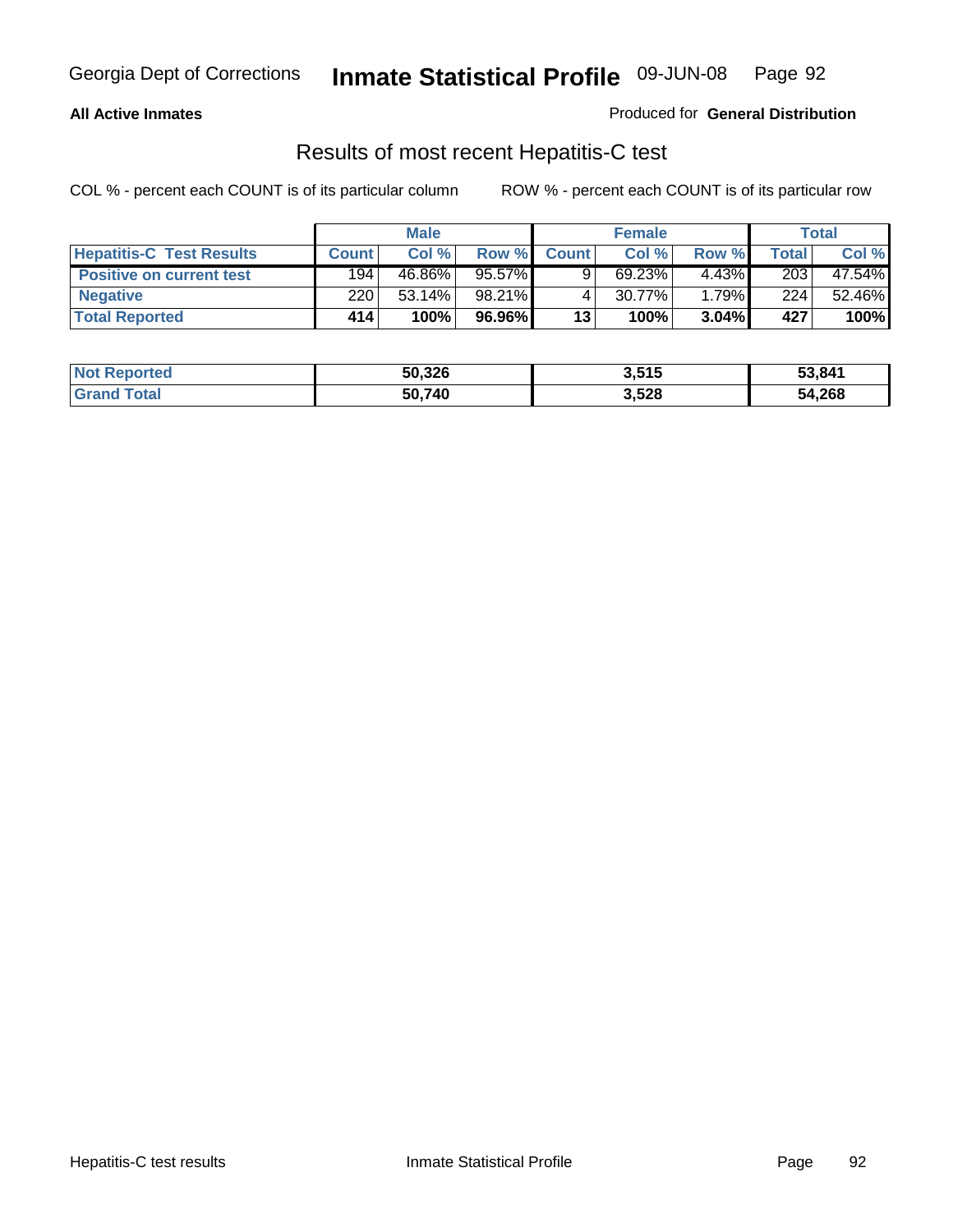### **All Active Inmates**

Produced for **General Distribution**

## Results of most recent pregnancy test

|                                 | <b>Male</b>  |       | <b>Female</b> |              |          | <b>Total</b> |       |        |
|---------------------------------|--------------|-------|---------------|--------------|----------|--------------|-------|--------|
| <b>Pregnancy Test Results</b>   | <b>Count</b> | Col % | Row %         | <b>Count</b> | Col %    | Row %        | Total | Col %  |
| <b>Positive on current test</b> |              |       |               | 64           | $2.07\%$ | 100.00%      | 64    | 2.07%  |
| <b>Negative</b>                 |              |       |               | 3.024        | 97.93%   | 100.00%      | 3,024 | 97.93% |
| <b>Total Reported</b>           |              | %     | $0.00\%$      | 3.088        | 100%     | 100.00%      | 3,088 | 100%   |

| <b>Not Reported</b> | 50.740 | 440   | ,180   |
|---------------------|--------|-------|--------|
| <b>Grand Total</b>  | 50.740 | 3,528 | 54,268 |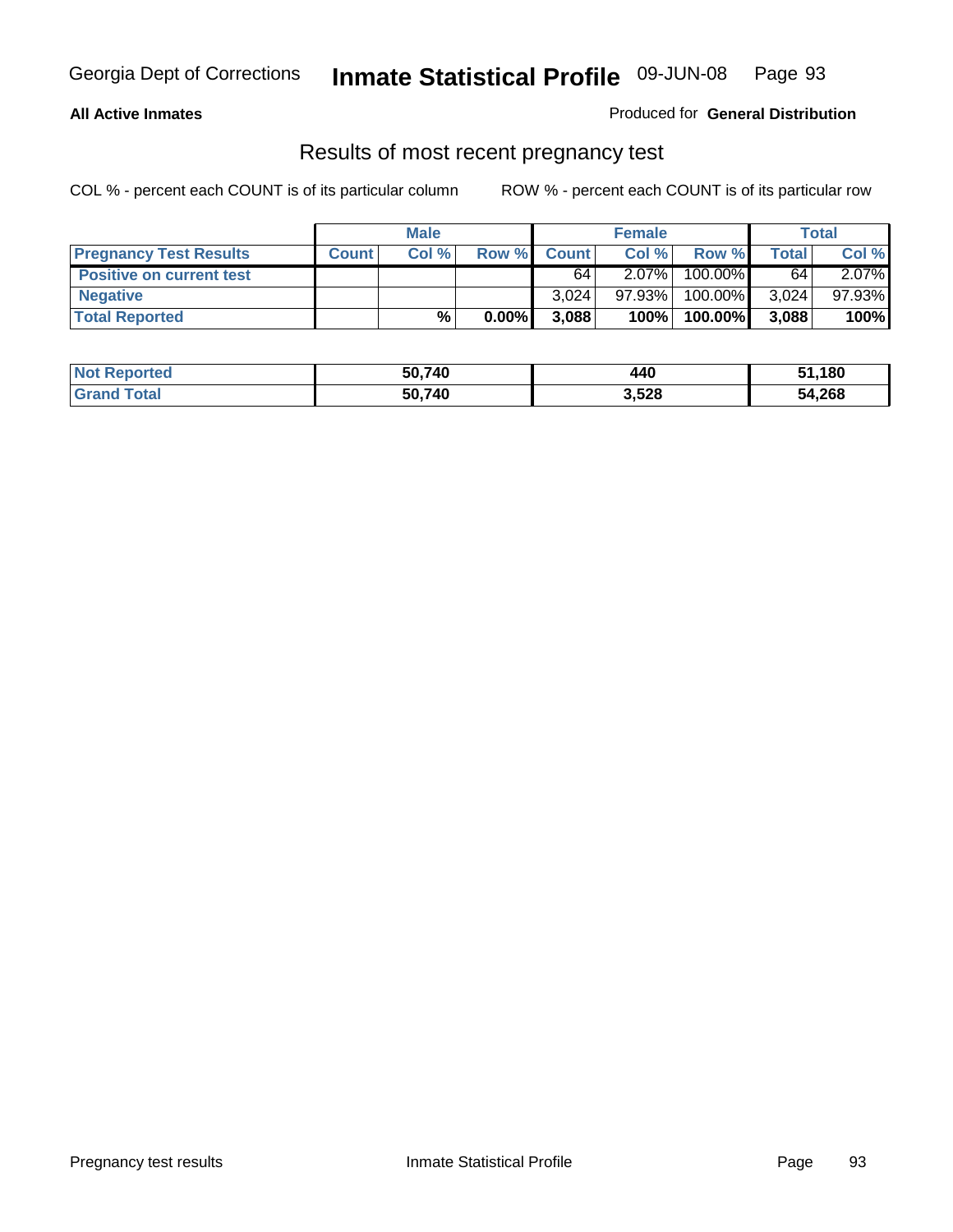### **All Active Inmates**

### Produced for **General Distribution**

## Results of most recent diabetes test

|                                 |                 | Male    |            |              | <b>Female</b> |          |                | Total   |
|---------------------------------|-----------------|---------|------------|--------------|---------------|----------|----------------|---------|
| <b>Diabetes Test Results</b>    | <b>Count</b>    | Col %   | Row %      | <b>Count</b> | Col %         | Row %I   | <b>Total</b> I | Col %   |
| <b>Positive on current test</b> | 70              | 100.00% | $100.00\%$ |              |               |          | 70 I           | 100.00% |
| <b>Total Reported</b>           | 70 <sub>1</sub> | 100%    | 100.00%    |              | %             | $0.00\%$ | 70             | 100%    |

| <b>Not Reported</b>     | 50,670 | 3,528 | 54,198 |
|-------------------------|--------|-------|--------|
| <b>Total</b><br>l Grand | 50,740 | 3,528 | 54,268 |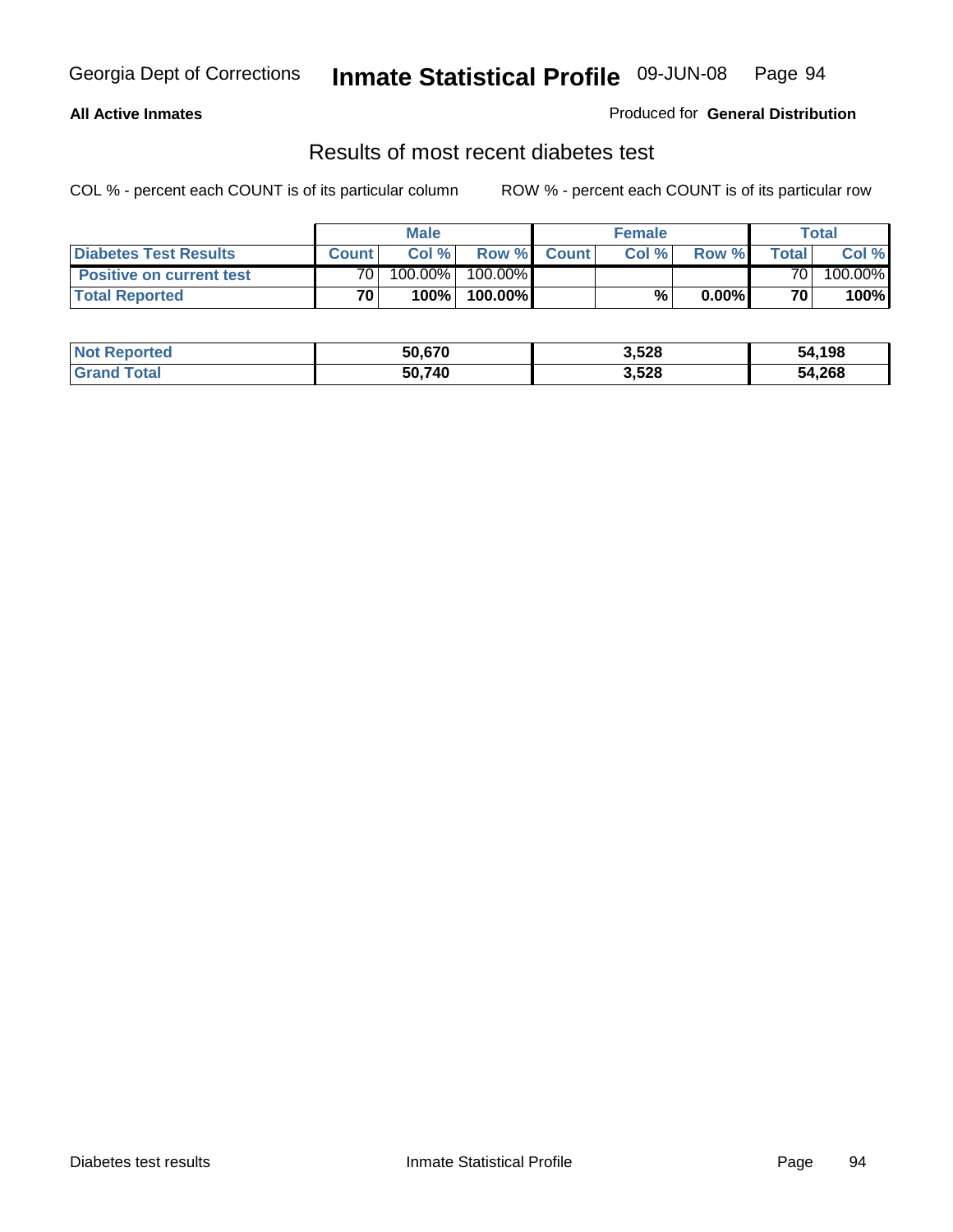### **All Active Inmates**

### Produced for **General Distribution**

## Results of most recent hypertension test

|                                  | <b>Male</b>  |           |           | <b>Female</b> |            |          | <b>Total</b> |           |
|----------------------------------|--------------|-----------|-----------|---------------|------------|----------|--------------|-----------|
| <b>Hypertension Test Results</b> | <b>Count</b> | Col %     | Row %     | <b>Count</b>  | Col%       | Row %    | Total        | Col %     |
| <b>Positive on current test</b>  | 338          | $97.97\%$ | 99.41%    |               | $100.00\%$ | $0.59\%$ | 340          | $97.98\%$ |
| <b>Negative</b>                  |              | 2.03%     | 100.00%   |               |            |          |              | $2.02\%$  |
| <b>Total Reported</b>            | 345          | 100%      | $99.42\%$ |               | 100%       | 0.58%    | 347          | 100%      |

| <b>Not Reported</b> | 50,395 | 3,526 | 53,921 |
|---------------------|--------|-------|--------|
| <b>Grand Total</b>  | 50,740 | 3,528 | 54,268 |